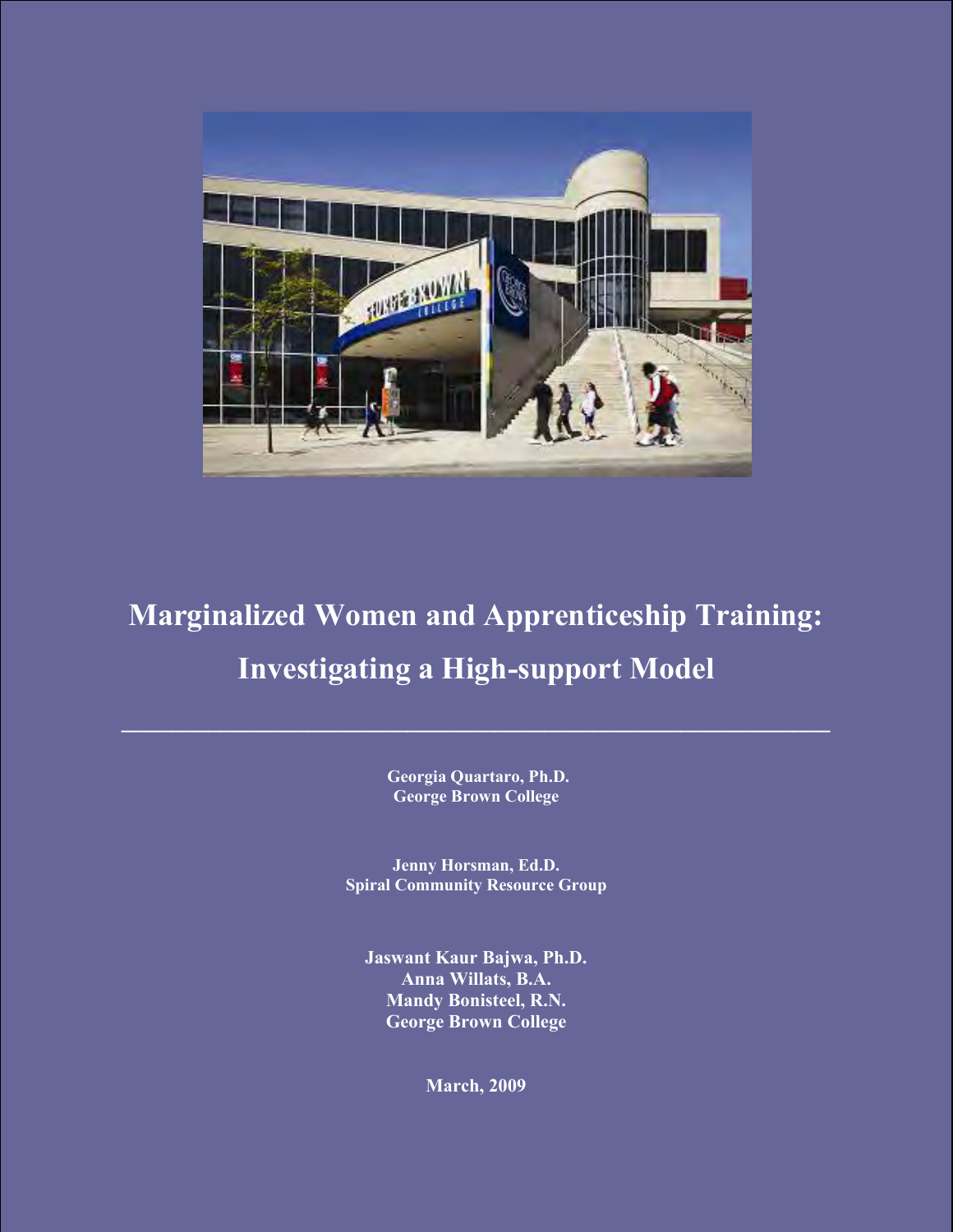**Marginalized Women and Apprenticeship Training: Investigating a High-support Model** 

**Georgia Quartaro, Ph.D. George Brown College** 

**\_\_\_\_\_\_\_\_\_\_\_\_\_\_\_\_\_\_\_\_\_\_\_\_\_\_\_\_\_\_\_\_\_\_\_\_\_\_\_\_\_\_\_\_\_\_\_\_\_\_\_\_\_\_\_\_\_** 

**Jenny Horsman, Ed.D. Spiral Community Resource Group** 

> **Jaswant Kaur Bajwa, Ph.D. Anna Willats, B.A. Mandy Bonisteel, R.N. George Brown College**

> > **March, 2009**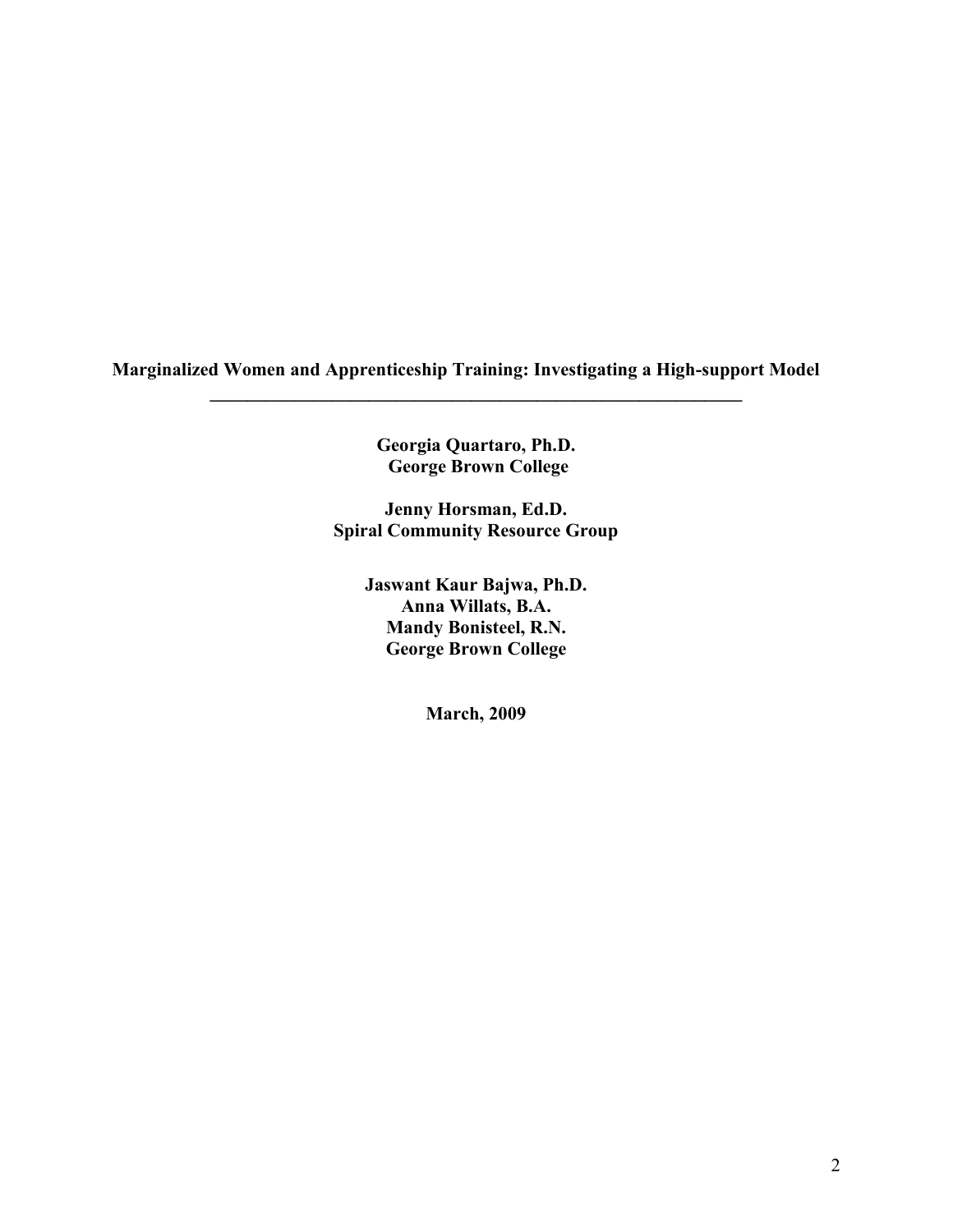# **TABLE OF CONTENTS**

| Lack of access to apprenticeship programs & training inadequacies 18                   |  |
|----------------------------------------------------------------------------------------|--|
|                                                                                        |  |
|                                                                                        |  |
|                                                                                        |  |
|                                                                                        |  |
|                                                                                        |  |
|                                                                                        |  |
|                                                                                        |  |
|                                                                                        |  |
|                                                                                        |  |
|                                                                                        |  |
|                                                                                        |  |
|                                                                                        |  |
|                                                                                        |  |
|                                                                                        |  |
|                                                                                        |  |
|                                                                                        |  |
|                                                                                        |  |
|                                                                                        |  |
|                                                                                        |  |
|                                                                                        |  |
|                                                                                        |  |
|                                                                                        |  |
|                                                                                        |  |
| Figure 1. Preparation in math indicated by highest level of math completed prior to    |  |
|                                                                                        |  |
| Figure 2. Preparation in English indicated by highest level of math completed prior to |  |
|                                                                                        |  |
|                                                                                        |  |
|                                                                                        |  |
|                                                                                        |  |
|                                                                                        |  |
|                                                                                        |  |
| Table 3. Securing and Retaining Employment During 12-month Follow-up.  48              |  |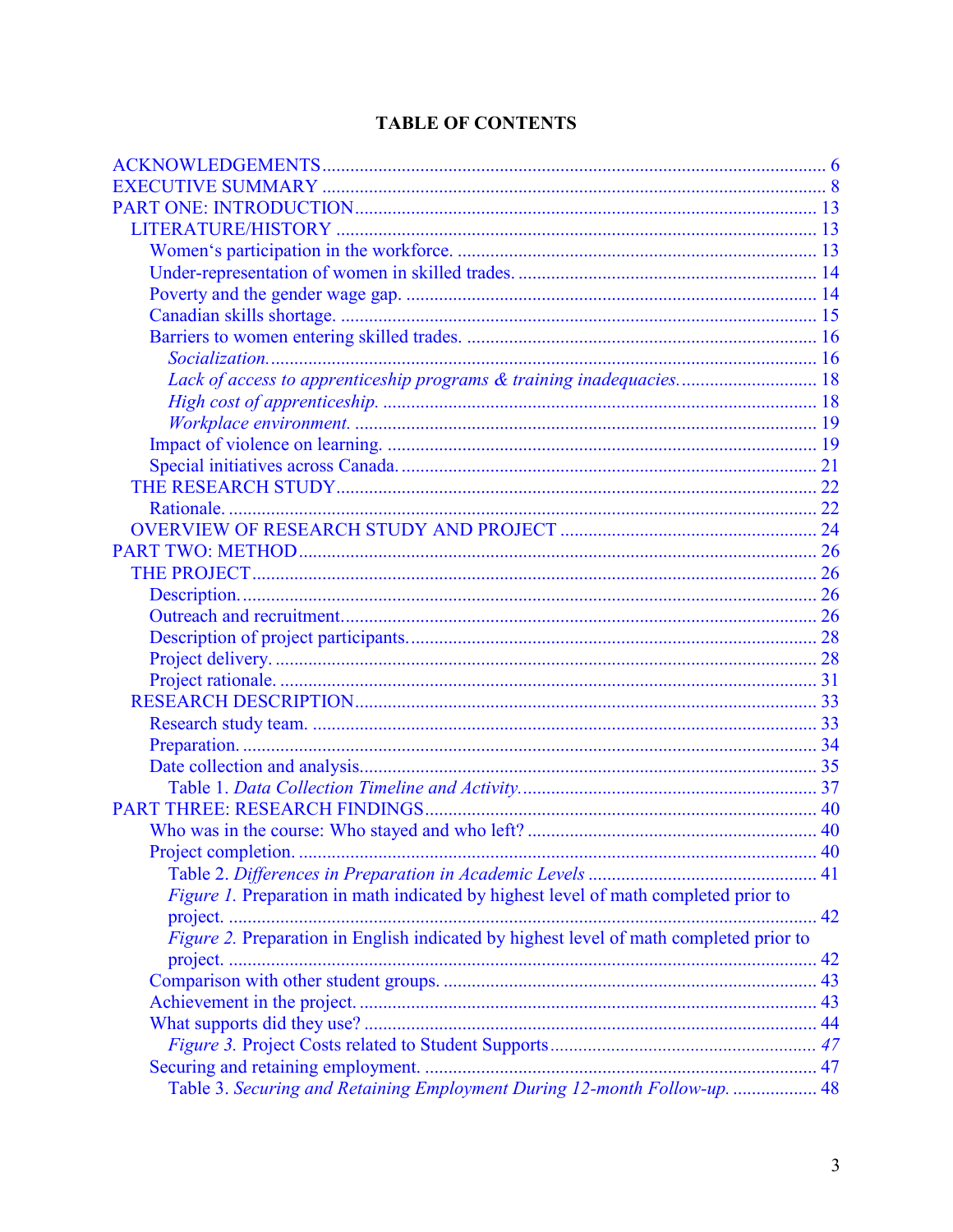| PREPARATION FOR WORK, EMPLOYMENT, AND PERSONAL CHANGE  72                                   |  |
|---------------------------------------------------------------------------------------------|--|
|                                                                                             |  |
|                                                                                             |  |
|                                                                                             |  |
|                                                                                             |  |
|                                                                                             |  |
|                                                                                             |  |
| The women's challenge of being students in a special project for survivors of violence.  83 |  |
|                                                                                             |  |
|                                                                                             |  |
|                                                                                             |  |
|                                                                                             |  |
|                                                                                             |  |
|                                                                                             |  |
|                                                                                             |  |
|                                                                                             |  |
|                                                                                             |  |
|                                                                                             |  |
|                                                                                             |  |
|                                                                                             |  |
|                                                                                             |  |
| LIMITATIONS OF THE PRESENT STUDY AND DIRECTIONS FOR FUTURE                                  |  |
|                                                                                             |  |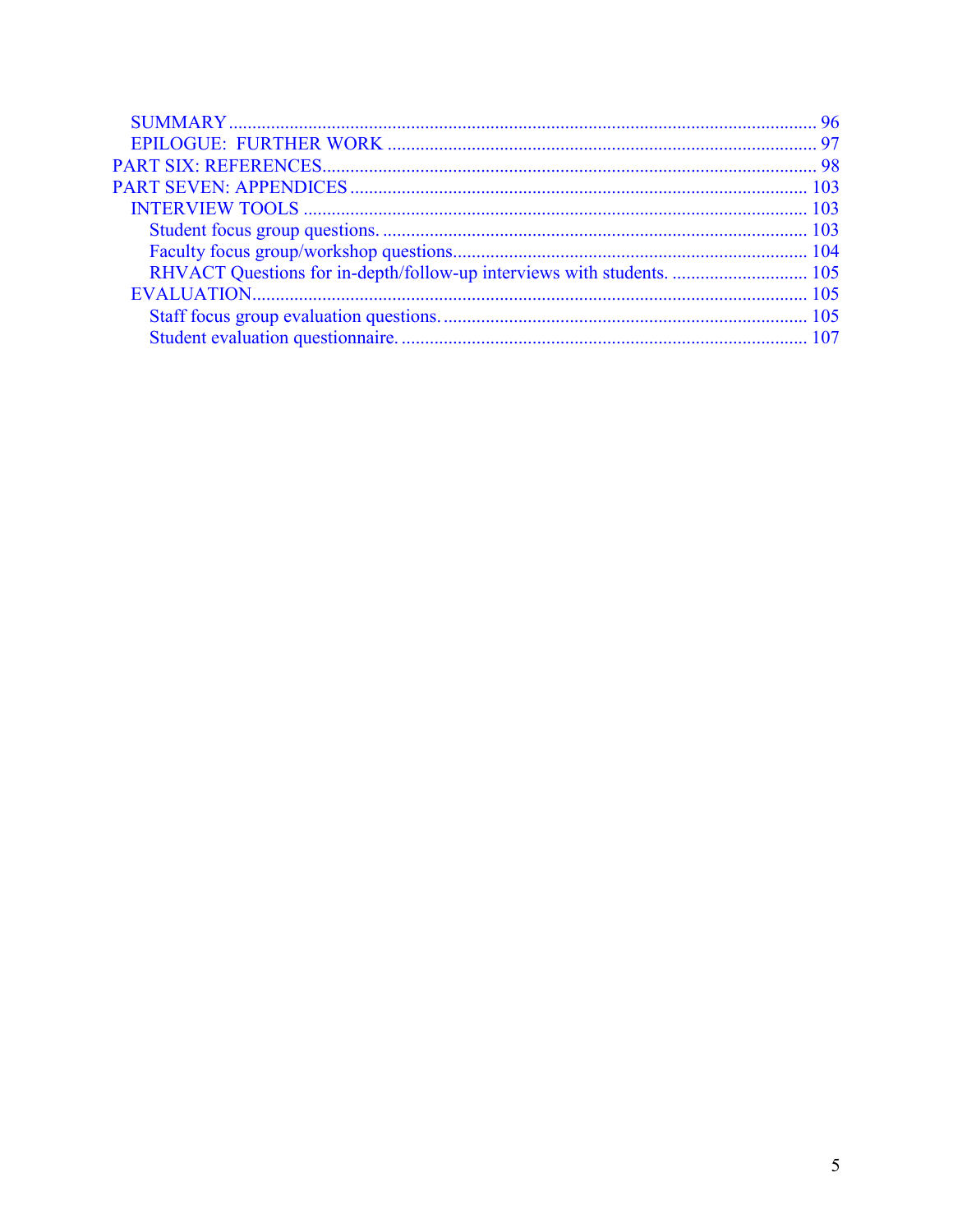#### **ACKNOWLEDGEMENTS**

<span id="page-5-0"></span>This research report, based on the Residential Heating Ventilation and Air Conditioning Training (RHVACT) Women's Pilot Project for Women at George Brown College, is the result of a collective effort. The authors would like to thank everyone who contributed to our understanding of why this high-support project worked as well as it did.

Special thanks to everyone who participated in interviews, especially the RHVACT students, who contributed their reflections about their experience, answered all our questions, and squeezed in time to talk to us in the midst of very busy schedules. We hope many more women will follow them into a career in the skilled trades.

We would like to extend our appreciation to our research assistants Annette Martin and Susan Tiihonen, who made significant contributions to the knowledge exchange and research activities.

Thank you to our community partners, Nellie's Shelter, Toronto Rape Crisis Centre/Multicultural Women Against Rape, and Parkdale Project Read, for their sustained encouragement and collaboration. We also extend a special thanks to Nadine Sookermany, who was an active participant on the research team.

We also wish to thank Robert Luke, Director, Applied Research and Innovation at George Brown College, for inspiring us to undertake this research, the Academic Excellence department for supporting the proposal development, and the Centre for Preparatory and Liberal Studies for administering the study.

We are fortunate to work with the Centre for Advanced Building Technologies faculty at George Brown College, who contributed knowledge and talent throughout the adventure of the original project as well as during the research initiative. The project would not have been possible without the ongoing guidance and support of Rolf Priesnitz, Director of Apprenticeship Programs.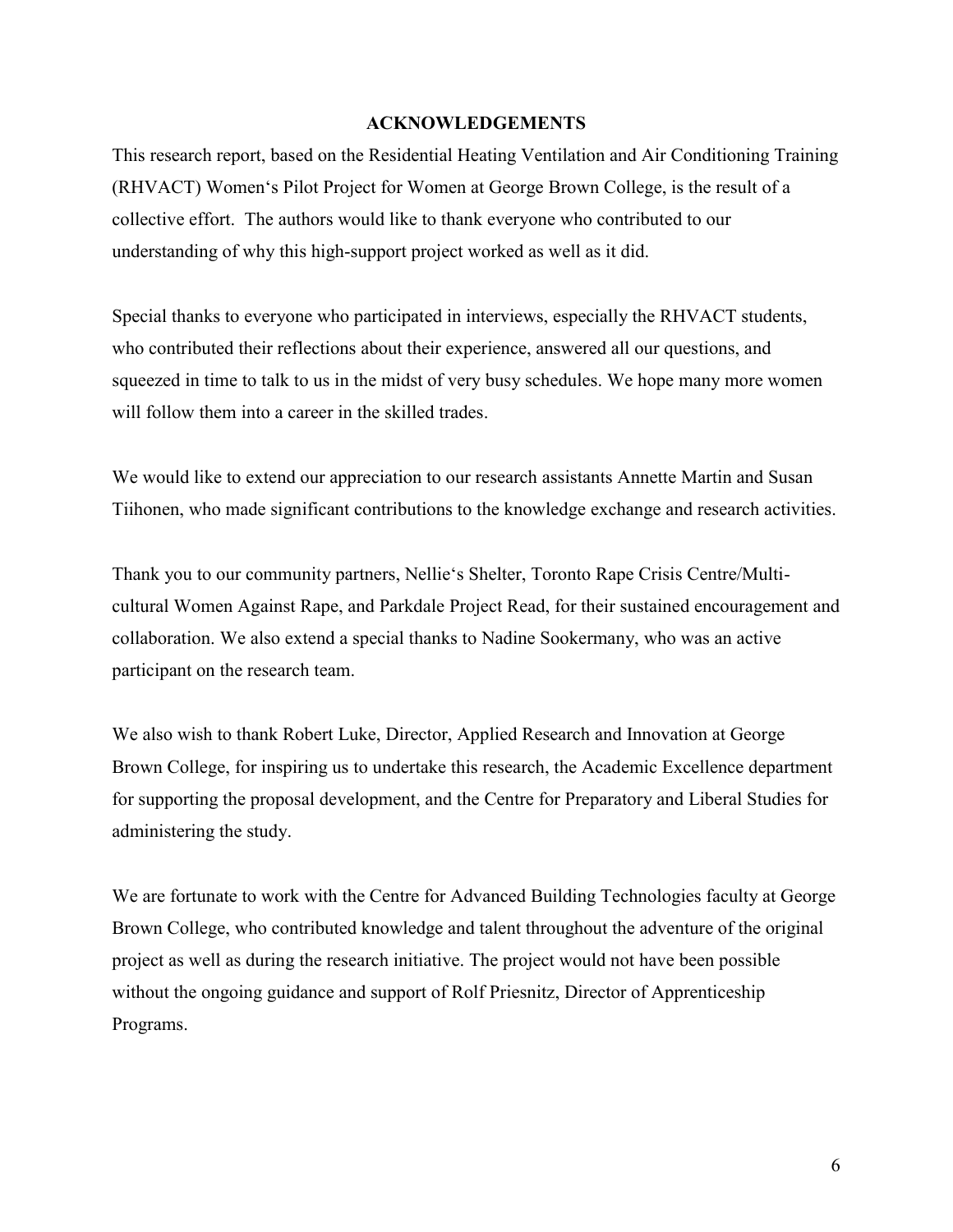Thank you to the entire team at Direct Energy Essential Home Services for their time, for their input during the original project, and for ideas about how women can succeed in the trades.

We also want to thank School of Work and College Preparation for their support of the RHVACT students and the Office of Special Projects for the endless logistical and planning support readily provided throughout the life of the original project.

Our original project was possible only because of the generous and flexible support from the Ontario Women's Directorate's Domestic Violence Employment Training Program Pilot Project, 2006. We thank them and appreciate their willingness to fund an innovative training strategy.

This research was funded by a contribution from the Canadian Council on Learning. Their support is gratefully acknowledged. The full report is available in English only and can be obtained through the Canadian Council on Learning website [www.ccl-cca.ca](http://www.ccl-cca.ca/) and the Spiral Community Resource Group website [www.learningandviolence.net.](file:///C:/Documents%20and%20Settings/Mandy%20Bonisteel/Application%20Data/Microsoft/Local%20Settings/Temporary%20Internet%20Files/DOCUME~1/MANDY~1.PII/LOCALS~1/User/Local%20Settings/Temporary%20Internet%20Files/Local%20Settings/Temporary%20Internet%20Files/OLK1D/www.learningandviolence.net)

Finally thank you to the many people who are interested in this area of study and whose ideas have contributed to our awareness and understanding of the impact of violence on learning and how to address it. We thank them all for their work on behalf of survivors of violence and share their commitment to equitable education for all.

Published in Toronto, 2009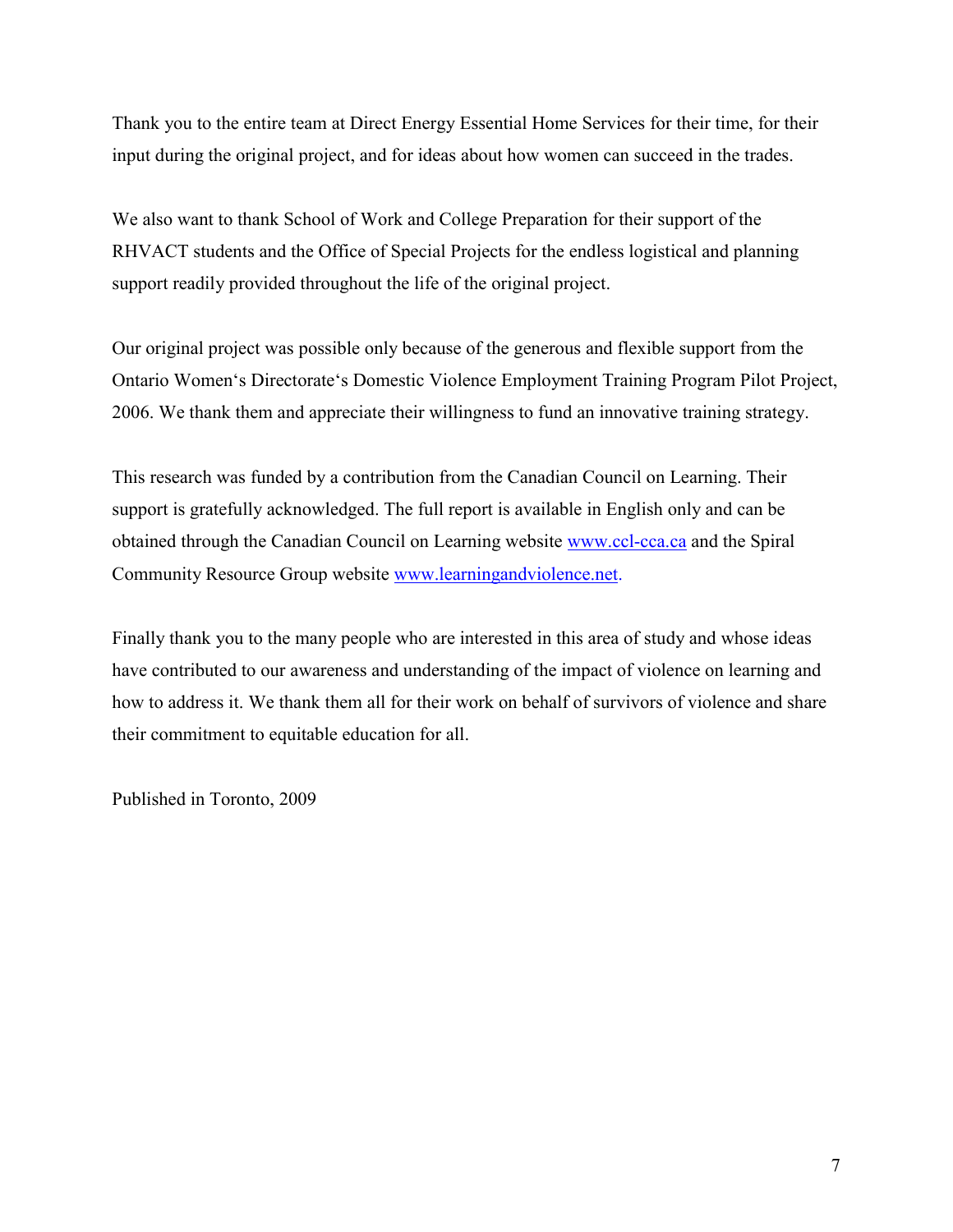#### **EXECUTIVE SUMMARY**

<span id="page-7-0"></span>By 2025, Canada's skilled labour shortage is expected to reach 1.2 million people. Ontario is expected to face a shortage of skilled trades workers. Apprenticeships and employment in the trades continue to have very low female participation across Canada despite small recent increases and governmental initiatives to encourage women to enter the trades. Given the imbalance in the labour market in trades and the disparity in men's and women's incomes, there is an urgent need to expand employment opportunities for women. Working in a high-wage, traditionally male occupation is one important strategy for increasing economic self-sufficiency for women and improving the standard of living of their families. This is vital for women seeking to leave situations of violence, particularly those seeing to support children alone. However, women in, and seeking to enter, the labour force, especially in non-traditional occupations, face barriers in access to training and work, pay inequity, occupational segregation and gender discrimination. Cultural stereotypes regarding appropriate occupations for women continue to affect employers' recruiting and promotion practices as well as women's perceptions of their own opportunities. This inefficient use of women in the workforce wastes human resources, affecting economic growth.

Educational initiatives are key to bringing marginalized people into greater economic and social participation. The compound effects of various intersecting factors such as gender, poverty, racism, violence, and primary responsibility for children, place women at a particular disadvantage, marginalizing their access to social and economic well-being. This premise underpinned the previously funded project in that women who have experienced violence often have difficulty participating successfully in postsecondary education and training. In addition to intersecting social factors, they also experience a broad range of effects of post traumatic stress, including low self esteem and a complex array of responses to stress. To break -eycles of violence‖ and open a gateway to a different life, education initiatives must address the complex personal histories and consequent barriers experienced by diverse women who have been additionally marginalized by violence.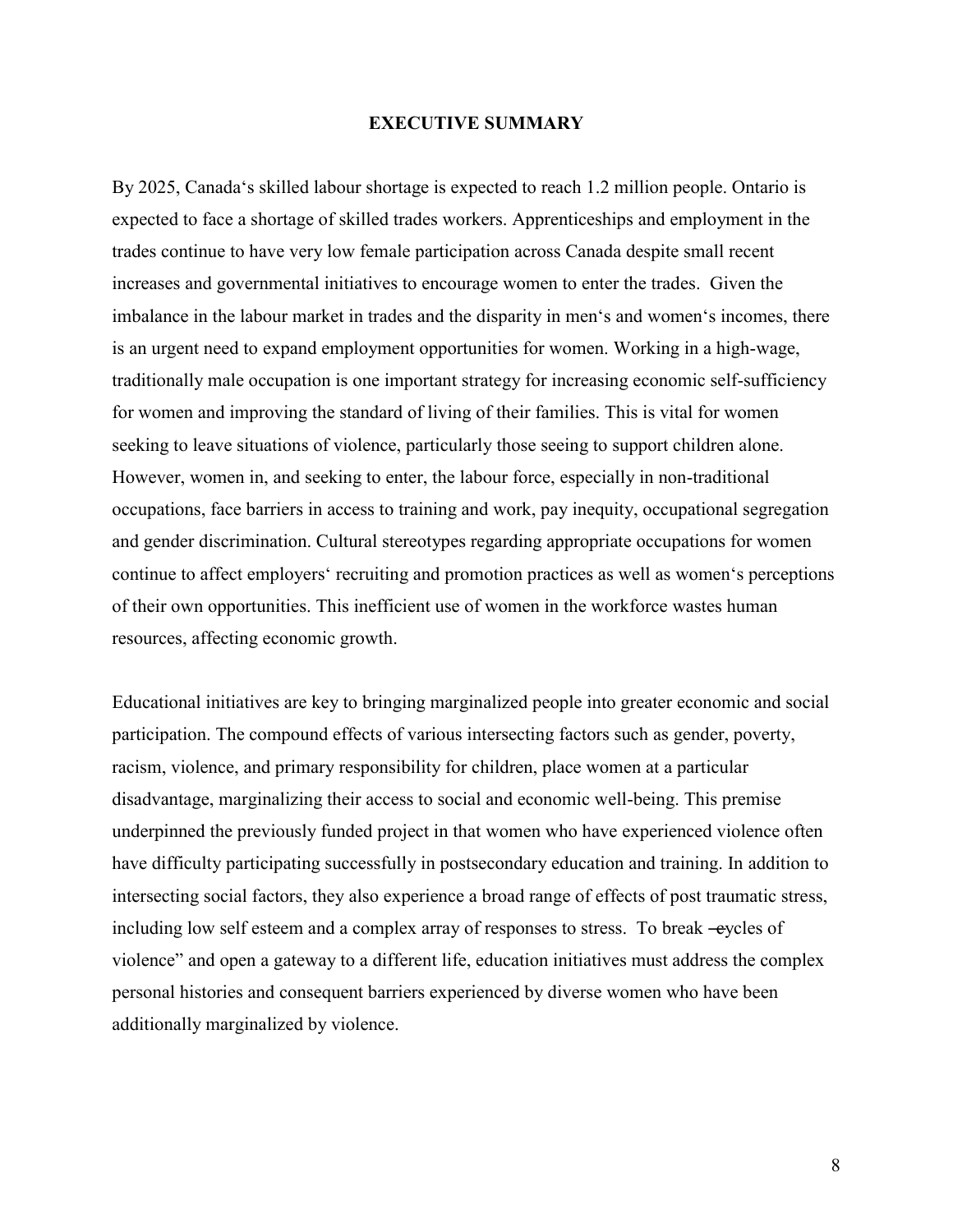This study investigates the effectiveness of the George Brown College's Residential Heating Ventilation and Air Conditioning Training (RHVACT) for Women, a pre-apprenticeship pilot project funded by the Government of Ontario – Ontario Women's Directorate. This was a highsupport cohort-style project for women who had experienced violence and/or were at high risk. It offered women the opportunity to escape the traps created by violence and poverty by embarking on a career in a skilled trade. The project included Level 1 pre-apprenticeship in-school training in Gas and Refrigeration, relevant safety training and a minimum 8-week work placement with an industry partner. It also included trade readiness, employment preparation, teamwork skills and academic upgrading. All of these activities are designed to prepare students for work in skilled trades and apprenticeship. The training the women received included specific skillbuilding leading to certification and defined job opportunities rather than generalized readiness for employment. The project drew attention because of its innovative approaches, the complexity of challenges the women were facing, and their success in the project. The project was designed to meet the needs of the participants, contribute to addressing the needs of the labour market, and advance social equity.

The goal of the study was to identify the components of the project that were effective for these students, particularly those that could be adapted in designing future programs for women who have experienced violence and members of other marginalized groups. The research focused on three overarching questions.

Research Question 1: What program supports did the women use and how did they use them? Research Question 2: What are the women's perceptions of the program's components? How do they compare with the staff's perceptions?

Research Question 3: Did the women secure and retain related employment?

The data sources included demographic information, detailed notes taken during the project, project evaluations, participants' employment and other experiences after the project, individual interviews and focus groups with students and faculty, and interviews with government and private industry representatives. The research study combined both qualitative and quantitative elements and was shaped by a modified participatory action research methodology.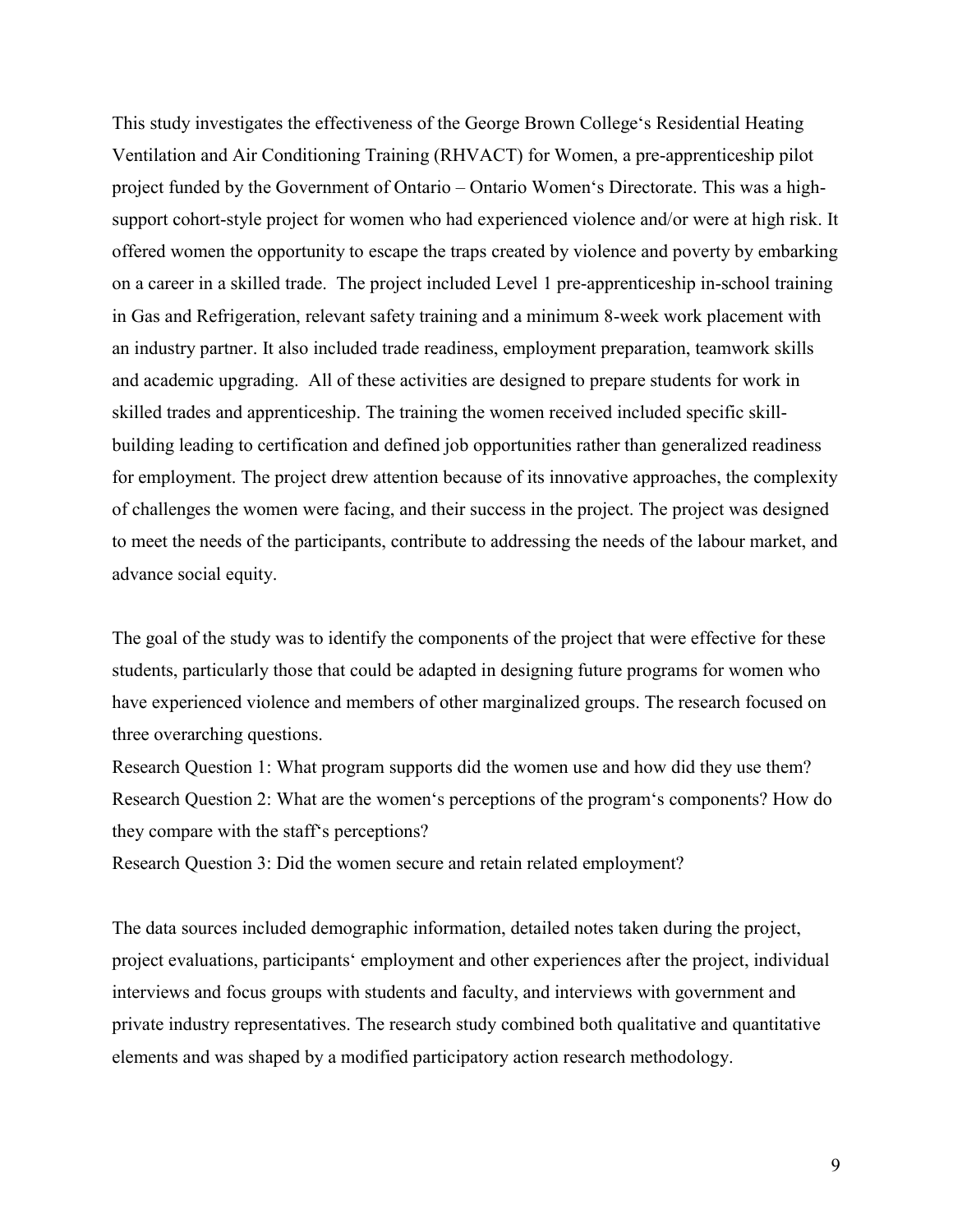Of the 37 women who began, 22 completed the program. In general, the women who completed the program were younger, had better prior academic preparation, and were more likely to have driver's licenses than those who did not complete. Although the design of the program precluded a control group, comparisons with other student groups who also completed their programs indicated that these women had similar or superior academic performance, even though the other students had fewer systemic disadvantages. The retention rate was similar to that in another program for marginalized students.

The findings for the first research question showed that most of the women used the broad range of supports and resources, although to varying degrees. Travel costs were covered for all thirtyseven women who began the program. Safety boots, goggles, calculators, overalls, first aid kits and textbooks were also provided. Thirty out of thirty-seven women were given referrals to health/dental providers, housing advocacy, and legal supports. Four women received safety planning to deal with on-going violence. All women participated in large group discussion sessions with the counsellor and twenty-five of thirty-seven accessed additional one-to-one support. Eight women were reimbursed for childcare costs.

Several curriculum-based supports were identified as facilitating learning and academic success, as well as supporting the women in making lasting changes in their lives. These supports included an integrated counselling model, the job developer/coach and mentor, the role of the coordinator, and an integrative seminar course that created space for women to connect with each other. Building a community of learners and addressing academic challenges with timely and individualized supports helped the women to discover their strengths and engage fully in learning. Similarly, exposing them to role models, allies and mentors, and proactively engaging with employers facilitated the transition into their new careers. Although some students were still struggling to get jobs at the end of the program, students, including several who were still unemployed described the program as life-changing.

Secondly, we wanted to know what supports students used, how they were used, and whether there were differing perceptions between faculty and students about the value of these supports. We hoped to be able to tease out which of these supports were most useful and to recommend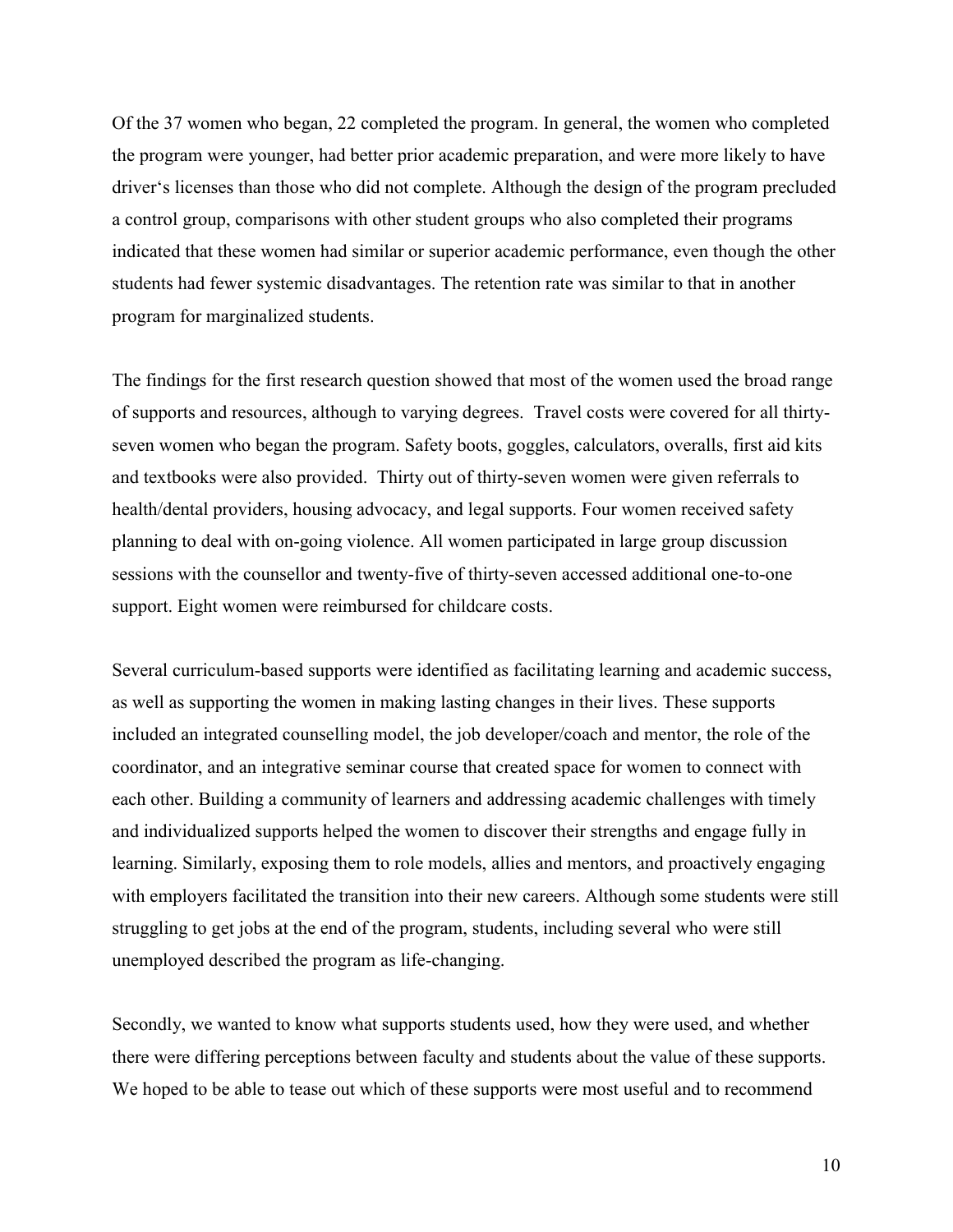particular supports as of primary importance. We learned much to answer these questions, in particular that the key was not in any one individual support, but in the relationships developed during the course and in the funds, flexibility, and non-judgmental attitudes that made it possible to respond to needs as they arose, to develop creative solutions to meet these needs, and to prevent a wide variety of material and emotional barriers from limiting participation and academic achievement. The research findings revealed two general elements of the course design and support that were found to be crucial:

a. Relationships developed with faculty and between peers which led students to feel connected, supported, not alone, and to believe that the faculty cared about each student and their success b. Non-judgemental response and attempt to meet every need that got in the way of students' access to the pilot program, success in it, and opportunities for employment

In contrast to the supportive elements, the findings also indicated judgment as an important emergent theme that hindered learning for RHVACT students. Some of the components of this included judgments and attitudes like: *she is not a serious student, she doesn't have aptitude*, and *she doesn't want to be here*. It was difficult for students to persist when they felt judged in these ways by faculty or staff, even when those attitudes were expressed indirectly. In identifying important directions and understandings about how to support women who have experienced violence to learn effectively and prepare them to enter the trades, this revealed the importance of curriculum designers and faculty working diligently to suspend assumptions and judgements about non-traditional students.

Our third question was about employment. Fifteen of the 22 pilot program graduates secured full or part-time work and for most this was related to their training. Two workplaces accounted for six of the women who were hired, both full time and part time. Some women were under considerable pressure to find work, whether it was related or not, and a few took other employment. Five women took their Gas Technician 2 training at night while working full-time in the gas and appliance service sectors, giving them the second of the three levels of qualification.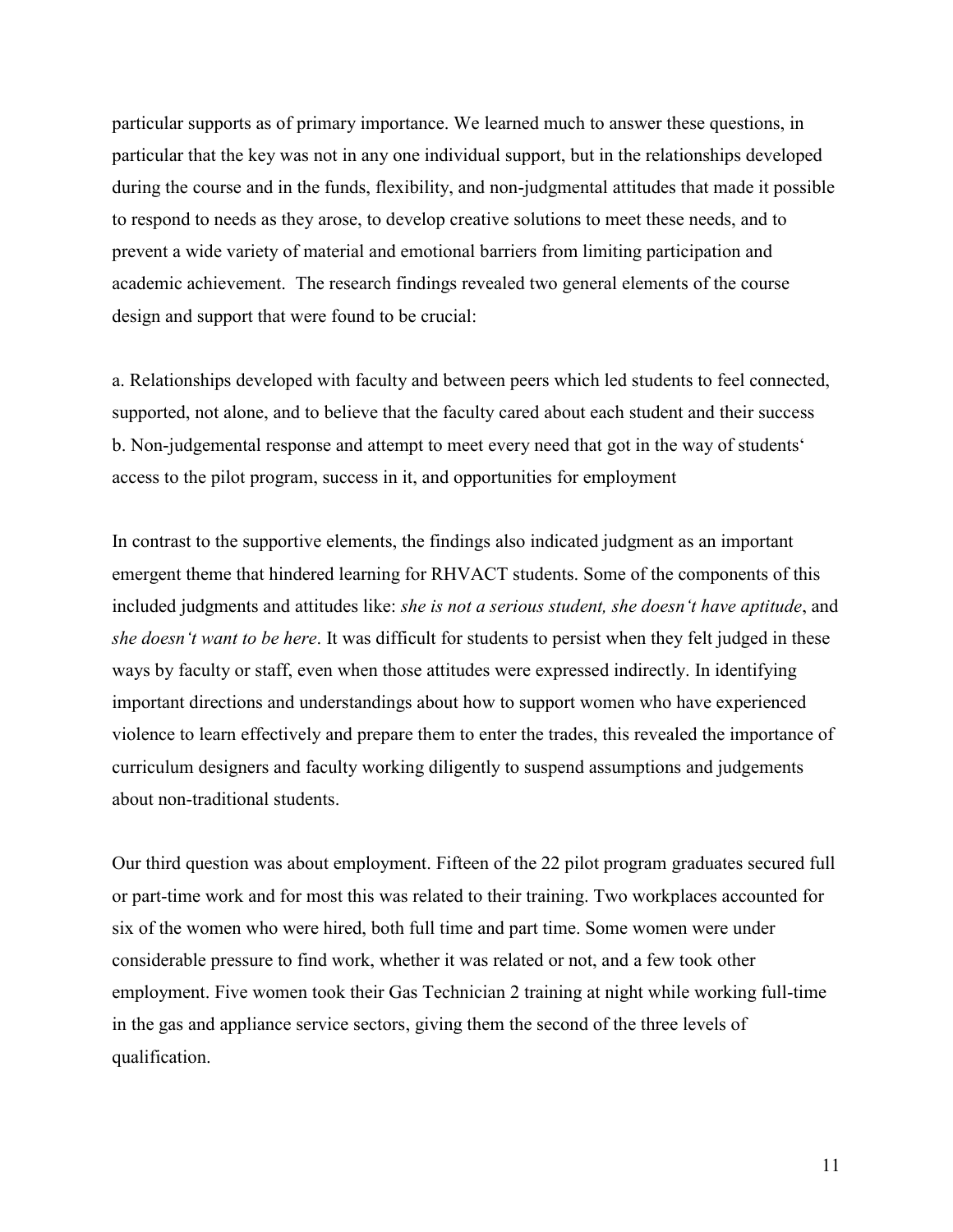Like many studies, this research also had some important unexpected findings that relate tangentially to the research questions but are considerations for designing similar programs in the future. On an institutional level, the findings revealed the challenges of negotiating change, seamless communication and cooperation across departments in the college, collaborating across academic and industry cultures, working within institutional constraints, and allocating resources for special projects. The study also underscored the need to work with employers to create a welcoming and supportive environment for employment and on-going learning on the job after formal training. Offering only one type of training in the trades gave the women limited choices about future career paths making it difficult for a large cohort to obtain employment.

This study reveals a need for further research to understand with more nuance and depth the perspective of employers and their hiring processes, and the dynamics in the workplace when women enter non-traditional trades. A longitudinal study would be valuable to track women over a longer period of time to assess the impact of interventions like the ones in the RHVACT program. The high levels of support made available to the students in this project would probably be beneficial for many students, female and male. At this stage we can only speculate about this, but there are probably students in every program who have experienced disadvantages similar to those of the women in this project and who would benefit at least as much. While providing greatly increased logistical support for all students is impractical financially, facilitating better relationships, building learning communities among students, and modelling non-judgemental acceptance are possible.

A second follow-up project with a similar group of women is underway. The findings from RHVACT project described here have been incorporated into the design of the successor project. We are fortunate to have the opportunity to apply the results of this research to strengthen the next project. Women in the current project receive supports that are similar to those in the study being reported here but also have greater vocational choice among the trades, will be integrated more fully with other students in the same department, and will have smoother links to employers.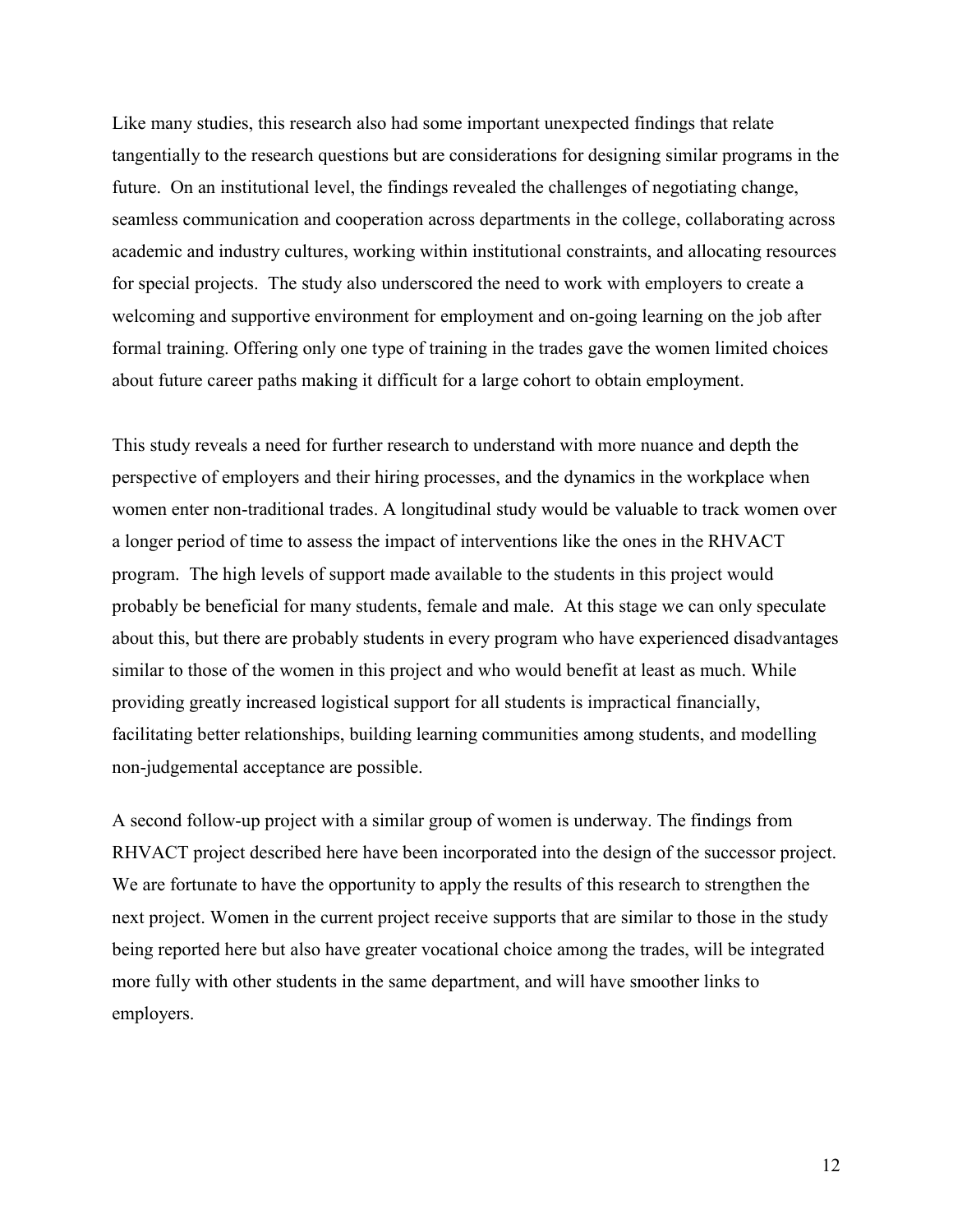#### **PART ONE: INTRODUCTION**

<span id="page-12-0"></span>Apprenticeships, which often serve as a gateway to the trades, have very low female representation across Canada (Madsen, 1999). A survey conducted by Ontario Chamber of Commerce, in 2003, estimated Ontario as facing a shortage of skilled trades workers (Smol, 2005). By 2025, Canada's skilled labour shortage is expected to reach 1.2 million people (The Conference Board of Canada 2003-4 and 2007). The federal government, provincial governments in British Columbia and Ontario, and the territorial government in the Yukon have made deliberate efforts through policy and funding, as described below, to address this anticipated shortage and gender wage gaps by encouraging women to train for the skilled trades.

# **LITERATURE/HISTORY**

#### **Women's participation in the workforce.**

The participation of women working in the labour force is not a new phenomenon; since the early sixties there has been a significant increase in the number of women employed. In 2004, Canadian women 15 years and older made up 58% of the general work force, up from 42% in 1976 (Statistics Canada, 2005). Of that, 67% worked as teachers, nurses and related health occupations, clerical or other administrative positions, and sales and service occupations. Only 30% of employed men worked in these areas (Statistics Canada, 2005). In other areas such as non traditional occupations, women's representation has remained stubbornly low. During the same time, 31% of women worked in manufacturing, while 19% held jobs in primary industries and 7% were in transportation, trades and construction work (Statistics Canada, 2005).

Women account for 70% of the employment increases in Canada in 2007, while men make up the remaining 30% (*The Daily*, Nov. 2, 2007). At 47%, women made up almost half the workforce in 2006. This is a 10% increase since 1976 (Almey, 2007). Canadian women's employment levels increased 16.4% between 1976 and 2006; in comparison, men's employment *decreased* 5%. This indicates women's contribution to the Canadian economy is extensive. According to the Status of Women Canada (2004), women contributed \$185 billion through wages and self-employment to Canada's Gross Domestic Product (GDP). Women's unpaid work constituted the equivalent of 12.8 million jobs to the economy in 1992 at a value of about one third to one half of the GDP--equalling as much as \$374 billion (Report on Plan of Priorities on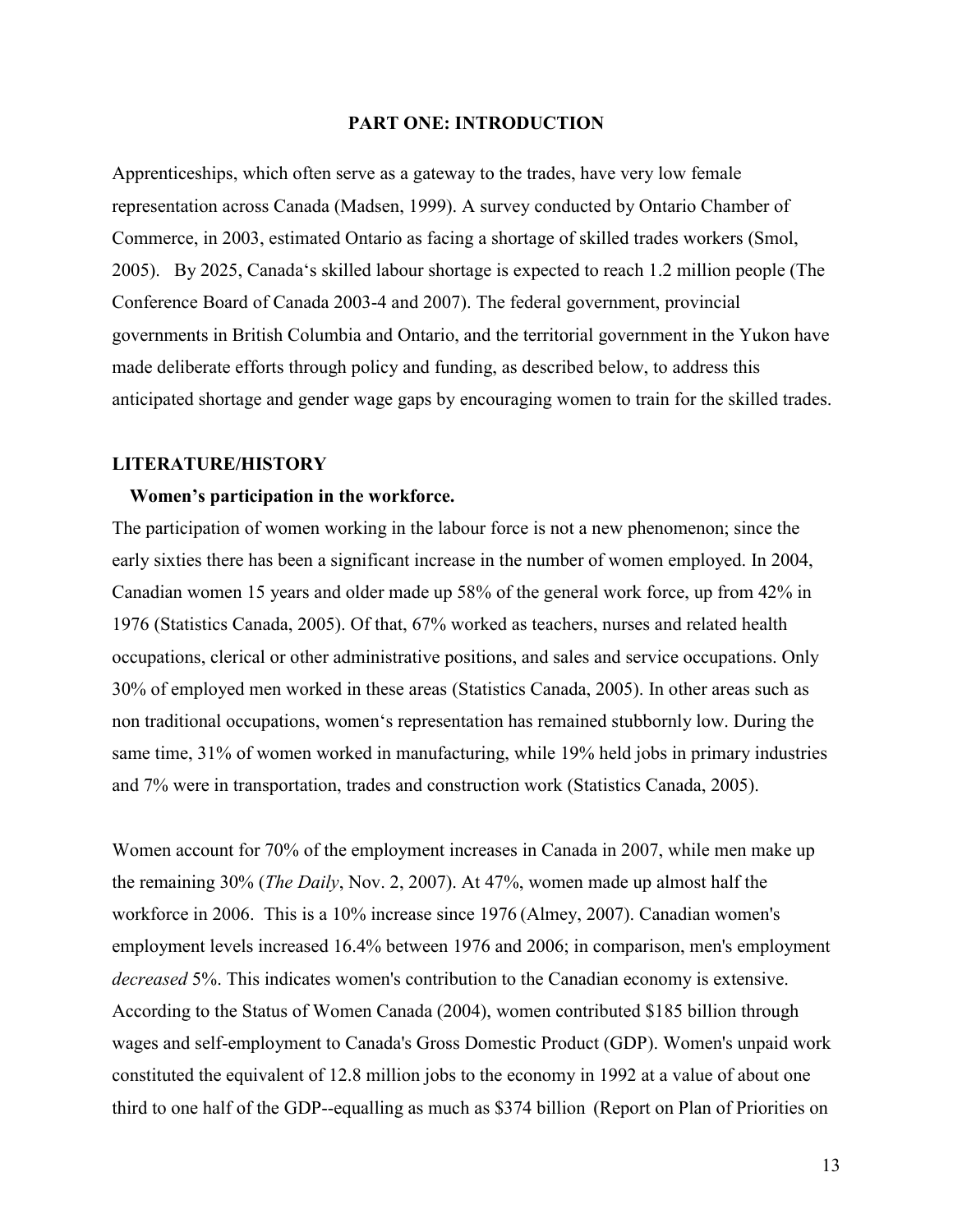<span id="page-13-0"></span>the Status of Women Canada, 2006-2007). Despite these impressive numbers, women in Canada still face tremendous barriers in achieving economic independence and increased participation in skilled trades, an important avenue to higher wages and greater economic independence. Very high rates of participation by Canadian women in paid work reflect the fact that most women want orneed to, work, to pursue a career, and to enjoy some measure of economic independence.

# **Under-representation of women in skilled trades.**

Even though the workforce participation of women has grown, gendered work segregation has remained static. Apprenticeships, which often serve as a gateway to the trades, have very low female representation across Canada (Madsen, 1999). Although women made up 16% of apprenticeships in 2006, the vast majority were in low-paying fields and relatively few in the higher-paying construction trades (Ontario Youth Apprenticeship Program)

Statistics available from Registered Apprenticeship Information System Canada, (2003) indicates that women who were registered apprentices numbered 9.7% and only 10.6% of these completed their apprenticeship training. This trend is a global phenomenon (Kruger, 1999, Lasonen, 1999). As a result, few women are employed in the skilled trades. In the UK for instance, 8% of the people employed in the skilled trades are women compared to 92% who are men (Equal Opportunities Commission, 2006) and in Australia 9% are women compared to 91% who are men (Preston & Whitehouse, 2004). Similarly, women are underrepresented in apprenticeships in Canada, where between 12% and 16% of apprentices are women (Ménard, Chan, & Walker, 2008).

#### **Poverty and the gender wage gap.**

Women are still largely excluded from blue collar jobs, especially in the skilled trades. Although a growing number of women have indeed moved into professional and skilled technical jobs, in education, health care and other community and public services, these women are still paid less than comparable skilled men, and are significantly under-represented in very well-paid jobs. More than three in four of the earners making at least \$89,000 per year are men *(*the top 5% of the Canadian workforce), and men are still three times more likely than women to be senior managers (Canadian Labour Congress, 2008). Women still earn less than men, and are more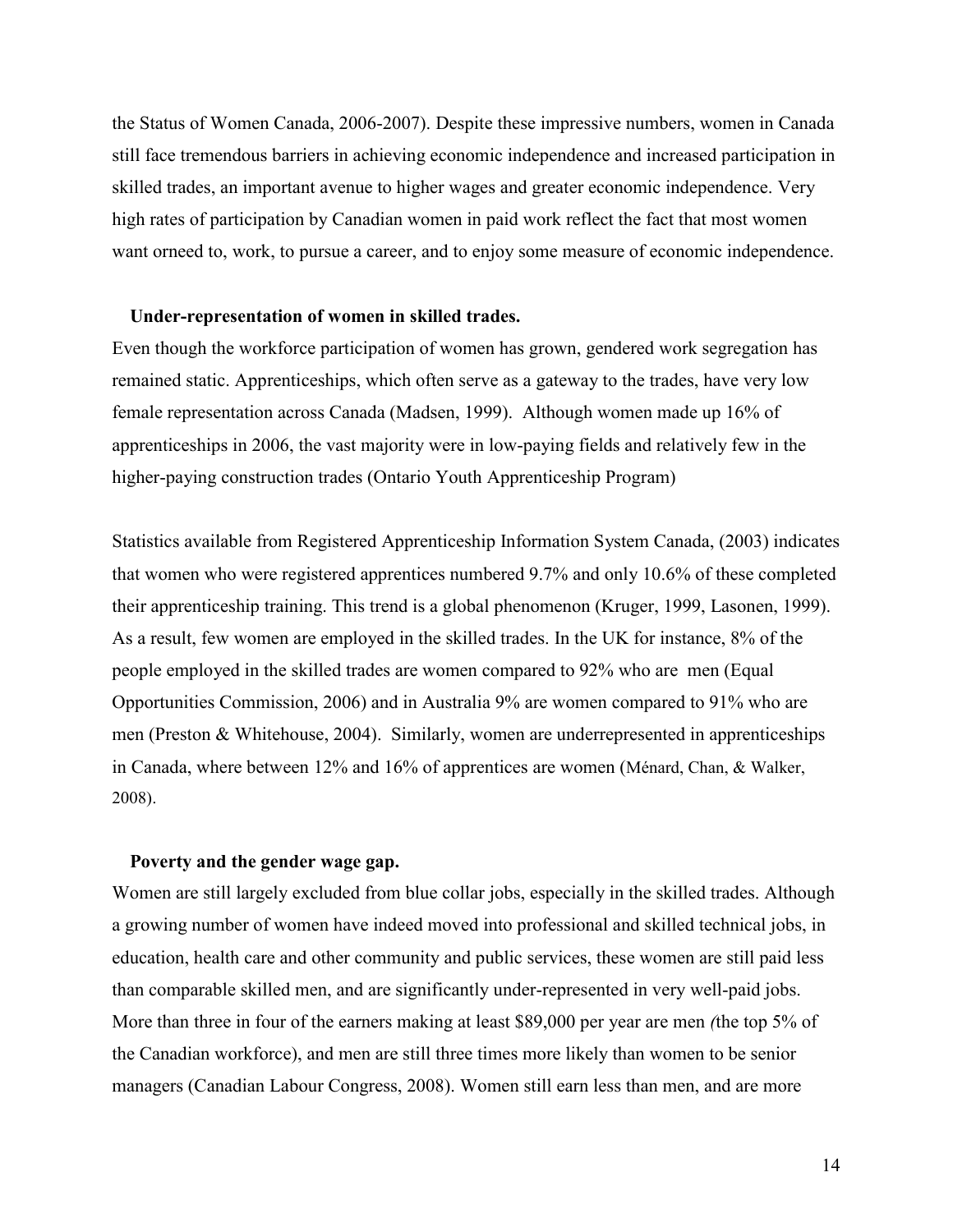<span id="page-14-0"></span>likely to work part-time or contingent work. On average, a Canadian woman earns 72 cents to every dollar a man in similar work earns, and her annual income will be 63% of his (Hausmann, Tyson, & Zahidi 2007). The situation for Aboriginal women, women with disabilities, racialized women and newcomers is even worse than this average. Many work precariously and live in poverty (Statistics Canada, 2006).

Women's employment remains concentrated in low-paying, part-time, entry-level and temporary jobs or self-employment. Thus, jobs are without union protection and without benefits, including sickness and pension benefits. Approximately 40% of working women, in comparison with less than 30% of working men, are in part-time, contract, or other non-standard work arrangements (Townson & Hayes, 2007). As of October 2007, 21.2% of Canadian women worked part-time compared to 6.4% of men [\(Statistics](http://www.actew.org/projects/pwpsite/snapshots/canadian_women.html#_edn) Canada , 2007). Women are almost twice as likely as men to be part-time temporary workers (Cranford, Vosko, & Zukewich 2003).

Male-dominated industries tend to pay more than industries that have always employed large numbers of women; therefore, exclusion from these industries has been harmful to women seeking better-paying skilled jobs (Pocock & Alexander, 1999). Even if women can enter these better-paying male-dominated industries, the difference between men's and women's wages is often pronounced. Women often navigate a variety of obstacles to reconciling their financial and familial responsibilities, including the cost of formal child care, inflexible work environments, and low paying, insecure jobs that lack health, pension, and flexibility benefits (Hartmann, Hegewisch, & Lovell 2007; Henry, Werschkul, & Rao 2003; Lee 2007; Lovell 2007).

#### **Canadian skills shortage.**

A survey conducted by the Ontario Chamber of Commerce in 2003 estimated that Ontario is facing a shortage of skilled trades workers (Smol, 2005). By 2025, Canada's skilled labour shortage is expected to reach 1.2 million people (The Conference Board of Canada 2003-4, 2007). The Government of Canada, is concerned about the under-representation of women in skilled trades. Working to create opportunities for women in skilled trades is not only a way to improve the overall status of women but also to address the skills shortage. Access to the nontraditional occupations, those in which women comprise 25 percent or less of the total number of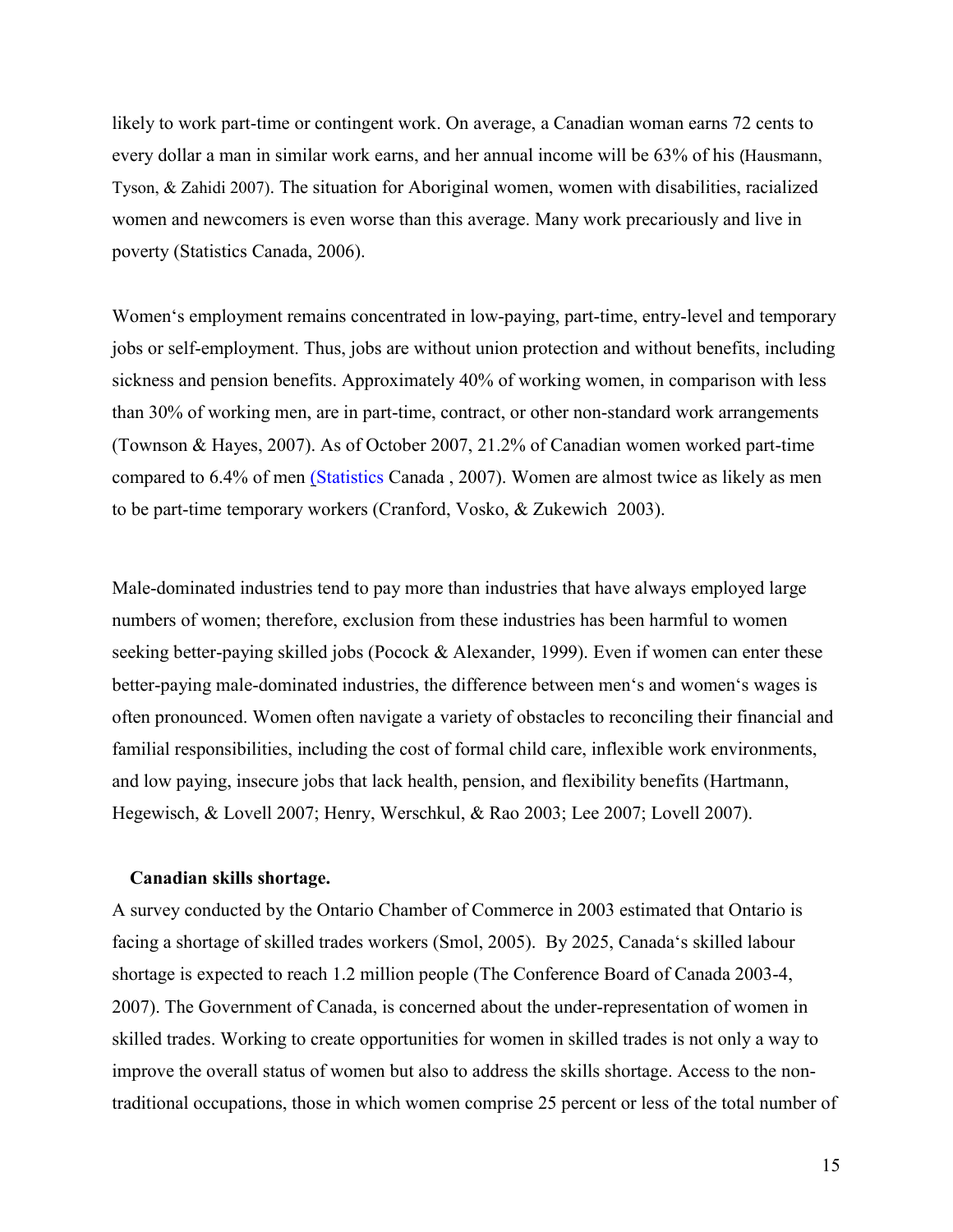<span id="page-15-0"></span>individuals employed, is especially important for women without post-secondary education (U.S. Department of Labor, 2008).

Current as well as anticipated long-term trade shortages provide a rich opportunity to focus the attention on increasing the participation of women in skilled trades. Government has exhibited a commitment to improving the lives of working-class women. Human Resources and Development Canada [HRDC] adopted the Designated Group Policy which recognized that certain groups of people are disadvantaged in the job market and concentrated in certain types and levels of work (Ursule, 2003). A solution to this challenge includes deploying a number of strategies to increase the participation of marginalized groups that are scarcely represented in skilled trades. The Government of Ontario has initiated various programs to eliminate the many barriers that prevented these groups from being more fully integrated in better-paying occupations. Since 2003, Ontario has provided \$6.1 million to train up to 592 women in the skilled trades. In 2006, women accounted for 17 per cent of the active apprentices and 20 per cent of the new registrations in the apprenticeship program (OWD News Release, 2008*).*

#### **Barriers to women entering skilled trades.**

#### *Socialization.*

Many researchers have identified barriers women face (e.g., Bower, 2007, Dancey, 2002 Grzetic, 1998;). A Canadian Apprenticeship Forum study conducted by the Canadian Labour and Business Centre concluded that barriers to participation in trades apprenticeship faced by women result primarily from gendered perceptions of the trades. As a result of the perception that the skilled trades fall squarely under the category of —men's work" (Kerka, 1999; SPR, 2002b), women are not generally encouraged to consider the trades as a viable career option. The notion that trades are gender-based, particularly for trades in which women have been traditionally under-represented, affects the attitudes of women who may be good apprenticeship candidates, as well as the attitudes of individuals who have significant influence on the career and training decisions of young women. Such gendered perceptions of the trades can result in the -deselection" of women from these occupations (Dancey, 2002) either because they are discouraged (WITT-Alberta, 2000) from seriously thinking about entering a trade or because they are steered away from educational choices that will lead them into the trades. This perception may also result in an absence of support from family, peers, counsellors, and teachers for women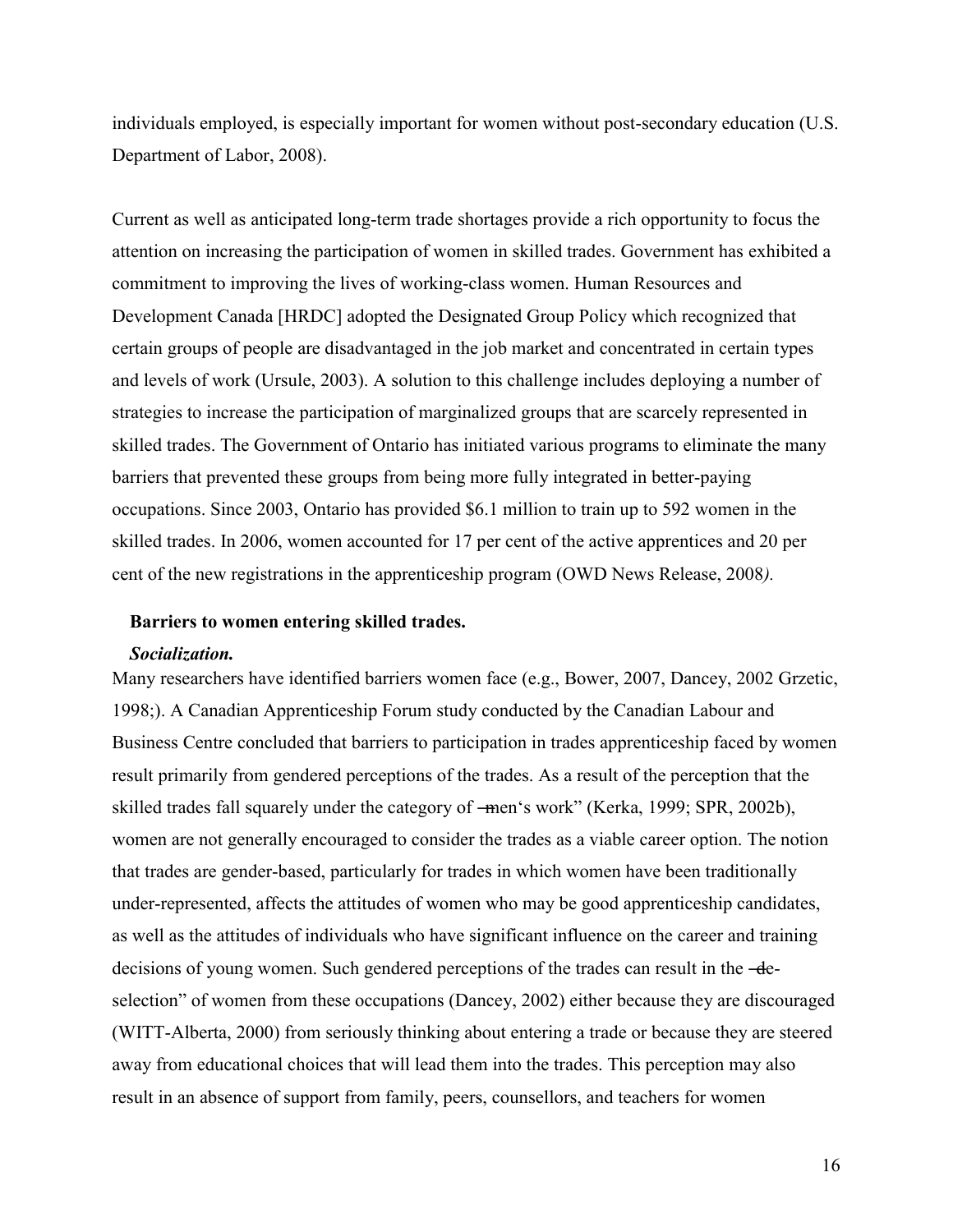interested in trades (WITT-Alberta, 2000). Generally speaking, a lack of support from spouses and parents can diminish the prospects of women's successful access to or completion of apprenticeship (SaskWITT, 2001).

One problem lies in the traditional upbringing of girls who model themselves on their parents' expectations (Centre for the Study of Living Standards, 2001) and are differentially reinforced by parents, teachers, and other adults, to engage in gender normative behaviors and to pursue gender appropriate academic subjects and occupations (Correll, 2001). This role-modelling is further reinforced by the patterns of learning in our education institutions where female students tend not to participate in science and math-related courses (Harding, 1996; Kerr, 2010Rossiter 1982) that lead to training in trade and technology occupations (CLMPC, 1990). At the same time, these attitudes and expectations (Reskin & Hartmann 1986) about gender appropriateness of occupations are inculcated equally strongly in boys and young men, reinforcing resistance in the workplace (Glick & Fiske, 2007). Often, for example, female computer scientists are mistaken for secretaries or marketing personnel (Kalson, 2000). Other barriers women face include *recruitment and hiring practices that create* de facto entry barriers *(*Government of Yukon Women's Directorate, 2005) in that employers consider women to be a risky investment (Canadian Apprenticeship Forum 2004) as they may have difficulties in obtaining childcare (Human Resources Development Canada 2002) or lack physical strength for completing the work (Government of Yukon Women's Directorate, 2005).

Though the emergence of women-led trade unions has been an empowerment tool for women working in the trades in Canada (Briskin, 2006) and in the UK (Kirton & Healy, 2004; Ledwith, 2006; Parker, 2006), the number of women in trades still remains low. Research suggests that early support for young women through parenting plays a key role in forming learners' identities, as well as their educational decisions and achievements (Biddulph, Biddulph, & Biddulph, 2003; Epstein, 1995; Maani & Kalb, 2006). From their early school years, young women are discouraged from some male-dominated careers and from trades in particular by the formal school system (WITT-Alberta, 2000; Zimmerman, 2001). Other research demonstrates the need for proactive recruitment of women into the trades (Dancey, 2002 Grzetic, 1998) as well as the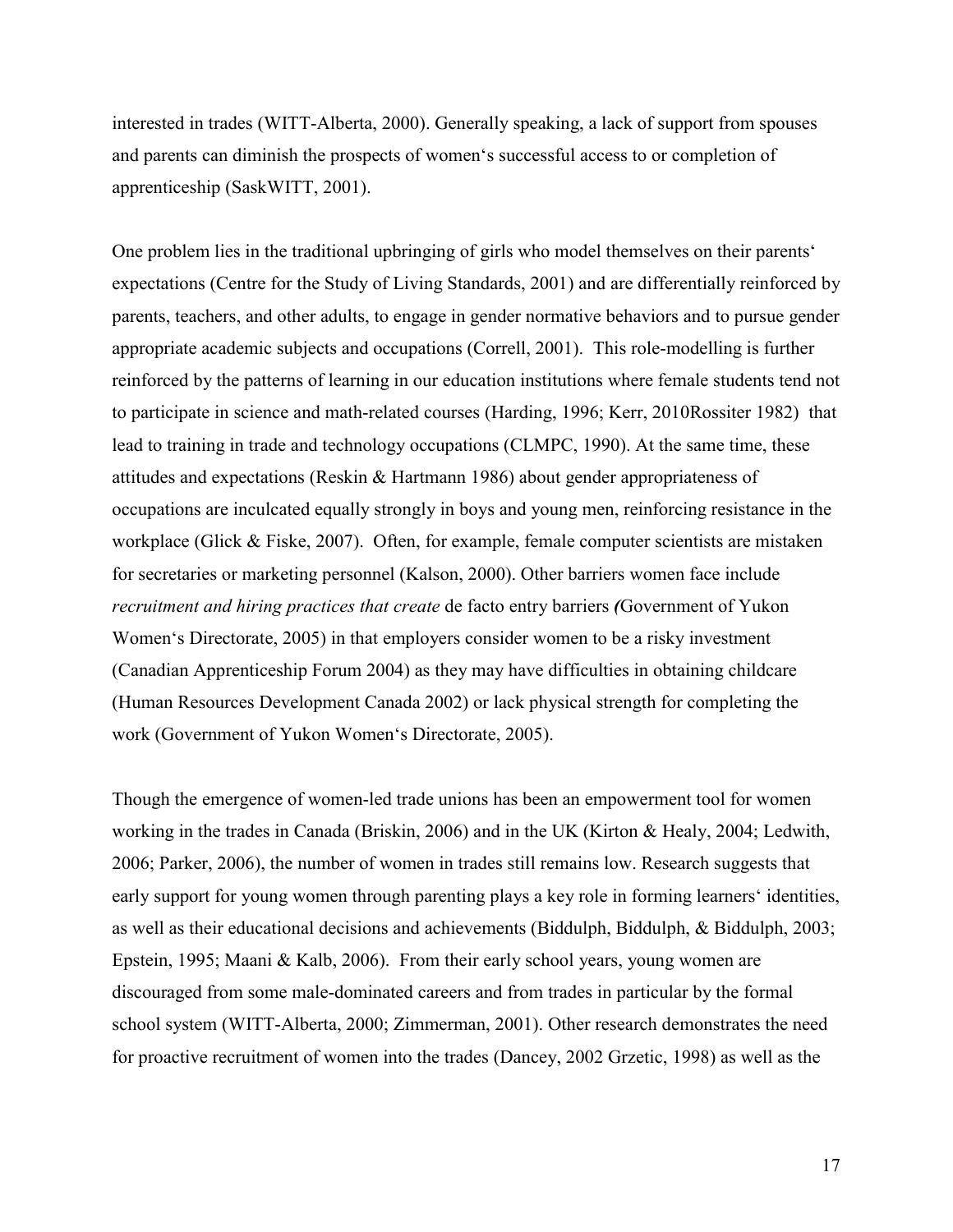<span id="page-17-0"></span>need for positive modelling in training and educational environments (Madsen, 1999) in order to counteract strong social barriers to women entering trades programs.

#### *Lack of access to apprenticeship programs & training inadequacies.*

Women lack access to apprenticeship entry points through family networks (Madsen, 1999; WITT-Alberta, 2000). This automatic streaming of men and women into different career or educational choices leads to inadequate promotion and career information targeted to women (Sweet & Gallagher, 1997; WITT-Alberta, 2000) and results in a lack of proper academic preparation, which presents another barrier for women entering non-traditional skills trades.

There are suggestions from some sources that the apprenticeship training model itself, based on an implicit pedagogy that takes men's learning patterns for granted, is not tailored specifically for women. Male apprenticeship instructors are often ill prepared to respond to the  $\pm$ inaesthetic" approach (simultaneous combination of theoretical and practical teaching) some women prefer to take when learning new material (Sweet & Gallagher, 1997). While this lack of preparation could be offset by active recruitment of women as trade instructors, it might also suggest that male instructors should be given support to diversify their teaching methods. Given these educational barriers, some women may lack the academic or certificate qualifications they need to become apprentices. Removing those barriers involves the difficult work of changing attitudes and overcoming social expectations. However, barriers go beyond educational access to apprenticeship programs.

# *High cost of apprenticeship.*

High costs of apprenticeship for individuals, employers, and unions, such as wage and supervision costs, rising tuition and tool costs, and income interruption, make apprenticeship programs unaffordable. In their role as primary caregivers, women—particularly single mothers—may face a number of financial barriers, which, without adequate financial support mechanisms, prevent them from entering or continuing with their apprenticeship training (O'Hara & Evers, 1996; Madsen, 1999). Restrictions associated with Employment Insurance legislation create additional barriers for women who want to upgrade their education, particularly if they are single mothers on social assistance (Grzetic, 1998).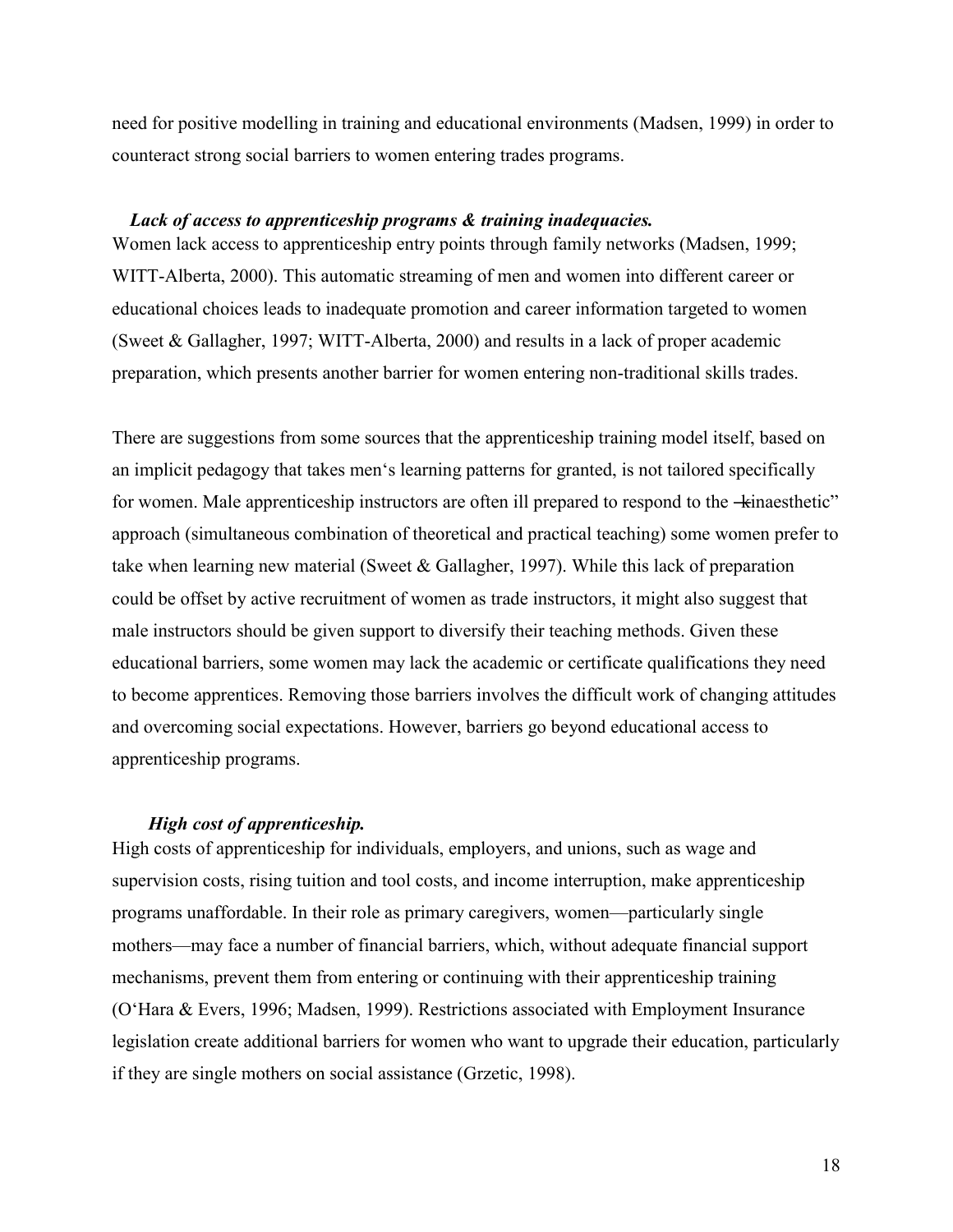#### <span id="page-18-0"></span>*Workplace environment.*

With few exceptions, discrimination and stereotyping in hiring practices and treatment of women in classrooms and workplaces is perceived to continue and continues to pose significant barriers to women entering the trades (CLMPC, 1990; Grzetic, 1998; SPR Associates, 2002a). These barriers include: biased or discriminatory hiring practices (Grzetic, 1998); stereotypical perceptions of women's abilities (Grzetic, 1998); isolation or segregation of women in maledominated worksites (SPR Associates, 2002a); unequal pay for women performing similar jobs as male co-workers; and sexual harassment or sexist treatment on job sites (Madsen, 1999).

#### **Impact of violence on learning.**

Violence against women continues unabated. It can drastically impact the ability to learn. Severe violence can eliminate the possibility of even imagining a different life. Anecdotal evidence and initial research (Horsman 1999/2000) suggest violence undermines the capacity of women to feel capable, smart, able to learn in programs, or make desired life changes. Research reveals that educational achievement is affected by experiences of violence and suggests that the failure of educational institutions to take account of this impact may be extremely costly (Horsman 1999/2000).

Women who have experienced violence often enrol in education programs and training to initiate change and escape violence, yet are expected to learn as though they are not victims of violence. When impacts are acute, victims of violence are generally viewed as needing medical solutions and a withdrawal from learning until they are able to learn in the educational system as it currently functions. For example, Bowlus et al (2003) document that: —Many victims of abuse experience behavioural problems and learning problems which result in lower levels of educational achievement." Consequently, these victims are unable to secure employment or have erratic or low-level employment. In addition, the long-term impacts of abuse may also lead to high rates of absenteeism and addictions which have a negative effect on a victim's ability to secure stable employment. Education and training affects access to employment, quality of life, and personal satisfaction. Women who are seeking to provide a better life for themselves by leaving a violent spouse need to support themselves and, often, their children. Otherwise they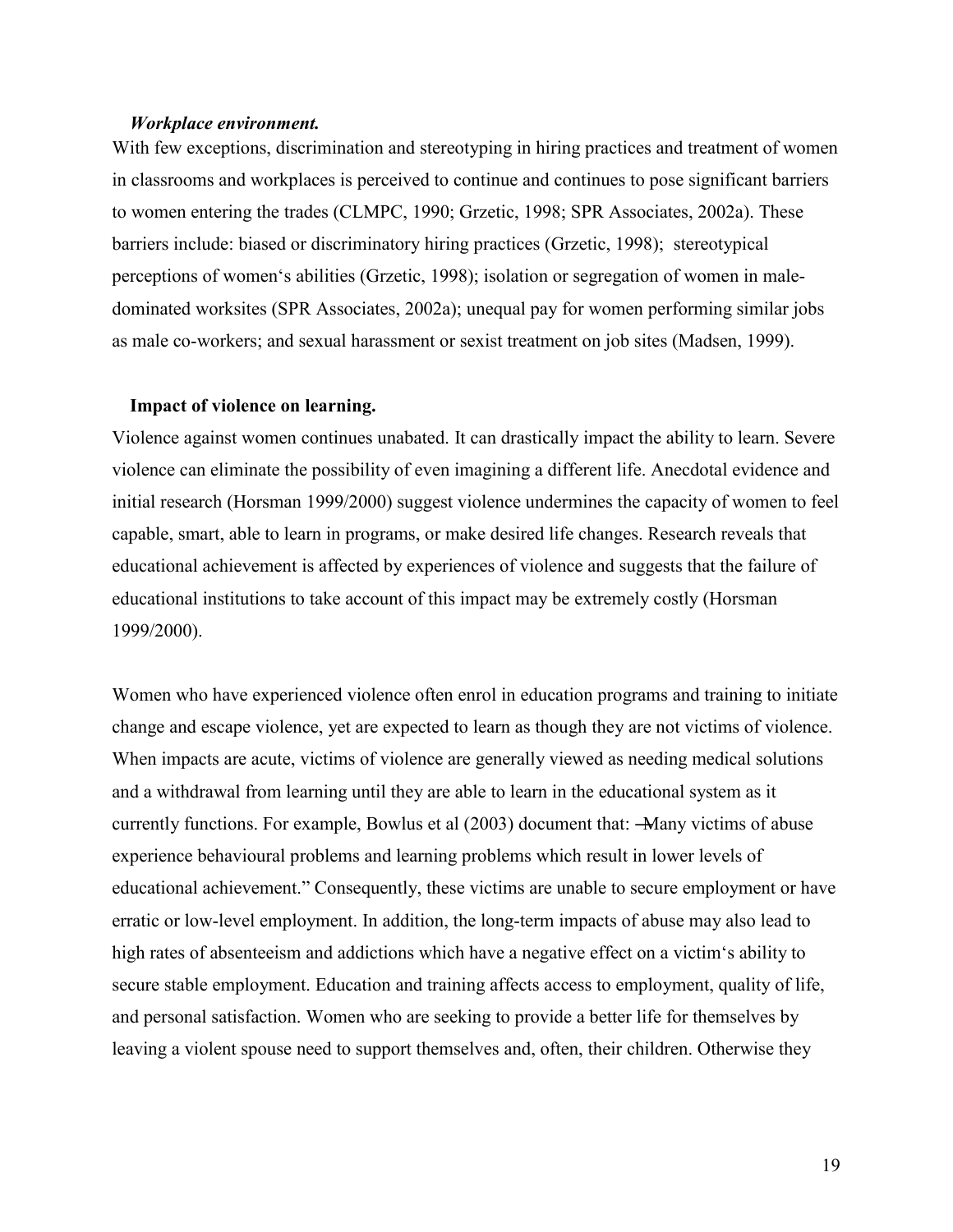frequently exchange relative financial security for the hope of greater emotional and physical security.

In one study, the costs of violence against women were estimated at more than \$4.2 billion annually (Greaves et al., 1995, p,2), however, neither the full breadth of forms of violence women experience, nor the costs of educational failure and under-achievement were included. The high school dropout rate for girls was estimated in 1999 at 9% (Statistics Canada, 2004). Although fewer young women quit school without their high school diploma than men (Statistics Canada, 2008) the probability that young female dropouts will return to school decreases by 6 percentage points, or 17%, with each quarter that passes. For young women, time elapsed since leaving school is the most influential factor in determining if they will return to school. However, young women who left school due to personal reasons are 30% more likely to return than other female dropouts (Statistics Canada, 2008). Thus, any effort to improve the educational success rate for women needs to reach young women and take into account the personal reasons and social pressures that impact on women's lives and their desire to pursue educational and vocational goals.

Research to date (Horsman 1999/2000, 2001, 2004; Mojab 2000; Mojab & McDonald, in press) suggests that all forms of violence can have a major impact on educational achievement. Horsman's research explores the nature of the impact of violence on learning for youth in and out of high school (2004), as well as for women in adult literacy programs (1999/2000), and examines discourses that help or hinder addressing the impact of violence in adult literacy programs (2001). Mojab's research on ―War, diaspora, and learning: Kurdish women in Canada, Britain, and Sweden," uses learning theory to examine the relationship between war-related violence and learning, especially the dynamics of women's \_informal learning, their experiences of war and the ways this relates to their learning in their new countries of residence.

Prior to Horsman and Mojab's research, few studies or practitioner materials addressed the issue of teaching students who have experienced violence. Research by Rockhill (e.g.1987) and Horsman's earlier work (e.g.1995) questioned what experiences of violence might mean for literacy education. The impact of violence on learning was only acknowledged in teaching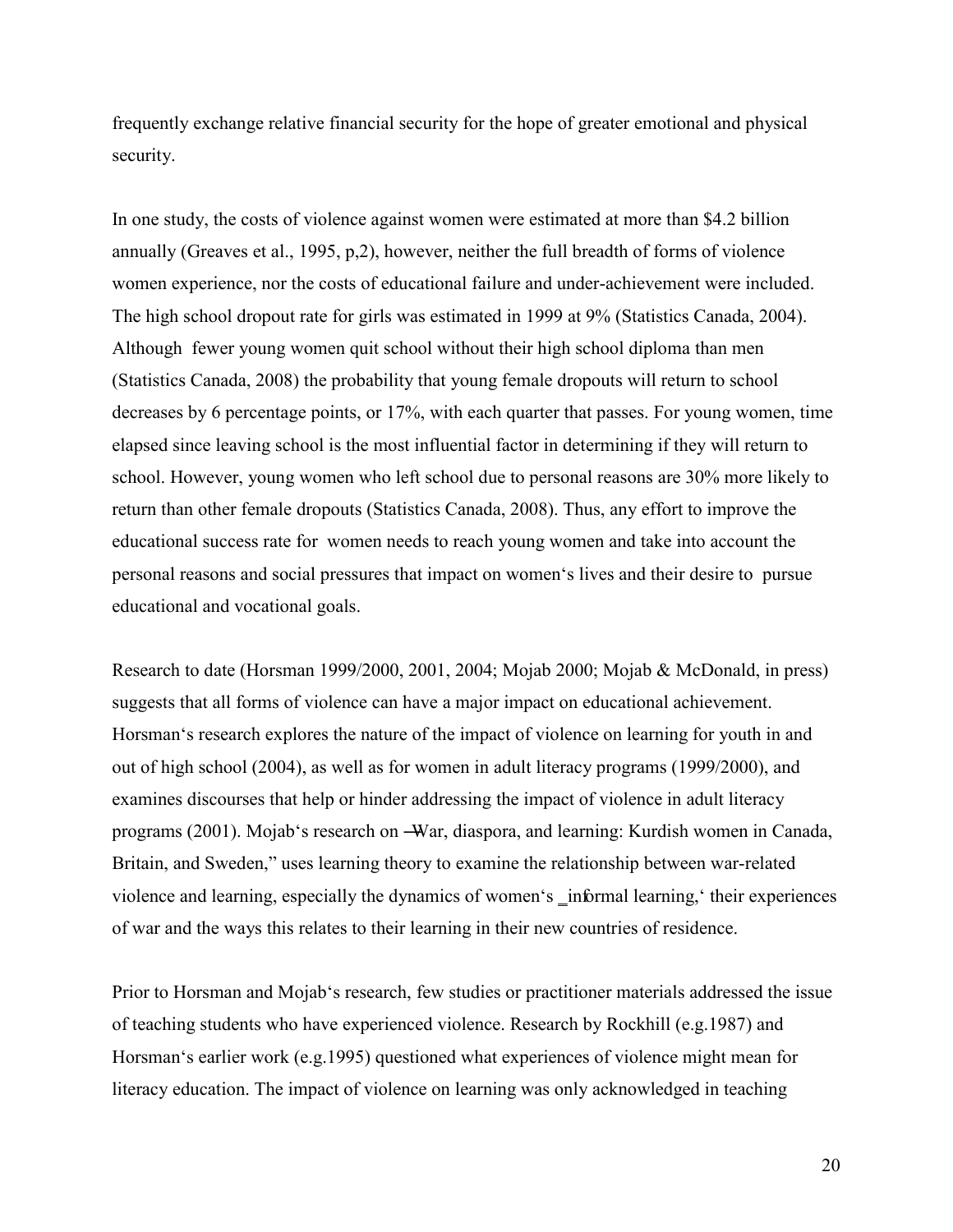<span id="page-20-0"></span>English to immigrant survivors of torture (e.g., Martinez, 1997). A recent growing body of practitioner materials that build on Horsman's research (e.g., Isserlis, 2000; Morrish et al, 2002; Parkdale Project Read, 2003) reveal strong interest in this research focus and its potential to lead to educational change.

#### **Special initiatives across Canada.**

In recent years, some provincial governments in Canada have taken some unique initiatives to encourage women in non-traditional skills trades. For example, the British Columbia Institute of Technology (BCIT) has developed a program called Trades Discovery for Women. Students in the program gain hands-on experience in over a dozen different trades and also participate in a period of job shadowing. This approach allows women to see beyond their perceptions of —men's work" and provides them with an accessible route into apprenticeship training (For the Record, 2010) A small selection of innovative programs are available to women in some locations across Canada. The Yukon Government made a commitment to exploring ways to improve the situation of women working in the trades in order to reduce the barriers faced by women to working or studying in the trades. This resulted in the establishment of the Yukon Women in Trades and Technology (WITT) agency in 2000. Since then, WITT has managed to create a number of programs that aim to increase the participation of women in the trades (Government of Yukon Women's Directorate, 2005). The initiative of the Ontario Women's Directorate to fund pilot employment training projects resulted in 10 unique programs across Ontario for women who have experienced violence. The RHVACT program at George Brown College – the project under study in this research - was the only project that was entirely trades-focused. Evaluation of that project stressed the value of —active involvement of violence against women (VAW) services from project initiation forward" and the  $\rightarrow$ provision of practical support" to help women address very basic needs" (Leach, 2008).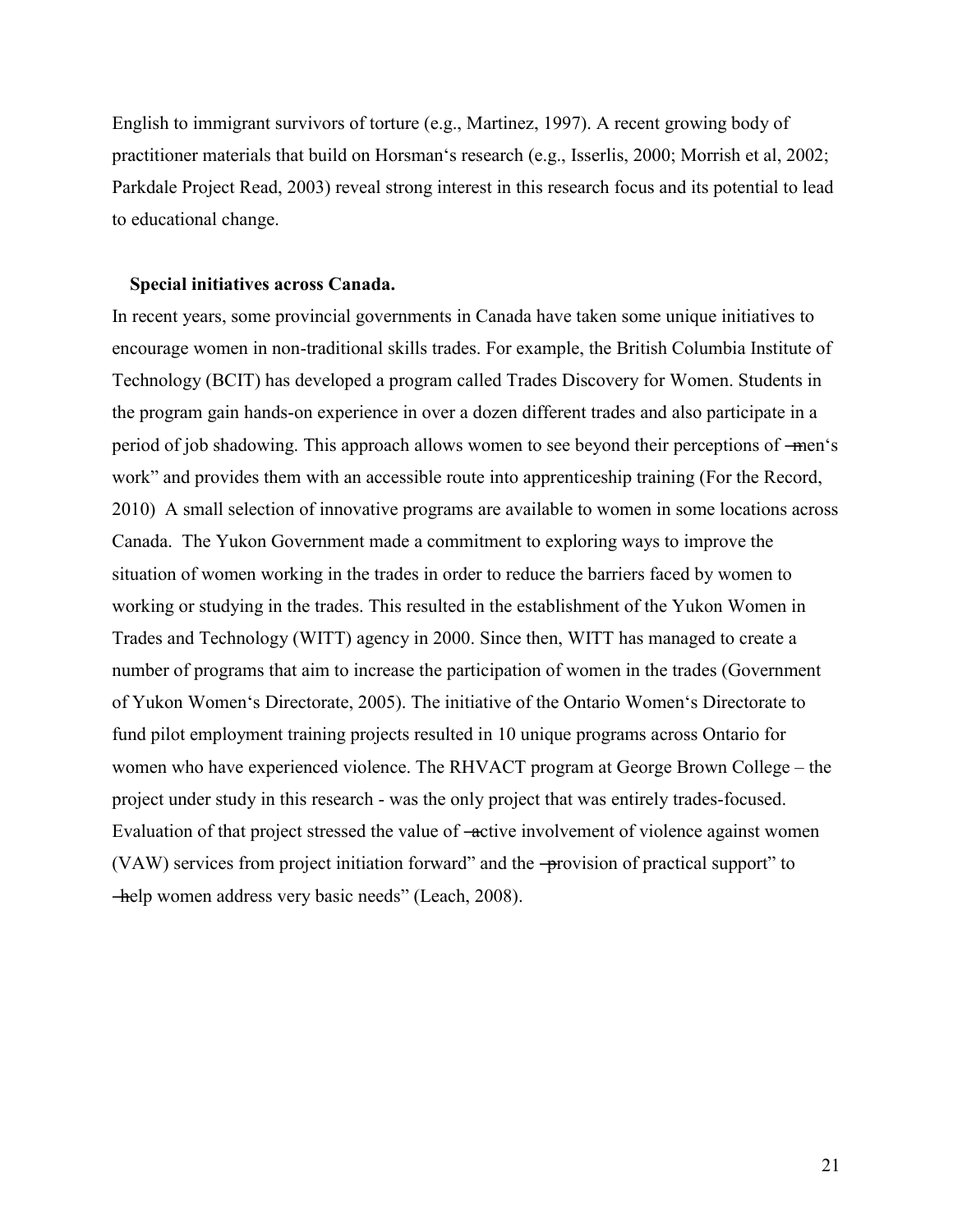#### <span id="page-21-0"></span>**THE RESEARCH STUDY**

#### **Rationale.**

The goal of this research study was to investigate the effectiveness of a high-support cohort-style training project<sup>1</sup> for marginalized women<sup>2</sup>, leading to employment in skilled trades. Along with many commonly recognized aspects of marginalization, the women participating in this project had also experienced violence<sup>3</sup>, frequently the interplay of many different forms of violence, throughout their lives. This project, carried out at George Brown College with several internal and external partners and funding from the Ontario Women's Directorate (OWD), provided fulltime training in technical and job search skills to prepare women to work in the gas, refrigeration and air-conditioning fields. The project was recently completed when the research study was designed.

During the project there was diverse anecdotal evidence – observed by faculty, students, and others – which suggested that it was worth systematic investigation for its potential as a model to support women to escape from violence and poverty. The project drew attention from college administration and funders because of its innovative approaches, the startling complexity of challenges the women were facing, and their success in the project. The Ontario Women's Directorate evaluation recognized the value of this project with high praise. In addition, this project had potential to model a way into the well-paid workforce for women who have experienced violence, giving them opportunities to escape the cycles of violence and poverty. We chose to study this project to learn more about the essential aspects of such high-support programming.

<sup>&</sup>lt;sup>1</sup> Throughout this report we use the term -project" to refer broadly to this pilot including in this term all aspects of the courses, system of support, funding arrangements, and partnerships that were funded by the Ontario Women's Directorate and completed prior to the research. This project was our object of study in the research we are reporting here. We will also refer to students and faculty's experience of the different individual components of the project. The students participated in the training -program" which formed part of the overall project. We refer to the research as a -research study" throughout to clarify the separation between the study itself and the object of study.  $2^2$  The effect of intersecting oppressions based on gender, race, poverty, difference and disability marginalize many people, disadvantaging them in educational settings. Women in this study were marginalized by many of these oppressions. Many also had complex histories of mental illness and/or addiction, common consequences of violence.

<sup>&</sup>lt;sup>3</sup> Women had experiences of many different forms of violence as children and adults, from abusive parents and spouses, but also from strangers, in situations of war and migration, and the daily realities of racism, sexism, homophobia, transphobia, and the vulnerability of acute poverty and homelessness.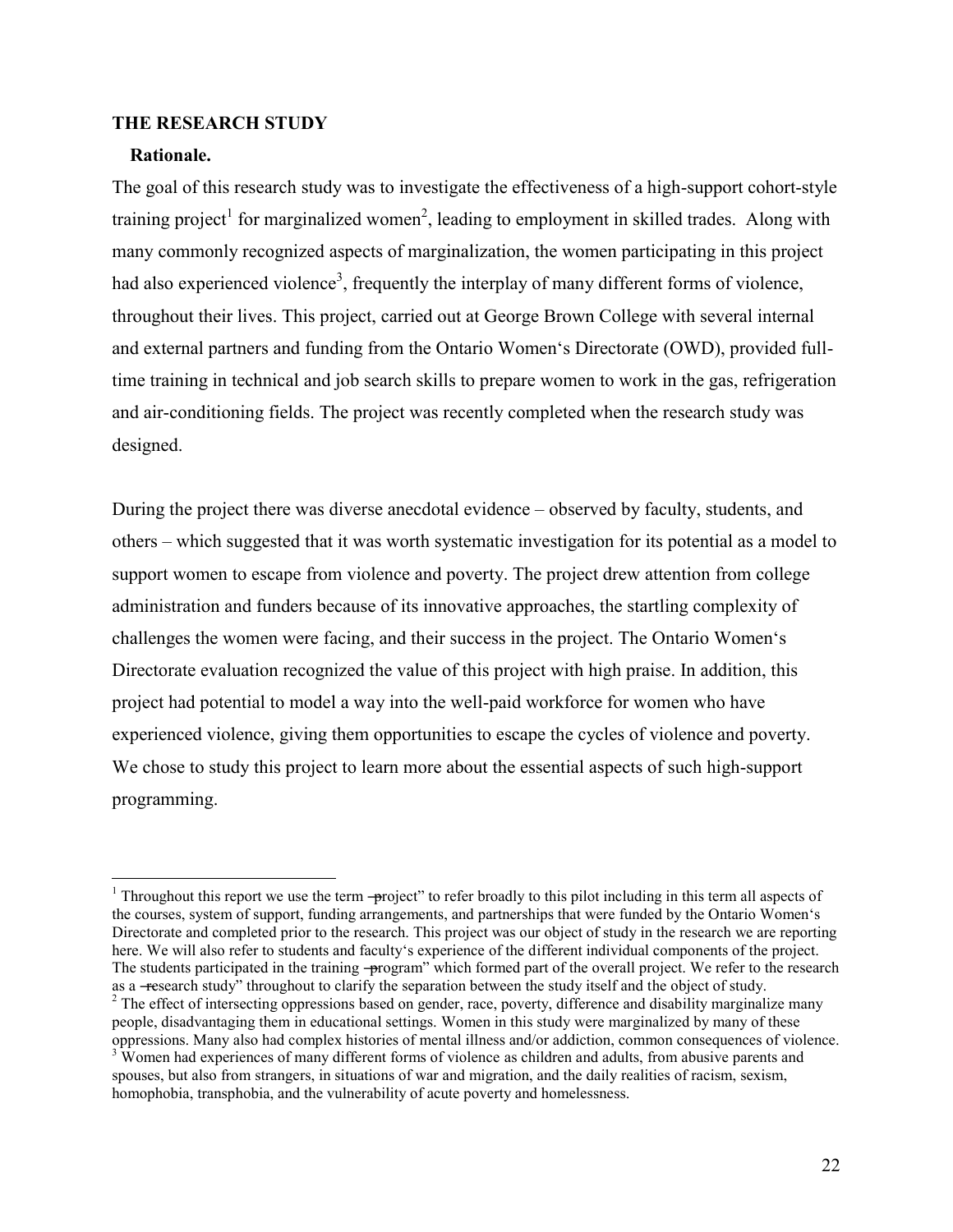The success by women who were experiencing multiple barriers suggested a study might identify best practices in supporting any marginalized or multi-barriered<sup>4</sup> students so they can successfully complete their studies and obtain employment. The best practices would include practical recommendations for classroom techniques to improve the educational experience for any students facing multiple barriers to success and make them widely available to educators and program administrators through the growing innovative vehicle of [www.learningandviolence.net](http://www.learningandviolence.net/) and professional development for faculty members at George Brown and other colleges.

In the design of the project, the only research component was a summative evaluation. Towards the end of the project the opportunity of funding for in-depth research brought a diverse group of people to the table to draft a proposal – each bringing our own interests to cause us to prioritize the idea of this study. As feminist researchers we are clear that entirely objective research is not an achievable goal and that the identities and interests of the researchers influence the research and therefore need to be made visible. We are a group that includes white and racialized, lesbian and heterosexual, non-disabled women. Some of us had been involved as designers, partners, evaluators, and the coordinator of the project, others became involved only with the research study. We were fascinated by the stories we were hearing of women's struggles and achievements in the project, including students' striking academic success. Systematic study might clarify exactly what happened during the project and deepen our understanding of the impacts of violence on learning and how to address them. Members of the original project team were immediately seen as experts on this area and wanted to have a solid base for their recommendations and advice. Several of us have a strong interest in the education of people who are acutely disadvantaged and face multiple barriers to successful learning, particularly in institutional settings. This study was an opportunity to understand how to design more effective learning opportunities for these students. In the midst of stories of success from this project, the women's own voices were missing, limiting the full range of understanding of what was most valuable about this innovative project. The research was an opportunity to learn more and to hear from women directly. Early on in the research study, we learned that there would be an

<sup>&</sup>lt;sup>4</sup> Increasingly —multi-barriered" is a term often used to refer to people previously identified as marginalized – it draws attention to the experience of difficulties moving out of current circumstances. During this study we refer to the women participants as experiencing violence, marginalized, and multi-barriered. Although these terms are not synonymous they all apply to the women.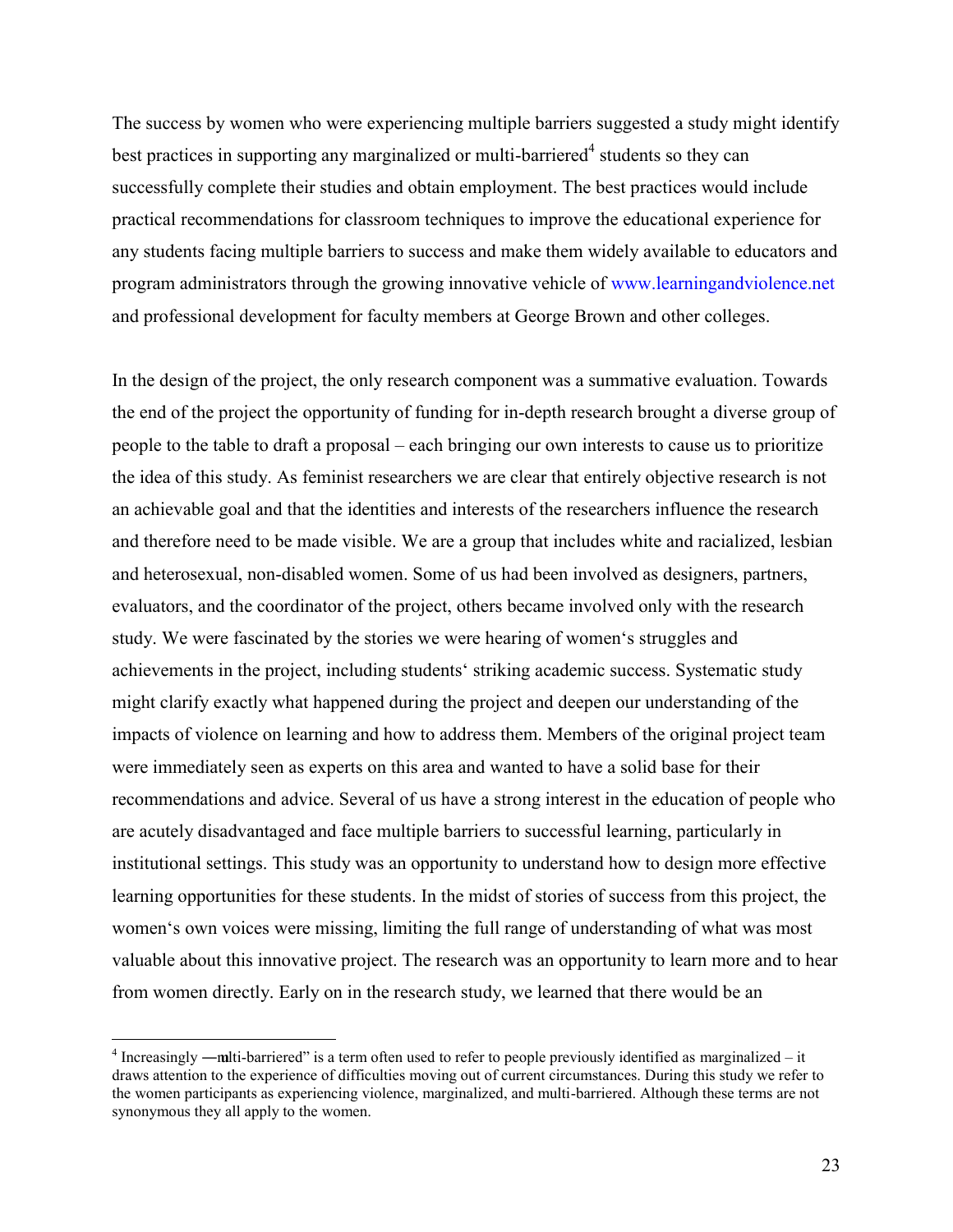<span id="page-23-0"></span>opportunity to apply for funding to replicate and expand this training, so we knew the research would be applied immediately and would provide information to re-design and strengthen future programming.

# **OVERVIEW OF RESEARCH STUDY AND PROJECT**

This research study attempts to bridge the gap between research on violence and learning - the impact of violence on learning and ways to address these impacts - and the range of research on women's training for and experience in non-traditional trades. If women who have experienced violence can learn successfully and prepare for, and obtain, a well-paid job then they have more viable possibilities to escape some forms of violence and increase economic and personal control.

Consequently the study examined a pilot project which provided a high-support training program for 22 women survivors of violence, giving them skills and knowledge to enter the heating and air-conditioning trades, The intent was to learn more about the value of each aspect of this model to strengthen successful learning, and the effect of such a program on women obtaining and maintaining adequately paid employment. We expected to learn more about best practices which could be drawn on to support learning for all marginalized students in the college and elsewhere. We also expected to understand more about the most appropriate models for future programming to support women who have survived violence to obtain adequately paid employment.

In order to explore these areas of inquiry the research study was framed by three questions and investigated using available data sources.

Research Question 1: What program supports did the women use and how did they use them? This was addressed through quantitative measures (e.g., what do the project records<sup>5</sup> show about the supports<sup>6</sup> that were used in terms of frequency, variety, multiple supports, differential use of

<sup>&</sup>lt;sup>5</sup> Log books and other records were maintained throughout the project. These were viewed as a primary source of data in the research study as they contained substantial detail about the participants, their use of supports, and staff reflections on the project. Admission data and students' academic records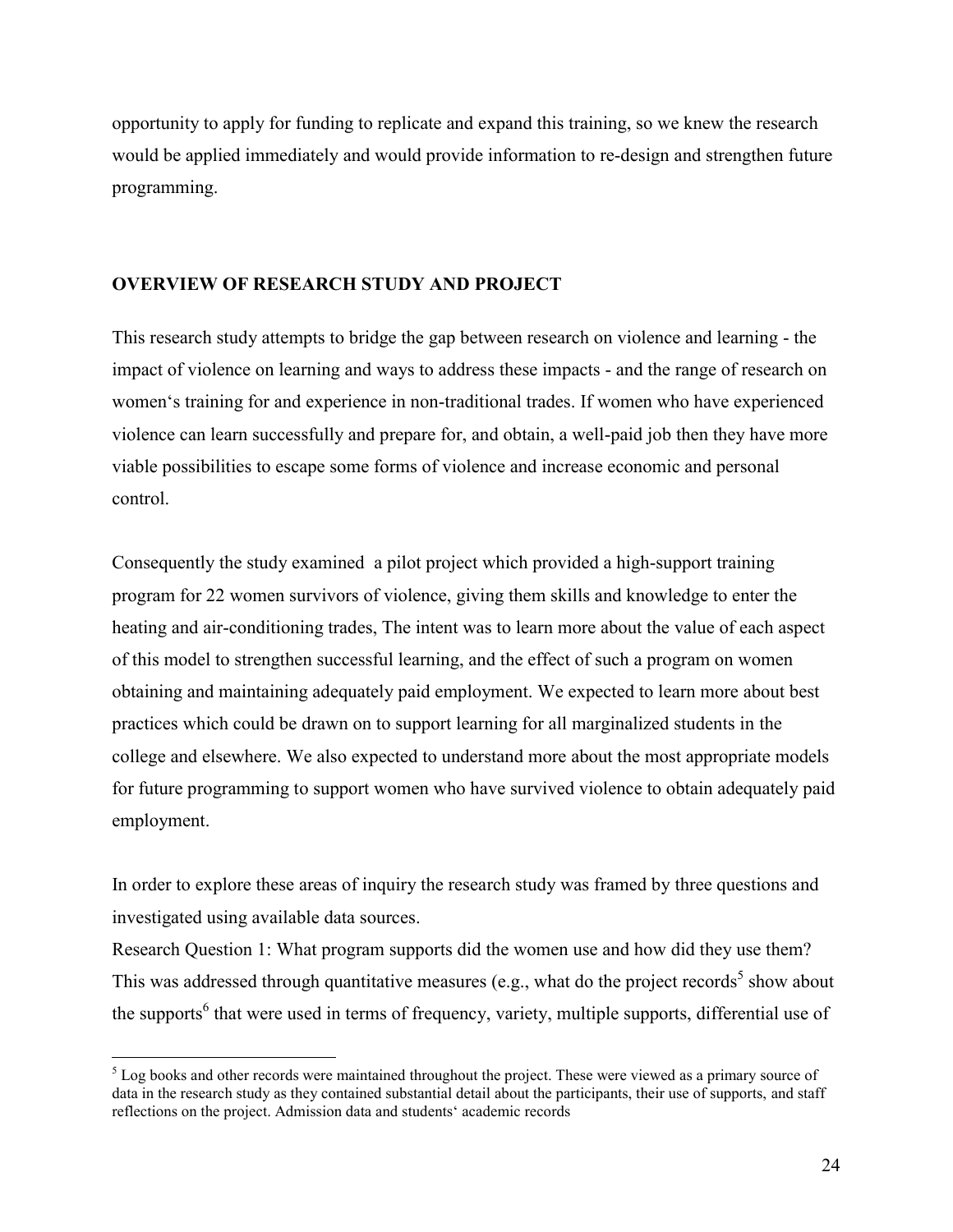supports at different stages in the project) as well as qualitative data (e.g., which supports do women describe as most important, least important, absent or insufficient; what made the important supports helpful, etc.) A basic cost-benefit analysis of the costs of various support components against the documented use and perceived benefits was also conducted.

Research Question 2: What are the women's perceptions of the program's components? How do they compare with the staff's perceptions?

We analyzed data from semi-structured interviews, exit interviews and other project records. Staff perceptions about the classroom work, the labs, the seminar, and the availability of other supports was also examined. The focus group participants were asked to build on and generate further questions for interviews and initial themes for analysis. While many questions and themes could have been anticipated, the perspective of the participants was crucial to ensure that important areas were not overlooked.

Research Question 3: Did the women secure and retain related employment? The students' employment status was confirmed at the end of the project and at several followup intervals after that. As the project had no control group or condition, we compared the data about the women in the program with students in comparable programs in order to examine differences in gender and age distribution, attrition/retention, grades achieved, as well as post program employment rates. Demographic data, retention, academic achievement and employment were compared with apprenticeship and a post-secondary cohorts in the same trade. Comparisons were also made with a high support program for students with mental health and/or addictions issues learning a different trade (cooking).

We expected the study would show that a high-support, cohort-style apprenticeship program is effective. However, we were aware that significant resources are required to offer such a highsupport program. The research endeavoured to identify which resources are essential. We believed this study would lead to the creation of better preparation for trades training and other

<sup>&</sup>lt;sup>6</sup> Supports included staff such as coordinator, counsellor and job coach, funds for food, childcare, and transportation, academic supports such as math coaching, and work clothes. There is more detail about these in the description of the project and in the findings of the research study.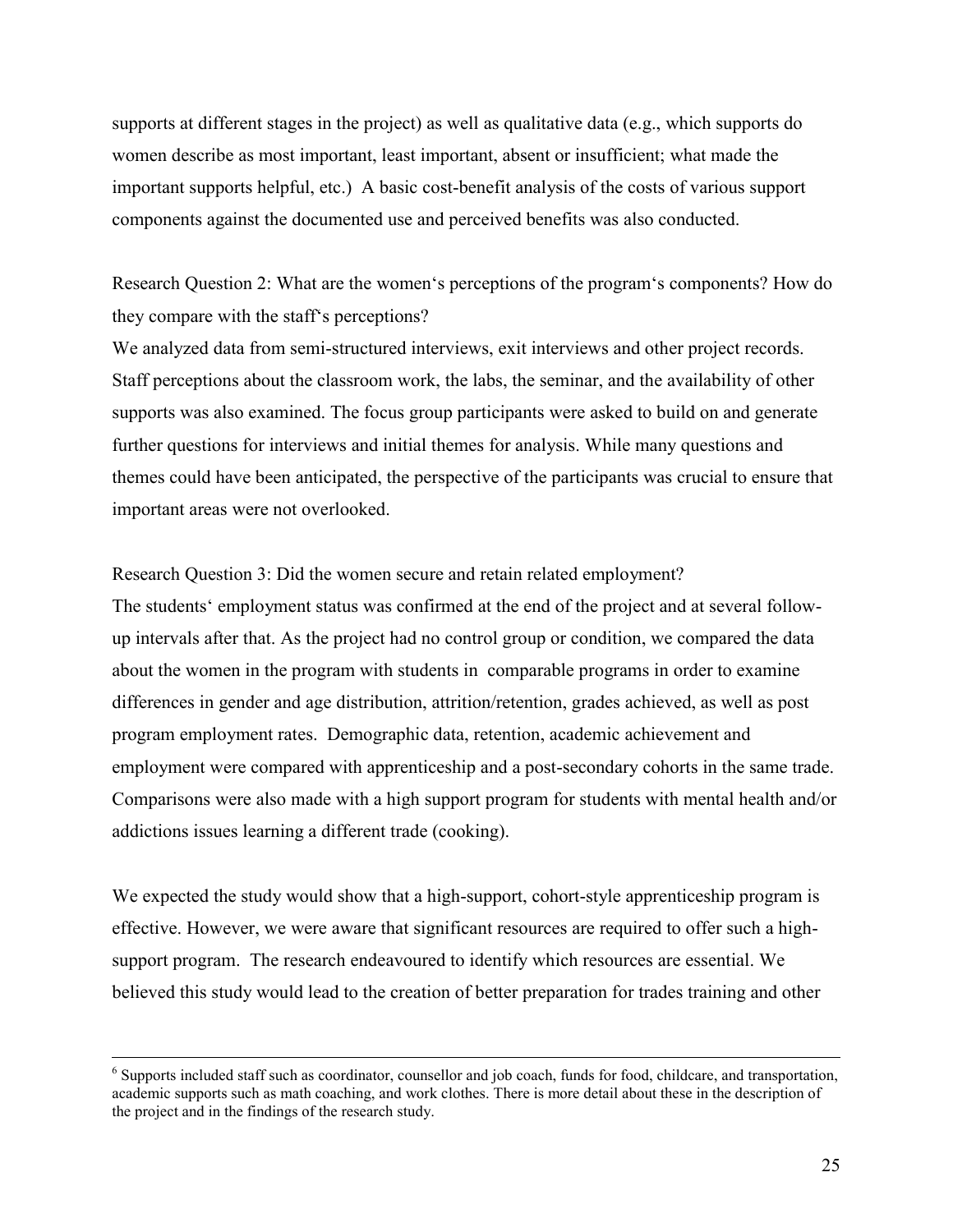<span id="page-25-0"></span>forms of education and training for marginalized students, particularly women who have experienced violence.

#### **PART TWO: METHOD**

#### **THE PROJECT**

#### **Description.**

George Brown College's (GBC) Residential Heating Ventilation and Air Conditioning Training (RHVACT) Women's Program was a unique Canadian pilot project that began in December 2006. It was developed in response to a request for proposals by the Ontario Women's Directorate for their Domestic Violence Employment Training Program. The goal of this provincial government initiative is to —help women who have experienced abuse or are at risk of abuse to develop new skills, find employment, and achieve economic security" (excerpt from email invitation from the Ontario Women's Directorate, sent 10/21/2008). Women who have experienced, or are experiencing, violence are often trapped by poverty and by cycles of abuse. Access to a steady, well-paying job is key to supporting women and their children to escape or to change their circumstances. Yet this goal is frequently elusive. The goal of the project was to provide training in technical knowledge and skills, along with job preparation and job search skills in a safe and welcoming environment that would effectively prepare women for work in the gas, refrigeration and air conditioning field.

## **Outreach and recruitment.**

Information about the program was distributed through the project partners to VAW workers, community agencies and social service agencies, including Ontario Works, in the greater Toronto area. The Program Advisory Committee composed of community and college representatives gave advice about recruiting and ensured that diverse communities of women would get the information. Materials distributed included a brochure with fax-back application, a Frequently Asked Questions sheet, and questionnaires for potential participants to complete. The Project Coordinator responded personally to inquiries about the program. Information sessions allowed women and agency staff to learn more before applying or referring. About 2500 brochures were distributed. Social service and VAW workers were asked to identify and inform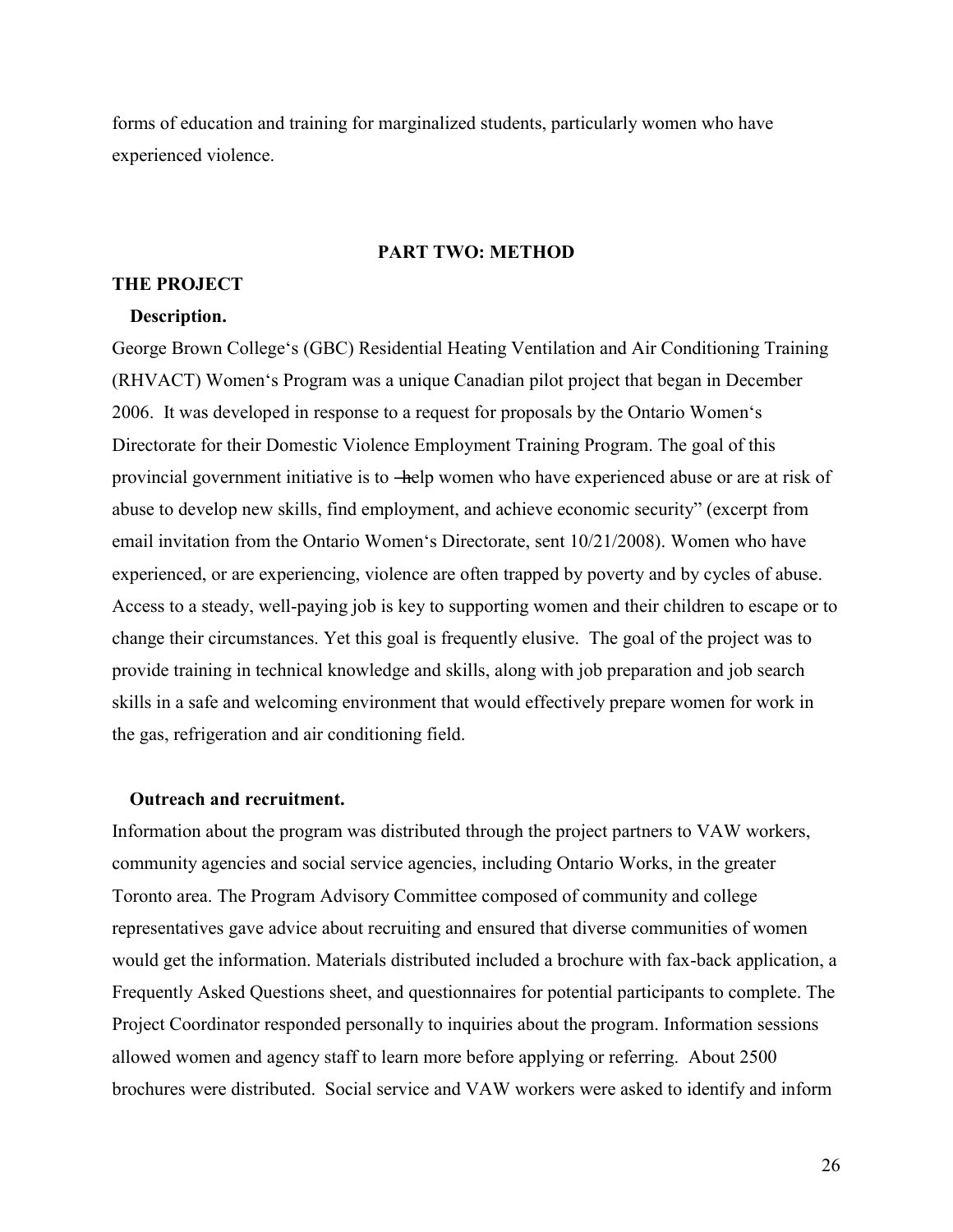potential applicants and give them the printed information. The promotional materials clearly described this as training for women who were survivors of violence or vulnerable to violence, and who had an interest in working in the trades.

Sixty applicants were invited to small-group interview sessions. In these sessions, applicants were told about the potential training, identified supports they needed, and self-identified as vulnerable to or survivors of violence. They also completed mechanical aptitude self-assessments and described their process for figuring out answers to mechanical problems. Applicants were encouraged to withdraw their applications if the training did not seem to meet their interests or needs.

Thirty-seven applicants were accepted. Since this was a new endeavour, it was important that students had an opportunity to evaluate their suitability and interest and to drop out in the early stages, as is common in most forms of adult training. Although the project was designed for about 20 women, almost twice that number were admitted, based on the advice of the Director of Apprenticeships at the college.

It was anticipated that outreach activities would result in the enrolment of 22 women in the pilot program and that 19 participants (approximately 85%) would graduate from the pilot program with Residential Air Conditioning Systems Mechanic Level I and Gas Technician 3 training completed, making them eligible for entry-level positions with heating system companies and other employers in this sector .Level 1 is the highest of the three levels for each of these qualifications. It was anticipated that after completion of the in-class training, 75% of the graduates (14 graduates) would obtain employment in the Residential Heating and Air Conditioning Systems sector trade and/or be enrolled in further training. There is no established apprenticeship in this area of this trade, so the pre-apprenticeship training would qualify for entry to employment, after which a graduate might carry out this work or become an apprentice in an allied area. Pre-apprenticeship training often serves as a bridge in this way, particularly for individuals who have not entered a trade through employment, carrying tools and lending lowlevel assistance before they are sent to school for further training. [Government-sponsored preapprenticeship training has been made available for youth at risk, Aboriginal people, and similar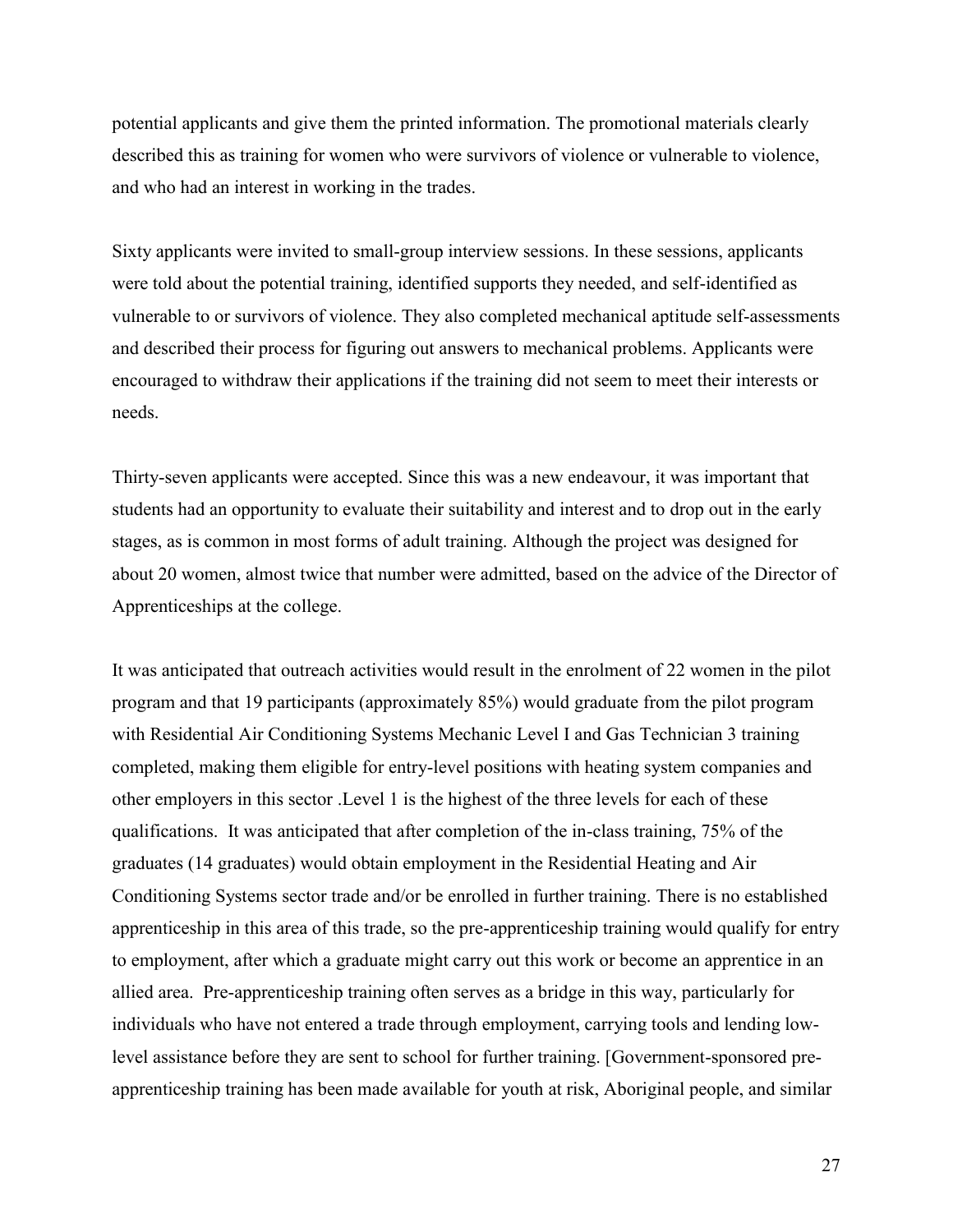<span id="page-27-0"></span>groups who have fewer avenues to obtain entry-level jobs in the trades because they lack the informal experience and personal contacts which typically facilitate initial employment.]

#### **Description of project participants.**

Students ranged in age from 21 to 57 and came from diverse ethno-cultural backgrounds. Twelve of 37 who started the project had children under the age of 17 living at home. Three students had disabilities that had been assessed and they were provided with accommodations. As the project proceeded, it became apparent that several more students probably had learning disabilities. Two women received a diagnosis of serious medical conditions while they were students in the program, one of whom was able to continue and eventually finish all the program components. Students continued to deal with many challenges while participating in the program. Some women had precarious housing or had to make sudden changes in their housing. Others had family members, including partners, who did not support their goals, or lived in shared situations such as an emergency shelter, where they could not get the quiet space they needed to read and study. Most students were the first in their family to attend post-secondary school.

# **Project delivery.**

The project was designed to include delivery mechanisms and supports that emphasized responsiveness to individual needs and understanding of the impacts of violence and socioeconomic barriers on students' ability to learn. Individuals who have experienced violence can experience significant barriers in accessing, participating in, and most importantly successfully completing, postsecondary education. The project designers anticipated that students would benefit from tailored supports, such as those often provided for Aboriginal learners, students who are the first in their family to attend post-secondary education or those who have experienced serious mental illness, immigration, or disrupted employment.

The project introduced the participants to the working environment in the selected industry (in this case Residential Heating, Ventilation and Air Conditioning), taught them basic skills, or improved their existing skills, and introduced the work areas they could study further in later training. The project included job search coaching and support, math upgrading, discussion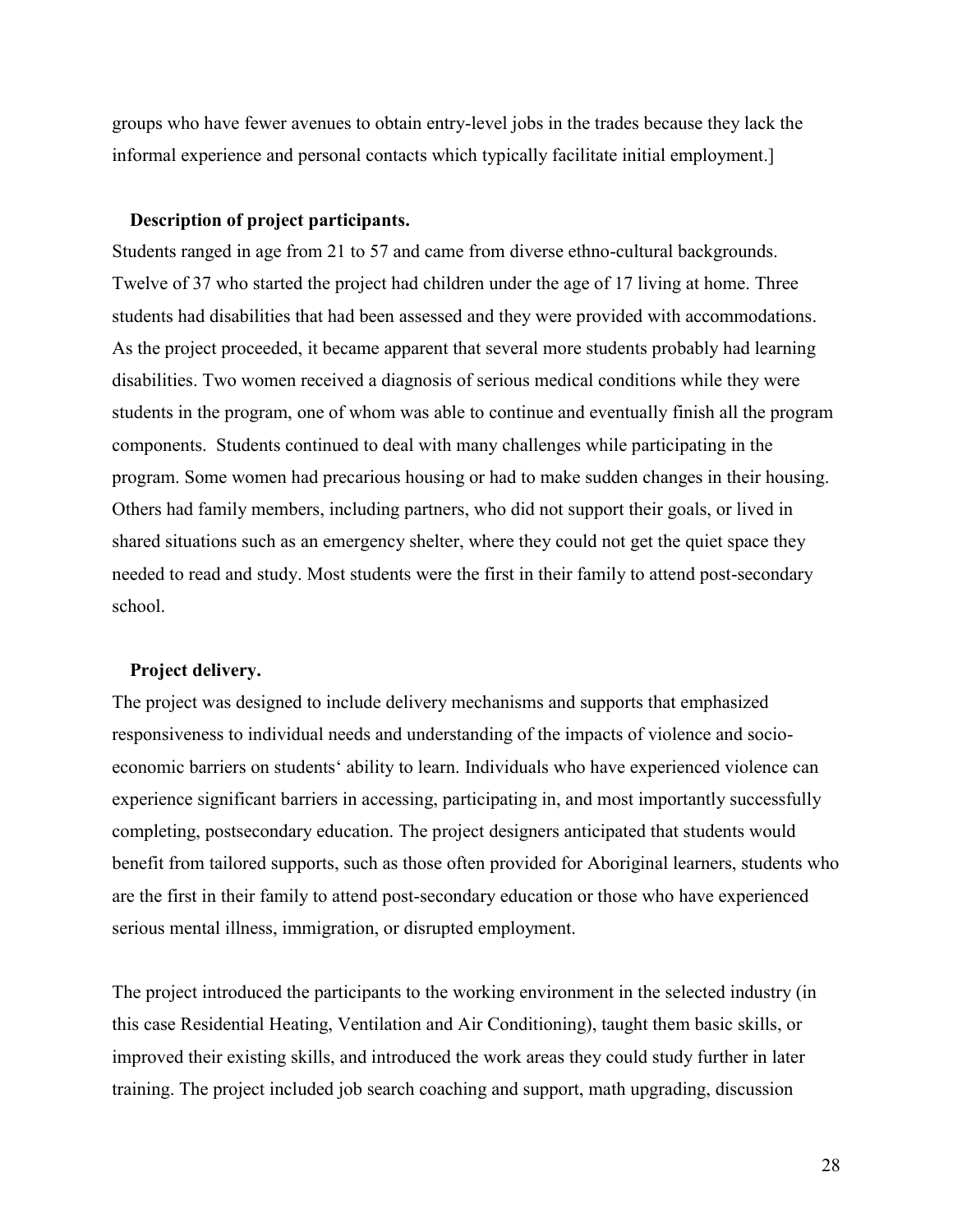seminars and a ten-week work placement. For the purpose of this pilot project, intra-college partnerships were forged among the trades and technology, human services, academic preparation, and community outreach departments of the college. These are separate departments and usually function independently of one another. The project also included external community partnerships with Nellie's Shelter for Women, The Toronto Rape Crisis Centre/Multicultural Women Against Rape TRCC/MWAR), and Parkdale Project Read (PPR). The first two organizations have long histories of providing support, safety planning, advocacy, and referrals to women who have experienced violence, and assisted with recruitment of students and consultation about how to deliver supports effectively, PPR is committed to finding ways to respond to the barriers to learning imposed by violence and offers literacy groups for women who have experienced trauma. They provided referrals and tutoring, and consulted on curriculum around clear language, literacy, and violence and learning.

The project provided 8 months of classroom teaching in technical theory and direct skills practice (-shop"). Math classes and tutoring were provided throughout the project. This resource is routinely available to Apprenticeship students. Throughout the project, additional math tutoring was provided by Parkdale Project Read. The project incorporated discussion and reflection on the training in an integrative seminar course to troubleshoot problems, encourage women, provide peer support, develop communication skills, and increase women's understanding of discrimination. This seminar was also the place for supportive sessions that provided women with a variety of skills, such as self-defence and self-care and made it easier for them to keep going in the project. This course was a carefully created vehicle for providing flexible support for the women.

The classroom-based portion of the project was supplemented by 400 hours of on-the-job training. During the project, participants completed the trade requirements for Residential Air Conditioning Systems Mechanics - Level 1 and Gas Technician 3. Gas Technician 3 theory and shop practice classes ran for 17 weeks. Gas Technician 3 covered the 9 modules necessary to write the TSSA (Technical Standards and Safety Authority) Gas Technician 3 Ontario certification exam. After that, Basic Refrigeration and Air Conditioning (including welding) theory classes and shop practice ran for 8 weeks.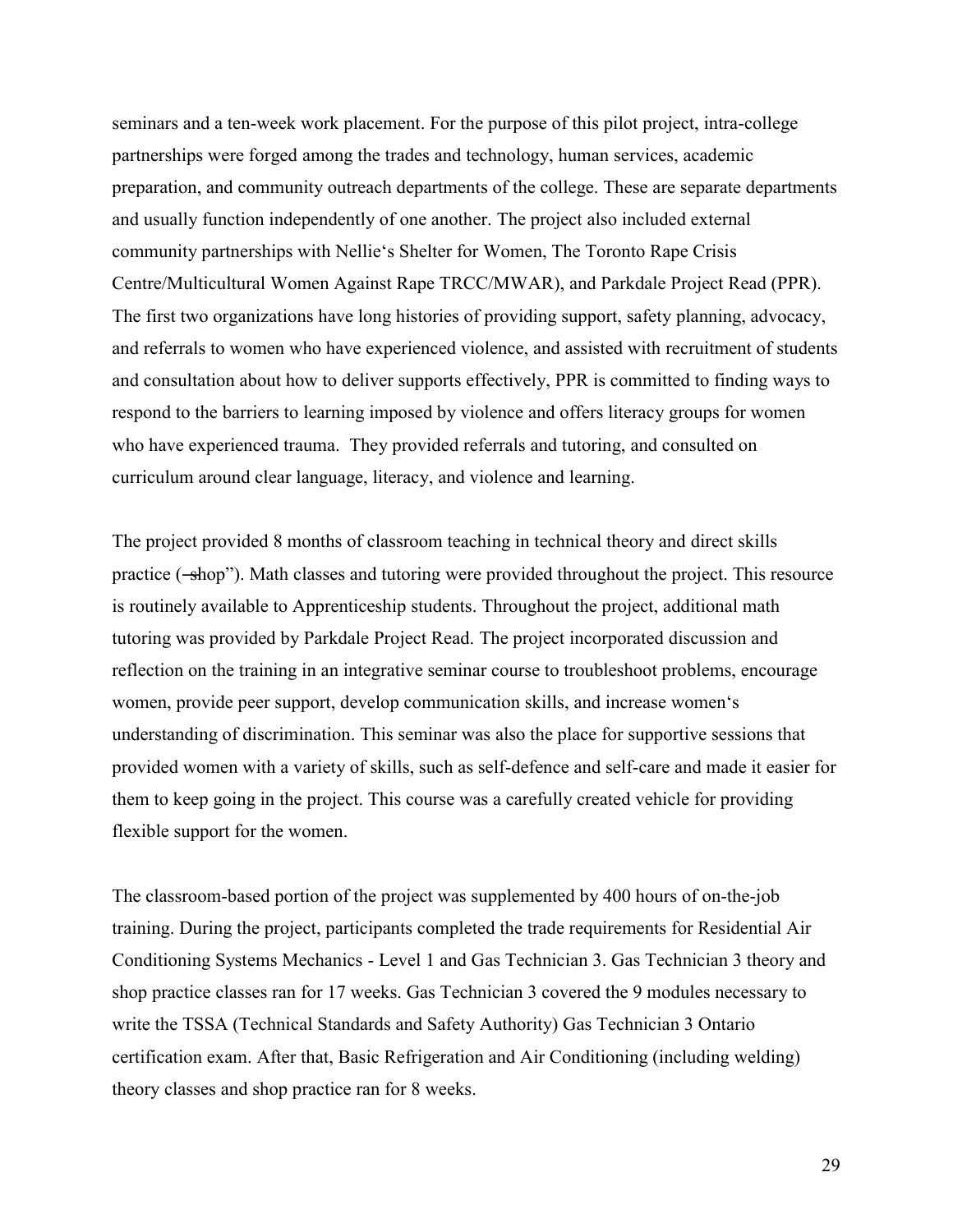A coordinator, a job developer/coach, and a counsellor all assisted students to obtain the necessary resources and supports to complete the program and attain, or work towards, employment. Classroom support for job search continued after the on-the-job experience for an additional 4 months, followed by 3 more months of informal follow-up support. Childcare and travel subsidies, training allowance for eligible participants, emergency support, counselling and advocacy were added supports provided for the women.

The on-the-job placement took place during July and August, delivered by the industry partner, Direct Energy Essential Home Services. Students participated in ride-along exercises with Direct Energy technicians Monday through Thursday throughout the summer months. Direct Energy provided Workplace Health Management Information System (WHMIS) training, defensive driving instruction, first aid, and customer service skills training. Direct Energy also provided a senior HVAC woman technician through a workplace secondment arrangement to participate in some theory and classroom HVAC shop classes, and during the summer on-the-job training, to be a tutor, role model, and mentor for the women students.

From July through December, Job Skills classes were delivered each Friday for 4 hours and focused on job preparation activities, including interview skills, job search strategies, and employer presentations. The Integrative Seminar continued to meet weekly on the same day. These two classes allowed for: time to debrief placement experiences, advocacy regarding personal issues, and job readiness preparation with the Career Skills Centre at GBC. One week of this time was spent in safety training at Direct Energy, which included WHMIS, defensive driving, first aid, and customer service skills. The Friday classes also provided resume-writing skills and focused on issues related to transition to work life and job search skills.

The project offered supports that ranged from those that were usual for students at the college to some that were quite atypical and unique to this project. For example, math tutoring is usually made available for students in pre-apprenticeship and apprenticeship programs. Counselling services and the food bank are available to student in the college generally but are not facilitated to match the needs and schedule of students in a specific program, as they were in this project. Other supports, such as the full-time counsellor, the customized classroom environment, child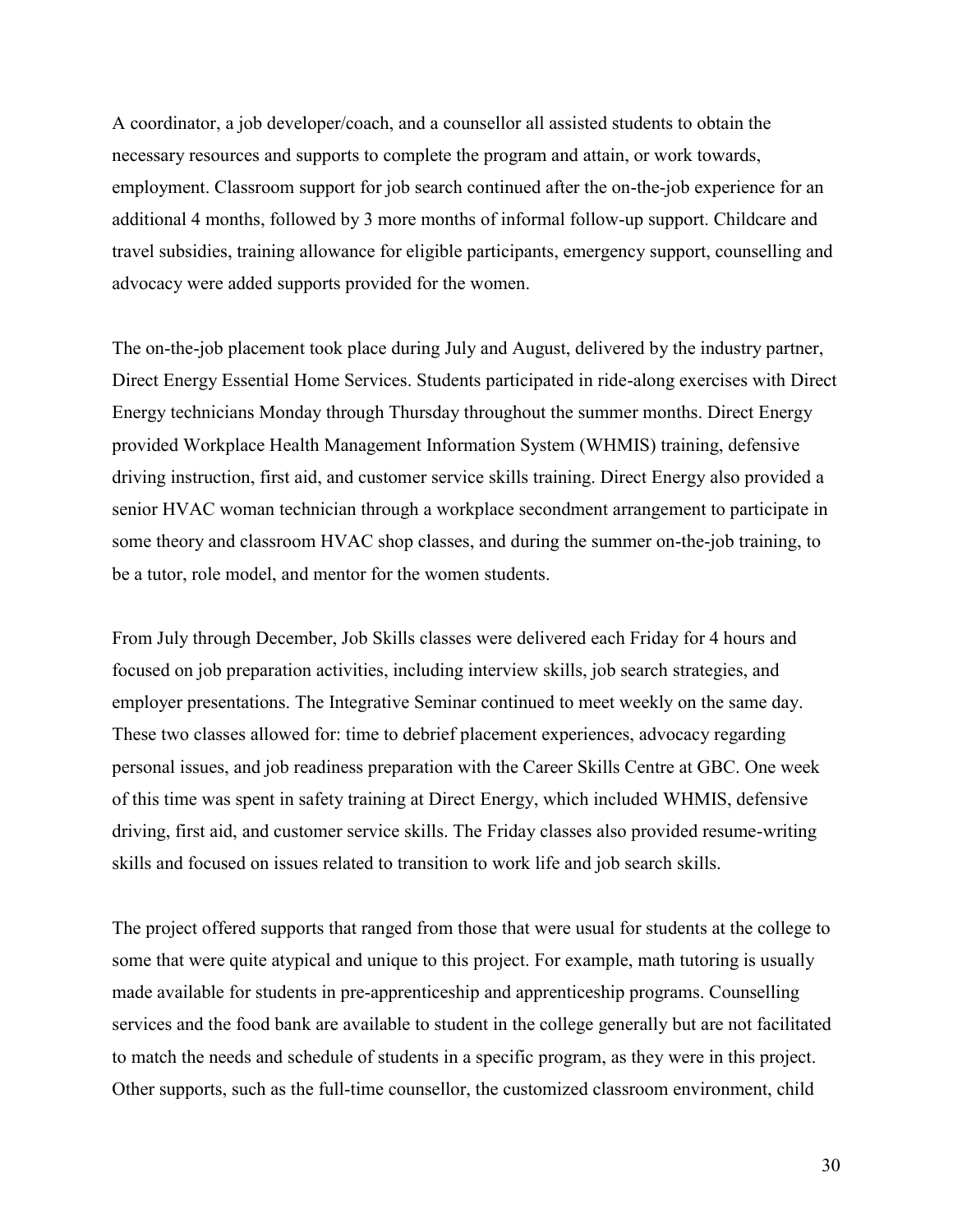<span id="page-30-0"></span>care and transit subsidies, health care referrals, and the job coaches are unusual. They were provided and modified in response to the needs of the student as these emerged. Although this project was not the only high-support program the college has run to meet the needs of students who do not usually have access to post-secondary education, the extent and combination of supports in this project was unique.

Throughout this project, GBC faculty and project staff faced challenges in course delivery and in program placement. These challenges related to building a team approach and developing learner-centered methodologies that accommodate the needs of vulnerable women learners. Women who have been socially isolated faced a multitude of challenges, including working in groups, returning to work, giving and receiving feedback, and crisis management. Despite the challenges, the RHVACT at GBC had remarkable success as an innovative intervention in this bleak picture. The project, made possible by a special grant, would not have been possible with usual apprenticeship funding. This project was specifically tailored to the learning needs of women who have experienced violence and were at risk of experiencing violence while in the program. The uniqueness of this project is not in the achievement of these trade requirements but in fundamentally modifying the approach to teaching and delivery of the material to address the barriers that women, especially those who are vulnerable, face when seeking to work in a trade. The project addressed the issues of gender, impacts of violence on learning, sexist work environments and similar types of barriers. This approach provided graduates with the ability, in a direct and meaningful way, to increase their understanding of discrimination and vulnerability in society.

# **Project rationale.**

George Brown College has a long history of providing access to education for individuals and groups who have low rates of participation in post-secondary education. This project was aligned with that core value of the college. In addition to the Ontario provincial government's interest in creasing women's participation in the skilled trades, as described above. Some college staff teaching trades programs and staff at the industry partner believed that householders, especially women, would be especially receptive to women trades people providing residential services.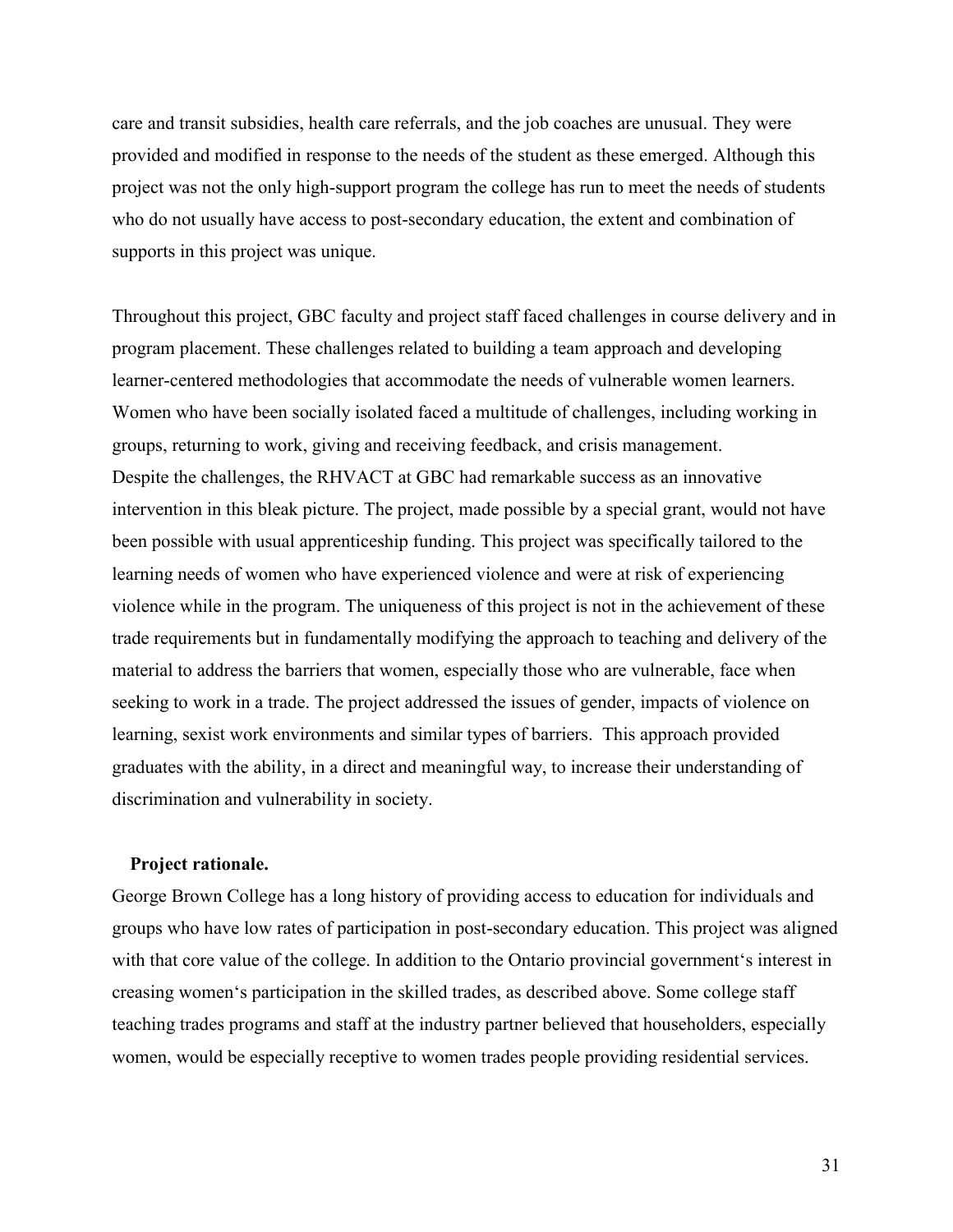The Ontario Women's Directorate (OWD) has made a considerable investment in helping women achieve employment in skilled trades, a job sector considered non-traditional for women that generally offers income levels higher than female-dominated occupations such as childcare, food and secretarial service, and retail sales. While non-traditional work of this kind would not appeal to all women, it was anticipated that it would appeal to some. The number of women who showed interest and subsequently applied for the program bore that out. The Global Gender Gap Report 2007 demonstrates that gendered wage inequality is a significant challenge for Canada<sup>7</sup>. While a variety of intersecting social factors including gender, poverty, racism, and primary responsibility for children, already converge to disadvantage women who seek substantive employment, the OWD sought to factor in the additional effect of experiencing violence in the funding initiative that supported the RHVACT pilot project. The project high support model was drawn from the combined expertise of the college and community-based partners.

Students who come from marginalized groups often have great difficulty in successfully participating in postsecondary education and training and consequently, this very often leads to difficulty in gaining access to meaningful, skilled employment. These marginalized students can experience a broad range of effects of post-traumatic stress, struggle with low self-esteem, and seek to learn despite life stress which can lead to erratic attendance, difficulty completing assignments or participating in tests, and disengagement in the classroom. Women, already marginalized by gender, who have experienced, or are experiencing, violence are often additionally trapped by poverty and by cycles of abuse. Access to a steady, well-paying job is key to the OWD funding support for women and their children to escape violent relationships.

The myriad impacts of violence on learning and the practical barriers to course completion for women who struggle with homelessness, health, and other crises in their own and their children's lives, more often leads to drop out, lowered self-esteem, and loss of hope, thus making the achievement of a job above minimum wage an ever more elusive goal. Through the project, the hope was that one cohort of women would experience success in learning and acquiring wellpaid jobs, making meaningful life changes a real possibility, and that vital information would be

<sup>&</sup>lt;sup>7</sup> The Global Gender Gap Report 2007. <http://www.weforum.org/pdf/gendergap/report2008.pdf>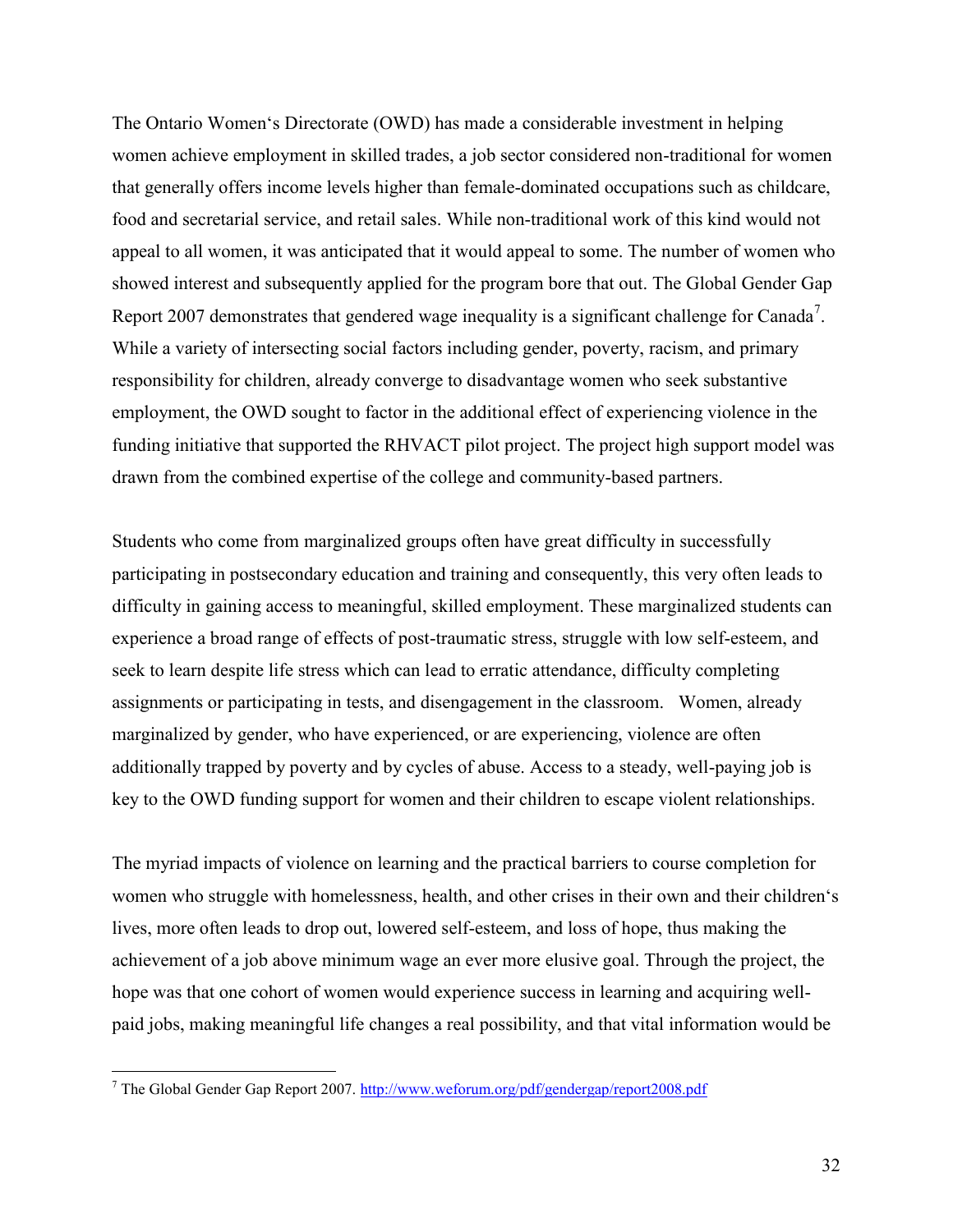<span id="page-32-0"></span>gleaned about how to provide future education and training opportunities for women like them and, more generally, for people whose life situations make it difficult for them to be successful in post-secondary education.

#### **RESEARCH DESCRIPTION**

#### **Research study team.**

This research study was shaped by a feminist participatory action research methodology (PAR). This approach was selected to enable faculty and students from the project to take as active a role as possible in designing and carrying out an appropriate study to draw out from students, faculty, and partner organizations the crucial factors that support student success.

At the start of the research study, a team was created to undertake the research including the initial proposal writing team and two research assistants who were recent graduates of the Assaulted Women and Children's Counsellor/Advocate Program at GBC. The research team included the community partners who brought important insights to the project and the study. The research team shared a belief in the value of a formal applied research process to strengthen teaching practice, along with a perspective founded in feminism and anti-oppression education. Together we designed and carried out the entire research study in a collaborative, participatory manner.

The research team did not include any of the Technology division faculty or administrators. This reflects the focus and overriding purpose of the research, that is, *which supports were most effective for women who had experienced violence and/or were at high risk of violence as they pursued this program of study?* It was not primarily research about making Residential Heating and Air Conditioning (or the trades in general) more accessible to women. Although the two topics are intertwined in our study, the aim was to have findings we could extrapolate to programs for marginalized women and not on reducing the barriers to the trades for other marginalized groups (e.g., Aboriginal people, immigrants, people with disabilities). Although there are findings that are applicable to trades education, this was secondary to our purposes.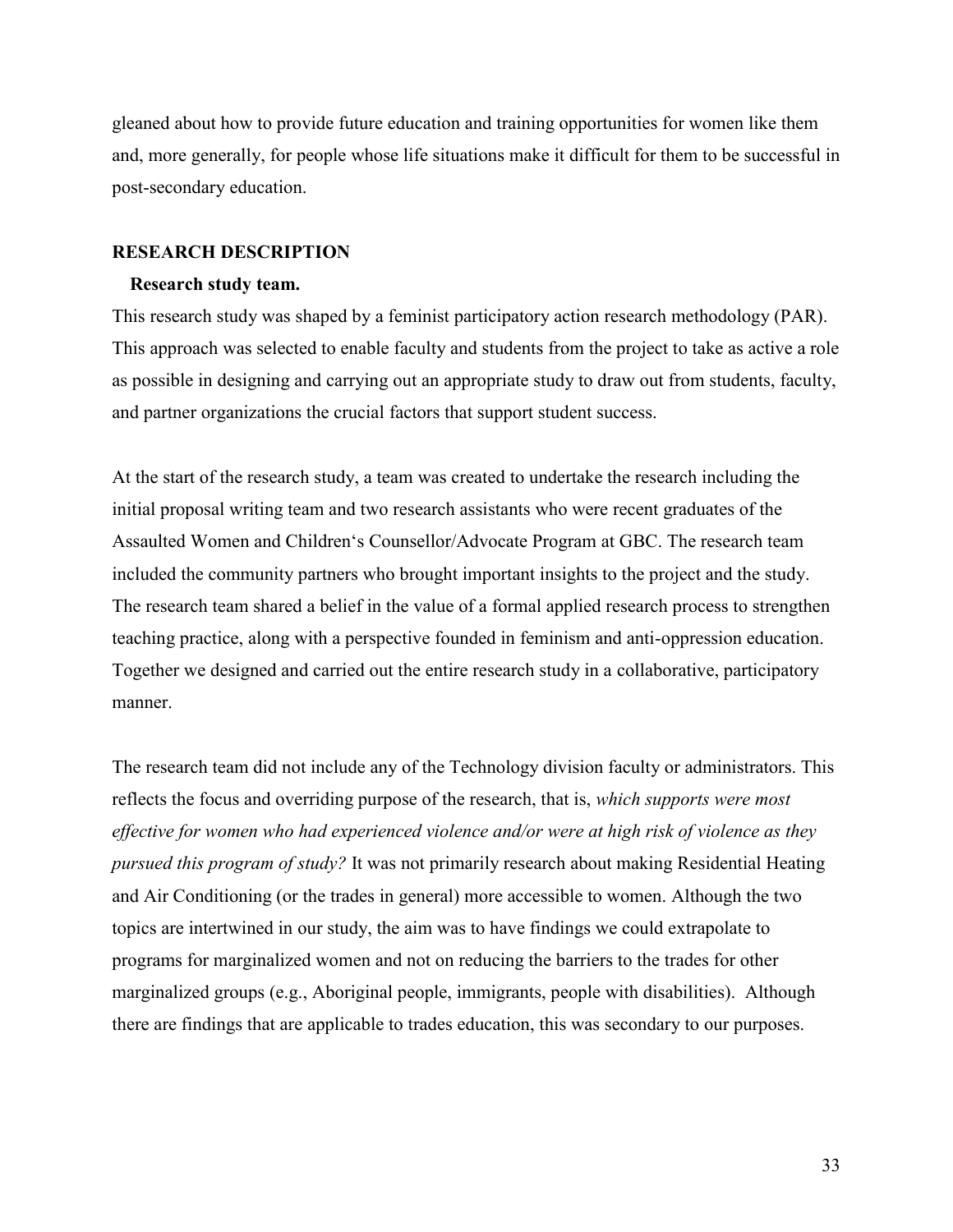<span id="page-33-0"></span>This decision was also partly pragmatic. Few faculty in the Technology division are engaged in the college's newly-expanded applied research activities. Their schedules made them less available for meetings and research work. Accordingly, we decided at the research proposal stage that the most effective way to include the experience and perspective of the Technology faculty and administrators was as key informants. They participated through individual interviews and focus group discussions and also provided feedback in informal exchanges. The Technology division was helpful in making data about comparison groups available and in providing supplementary information.

As described above, that education and opportunity was judged to be in the trades generally and on the assessment of employment trends in this trade in particular. In effect, the RHVACT project provided the content that enabled us to research the efficacy of a range of supports for women who had experienced violence and were now trying to learn in a college environment. The content shaped the findings, as any specific content would have. The broader questions and applicability revolve around how to provide effective learning opportunities for women who have experienced violence so that they can obtain adequately paid employment.

# **Preparation.**

At the start of this study, the team met to exchange knowledge, build trust, and develop a shared understanding of the feminist participatory action research approach shaping our study. We recognized that our approach to the research could not be fully participatory due to the limitations of an institutional base, the fact that we were studying a completed project that had not been designed as research, the design decisions already made to obtain funding prior to the formation of the full team and start of the research study, and the limited time available for students and staff to participate. In these meetings we articulated our assumptions about the project we were studying and the research study itself. We identified similarities amongst us - a shared belief that every one of the team members held a large body of knowledge, and that our world views were complementary. We were clear that our approach lay within a feminist, antioppression, anti-racist framework, and we shared the assumption as feminists with an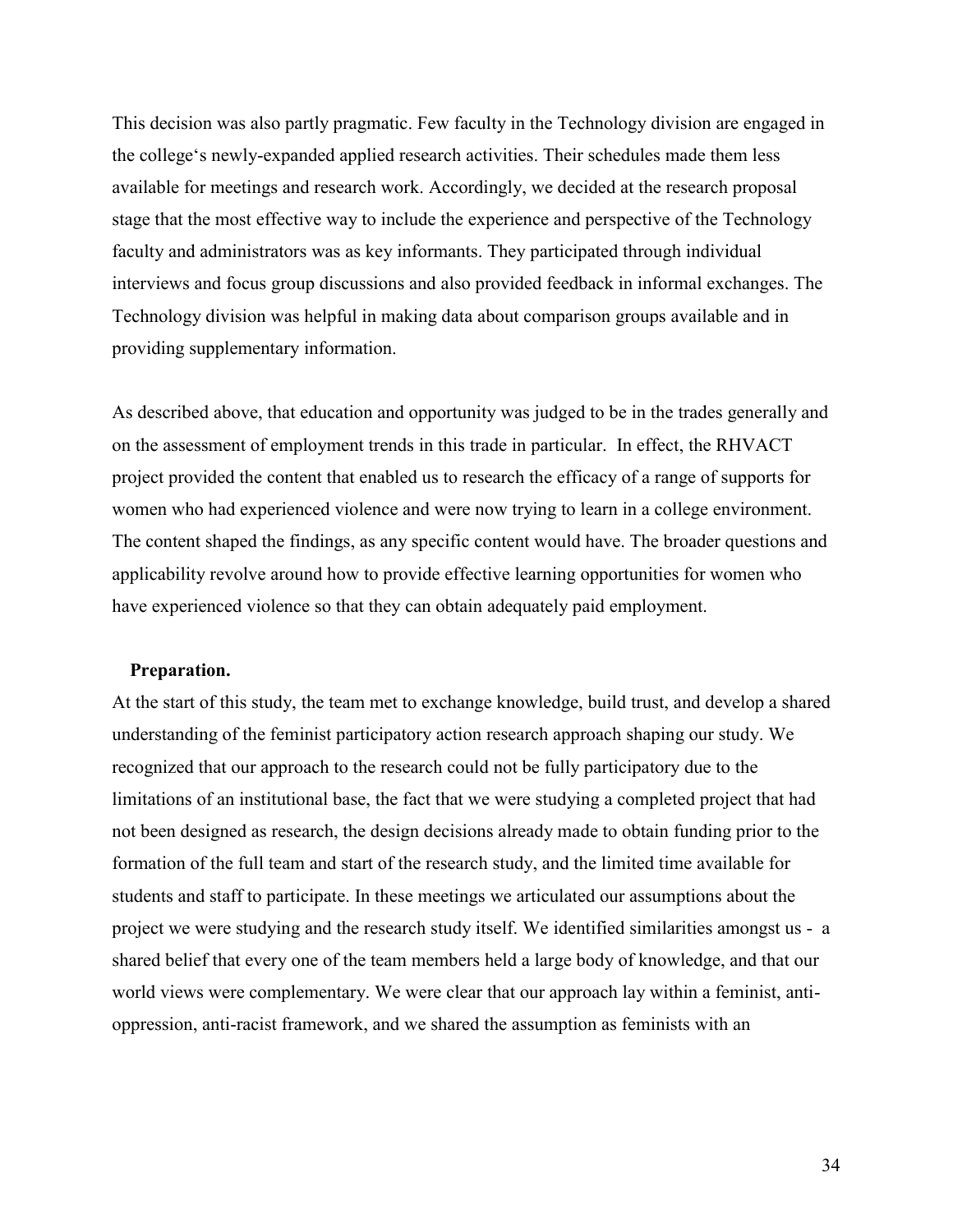<span id="page-34-0"></span>intersectional  $\delta$  analysis that real barriers prevent women from being successful in the trades (i.e., barriers created through sexism, racism, poverty, etc).

# **Date collection and analysis.**

Initial research team meetings were used to refine the research design, develop the detailed themes to be investigated in initial focus groups, and created open-ended questions for an interview schedule for students. We also assessed the existing documentation collected during the project phase to see what might provide relevant data for the study.

We collected and reviewed data from a range of sources.

- Demographic information about the participants
- Detailed records collected during the project by the coordinator and support personnel
- Participants' employment and other experience reported at the end of the project
- Student focus groups
- Individual student interviews
- Small group student interview
- Faculty focus group
- Faculty individual interviews<sup>9</sup>
- Project evaluation data $10$

All members of the project staff had carried out detailed record-keeping. Staff continued this practice through to the end of the project and during a follow up period, September to December 2007. These records include detailed notes about all aspects of the project, including reflection on student needs and participation, teaching issues, and programmatic decisions. Staff also kept

<sup>8</sup> Ontario Human Rights Commission, 2001.

<sup>&</sup>lt;sup>9</sup> Open-ended interview guides and focus group questions are included in the appendix – most follow-up interviews were open-ended and individualized – consequently these questions are not included in the appendix.

<sup>&</sup>lt;sup>10</sup> We were also able to draw from a previous faculty focus group, individual student interviews, an online student questionnaire, and informal employer interviews, which were carried out before this research study began as part of the summative evaluation of the project. Though the purpose of that evaluation was different – to evaluate the effectiveness of the project in relation to initial project goals - some of the data were applicable and informative. See appendix for evaluation tools.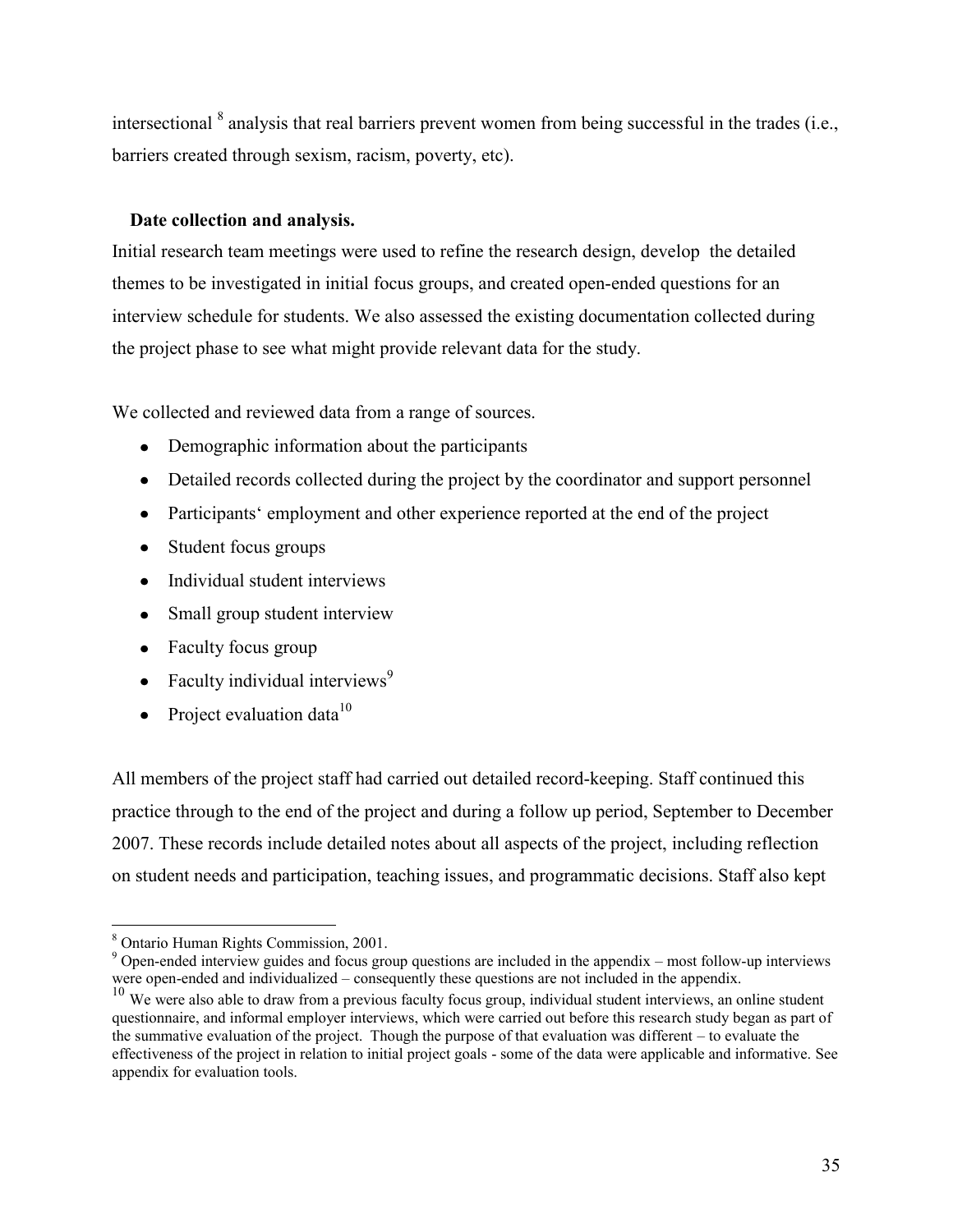notes on intake interviews and exit interviews, test results, and attendance records including reasons for absence. Aggregated counselling reports, work logs, meeting minutes, and post program employment statistics were all part of the detailed records from the project that provided data for the study.

Additional data were collected through individual interviews with faculty and administrators from the Centre for Advanced Building Technology (CABT) and a group interview with the counsellor, job coach project coordinator, and AWCCA coordinator. In addition to the data it provided, this group discussion enabled the researchers to generate open ended questions that were explored further in individual interviews with each of the group interview participants.

All students attended a focus group and several students took part in short interviews The setting was not ideal for recording interviews or meeting as a group. There was not as much time to explore in-depth questions as we would have liked. However, it was the only time some students with work, study, and family commitments were free to meet with us and the only space available to us at that time and location. To augment these group sessions, we carried out several longer individual interviews. It was also hard to reach students who dropped out before the end of their program. Not surprisingly, some of these students could not be found again, as unstable housing contributed to the difficulties that resulted in some women dropping out.

We drafted open-ended questions and theme areas to explore in focus groups and interviews in team meetings and used these as loose guides only to ensure that we were also open to unexpected information relevant to our study. In subsequent monthly meetings, we strategized how to ensure that all data were collected and analysed. We also developed further questions for follow-up interviews.

The timeline and activities for the data collection extend from the beginning of the project to the end of the research data collection, a total elapsed time of 23 months. The weekly staff meeting notes, quarterly and final reports, and daily logs were based on the full number of participants at that time, the industry placements and contacts, and the staff from both departments in the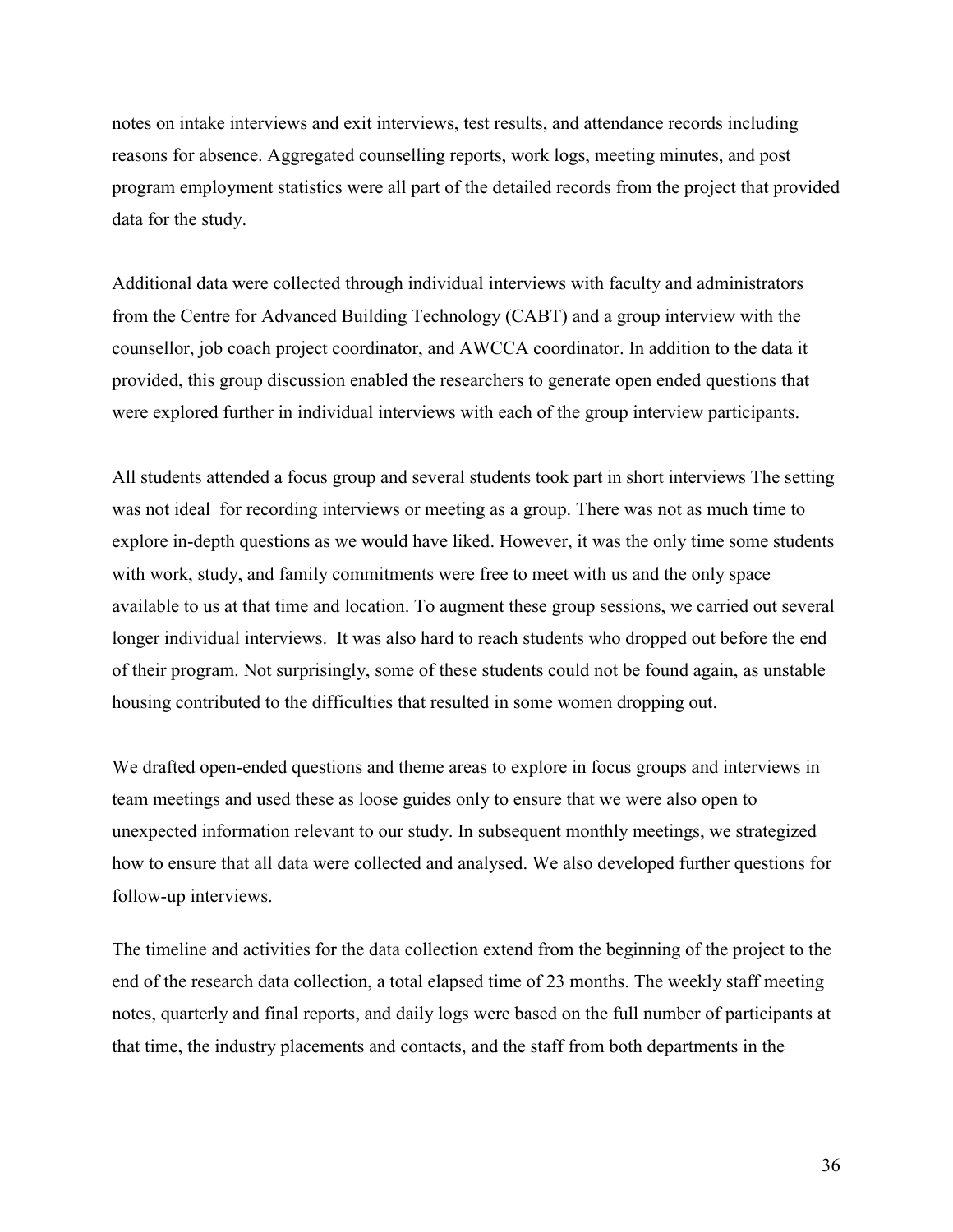college. The remaining data collection activities were with subsets of those. The data collection timeline, activities and the number of people involved in each are summarized in the table below.

| <b>Time frame</b>             | <b>Data Collection Activity</b>            |  |  |
|-------------------------------|--------------------------------------------|--|--|
| Aug 23, 2006 - March 31, 2008 | Project duration                           |  |  |
|                               | Weekly staff meeting notes                 |  |  |
| November 2006 - May 2008      | Quarterly reports and final report         |  |  |
| January 2007 - October 2007   | Daily logs                                 |  |  |
| January 07 - April 07         | Individual exit interviews with 7 students |  |  |
|                               | who discontinued the program [non-         |  |  |
|                               | completers]                                |  |  |
| December 2007 - April 2008    | Individual interviews with 5 students who  |  |  |
|                               | completed the program [3 employed at time] |  |  |
|                               | of interview, 2 not yet employed]          |  |  |
| December 2007                 | Focus group with 10 students who           |  |  |
|                               | completed the program                      |  |  |
| January 2008                  | On-line survey taken by 17 students who    |  |  |
|                               | successfully completed the program         |  |  |
| Jan 23, 2008                  | Focus group with 6 college administrators, |  |  |
|                               | coordinators, and job coach                |  |  |
| Feb 4, 2008                   | Interviews with 2 representatives from     |  |  |
|                               | Direct Energy [industry partner]           |  |  |
| April 2008 – May 2008         | Group interview and 4 individual follow-up |  |  |
|                               | interviews with the program counsellor,    |  |  |
|                               | math teacher, job coach and program        |  |  |
|                               | coordinator                                |  |  |
| <b>May 2008</b>               | Interview with mentor from Direct Energy   |  |  |
| May 2008                      | 3 individual interviews with Technology    |  |  |
|                               | department faculty and coordinator         |  |  |
| <b>June 2008</b>              | Focus group with 4 program staff           |  |  |
| <b>June 2008</b>              | Focus group with 15 graduates              |  |  |
| <b>July 2008</b>              | Individual interviews with 3 additional    |  |  |
|                               | graduates                                  |  |  |

Table 1: *Data Collection Timeline and Activity.*

A research assistant team member made notes from all interviews and focus groups recordings. She transcribed some in full immediately, others she created extensive notes for later transcription of all areas that might offer relevant quotes. During the process of transcription/note taking she also kept a record of her own observations of themes and further questions. Other members of the team read transcriptions/notes carefully looking for patterns and themes. We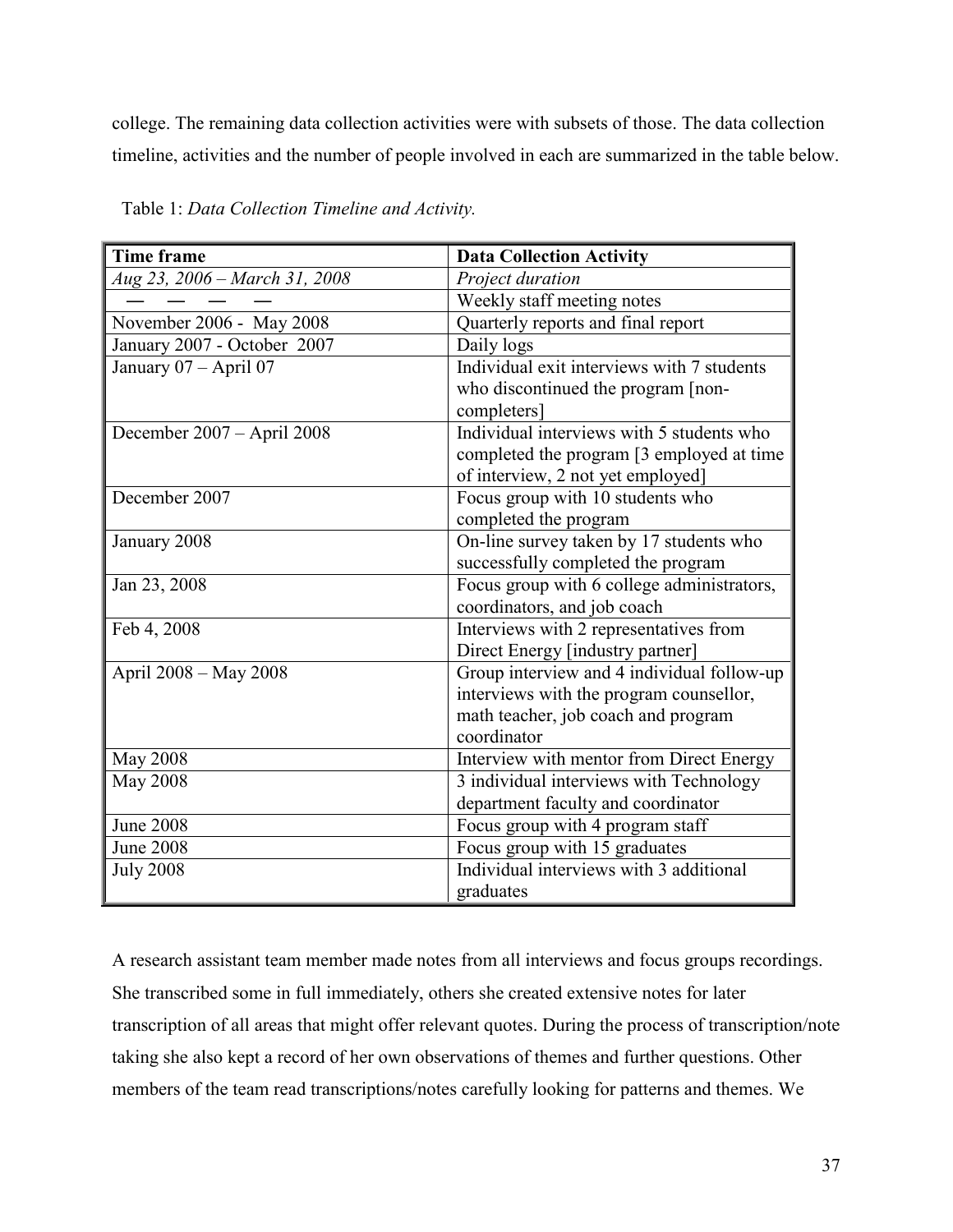were looking for words that reoccurred, ideas that contrasted or were similar amongst students, amongst instructors and project staff, and between students and faculty/project staff. We came together in small group meetings to compare and contrast the themes we were each identifying and continue to develop our analysis of all of the data. We then brought tentative analyses and supporting information along with any exceptions and surprising data to our full team meetings for further exploration of our findings and their implications. Our approach is described in the classic manual of social change oriented research:

We think of it [analysis] as the time to live with the data, to get comfortable with what it has to say and to discover the  $\frac{1}{2}$  – Harger, more holistic understanding. The focus is on seeing patterns/arrangements... behind the totality of what's being studied" (Carney, 1983:58)

 …an analysis which is based on dynamic relationship between data, between categories and the changing links between categories. Part of the dynamic is created by the researcher's efforts to simultaneously live with the data and make sense of the data… The other part of the dynamic is created by the researcher's constant moving, back and forth, between data and concepts, and between individual ideas and research explanations in order to fully describe and explain what is being researched. This keeps the researcher constantly vigilant for new understandings at all analytical points. (Kirby &McKenna, 1989:128-9).

The approach is drawn from the constant comparative method of generating grounded theory (Glaser & Strauss, 1967). Influenced by feminist poststructural theory (eg. Weedon, 1987), we were particularly interested in discourse and the similar and contrasted accounts of their reality told by each interviewee and focus group participant. We were scrupulous in not omitting any data that did not fit our emerging themes and patterns; rather we shifted our tentative theme development until we had a space for all the contradictory possibilities revealed by the data.

We continued regular monthly meetings, throughout the study to develop a collective analysis of the data through discussion as we deepened our understanding of the patterns revealed by the data and presented by individual team members. Because many of the research team members had also been involved in the project phase in different roles we were also able to collect missing data during these meetings and to create a form of  $-$ member check<sup> $n+1$ </sup> of our analysis making sure

 $\overline{a}$ 

 $11$  –Member check' is a technical term, used in qualitative research, when a researcher is working with the words and meanings of others, e.g., interviewees, or focus group members, where the researcher sends the participants a draft of what they are reporting with a view to receiving from the participants a sign-off that the draft is a fair representation of what happened, and how it might be interpreted. It is a means of gaining some 'external validity'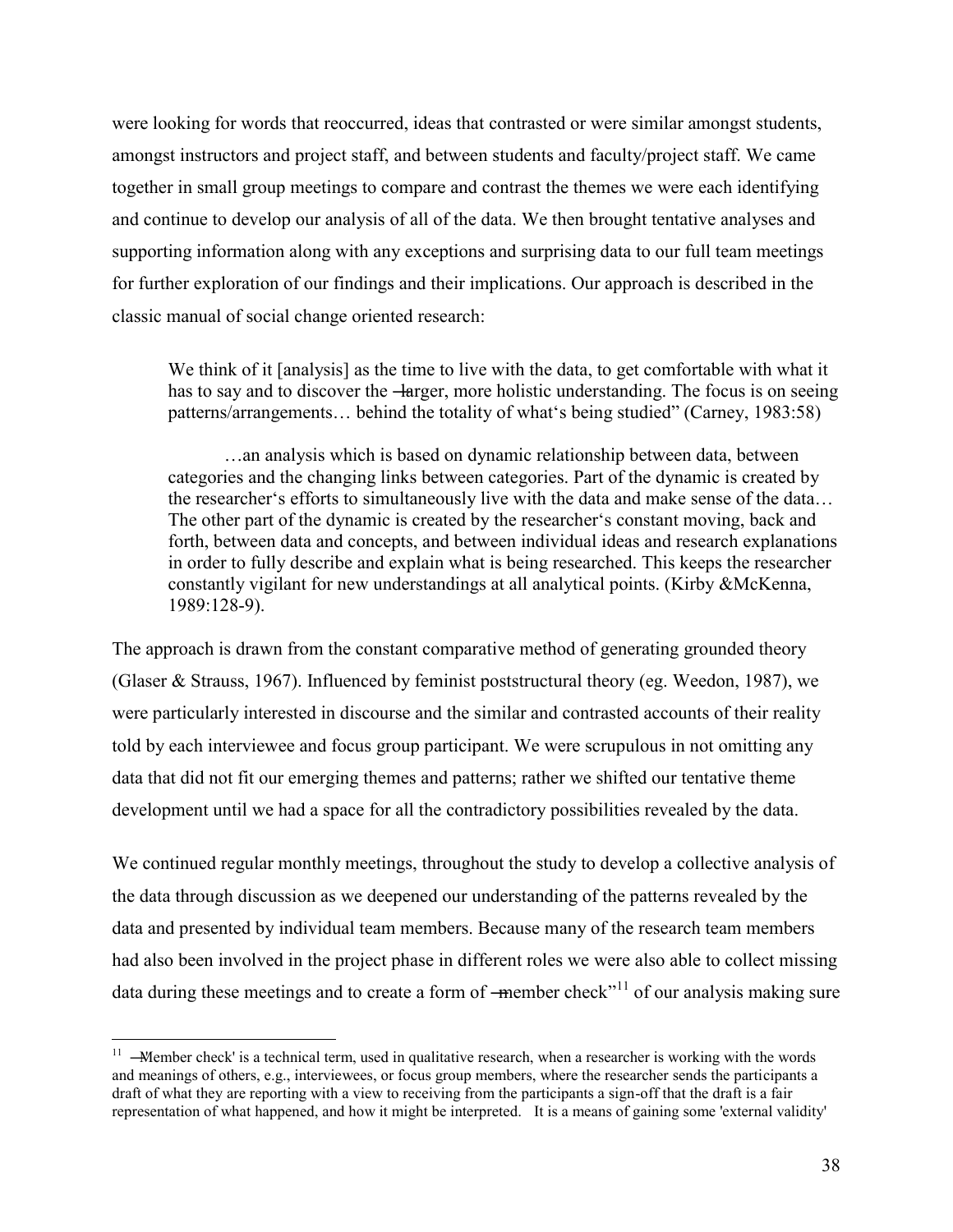it resonated for those with a closer knowledge of the project. We also explored our findings to draw out effective practices to support marginalized students to successfully complete their studies. These best practices have already been reported at conferences and online, to reach diverse academic and practitioner audiences in our endeavour to change educational practices to support learning for all.

A symposium organized in Toronto in September 2008 was an opportunity to explore initial findings with an audience of university and community-based educators with expertise in teaching people with experiences of violence (personal and systemic) and learners themselves. This deepened the research analysis and contributed to the development of best practice recommendations. Members of the research team continue to take an active role to educate others about best practices through workshops, presentations, and interactive material online. In the report of the findings and discussion and best practices which follows we have selected quotes to illustrate and bring alive the nuance of our themes and to provide evidence for our conclusions through the inclusion of the actual words of students and faculty. Where contrasting quotes exist we have included those also to ensure that we are revealing the full complexity of our findings. Aside from some statistics of student achievement we can not include accurate numbers (and do not consider it useful in a study of this kind) to show how many interviewees held a particular opinion or had a specific experience. Substantial data were collected in focus groups, where we cannot know the exact number of students holding an opinion or sharing an experience. Consequently we use  $\rightarrow$  one" when we only know for certain that one person holds a particular view, terms such as —seeral" or -few" to show when we know more than one shared a perspective, and —many" only when something was reported a substantial number of times.

 $\overline{a}$ 

and checking about the tendency, in a research interpretation, to let the researcher's biases distort the picture presented of the events and/or conversation.‖ Dianne Allen <http://www.alara.net.au/node/848> Although we had planned to carry out a more extensive member check, returning the analysis to the students and faculty involved in the process the difficulties of their availability made this impossible.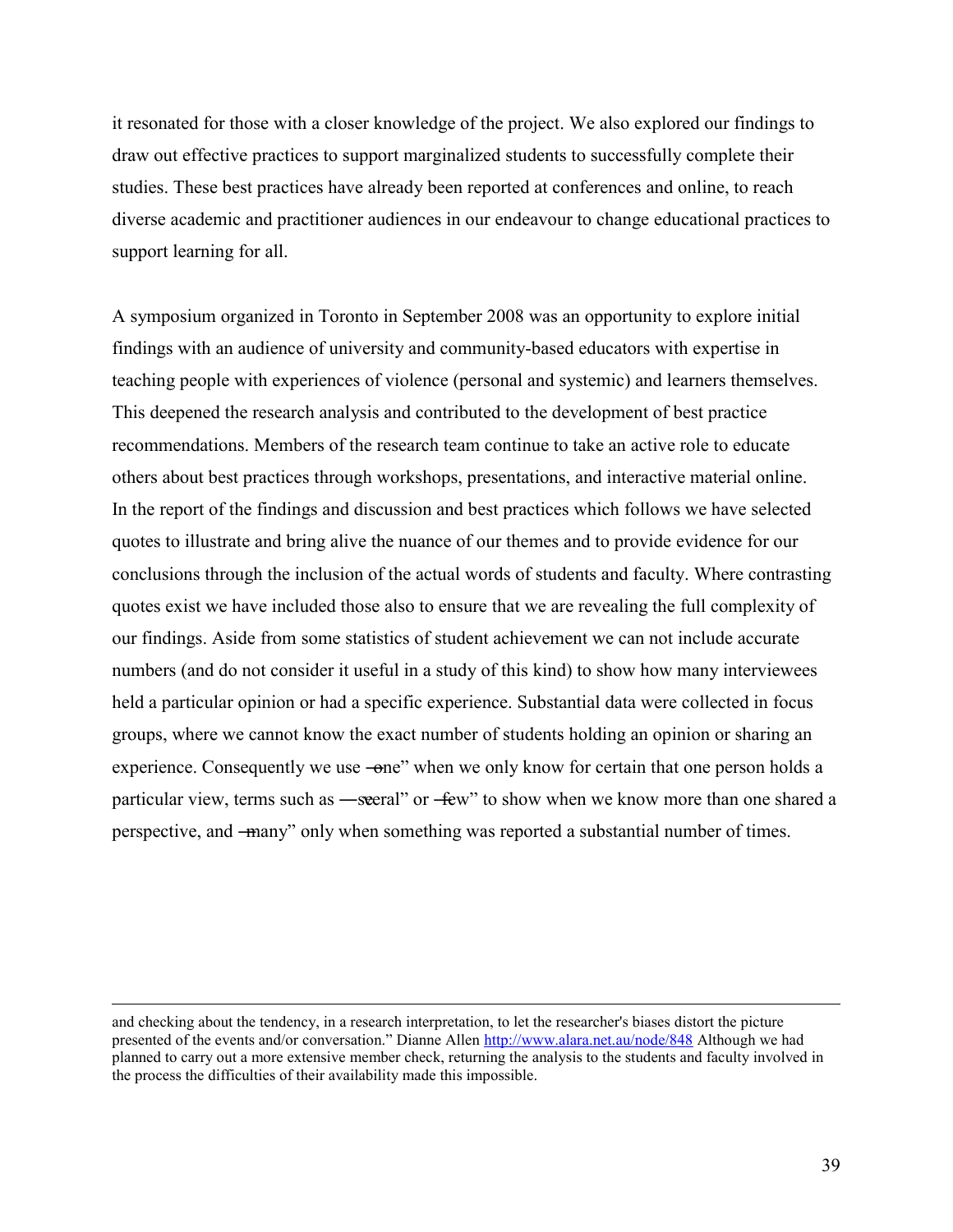## **PART THREE: RESEARCH FINDINGS**

#### **Who was in the course: Who stayed and who left?**

*We had a group of 37 women - number one it was a large group. They ranged from a woman who is essentially what people would refer to as a ―bag lady‖- so we had a woman who had a shopping cart full of all her worldly possessions - everyone from her to a pretty traditional kind of newcomer student - ESL - those kinds of needs and every thing in between. And they were a group that stuck out from everybody else at that campus in that they were older, they're clearly poor in some ways in that they can't keep up with fashion – you know, you can just tell when someone has money to spend on clothes and when they don't. (Faculty Interview 6)* 

*…we are not just talking about non-traditional students; we're talking about people who are facing very significant challenges in terms of going to school. (Faculty Interview 6)* 

*So many women [who] experience violence are either one step away from not having a house to live in or they're in a shelter and they are essentially homeless. But the kind of grinding on-going homelessness that our women actually brought to us was deeper than that. (Faculty Focus Group interview 8)* 

### **Project completion.**

 $\overline{a}$ 

Of the 37 women who began, 22 completed the project and 15 discontinued at some point<sup>12</sup>. Although each woman's situation was unique, there are some group differences between those who completed and those who did not,. Comparisons of those who completed the project [Completers] with those who did not [Non-Completers] are relevant to Research Question 1 about the use of supports. Completers were younger, with a mean age of 37.4 years (range 22-56 years) than Non-Completers, who had a mean age of 48.3 years (range 21-57 years). This difference is substantial, although it may not be meaningful, given the size of the cohort, the similarity in the range, and the fact that birth dates for three of the Non-Completers were not recorded. The physical demands of working in a trade or the complexity of their lives may have discouraged older students, but there is no direct evidence on this point. Overall, the project drew women who were well into their adult years, unlike college programs designed primarily for young people who have recently left high school.

 $12$  Of the 22, one finished some courses separately and another had a stroke very late in the project, making her unable to work. Both have been included as having completed the project, as they were engaged in it for its duration and completed the coursework successfully.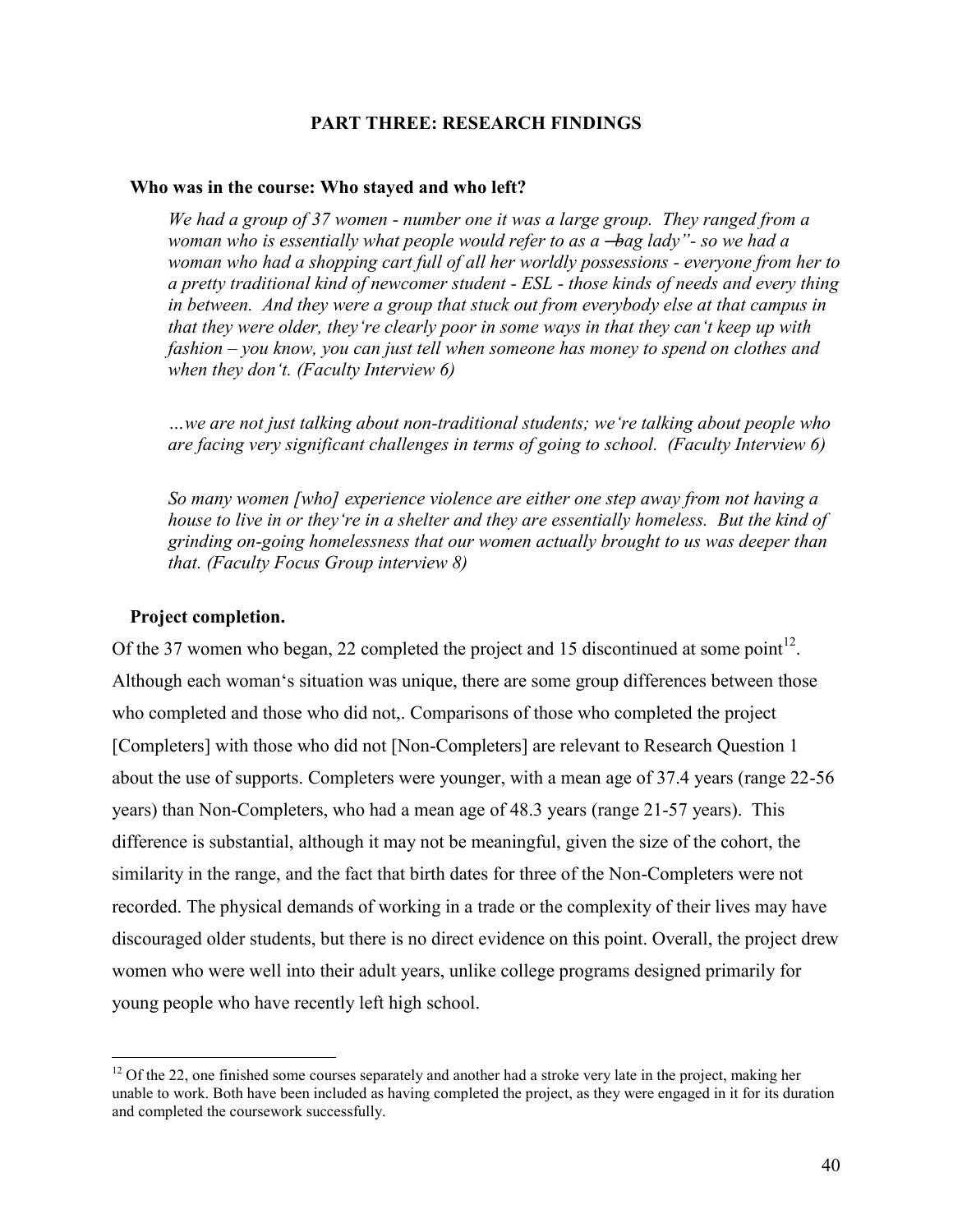The Completers and Non-Completers differed in their academic preparation and in having or not having driver's licenses. Those who completed generally had more years of math and English in high school than those who did not, although the range was similar. Similarly, more than half the women who completed the project had driver's licenses while most of the Non-Completers did not. Having a driver's license is strongly related to future employability and may have been an additional factor that encouraged women to complete the project or discontinue it. Differences in preparation were significantly related to success in the project for two of these three factors using a Chi-square test for independence. Women who had higher preparation in math were more likely to complete the project  $\chi^2$  (df=1, N=33) =5.56, p<.05. Similarly, those who had driver's licenses at the start of the project were more likely to complete their studies  $\gamma^2$  $(df=1, N=36) = 5.84, p<0.05$ . There was no significant difference between the two for preparation in English. These differences between Completers and Non-Completers are displayed in more detail in the table and figures below.

|                                                  | Completers (22) | Non-Completers (15) |
|--------------------------------------------------|-----------------|---------------------|
| Highest level reached in Math Grade 11 or lower  | 6               | 12                  |
| Highest level reached in Math Grade 12 or higher | 11              | 4                   |
| Highest level reached in English Grade 11 or     | 3               |                     |
| lower                                            |                 |                     |
| Highest level reached in English Grade 12 or     | 13              |                     |
| higher                                           |                 |                     |
| Had driver's license                             | 12              | 3                   |

Table 2. *Differences in Preparation in Academic Levels and Driver's License.* 

Note: data were not recorded for 4 women about math, 5 women about English, and one woman about a driver's license, so the numbers do not always add to 22 and 15 respectively.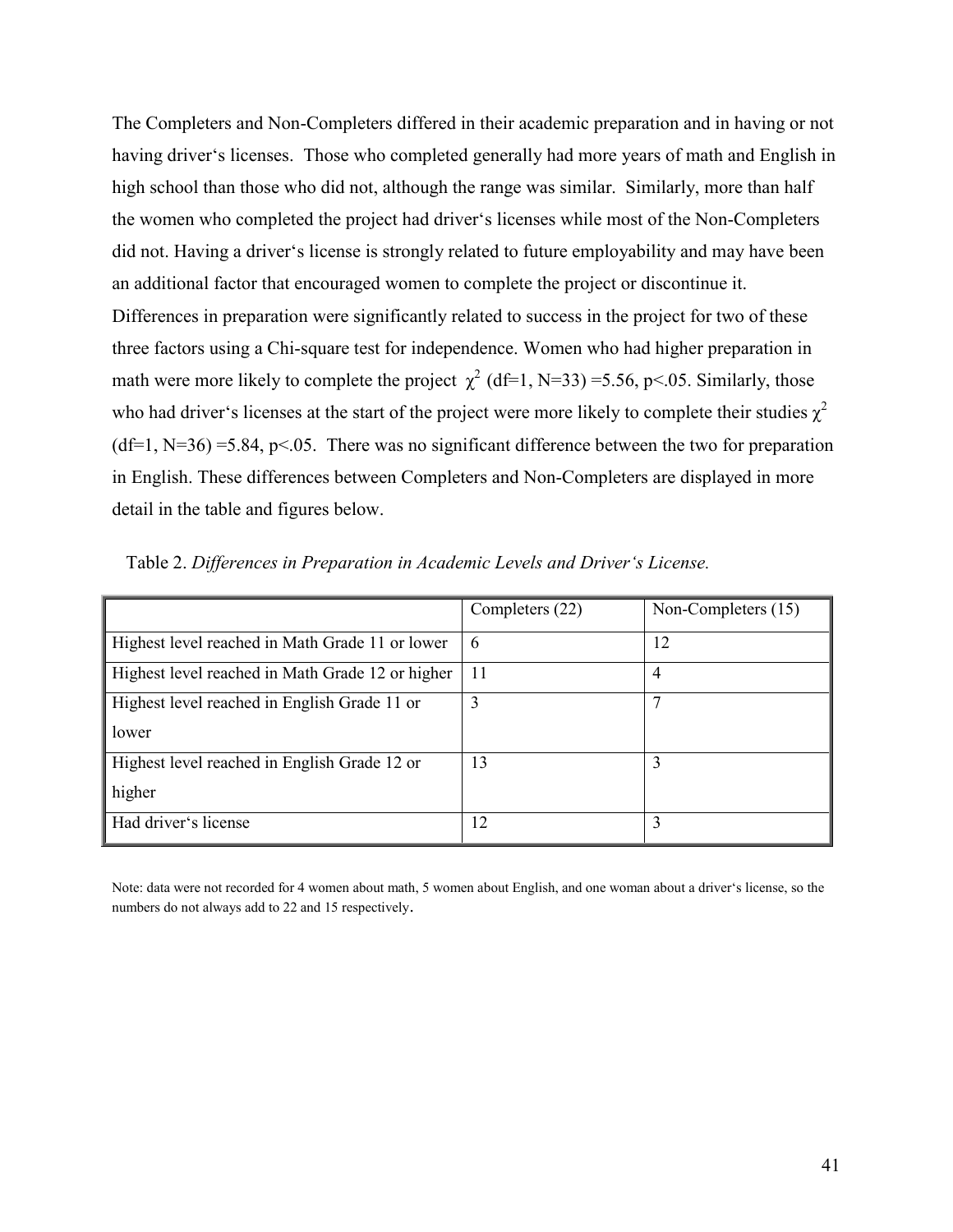

*Figure 1.* Preparation in math indicated by highest level of math completed prior to project.



*Figure 2.* Preparation in English indicated by highest level of math completed prior to project.

Women who discontinued the project gave several reasons for doing so. The most common was health issues, cited by 4 of the women. Pregnancy and child care, financial problems, housing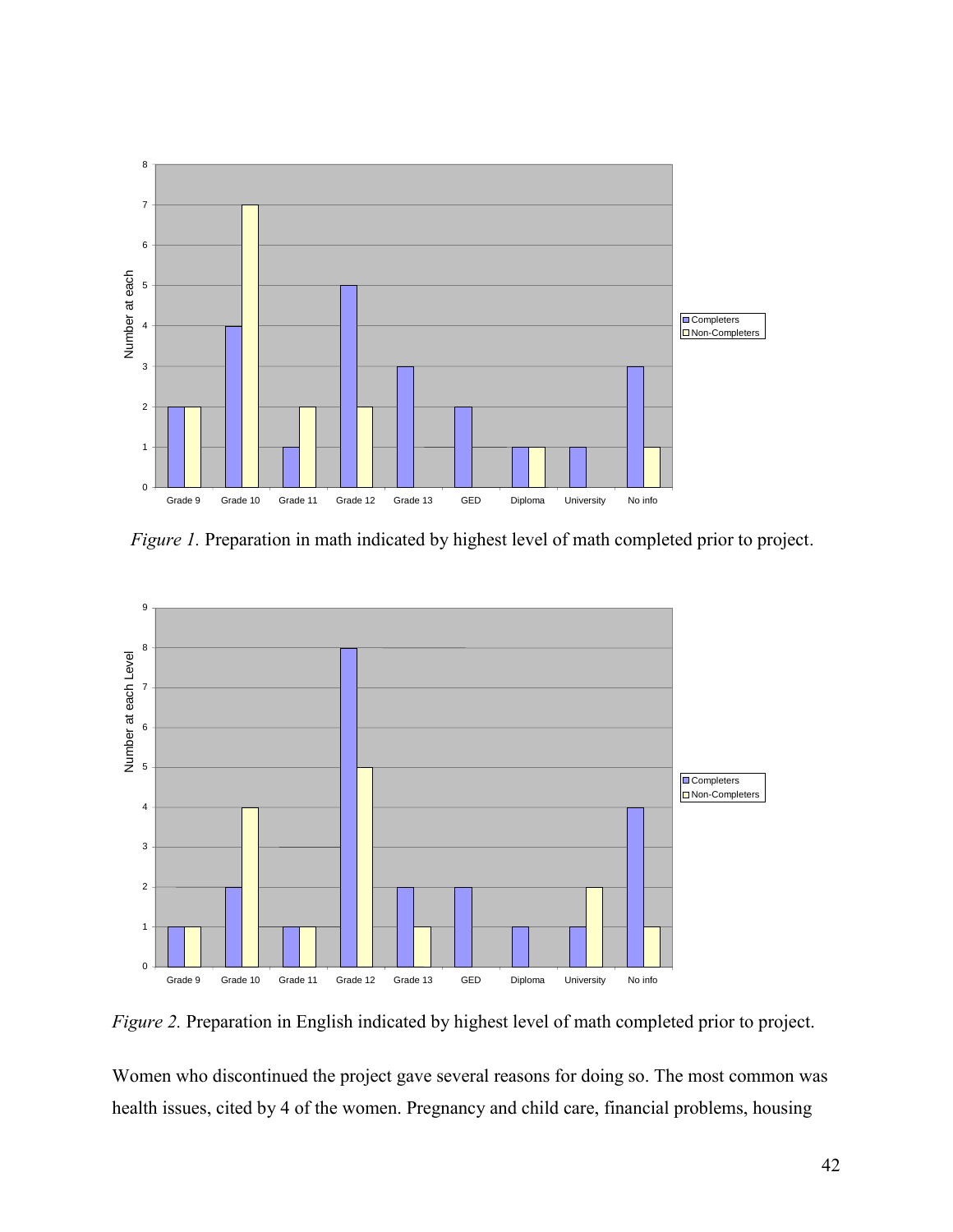issues, and discrimination accounted for 6 others. At least one decided that she was not interested in this project and another was asked to leave by the college as a result of a student conduct problem. Four others did not give a reason or could not be contacted. Ten of the 15 women who did not complete the project discontinued during the first 60 days.

The 22 participants who completed the training were diverse in many respects. Twelve selfidentify as Caucasian, three Aboriginal, two Filipina, two African Canadian, one West Indian, one Korean, and one African. Most were in stable rental housing situations (none identified as a homeowner) although three were living in shelters and at least two others had unstable housing. They had 14 dependent children among them, ranging in age from young children to teenagers. Over 80% were receiving social assistance, typically Ontario Works or disability support, although this was true in large measure because that was how the women were recruited. All but three travelled from home to school by public transit.

### **Comparison with other student groups.**

The nature of the project was such that no control group or direct comparison group existed. However, there are programs at the same college that are similar in some respects and permit partial comparisons with these students. The Assistant Cook Extended Training Program (ACET) is a vocational program for people who have experienced mental health needs or addictions. It accepts men and women and its students often face challenges with stable housing, meeting basic needs and so on, as the women in the project did. This is also a high-support program, with job coaches and job developers, small classes, and individual attention for students. In a recent cohort in this program, 31 students started the program. Seventeen finished and 14 did not, which is comparable to the retention rate in the RHVACT project. The age ranges for the ACET program are also similar to that of the students in the RHVACT project, with the ACET Completers in that cohort averaging 39.5 years of age and the Non-Completers 34.46 years.

### **Achievement in the project.**

Academic performance data are available only for those women who completed the project. They had a grade point average (GPA) of 2.93 out of a possible 4.0, which translates to a B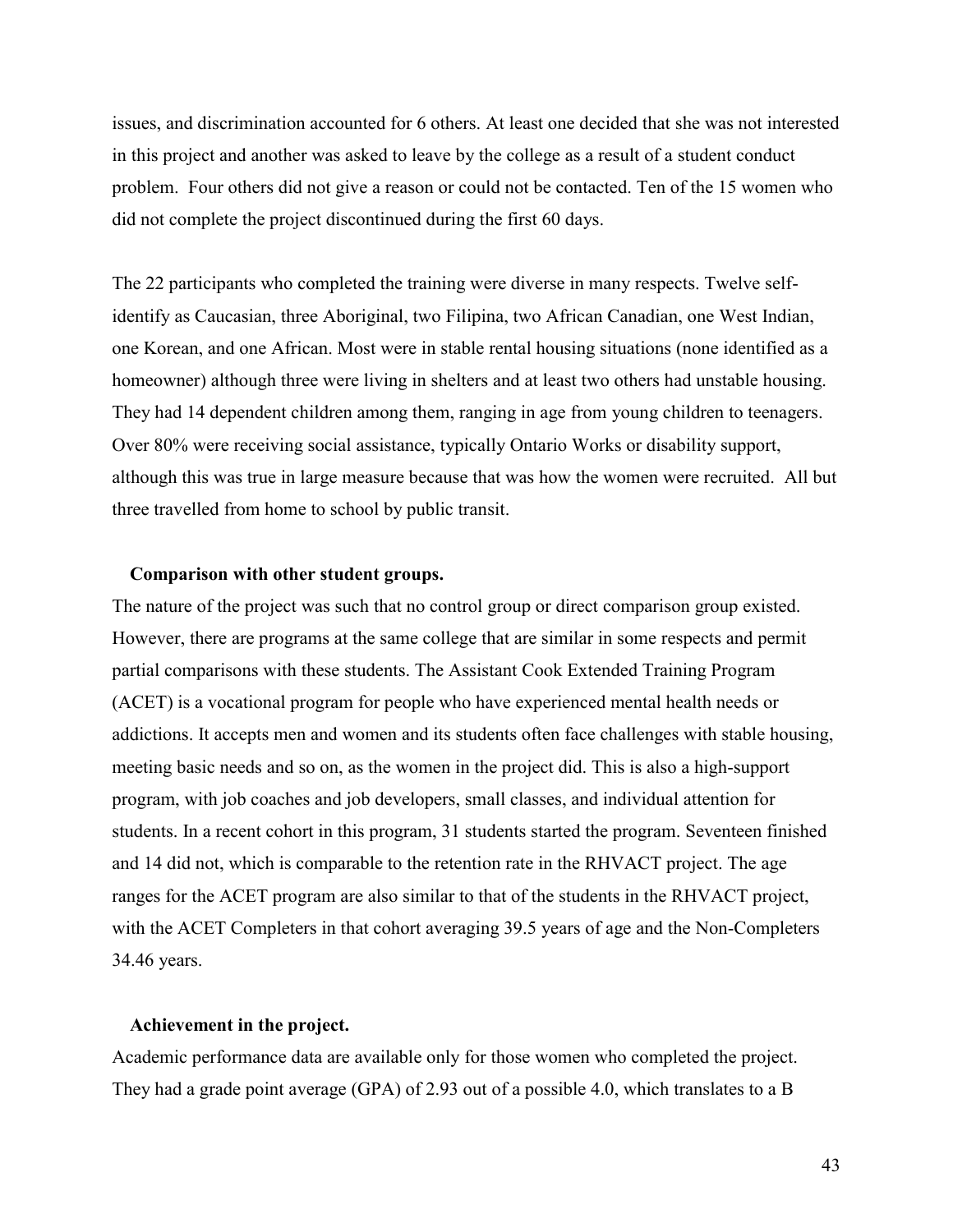average. Comparisons can be made with two Technology groups that are more traditional, although again each has its particular characteristics. There were 260 students in the Heating Refrigeration and Air Conditioning Technician program. This is a four-semester post-secondary program that primarily draws young men, although there is always a range of ages and occasionally a women student. At the end of the first semester (roughly equivalent to the level of training the women in the RHVACT program received), 17 had left the program. The 243 who remained had an overall group GPA of 2.65.

Another comparison can be drawn to the Air Conditioning Basic Level Apprenticeship students. These students are already employed and have been registered as apprentices. Not surprisingly, in a cohort of 33, only one withdrew and the other 32 finished. Their group GPA was 2.87. Although the group differences are such that these comparisons are approximate at best, they illustrate an important point. The women were able to achieve academic success at a level similar to that of students these comparison groups. Barriers for the women who remained in the project were not rooted in academic ability. They performed similarly to comparable groups of students studying similar material. It is likely that many students in the comparison groups did not face some of the challenges the women in our group faced, both personally and as a cohort, although no data about this are available as these were not true control groups. The value of the comparison is that it demonstrates that the barriers the women experienced, and that many continue to experience, are not tied to difficulty in learning the material when it was offered in an appropriate manner. Even though they frequently described themselves as struggling with their lack of self-confidence and sense of competence both during the project and in the follow-up interviews, the women were able to master the theoretical and practical material in the project and had grades similar to those of students in the comparison post-secondary group and the apprentice group. Of course, those groups of students might have had even higher grades if the supports the RHVACT women received had been available to them, and this point will be addressed more fully in the discussion.

### **What supports did they use?**

As described above, project staff kept records about the provision of individual and group supports during the project. During the focus groups and individual interviews after the project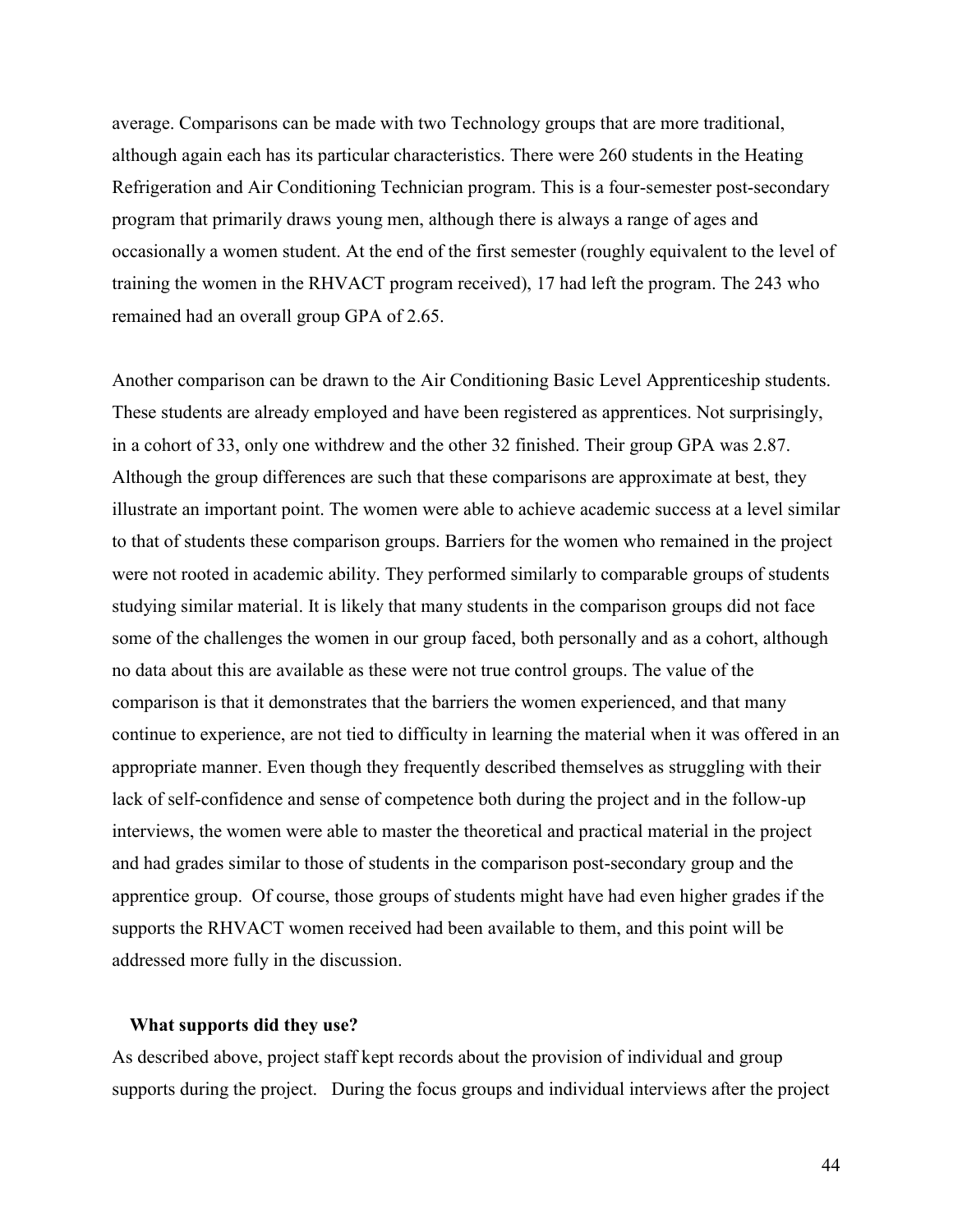ended, women were asked about their experience of the supports and their responses were recorded. Faculty members were also asked how they became aware of women's needs for specific supports and how they responded. While supports were provided for all women during the time they were in the project, support use data are reported only for the 22 women who completed it. 17 women were provided with referrals to health/dental providers, housing advocacy, and legal supports. Four women received financial assistance to help with the cost of child care. Two received assistance with safety planning to deal with on-going violence. Individual one-to-one support was accessed by 13 women, in addition to the group sessions in which all women participated.

In addition to the academic support in English and math, less typical classroom supports provided for the entire group included food and pillows for class sessions. Both of these became a regular part of the classroom environment. All women were provided with travel costs and materials such as safety boots, goggles, calculators, overalls, first-aid kits and textbooks. The counsellor worked with all the students in group sessions. The faculty also worked with the college food bank to increase stores provided there so that students had increased access.

Interviews with faculty members revealed how much they learned about the myriad of barriers the students were contending with.

*There were several things that got in the way of women attending classes. There were things - some of them that I wasn't thinking of, I just thought that those would be solved like childcare, like housing - I didn't think anybody was actually on the street, I thought yes, women do not have their own space or their own homes, but they'd be in a shelter or they'd be staying with someone. But there were people who were actually on the street and trying to find a place to live. So of course that got in the way several times. Child care situations where people would change from time to time and so that got in the way. Health situations got in the way. All those things are real to women's lives but for some reason I thought this fabulous program would just remove all of that and although we had planned and budgeted for those things – they still got in the way of women getting into classes. (Faculty Focus Group interview 8)* 

Project faculty observed both the women's needs, individually and collectively, and responded or arranged for responses to these. For example, food, such as fresh fruit, was originally provided to generate a welcoming atmosphere in the classroom, without any plan to continue to provide it throughout the project. The women's reaction to the food led the faculty to conclude that this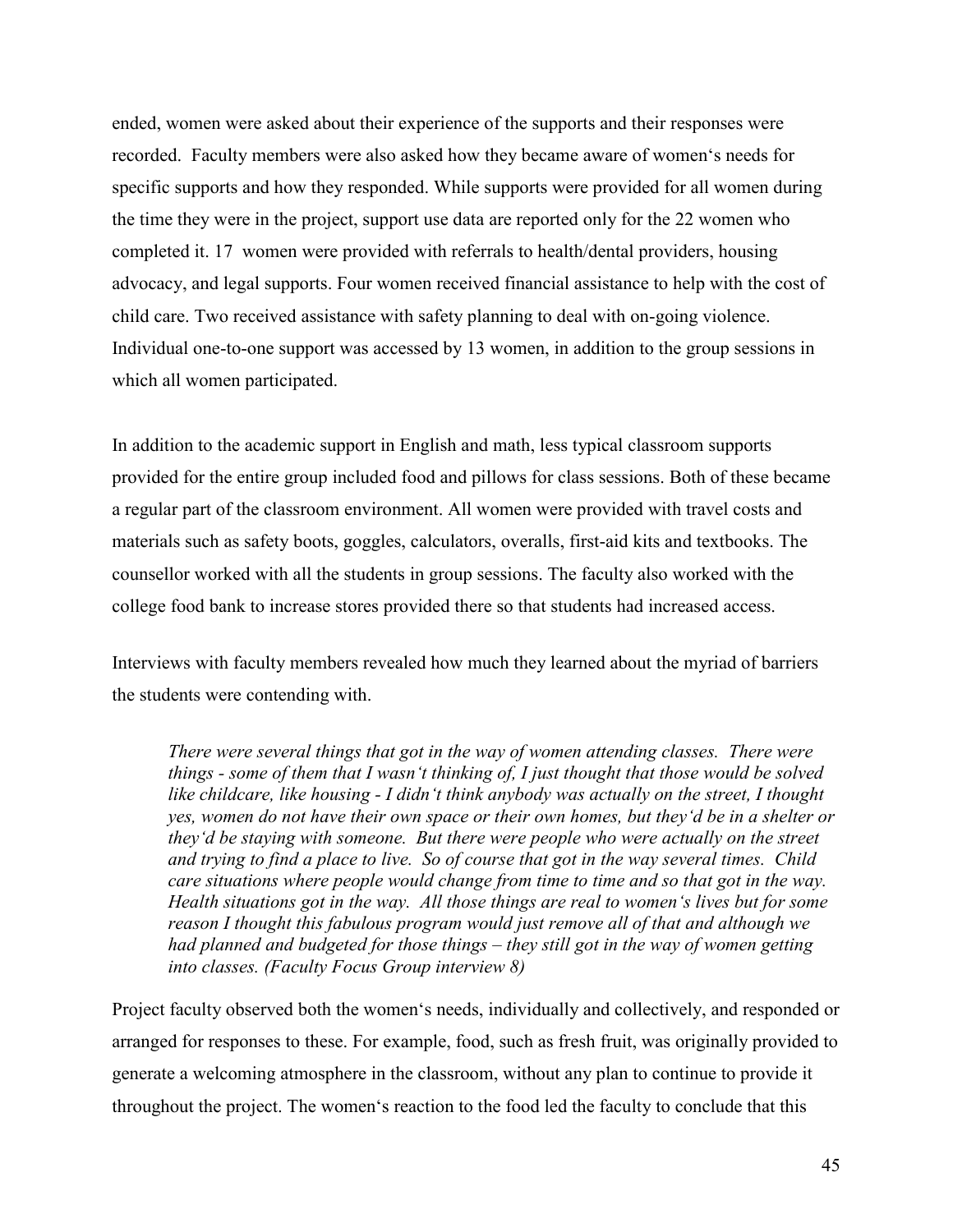was filling a nutritional need that was even more pressing than the social one, and nutritious food was then provided regularly. Similarly, project staff noticed that some women would arrive early and nap before classes started. Blankets and pillows were provided to make this more comfortable. Individual needs that students expressed for housing advocacy, financial assistance, and so on were referred to the counsellor or other staff.

Women who came into the project faced many issues that presented significant challenges throughout the project. These included serious physical health, mental health and addictions issues, homelessness and inadequate housing, poverty related problems, ongoing domestic violence, lack of childcare, legal issues, discrimination, and unstable living arrangements. The Integrative Seminar, delivered as a scheduled class, created a —hub" for addressing, delivering, and problem-solving various support needs and is included here as an overall support cost. About half of the support costs were for supports that included direct personal contact between the participants and the staff (e.g., the job developer and counsellor), while the remainder were for more tangible logistical supports (e.g., exam fees, travel costs, materials), most or all of which are usually borne by the students in a conventional academic program. The highest costs, proportionately, were for project staffing, materials, and the accessibility supports made available to the entire class and used by all the students. This is very similar to cost pattern for the ACET program referred to earlier, which is also a high support program with many comparable supports. The cost of the additional academic support was covered by separate government funding, as it is for any student group needing this assistance, and is therefore not included in the figure below. It would have been available to students in this project regardless of the other supports or funding.

Although a preliminary cost-benefit analysis was done, this proved to be unproductive. The students spontaneously described all the supports as important and did not draw meaningful distinctions among them when asked in the focus groups and interviews. They had some suggestions about refining student supports [e.g., the assistance the job developer provided with résumés duplicated services already being provided by social service agencies and students thought she could have used that time in ways that were more beneficial to them], but these changes would not affect costs overall. Although some supports, such as subsidizing child care costs, were used by only part of the group, they were described as essential by those who used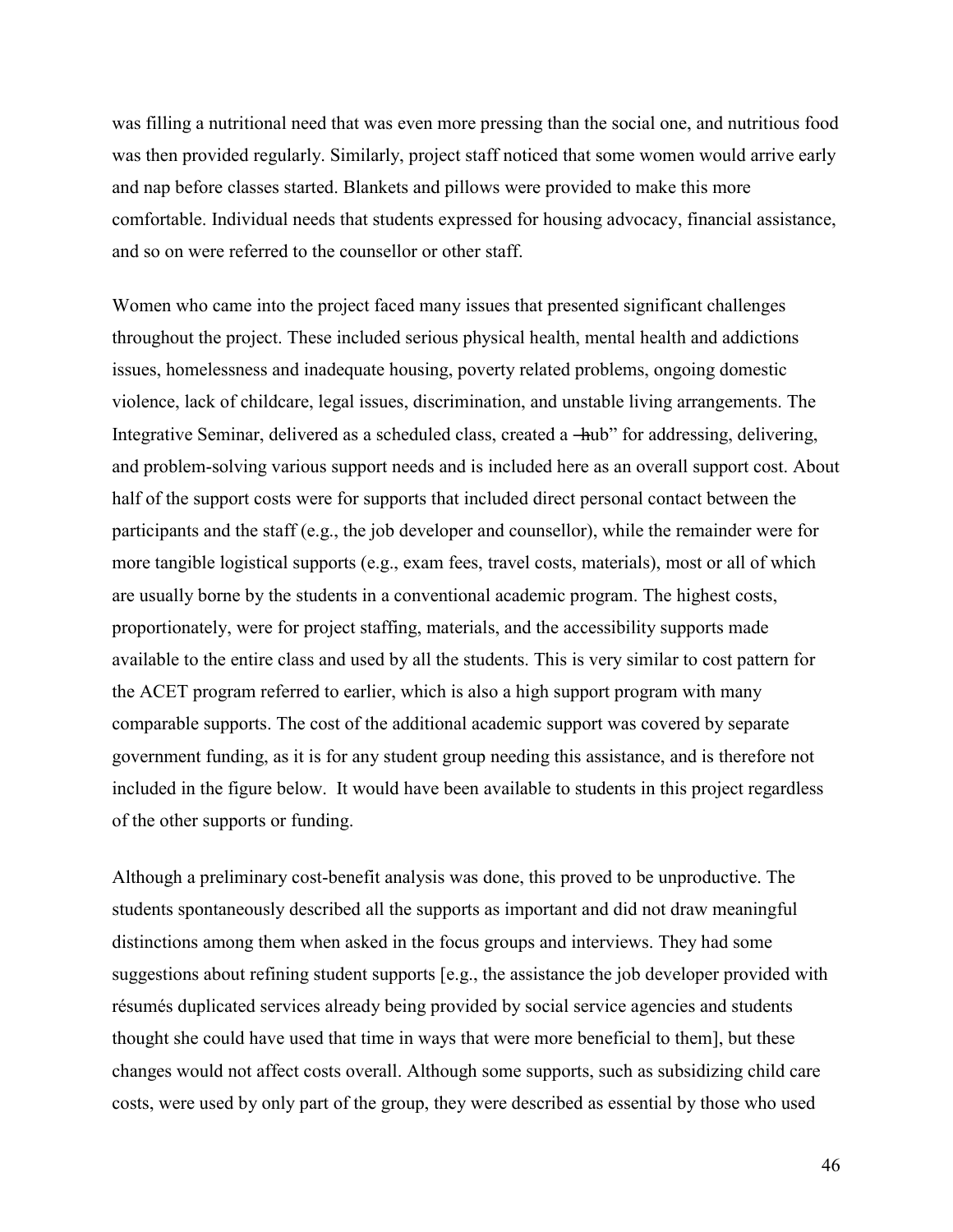them. However, the analysis did identify a gap. Funding dollars were stretched, thanks to the flexibility of the funder, to allow the funding to cover exam and special registration fees. Although these were not high in cost, the inability to fund them would have blocked further progress for the students who needed them.



*Figure 3.* **Project Costs related to Student Supports [\$191,135 total]**

# **Securing and retaining employment.**

This project focused on vocational training in the trades, specifically residential heating and air conditioning maintenance. Research Question #3 addresses this outcome. In the original project design, it was anticipated that most of the women would get jobs with the industry partner. Even if these positions were not permanent, they would have the opportunity to gain relevant employment experience that would open the way to other jobs or to self-employment. As described above, however, the industry partner had an unanticipated union issue and was unable to offer employment as planned. The partner attempted to assist by suggesting complementary training, such as appliance repair, which might lead to employment with them, and one woman who did this was hired by them. Although some women expressed interest during their training in securing employment in Alberta, to our knowledge none of them did so during the one-year follow-up. Women who secured employment were helpful to their classmates, contacting and recommending when there were openings. The majority of the women employed, whether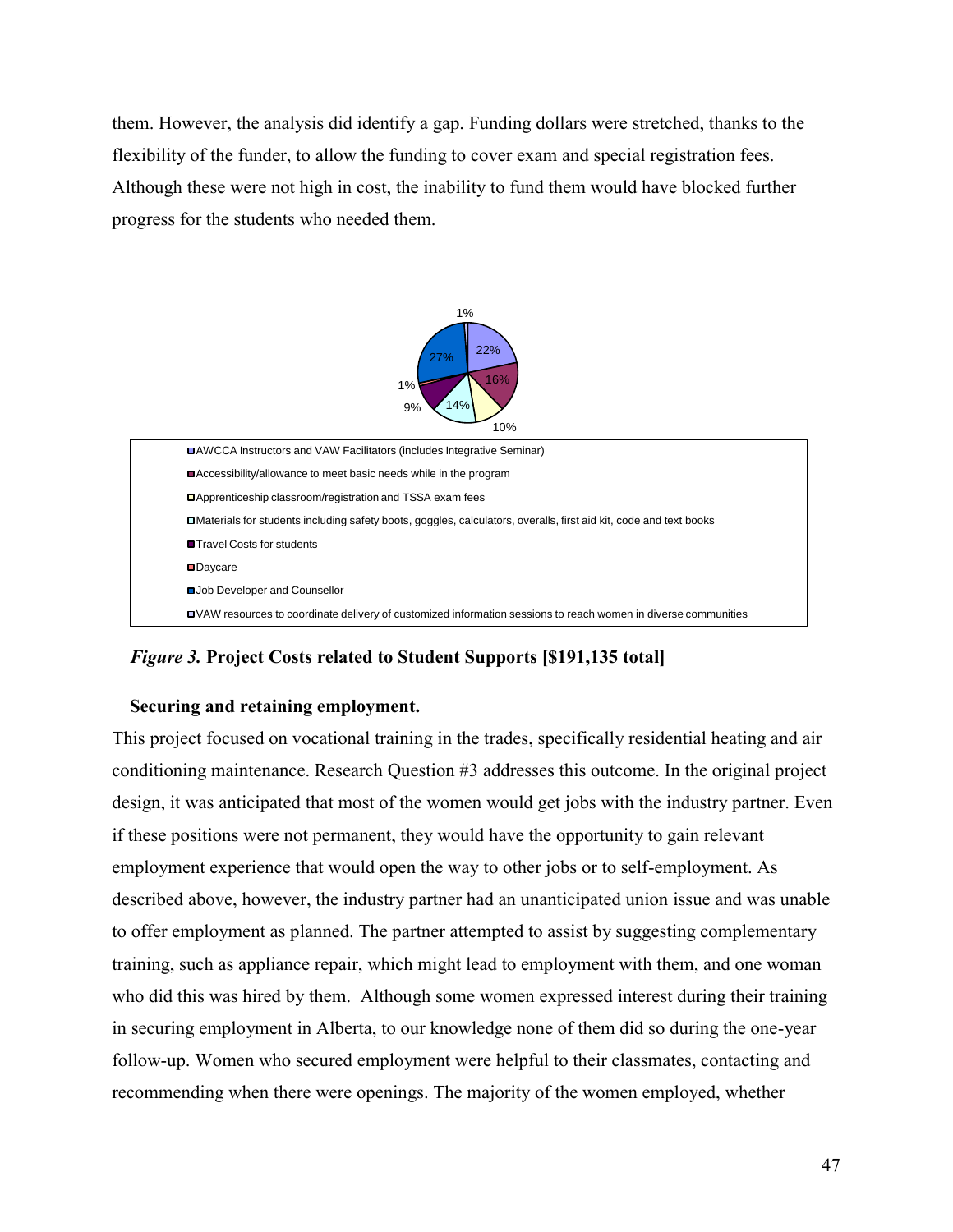fulltime, part-time, casual or a combination, worked with either of two employers as a result of this. An additional credential, Gas Technician Level 2, was also identified as increasing employability and women who wished to pursue this were given partial financial and logistical assistance to do so through full-time or part-time study. Although the number of women in related employment increased over the follow-up period, it did not do so evenly, as women moved among full-time, part-time and temporary work, as well as between related and unrelated employment, in response to opportunity and their individual circumstances. At the end of the follow-up period, 17 of the 22 women were employed to some extent, although only 6 had fulltime work directly related to their training. These results are summarized in Table 2.

|                      | Fulltime                                                                         | Part-time                                                                  | $C$ asua $V$<br>temp | FT post-<br>training<br>for $G2$<br>sec | Part-time<br>post sec                                                                | employed<br>Self- | search<br>Job | to work<br>Unable | known<br>$\sum_{i=1}^{n}$ |
|----------------------|----------------------------------------------------------------------------------|----------------------------------------------------------------------------|----------------------|-----------------------------------------|--------------------------------------------------------------------------------------|-------------------|---------------|-------------------|---------------------------|
| <b>Sept</b><br>30/07 | 4 with full-time<br>work in HVAC<br>tech/related**                               |                                                                            | $2*$                 |                                         | 4 in G2 training<br>$**$                                                             |                   | $12*$         | 1                 | 3                         |
| Dec<br>31/07         | 5 with full-time<br>work in HVAC<br>tech/related**                               | 1 related<br>work *                                                        |                      |                                         | 4 in G2 training<br>$**$                                                             |                   | $12 *$        | $\mathbf{1}$      | $\overline{2}$            |
| Mar<br>31/08         | 10:<br>7 in HVAC,<br>Appliance,<br>construction or lab.<br>**<br>3 in other work | $2$ in<br>Appliance/<br>tech/related<br>work *                             | $3 *$                | $1 *$                                   | 4 in G2 training<br>$**$                                                             |                   | $5 *$         | $\overline{2}$    | $\overline{2}$            |
| June<br>30/08        | 7:<br>4 in HVAC<br>tech/related work **<br>3 in other work                       | $\overline{2}$ in<br>Appliance/<br>tech/related<br>work *                  | $3 *$                |                                         | 8: 3 in G2<br>training**<br>7 in Appliance<br>Tech training *<br>1 in other post sec | $\mathbf{1}$      | 8 *           | $\mathbf{1}$      | $\overline{2}$            |
| <b>Sept</b><br>30/08 | 9:<br>6 in HVAC<br>tech/related work**<br>3 in other                             | 6:<br>$2$ in<br>Appliance/<br>tech/related<br>work *<br>4 in other<br>work | $2*$                 |                                         | $1$ in $G2$<br>training**<br>1 in other post sec                                     | $\mathbf{1}$      | $2 *$         | $\mathbf{1}$      | 3                         |

Table 3*. Securing and Retaining Employment During 12-month Follow-up.*

Total students included in this table =22. Total of rows may be greater than 22 because women are in two or more categories (e.g. Part-time work and post-sec training) – shared categories indicated by \* and \*\*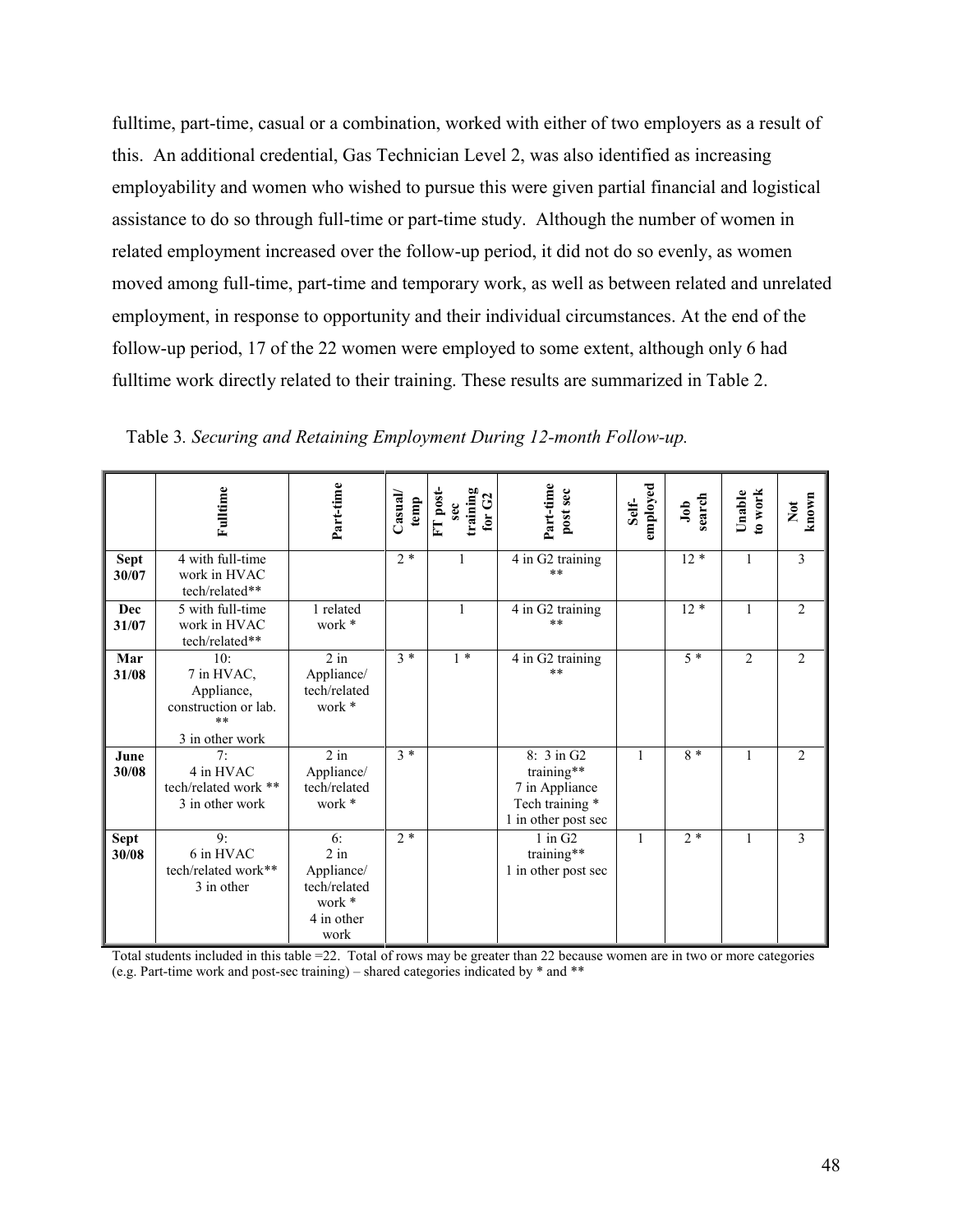### **Perceptions of project components.**

The results reported above describe the use of the supports and the women's employment history subsequent to the project (Research questions 1 and 3), as well as providing context for those findings. The women's perceptions of the project components (Research question 2) were investigated through a series of interviews and focus groups, which also explored the perceptions of the Technology and AWCCA staff. As described in detail in the preceding section, these sessions and related notes were transcribed and a thematic analysis was carried out, both independently by members of the research group and through further clarification in group discussion. This research method, as anticipated, resulted in qualitative data, most of which were a series of reflections and narratives about individual experiences. There is a high degree of concordance among these, particularly with respect to the supports and other components, and relevant themes were evident, despite the diversity of the data sources.

An analysis that moved this material from narrative accounts to paradigmatic syntheses (Bruner, 1986) seemed contradictory to the spirit of the project and the research. Accordingly, although some abstraction was imposed in the descriptive category titles, the analysis remained as close as possible to the women's own language. The power of the participants' accounts of their experiences lies in what Bruner called -the landscape of consciousness: what those involved in the action know, think, or feel….'(Bruner, 1986:14). We were challenged to understand these accounts from the more distanced stance of researchers without losing the participants' voices and the texture of their experiences in the process.

Accordingly, we have chosen to weave these results into a discussion section, subtitled ―Successful Learning,‖ which relies strongly on quotes to illustrate the themes while also elucidating the principles that emerged across interviews and were supported by the other data. This strategy allows ample opportunity for exemplars and minimizes repetition. It links the participants' words with the researchers' summary and analysis. It also creates a natural segue between the material that was expressed as the experienced world of the participants and the conclusions and implications for future practice and research that form the final section of this paper.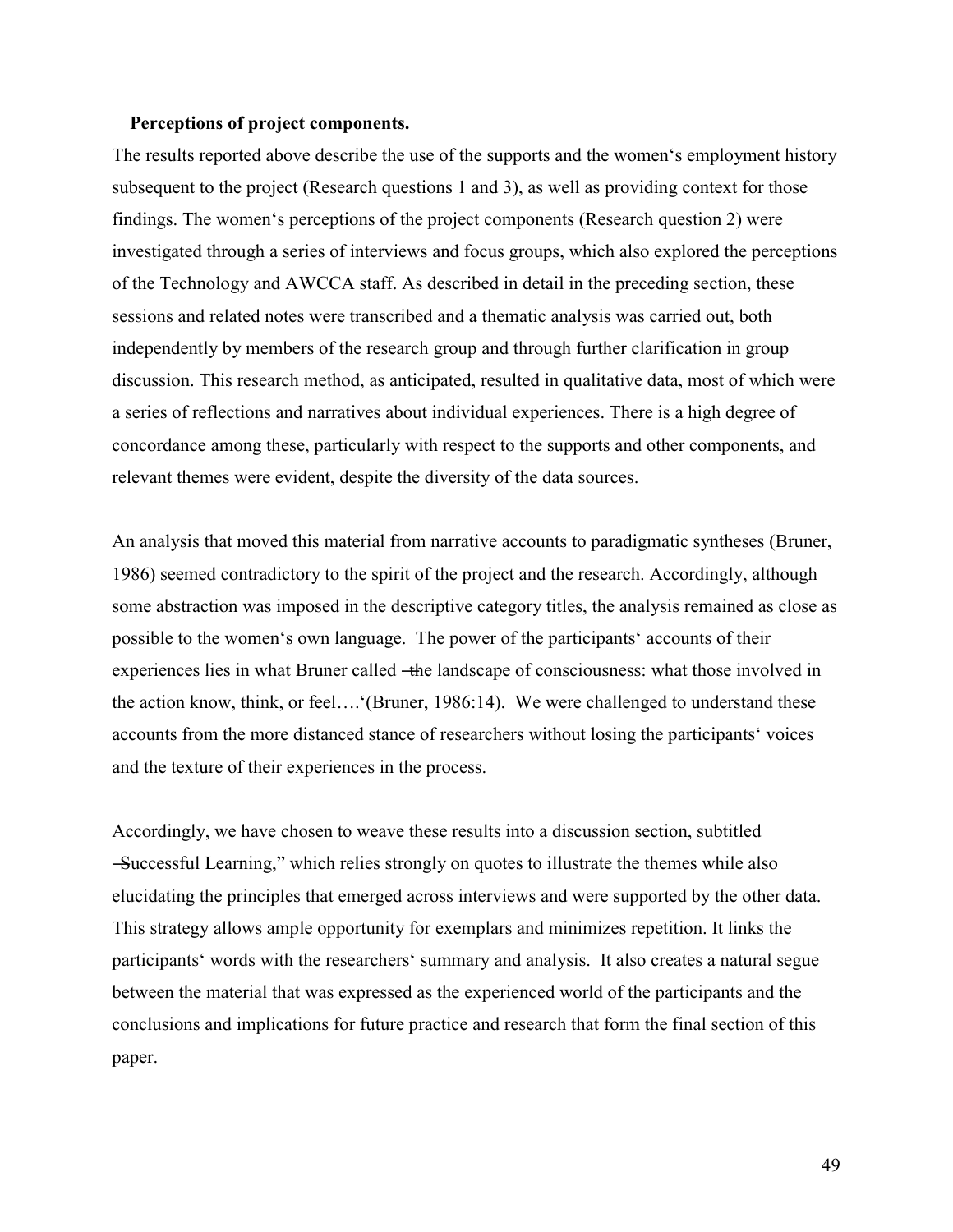### **PART FOUR: DISCUSSION - SUCCESSFUL LEARNING**

Two of our over-arching research questions were focused on the actual supports offered in this ―high- support‖ pre-apprenticeship program. We wanted to know what supports students used, how they were used, and whether there were differing perceptions between faculty and students about the value of these supports. We hoped to be able to tease out which of these supports were more or less useful and to recommend particular isolated supports as of primary importance.

The project itself was exciting, leading to remarkable student persistence and enthusiasm, as well as high levels of completion and academic success. These results were particularly striking in a population which was more acutely marginalized than had initially been expected.<sup>13</sup> The impacts of long-term poverty, homelessness, violence, addictions, and dependence on government assistance, on personal and family physical and emotional health, and the frequency of family crises was apparent throughout the project according to faculty interviews. In spite of the students' success, it is likely that there would be few opportunities for a project perceived as so ―rich,‖ so replete with such abundant resources, to be offered in a college or community-based setting in the future. The research design was shaped by the desire to assess what supports could safely be omitted in order to create a less costly program and still replicate the successes. During this research we were looking for what could be gleaned from this pilot project that could be instituted in any program in any setting. We learned much to answer these questions, in particular that the key was not in any particular individual support, but in the relationships developed during the pilot program and in the funds, flexibility, and non-judgmental attitudes that made it possible to respond to any needs as they arose—to explore creative solutions to meet these needs—and so to prevent a wide variety of material and emotional barriers from limiting participation and academic achievement.

 $\overline{a}$ 

<sup>&</sup>lt;sup>13</sup> The general expectation particularly by funders was of women leaving or having left abusive partners. The reality was that women had mostly experienced violence throughout their lives – as children and adults, from abusive parents and spouses, but also from strangers, in situations of war and migration, and the daily realities of racism, sexism, homophobia, transphobia, and the vulnerability of acute poverty and homelessness. Women were marginalized on many dimensions including those who also had histories of mental illness and addiction.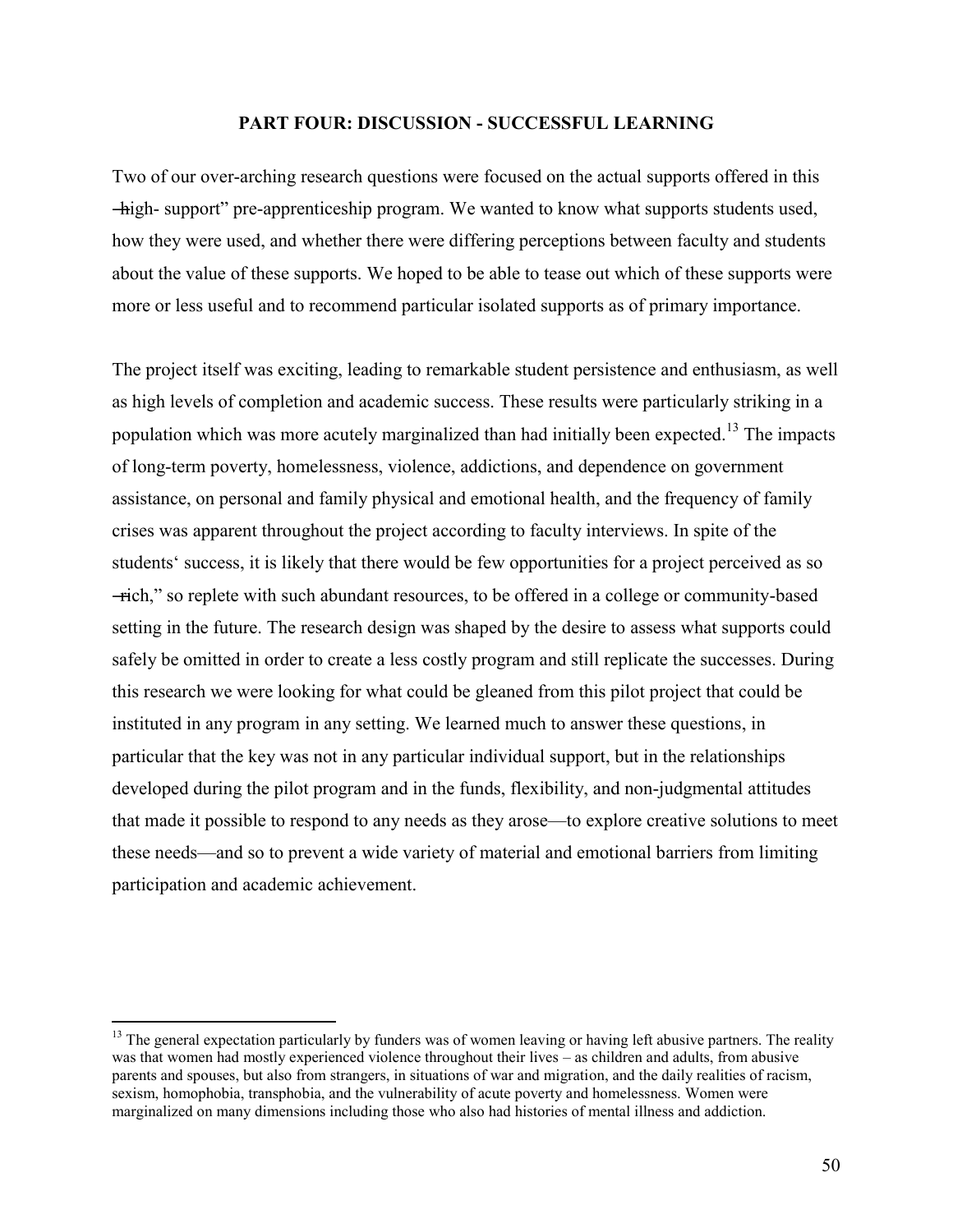# **WHAT HELPS?**

## **Building relationships and responding to needs.**

The most fundamental thing we learned, primarily from the student focus groups, interviews, and answers to the previous online evaluation questionnaire, was that two overarching elements of the project design and support were vital:

- Relationships developed with faculty and between peers which led students to feel connected, supported, not alone, and to believe that the faculty cared about each student and their success.
- A non-judgmental attempt to meet every need that got in the way of students' access to and success in the pilot program and those that might limit their chance of getting employment.

An illustration of this is one student's description of what made success possible:

*…it was all of the support that… [the coordinator], [the job coach] and what was her name? [the counsellor] – all of that support…and then all the girls there.* 

*You weren't alone – there was all of us. And we just felt so excited that something was going to change – we didn't know what but we were here - and something was going to happen good.* 

*I don't know – all the support – going to school again felt really good – I had responsibility in school and then I saw a taste of what it's like when you had people coming in and talking –I saw a taste of what it's like to actually be working and I liked it.* 

*I found out that I'm good at stuff.* 

## *Relationships with staff.*

Connection and believing someone cared about their presence and their success was described as a vital element by most students. Students talked in every interview about how —awesome" the coordinator was and expanded with descriptions of how much she cared and how well she listened. They listed the material supports she supplied, and over and over again said she was ―awesome.‖ Some spoke of the way she always checked in with them, others about how she gave them food vouchers and passes for public transport, or helped them figure out how to address a problem, either within the project or with external services. When asked exactly what she did that made such a difference, a typical reply was: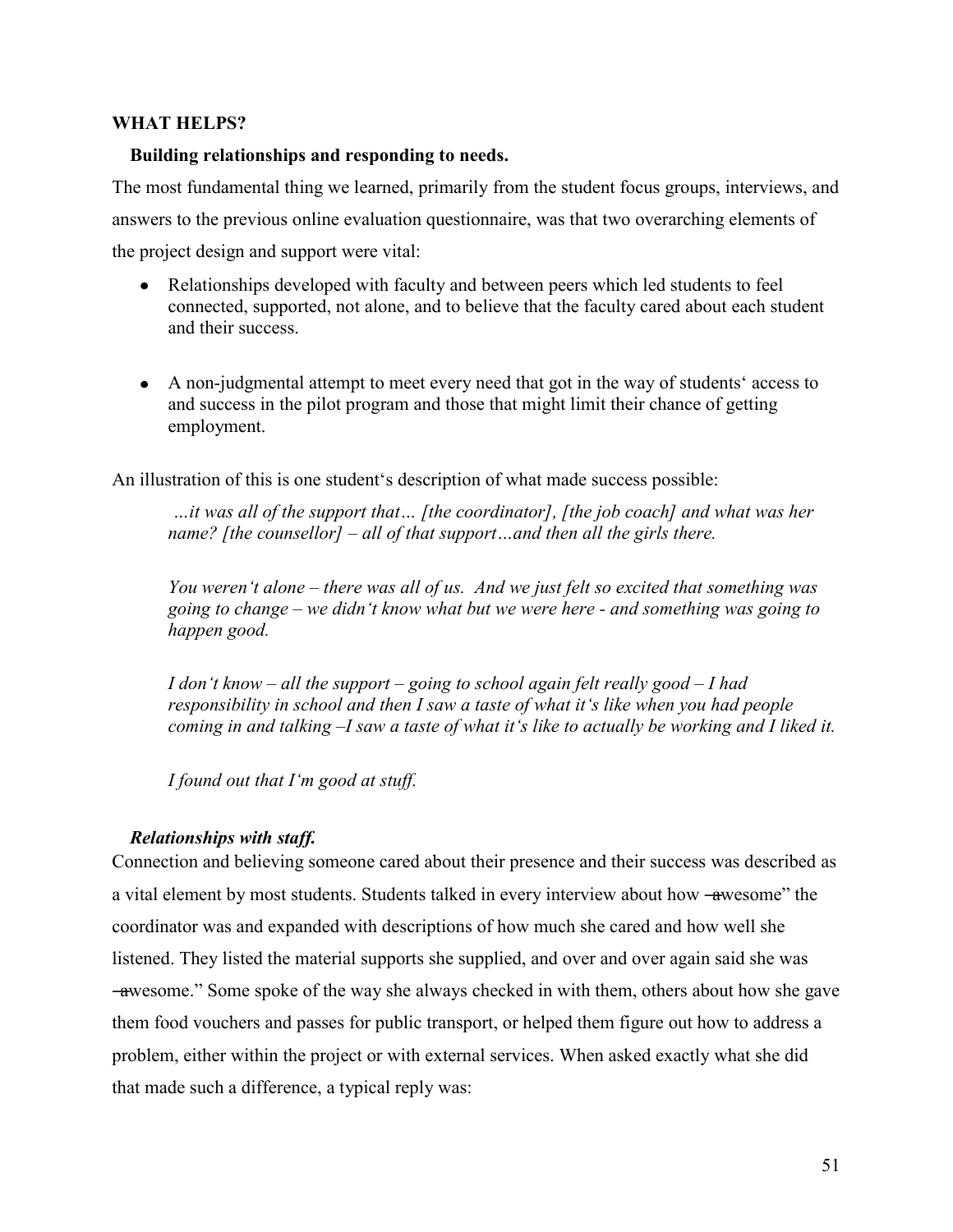*Everything… She's everything, there's no replacing her, without her you've got nothing, you could talk to her …gives advice, she's great and you can't get rid of her. (Student Group interview 12)* 

Several students talked about the difference it made that she called them when they were missing classes and getting close to dropping out. They spoke strongly of her —never giving up" on students and repeatedly encouraging students to return. Some students spoke of particularly powerful connections with the counsellor, others with the mentor from the trade, or with individual technical teachers who helped them believe that they could —dot" or would get a job. Relationships were vital

## *Relationships with other students.*

When asked about the importance of being in an all-women group, most students spoke about their doubts and worries before they began. Far from having high expectations of friendship and support, most feared the competition and  $\rightarrow$  itchiness" that they expected. Many complained about the dramas that took place as each woman struggled with her own self-doubts and material realities that got in the way of her attempt to learn. However, the way women interacted with each other during the group interviews, with camaraderie, warm support, and easy teasing, was evidence that supportive friendships had developed. Even a student who talked about staying quite separate from other students during the RHVACT pilot program spoke about how different and how utterly alone, and lonely, she felt when she tried to continue her studies afterwards, supported only by a student loan. Faculty also described the powerful connections and support they observed between women participating in the project:

*It is to the credit of the pilot that so many women did well—well enough that women were helping each other in and outside the classroom—women were great supports to each other. (Faculty Interview 7)* 

### *Meeting needs without judgement.*

The second overarching theme that connected with the importance of relationships was that of meeting needs without judgement. A broad array of supports was put in place during the project, each in response to an identified need. While this may initially sound like an obvious approach, details of the supports provided make it clear that this response was exceptional, particularly in an institutional setting. The coordinator described it this way: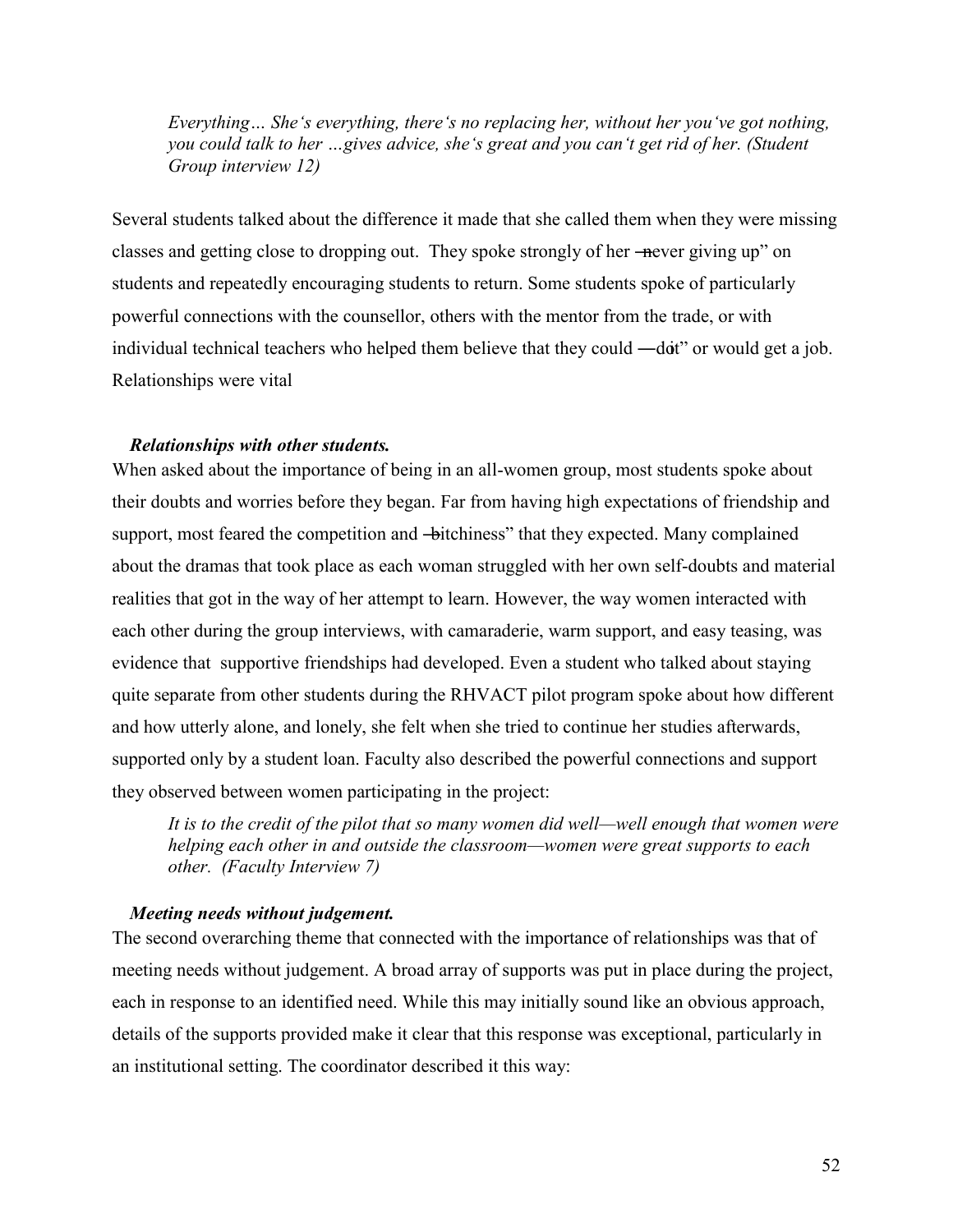*And then realizing things like…realizing that the women were hungry. And then before I could set up a system to get some food into the classroom - just taking my bundle buggy so I shared with the women. And going and getting water and food and bring that in and laying out a lot of cash personally and bringing in the food vouchers. I was a teacher and I was a service provider and I was a coordinator in that I would notice the things that were missing and think -oh, let's do this*". So a lot of running around. It was a lot *of hard work.* 

Similarly, when staff recognized that students were sleepy in the morning they obtained pillows and blankets and set up a corner where students could nap before the teacher arrived to begin class. Accommodations to meet these needs were made, even though college regulations usually require that classrooms be locked when no teacher is present and that food and drink are banned.. In interviews students praised each of the supports, often saying that without them they simply could not have continued. Key amongst these were all of the ways that their access to nutritious food was increased. Snacks in the classroom, gift cards to buy food from the supermarket, and an augmented food bank were all referred to frequently by students as absolutely vital to their ability to continue in the pilot program.

A couple of the women illustrate this point:

*A. And you know what was the best – was having the fruits and vegetables [as snacks in class]*

*B. Oh yeah – and the food cards and the TTC.(Toronto Transit Commission – i.e, tickets for public transit)* 

*A. If it wasn't for that I wouldn't have come to school because I had no food most of the time. A lot of the times I'd be coming to school – I'd be coming on an empty stomach. But I'd be so happy knowing that once I got there, there would be grapes and blueberries and everything. (Student group Interview 12)* 

Every time we asked women about the supports that were important they listed each item that was offered, not only the food and the transportation, but also the work clothes, the tools, the support with accessing social services and other vital services such as housing.

Another example of flexibly responding to need arose when students were having trouble with understanding the math. Project staff asked the math teacher to tie teaching more closely to the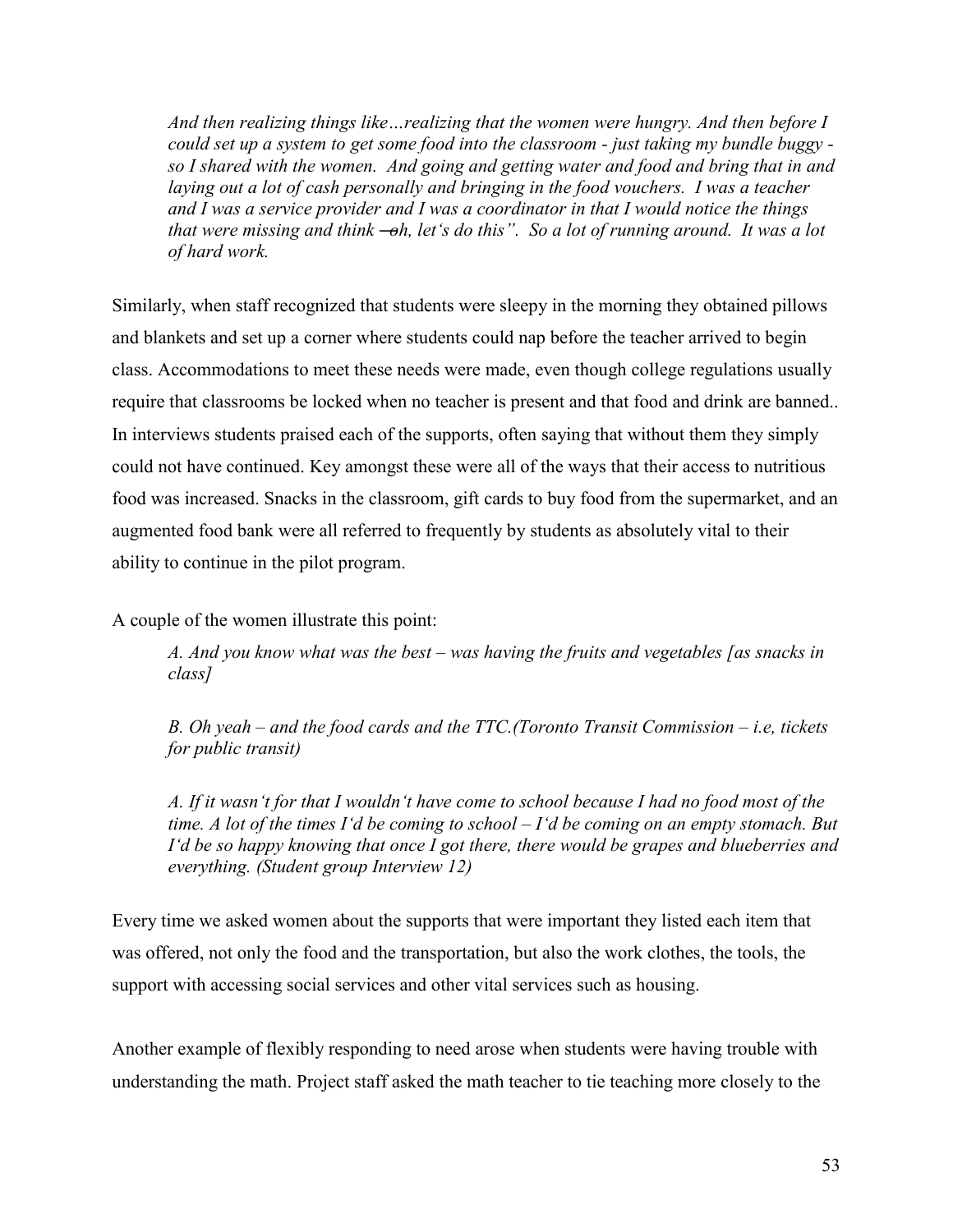technical skills students were learning in other classes and to provide more individualized tutoring for students who needed it. In interviews, the staff team spoke about the time they spent reflecting throughout the project about what the students needed to continue and their own desire to meet those needs without judgement. Staff wanted to meet student needs without giving the students that feeling that they were the problem, that funds were coming out of an individual's pocket, or that students were being judged as to who was worthy of support. As one stated:

*And we hadn't budgeted for food box and the food vouchers in the way that we found that we needed. So that's were we would shift things around and just be responsive to what was coming up. It became clear that women could use some vitamins – their health was terrible, so vitamin supplements was something we built in. Work clothing and boots again we didn't really know going in just exactly what we'd need. But we had budgeted money for boots, I know we had budgeted money for some work clothing. We managed to get a fantastic donation of tools for women upon graduation (Faculty focus group interview 8)* 

Several factors helped to make this uncritical meeting of needs possible. Most basic of course is the availability of the material resources needed, the funding and the flexibility of the funders to apply the funds as needed. Secondly, the commitment to egalitarian relationships and respectful interactions with each student supported this approach. Thirdly, the team of the counsellor, job coach, project coordinator, and AWCCA coordinator worked closely together. This team approach supported creative thinking about possible options and solutions.

### **Interplay between relationships and responding to needs.**

A review of elements of the project illustrates the way in which the importance of relationship building and responding to needs played out through each of the different support mechanisms.

## *Integrated counselling model.*

One of the most startling aspects of the project was the choice the counsellor made to sit in on all classes during the initial stages. This unusual model privileged the students' time over the counsellor's, ensuring that rather than having to wait for the counsellor to be available, the counsellor was ready to connect with a student whenever she needed it. By sitting and observing, she was able to support the women by her presence, reminding them in a glance of approaches that might ground them and help them stay present to learn, bearing witness to their pain and struggle to stay engaged, reminding them through a look that somebody —sees them" and cares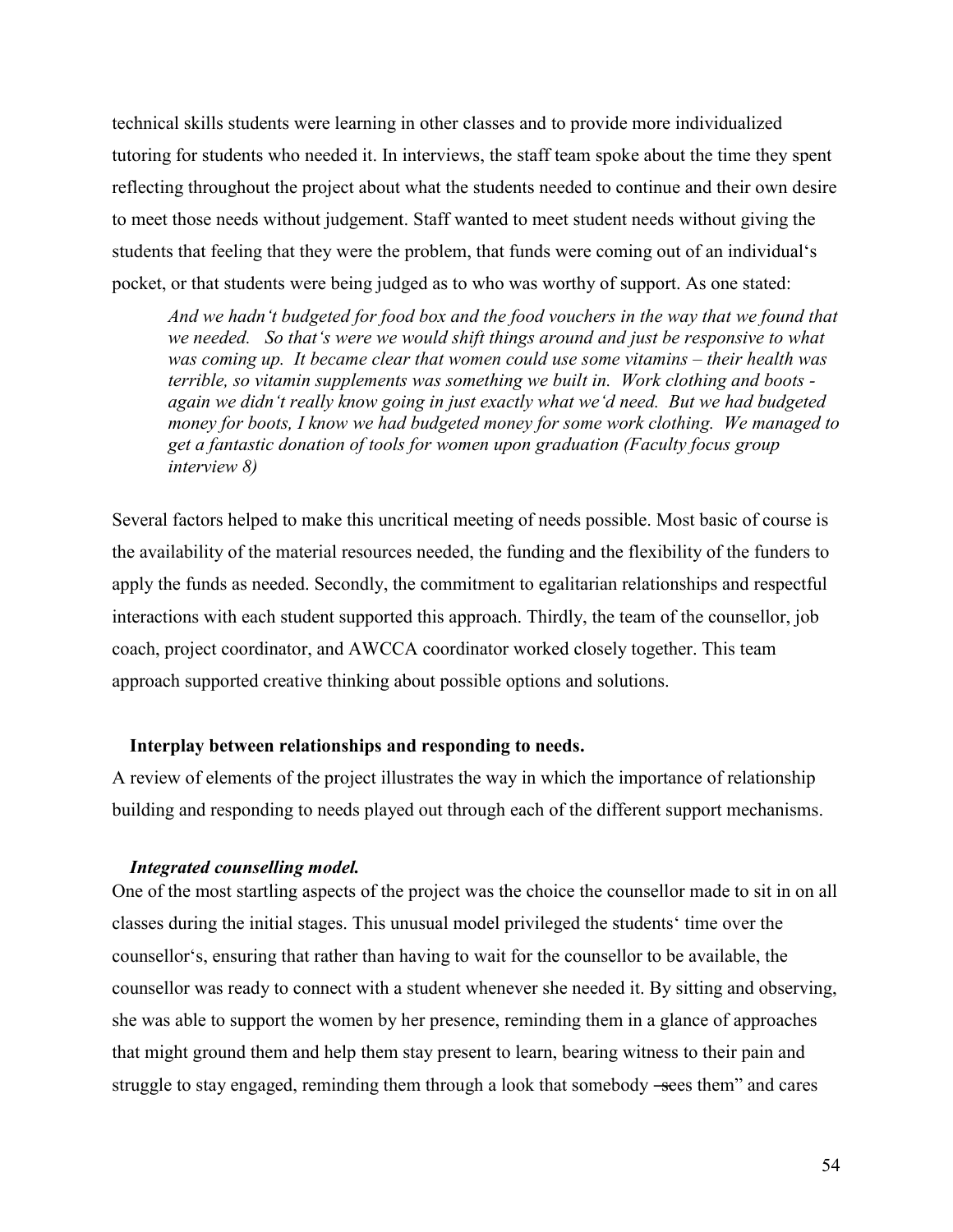about their struggle, and offering the immediate support of a brief meeting if the student wanted to leave the room and talk. In this way, women were less likely to lose substantial time when something in the class or in their personal life triggered memories or discomforts and made it hard for them to stay present and learn. The counsellor said:

*So I was with them in their shop, I was with them in their classes. When they were having content sessions I'd be sitting in the back as if I was one of the students. I don't talk with them while I'm sitting in there. I'm just watching everybody, just observing what's going on, I'm watching the teacher, watching the students. Especially in shop…as they're doing whatever, I'd be moving from one table to another just standing there and chatting about what they are doing - but having a sense of what's going on with each person… I could look at someone and see how their body is reacting to something that is being said as the teacher is teaching or they're watching a demonstration - I could watch their body and see a reaction in the body. And I could sometimes see that this person needs to talk right now but we are at a critical point in this particular lesson for this person and I don't want them to have to leave the room to go and talk. So I would give a*  wink. And they would know that I saw, I know what 's going on and we will talk about it *later. Or sometimes I would just [say] ...* -*breathe!*<sup>*n*</sup> And nobody else knows that this is *going on between us you know. But this person gets it and is okay for this moment and can last for a little while longer in this classroom. Then afterwards we can talk about it. Sometimes we didn't even need to talk about it because they just in that moment needed something. Just you know, just help me ground myself is the message I was getting from the eyes at that moment – that kind of thing. There are other times like I said, that I would just walk out of the room and we would have made eye contact already and I walk out of the room and this person knows – if she walks out I can go out and meet with her. And so she comes out and I'm standing by the door. So we'd have this unwritten rule – that kind of thing.* 

*[This approach] just evolved… There were times I wondered that when I walked out and that other person walked out after me - if the others even knew where this person was going. Is this person going to the washroom or is this person going for a smoke or is this person meeting with [the counsellor]? No one knew for sure. We both just left the room not together. And we're meeting outside and we would meet for probably about 5 minutes. So counselling sessions are usually about half an hour, forty five minutes, one hour but they don't need that. But they need this moment.* 

*…they needed me every day but they didn't need me for an hour a week.* 

Working in this way, the counsellor built a relationship with the women and could observe when they were having a hard time staying focussed on their learning. She could explore what support could best meet women's needs to return quickly to learning and could also support women in learning how to meet their own needs. As one student said with appreciation: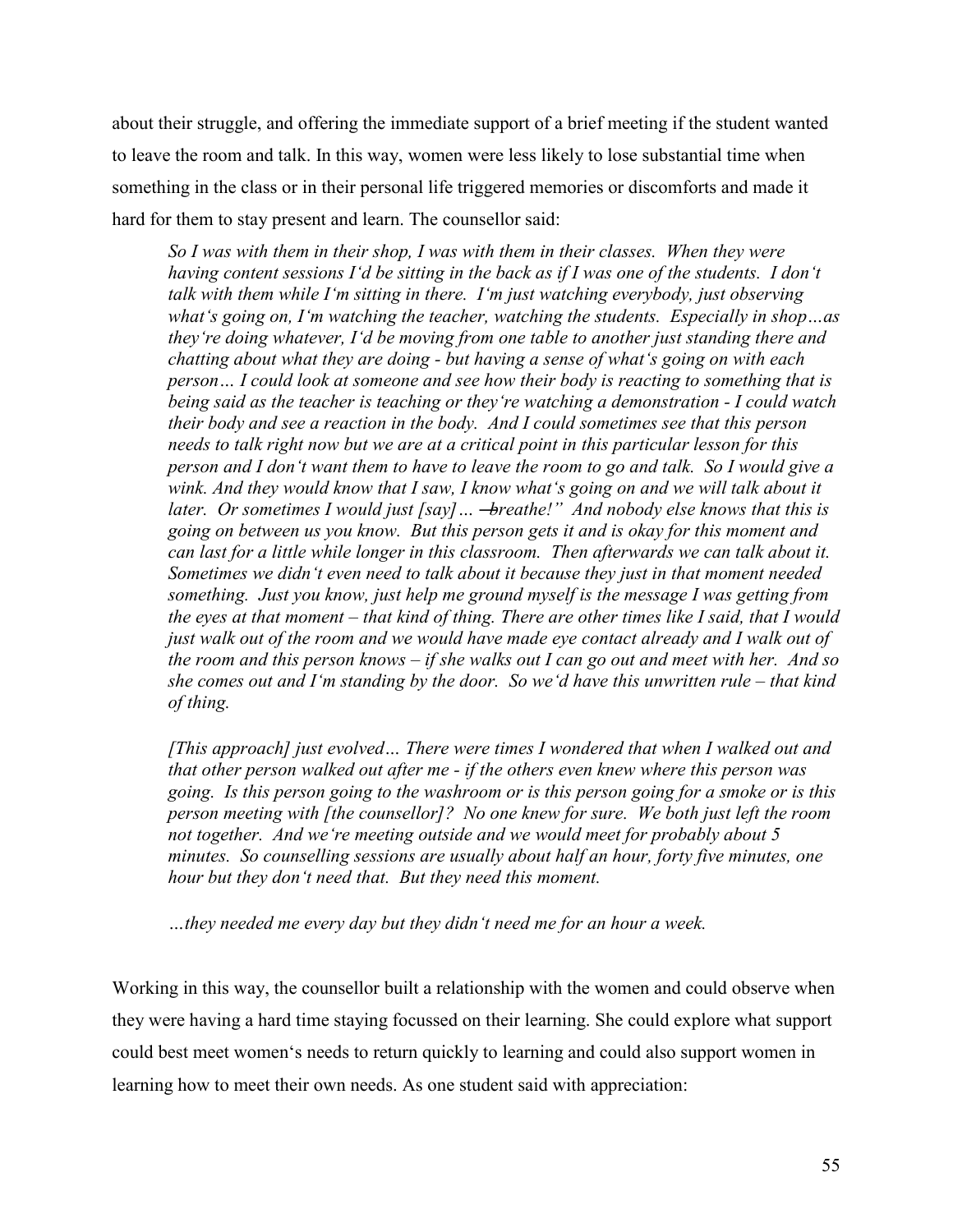*She always knew when something was wrong even before you did (Student group interview 12)* 

The counselling model which was developed is an example of responding to needs and of developing a caring supportive relationship. The initial model planned was for students to sign up for counselling sessions at the end of the day following a period of group work to introduce issues. When it became clear that appointments at the end of a long tiring day were not useful, the counsellor modified her approach in an attempt to meet the women's needs more effectively.

*It started off with, we would leave a sheet of paper out and we would say these are my scheduled days to be in here, and these are the available times for you to schedule sessions with me. People would put their name down but it was usually closer to the end of the day so when classes end for them they are thinking - I have to go home now to be with my child or someone has an evening job or a night job, they have to think about going to work, or they are just tired from the whole day of what ever. So as much as their name is on the list and I am there and I am saying this is your time - they're saying I'm fine now, I'm okay. And they would take off. So I started to think what else can I do? How can I accommodate? – You know, how can I meet with these women? So I decided that since I had the flexibility, I would just go to their classes. (Faculty Interview 5)* 

Rather than judging the women as not serious for not attending appointments at the end of the day, the counsellor saw that structure was not fully meeting their needs and developed another option that might meet the needs more effectively. She focused on building a caring relationship of support that could help women believe in themselves and their ability to learn. She learned as she went along when support was needed and what could make a difference, both building the relationships and avoiding communicating judgments:

*So sometimes I don't know what I'm looking for, sometimes it wasn't anything - I'm just looking. I'm just allowing my whole self to be there. So I'm sitting in the room, I'm not the counsellor, or the professor - I'm a woman. That's who I am in the room. And I'm watching sisters… So I might notice somebody's breathing had changed. Or I might notice somebody who was watching intently and paying attention to what the teacher was saying – they now start turning their head away, puts their hand at their cheek, they're now looking somewhere else,…just looking uneasy now. And there were times when they also just turned around and looked directly at me. And I can't tell exactly what it is but I could just read the face and just know that this person is needing something at this time. And I would never know exactly what it is that they need but I would try something.* 

*… we had a relationship. They knew that I cared about them. Many of them didn't even know that I teach at the other campus because that was not important for me… by the time they found out they were ―oh, you teach, I didn't know you are a professor…‖ I'm a*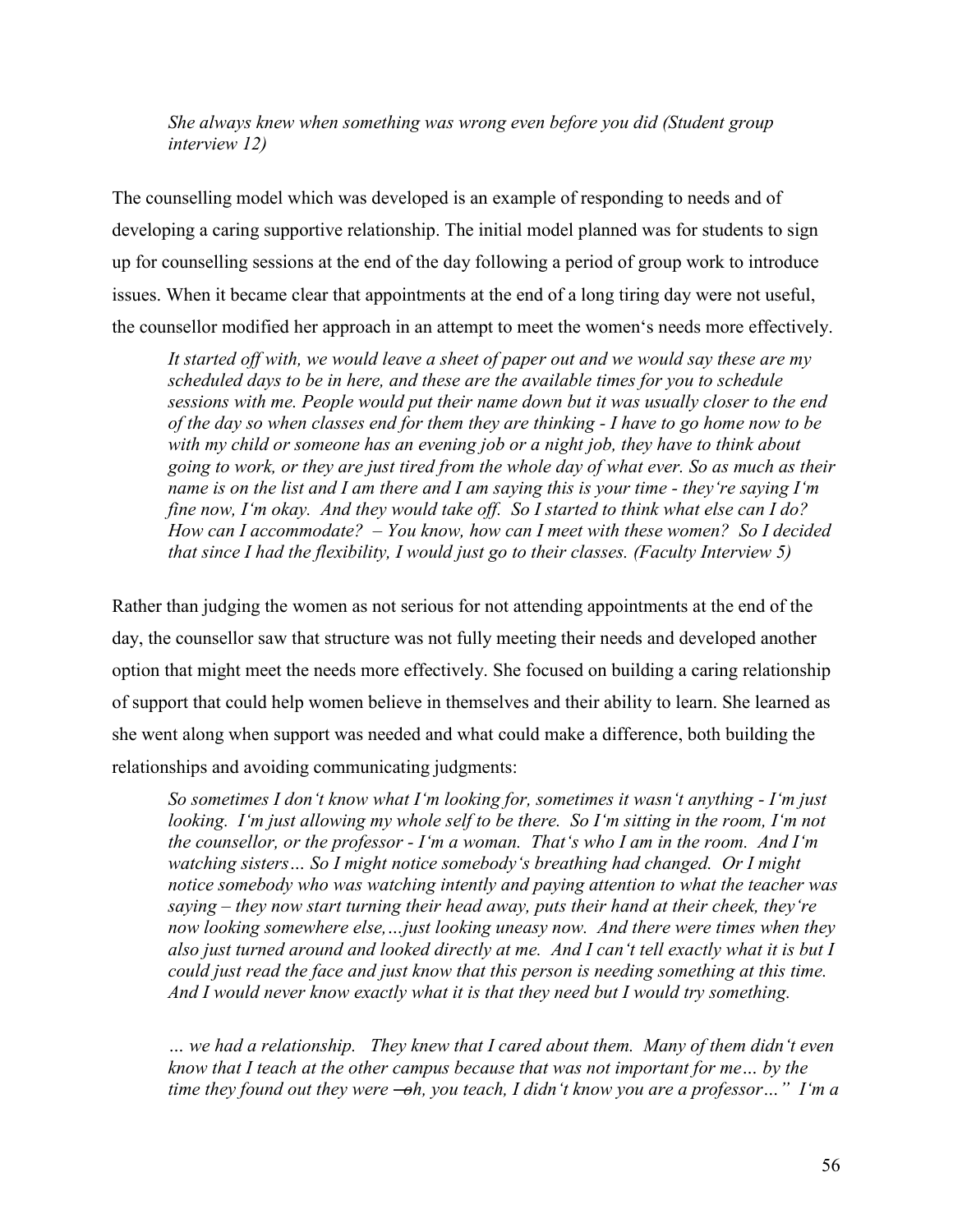*woman, you are too, so we are good together here. So they knew that… they knew that I cared about them.* 

*… and they knew that they could share whatever it was that they wanted to share with me and it would just stay here. They also knew that some of the things that they would share with me - that they were even afraid to share because of judgments that society has…but they would know that it's okay, I'm not going to be shocked when they say it. And I'm not going to judge them and I'm not going to say —oh my god". It's okay, this is your life and you are choosing so share that with me and I'm here to hear it. So I think the relationship that we had was an important part – because they trusted me.* 

*…they knew that this was a professional relationship but at the same time they knew that it was a woman to woman relationship.* 

The counsellor saw the importance of acknowledging the students' lives:

*[Everybody] would benefit from that kind of learning environment where you know that your teachers are people who care about you, not only your head or your brain but actually care about you as a human being and recognize that you don't only show up at school with books and pen and pencil and, you know, those gadgets for school. But you show up with baggage from your childhood, you know, with your hungry belly or full belly, with your loneliness, with your full life, with joys with grief. It's all present in you. And so respecting all of that and saying*  $\rightarrow$  *know all of that is going on* " *and just validating that and saying ―we can't deal with all of that right now because we are in this space to learn this particular thing‖ but just acknowledging that this is present with you in this moment is good and very helpful. (Faculty Interview 5)* 

To add to the sense that she was connecting to their whole selves, rather than only the part that was having difficulty, the counsellor also led sharing circles. These provided a space for women to share skills and interests they were proud of and get to know one another better:

*I used our group session as – rather than counselling or talking about anything like that of a counselling nature - I said to people, bring stuff about your self. So bring pictures, bring talents that you have, bring anything you want to share -so we called it our sharing circle. … And they would bring a variety of things. So there were some people who brought their photo albums and they were happy to share it. So it would be a presentation they're doing. And I didn't really know for sure that women would have been so open to this. They would bring …and they're standing in the front of the group and we're sitting in a circle but….you know, it's your turn in the circle. And she's going through her photo album and she's saying this is so-and-so and this is where we were, this is what we were doing – and taking us through her life that way. Just sharing that and it is up to her to share as much or as little. And there was a kind of celebratory mood in that circle where people would actually cheer each other after each presentation and it didn't matter what the presentation was about. Somebody else wanted to share a*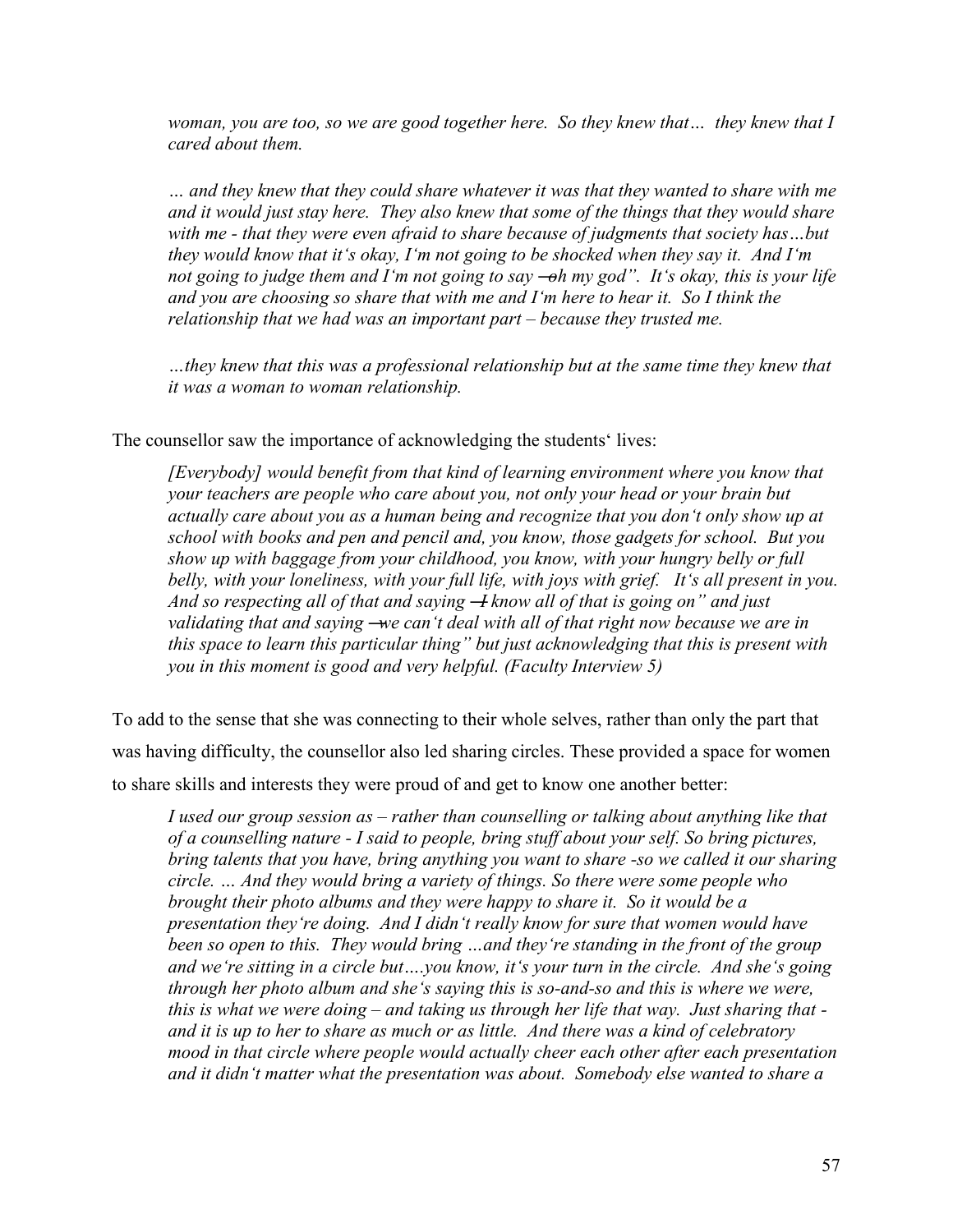*game that[they] played when she was a kid – and she's teaching this on the chalk board. She's up there demonstrating this is what you do and people are into it.* 

This counselling model also shows how the team approach supported effective strategizing. As the counsellor explained, the question they asked about any student who was having difficulty was always:

*So how can we create a space for her that can accommodate her needs, support her around her issues that she's experiencing right now and she's still getting the learning that she needs and not taking away from the others? So really thinking about each person and making a space that's conducive to learning for each person.* 

## *Woman mentor from the trade.*

Another person who was important in creating a space for successful learning was the mentor from the trade, a woman with many years of experience at Direct Energy. She was loaned to the project as part of Direct Energy's support. She was in the classroom two days a week, helping students in their shop classes, sharing stories of her experience, and telling them what they would need to know in practice. She too developed a relationship with the women. As students said: *she was awesome, great, the best*; *she had great stories…* 

When asked if it would have made a difference not to have a mentor, students replied:

It would have made a huge difference in the sense that it would have been a bunch of *guys telling us what to do. (mentor) was one of these women that would come in and go no--this is how you have to do it, this is what you're going to deal with, and this is how it's going to be in the field –You're going to have some guys do this like this –the guys like they're great teachers but they really don't know what it's like to be a woman in that field. So it gave really good perspective in that sense.* 

*Definitely bring somebody in that's going to be able to relate a little bit because it's not just going to give you perspective–sure they've got stories but it also just keeps you informed of what's going to happen for you once you get out there. (Student Group Interview 12)* 

One of the ways the women benefited from having the mentor in the classroom was that she could recognize their particular needs as women in the trade. For example:

*[I was] watching them struggle putting things together –and I would come over and say – ―Have you tried it this way?' And it's so much easier because I work smarter not harder. So I found that this was maybe a barrier or a stumbling block because the guys automatically assumed the women knew how to use the tools. (Faculty Interview 11)*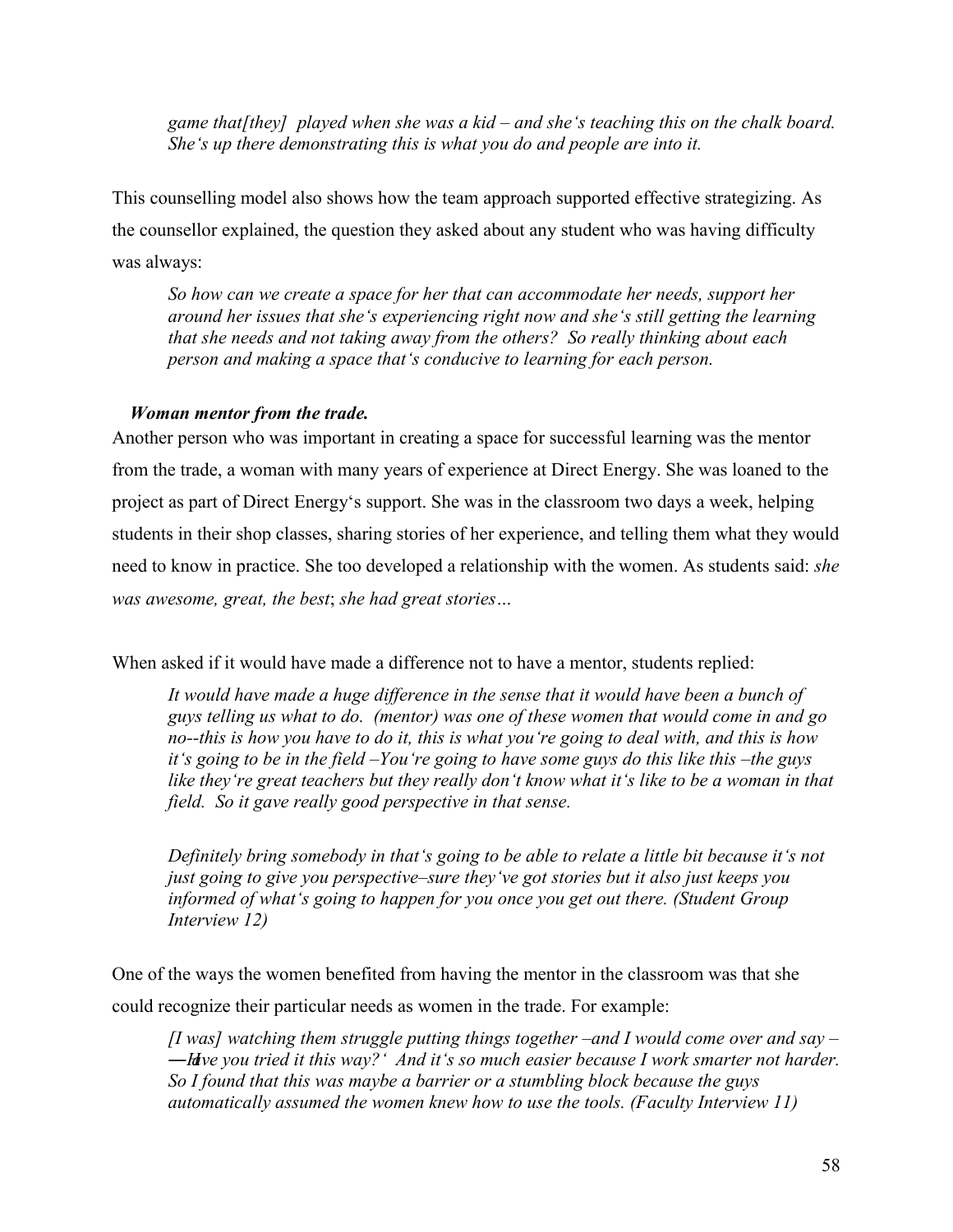They also needed to learn how to do the work in ways that would be easy for them – rather than relying on brute strength:

*…men and women work very differently--a guy will try and do something with this tiny tool and it can't be done but the guys will try to do it with as much muscle as they got - but I will come out with a bigger tool and away we go. And sometimes the guys will grab the big machine tools and the women would do the same thing but don't know that a much lighter tool could do the same job. (Faculty Interview 11)* 

She was also an extra person in the classroom to notice the women's needs – to connect with

them, encourage them – and give them opportunities to dig in and try out the tasks themselves:

*[I] would go to the women who were hanging back and ask if they want to give it a try and not to be scared –this is how you stay safe. So I would push them a little bit and give them confidence…*

*I would work with those that were freaking out and if they were in their groups I would say to them to come over here –let's go one to one, put our hands on it -- and I would show them.* 

The mentor felt that just being a tradeswoman in the classroom was important. When she was asked whether it made a difference she said:

*I think it did, I think because they can look at you for life experience…Did this ever happen to you or how did you handle this – something like that.* 

It seemed, from anecdotal comments, that she also offered an example of what life could look like for the women if they too were able to complete their training and get a job. For women who don't have the benefit of family members who are in the trades, earlier encouragement during their schooling, or in society more generally, the impact of a role model is crucial, offering the opportunity to make the goal of a job in a trade more tangible and real through connection with somebody who is already there.

#### *Advocate and job coach.*

The support of the advocate and job coach was less consistently evaluated and was described by participants as both very helpful and as problematic. During this project, the roles of advocate (to ensure that women received all the support they were entitled to from social service agencies) and job coach (to teach job skills and support women's search for employment) were combined in one person. The advocacy role was challenging as the advocate was positioned between the women's needs and hopes and the demands and limitations of the social service system. In this role it was hard to avoid being seen as a part of a punitive system, especially when the social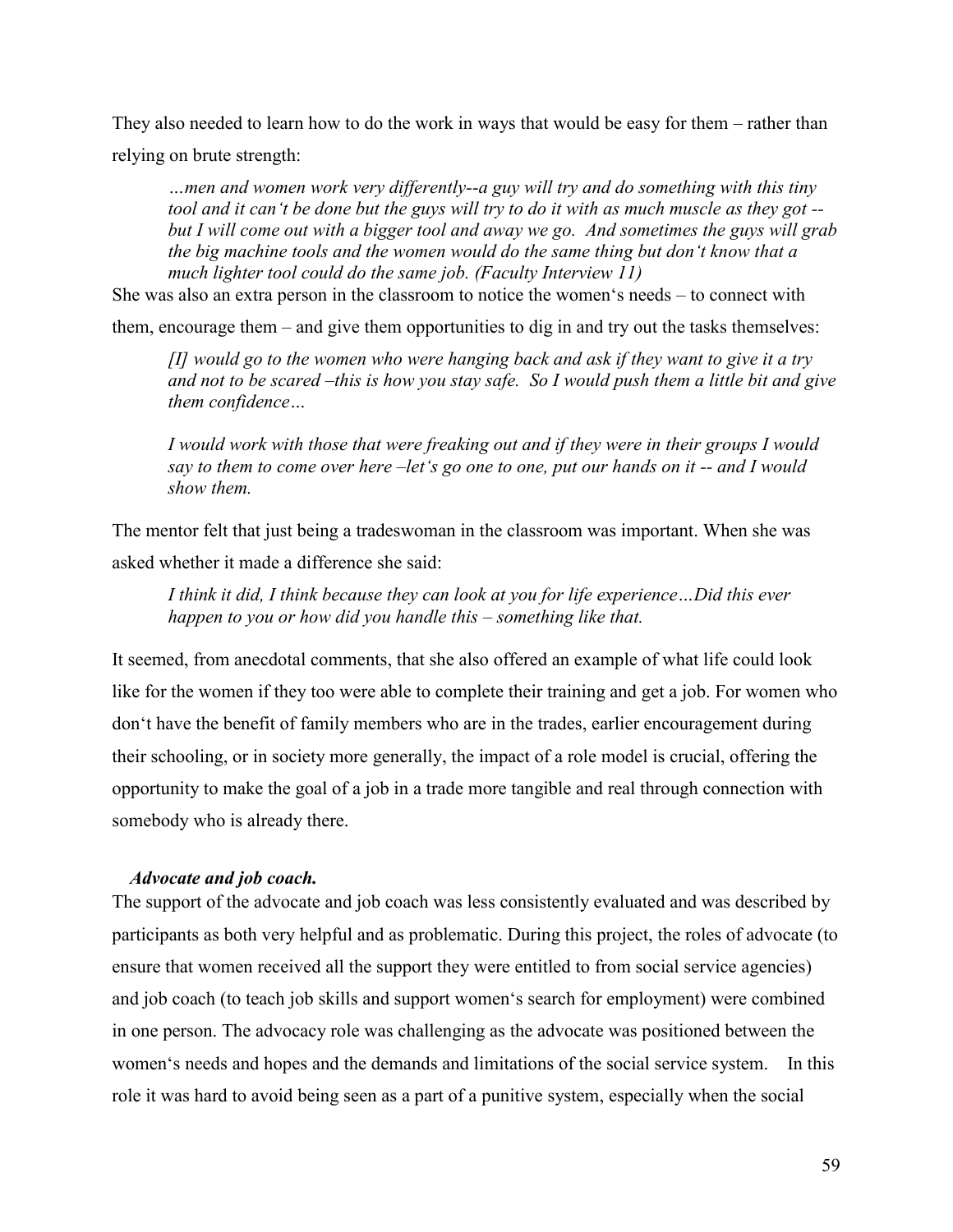service system demands that women follow-up themselves, attend meetings with no account taken of the pressures of the studies and personal lives, and include a myriad of hoops for women to jump through to access and maintain financial supports.

Not surprisingly, given the impossible challenge of both these roles, students were somewhat critical of how these needs were met. Inevitably, the advocate was unable to provide resources women needed such as housing, to entirely mitigate the impact of the way women were treated by service providers, or produce the jobs the women so desperately hoped to obtain. Although the job coach gave women phone numbers to call and places to visit, she couldn't control whether the services called back, or how the workers treated the women. She also expected women to follow-up themselves, both the usual good practice to support women's own sense of empowerment and an approach demanded by service providers. Some students explained they felt pressured by this and believed they were unable to follow through because they had so little time available to make these contacts when their time was taken up with a full-time project. One woman described her frustrating experience of looking for housing:

*The housing issue –she started us off which was great –she took us to Woodgreen –it was actually the Woodgreen Youth Center. A group of us went there and we all signed up for this housing thing –it was supposedly for subsidized housing. And then that was it and she kind of dropped the ball on it and we were left to look after the rest of it and I don't have time to do that if I have to do all this other stuff. And every time I went to enquire what was going on –they'd look at me like you don't belong here because it is a youth center. I was bounced from person to person who said you don't belong here. Then why did we come here and sign all these forms? I'm still looking for housing).* 

A large amount of the vital work in this support role was the need to advocate for the women with Ontario Works, Employment Ontario, housing providers, Skills Development and licensed child care providers. Most of the women were receiving government funding supports. Helping the women to get access to all the supports they were entitled to was clearly a frustrating and challenging task. For example, women did not easily get access to the childcare support they were entitled to:

*I'm still trying to grapple with why the childcare was a big deal [even] though most of the women were in receipt of OW [Ontario Works] - all the women that required childcare were on OW - there really wasn't any reason why they shouldn't have gotten early on all the supports in that area that they needed. But there were so many road blocks that OW, or rather childcare services, put up in terms of making women having to apply and qualify and the number of hoops that people had to go through time and time*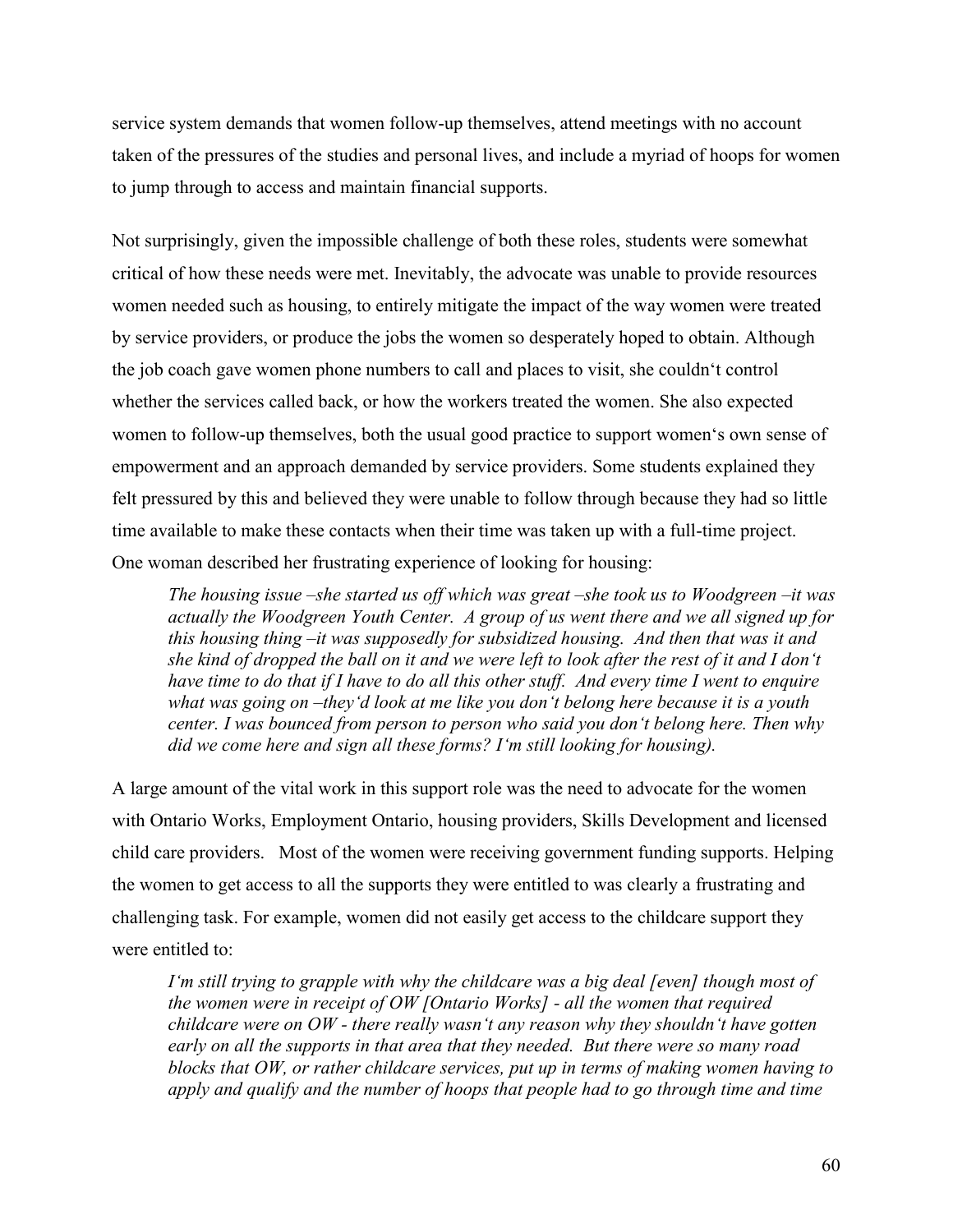*again – people just get tired of having to do that. On some level it is just ridiculous and even though we shouldn't have had to spend a dollar in the program*<sup>14</sup> *for child care, we ended up putting out a considerable amount of money to fill in gaps for women who didn't get the childcare when they needed it. For women who just didn't want to have to go through this process over and over again, women who were treated very disrespectfully by childcare services, and for X number of reasons it was - I would really say ridiculous - so those women stopped coming, (Faculty Interview 7)* 

Women were particularly critical of the job search process. Many reported that they felt the skills and resources they were being offered were skills they had already developed or resources they already had access to, particularly as many of them already had a relationship with a job coach, or a job search centre and didn't feel they needed another person in that role. When they had a choice about when to make an appointment, they therefore chose job preparation sessions as the best time to schedule them. However the job coach judged their choice not to attend her sessions or participate in practice sessions as lack of follow through and limiting their job search success:

*I think that while they may feel that this was easy in terms of developing resumes and cover letters and preparing for interviews and actually searching for jobs - again the employers tell a very different story in terms of what materials they received from the women and as a group in general –the resumes and cover letters were weak. …..So there were women [who] in terms of doing the technical part of the course did really well and should have been more successful in terms of finding work. And while employers really liked them, they found it hard to justify hiring them, that other people did better in terms of interviews or that employers stated upfront that yes they wanted to consider our folks for the jobs, came here, did informal interviews – in one case did formal interviews here, did formal interviews at their facilities and still didn't hire. So that I'm sure,…certainly disappointing for me but I'm sure more devastating for the women. But I just wonder what could have been different if they had been stronger in some areas in addition to the technical.* 

*We taped some interviews and then reviewed them with the women either individually or*  in groups. We had employers from housing services come in and form an interview panel *that would practice interviews with the women. Interesting enough some women were so nervous that they opted not to. It was a perfect opportunity too because the hiring had already happened… [Company name] had already hired 4 women so it wasn't like if they gave a bad practice interview it would be negatively impacted when it came time for the real thing - they already had the real thing. So here was a great freebee opportunity and either women didn't show up or they got there and were too shy – so that was too bad.* 

 $\overline{a}$ 

<sup>&</sup>lt;sup>14</sup> As indicated earlier, we have used the words *pilot* or *pilot project* to refer to this training project. While it was being delivered, students and staff referred to is as a program, and their language appears in their quoted passages. It should be understood as referring to the pilot project.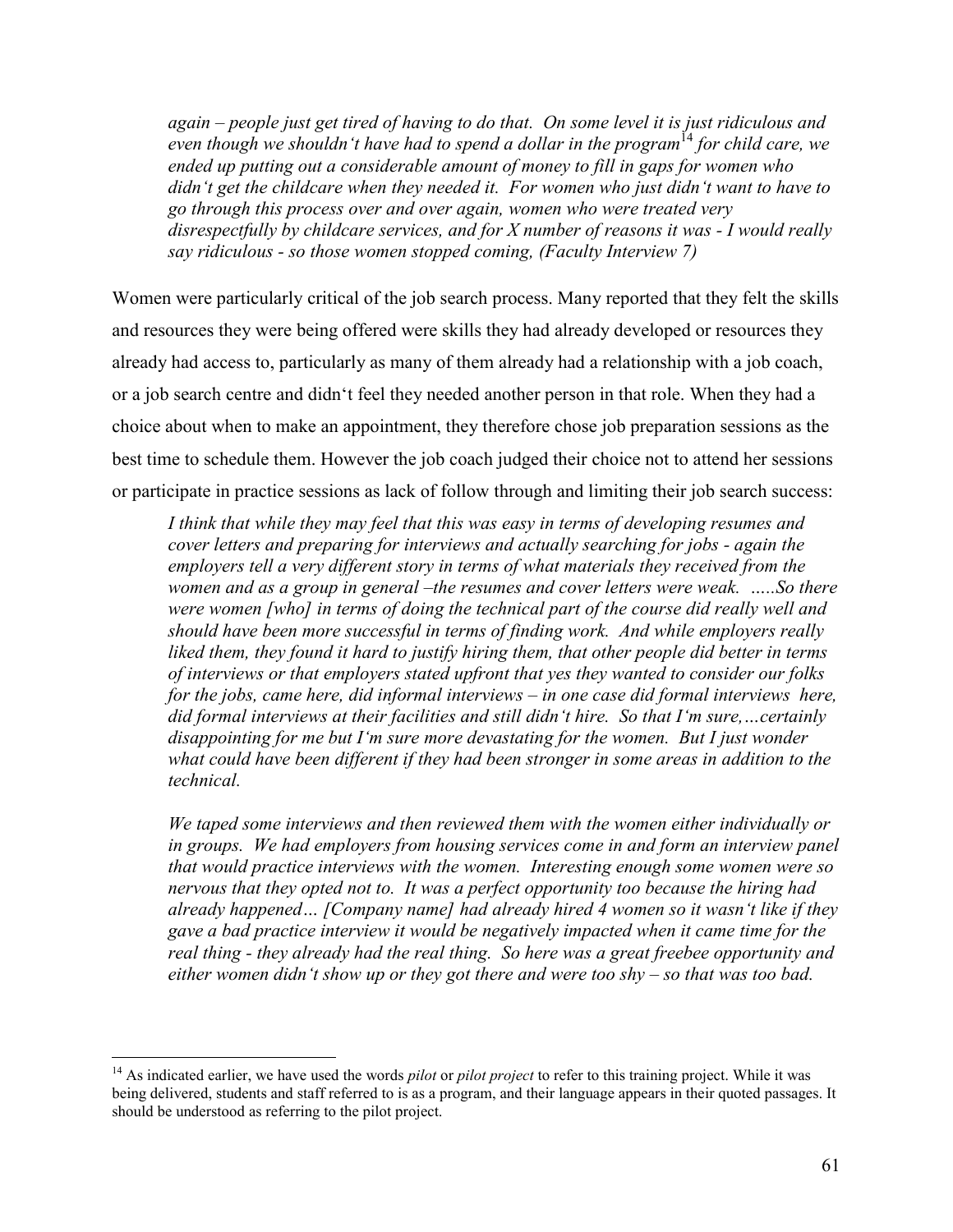These two roles are complex. Yet these supports are vital if women are to access both supports and jobs. In future, the job search and employment preparation might be designed to be more flexible and responsive to individual needs so that stronger relationships can be developed in spite of the tensions of scarce resources. Faculty on the technical side also suggested that perhaps the job search component should be carried out by, or at least in partnership with, someone with in-depth knowledge of the particular trade. This study reveals the importance of acknowledging and making visible the structural and systemic limits so that both students and instructors/resource people are less likely to make personal judgments and more able to push at the limits.

### *Coordinator role.*

The role of the coordinator has already been touched on above. The person in this role is responsible for developing relationships and responding flexibly to the women's needs. The role needs to be filled by someone who can cope with repeated crises, can think on her feet, and is open, non-judgmental, and willing to work in an ever-changing situation. During the research the coordinator spoke eloquently about how much the work of the project energized her. She had many conversations with the rest of the team as she tried to figure out how to remove all the barriers so that women could focus on their learning. She described it as: ―*trying, difficult, exciting, energizing*." It reminded her of when she first came into the women's movement.

She also described the sense of abundance and flexibility she experienced in this project: Enough money to really try to meet basic needs of students and the freedom to reallocate money to respond to the needs she and other staff members identified. This is an important contrast with the far more common experience of frustration for workers who cannot begin to address the needs with which they are confronted. In a situation of scarcity, workers can easily find themselves shifting into angrily blaming the people who expose cracks in the system that leave the worker feeling —useless" and unable to make a difference. In this case, the coordinator could feel effective and avoid being caught in impossible tensions to dole out scarce resources and assess the most —deserving":

*The neat thing was that, although we went into it with a project budget and we said we were going to do this, this and this –because we had never done it before there was latitude to change that. So we had a very general category called accessibility and it was*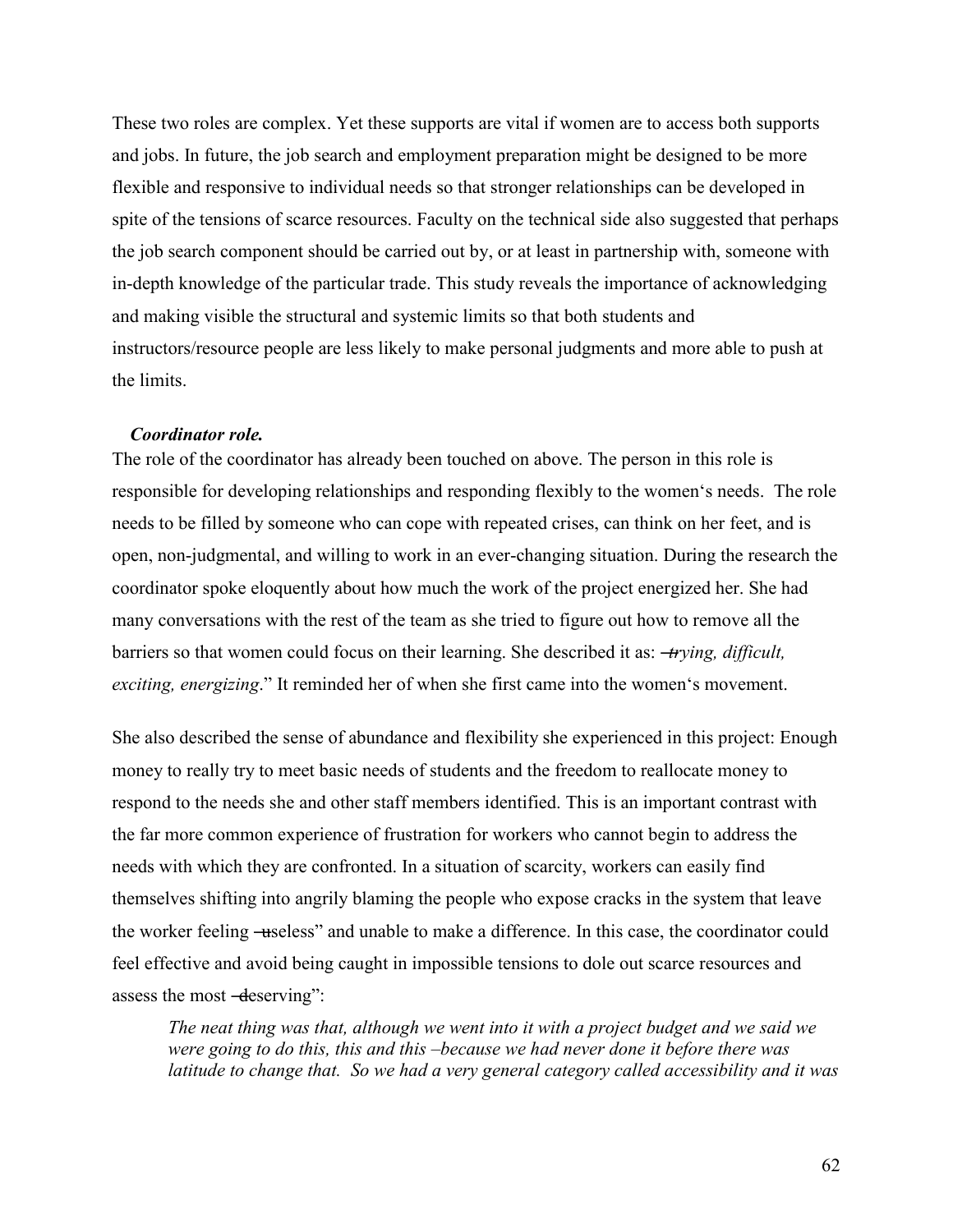*quite a luxury –it felt as if I had unlimited amounts of money to spend…I mean, I didn't but you know what I mean - it was generous.* 

The coordinator responded to challenges by designing situations that would work as well as possible for the women. Even when assigned an inadequate room, she focused on turning it around to make it work well. This focus that says the women deserve the best —whatever we are given we will make it as good as we possibly can" is a vital one.

*So the first thing I did and one of the most helpful thing that I did was visit… www.learningandviolence.net and I went through setting up a class room - how to mitigate some of the impacts of violence on survivors. So before I even met the women I thought about those things. It quickly became apparent that we were marginalized within that college. We got given a room that was horrific. It had a fan going constantly, it was stuck off to….it was the hardest thing to find you ever saw, it had a lock on the door that you had to have the code for to get in, had no AV equipment in it –it wasn't a smart room anyway – But what we did was make the most of it. So it had moveable chairs and so we could set up a circle. It had some storage shelves so I started bringing stuff in for women to use like a coffee maker and a tea kettle and coffee and sugar and various things –and we started storing them. So we created —Plase do not remove, we 're storing this*". We *started putting posters up on the wall. I found this funny kind of calendar where you flip the pages and they all have feminist or funny women's saying –so we'd stick those up, our thought for the day, we had some women in skilled trade's posters, we got some stuff from the human rights area, I have posters at home coming out my ears – so I just brought in stuff. We started to decorate it. We got used to the fan - we got the guys in to try and help reduce the noise of the fan. We brought cushions in so women could have a sleep because we'd find women – basically they'd come really early and then nap. So we, I did things we weren't supposed to do. I would give women the code to the room so they could get in. Well, you're not supposed to do that. (Faculty Interview 6).* 

Staff planned in advance how to meet the needs as well as possible, tried to offset all the limitations present, and then finally modified the plan during the project to address each new need as it emerged.

*…sometimes our experience as a program – I was very aware of it paralleling the experience of women as marginalized students. I felt that there were parallels, I really did. But my job was to kind of take that all in and absorb that and not let that affect the students, right. So to just kind of make the best of what ever it was that we had. To arrange delivery of food it became quickly really apparent that women didn't have very much – well had no money and were not eating before they came to school. We were really putting them through a lot so we decided to do the food vouchers. Provision of supports was interesting because I didn't have unlimited money. At first I would say to women - I have food vouchers that are available if needed - and so a lot of the supports were on a -you ask and we'll make a judgment.*" *But once women got the sense that there was this available, everyone needed. And I was constantly confronted with this thing - if you need, just ask and we'll work with you. But the fact is the need is universal.*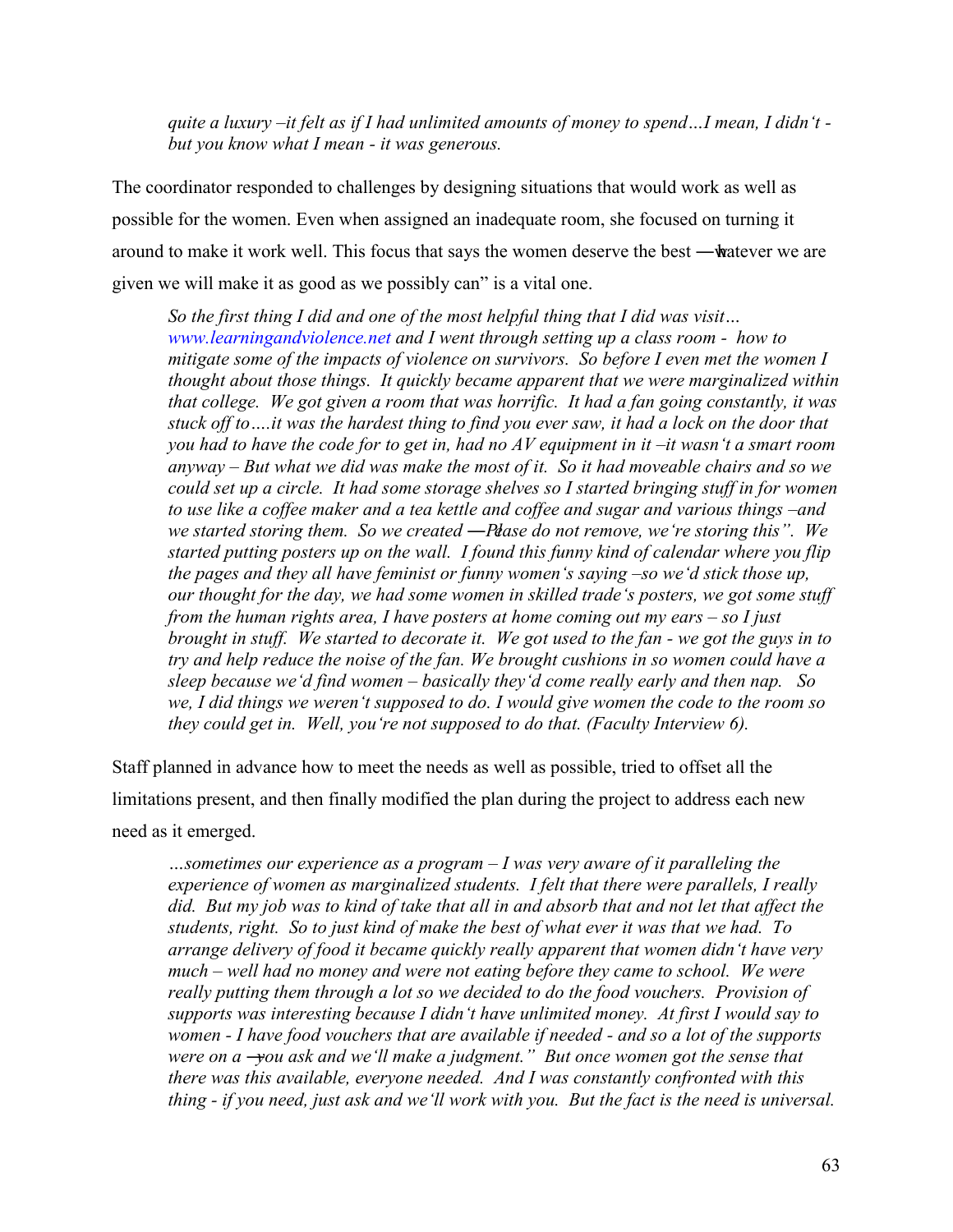*There was no question that they needed. So I kind of gave up pretty early on doing judgment calls about who was deserving and who wasn't. (Faculty Interview 6)* 

The coordinator sought to meet students' needs without judgement. She also created a buffer between the institution and its inevitable institutional failure to take full account of them and their needs. Her interventions ensured that the students experienced themselves as being cared for and cared about.

# *Integrative Seminar.*

In interviews, women spoke about the integrative seminar as the —erying circle" and then went on to talk about their different opinions of whether they liked it or not. Clearly, for some, it was quite a challenge to sit with a group of women and talk about their feelings. But in spite of some reluctance, many of the women spoke about its value for them and for the group:

*Student 2: It was affectionately known as the crying circle. Student 1: the truth though – it was good. Student 2: yes - absolutely. Student 1: it was a chance for everybody to say what was on their mind that morning because then you just get it out instead of being… holding it in I guess. Student 2: It is too bad we don't have that now. . Student 3: I like the one - checking in. If you're not like feeling well –at least they know….this lady is not doing so good today so we have to…. you know? Something like that…it's really nice. Student 4: I just want to come to school and get to class. Student 3: it works for me. Student 4: well - it's good that it worked for you –the fact that they made it mandatory sucked. Student 3: Most of the class liked that – they love…sometimes just telling what they did yesterday-something like that. The sharing.. .they're sharing their joy - or what ever. (Student group interview 12)*

Through these sharing circles, the integrative seminar helped the women to engage with one another. It was also a place for acknowledging the reality of learning in the face of violence, even when women themselves did not necessarily identify themselves as survivors.

*We couldn't even get consensus that identifying as victims or survivors of violence was how this group wanted to be identified, so we had that weird thing of coming in and this is how you qualify for this program and no we are not going to require you to talk about that but here's a counsellor, here's this person – so I mean - all this stuff built around that, and I would refer to it in integrative seminar often, but I would refer to it as a matter of course – —as survivors of violence we often experience this or"* ... And so using *that language but without the expectation that that was going to be fed back to me. So it was thinking that this was more of an osmosis kind of process. (Faculty Interview 6).*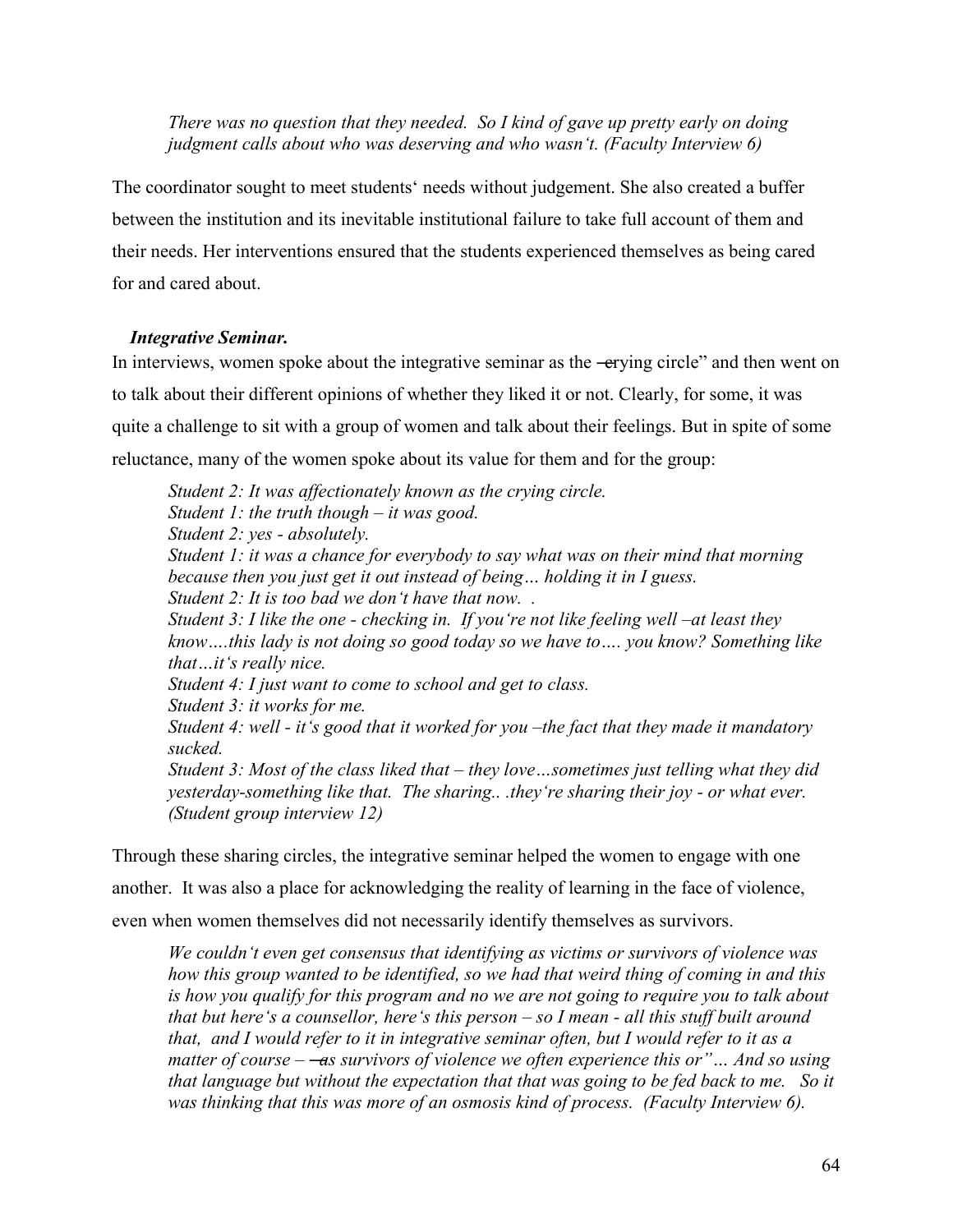

In this way, the team was able to recognize the impact of violence on learning, normalize it, and offer the resources and connections to support learning without demanding of the women that they share their experience or even identify in that way.

 *Figure 4.* Integrative Seminar: Women learn to defend themselves.

# **Experiencing change.**

The project gave women an opportunity to see themselves differently. Through the relationships and through the opportunity to experience new things and find new strengths, women had the chance to create lasting change. When women are treated with respect, as the project staff insisted on throughout this project, then the new experience can lead to changed identity.



 *Figure 5:* Dressed for Welding

To illustrate, this we include some of the women's words as they spoke with enthusiasm about what it meant to have new structure in their lives and to see themselves living lives like others – going daily on the subway and participating in the life of the college and accomplishing the skills of the trade:

*Student 1: I remember when we first started –the first time we cut a pipe, Student 2: How cool was that! - I felt so excited… I still have that pipe.*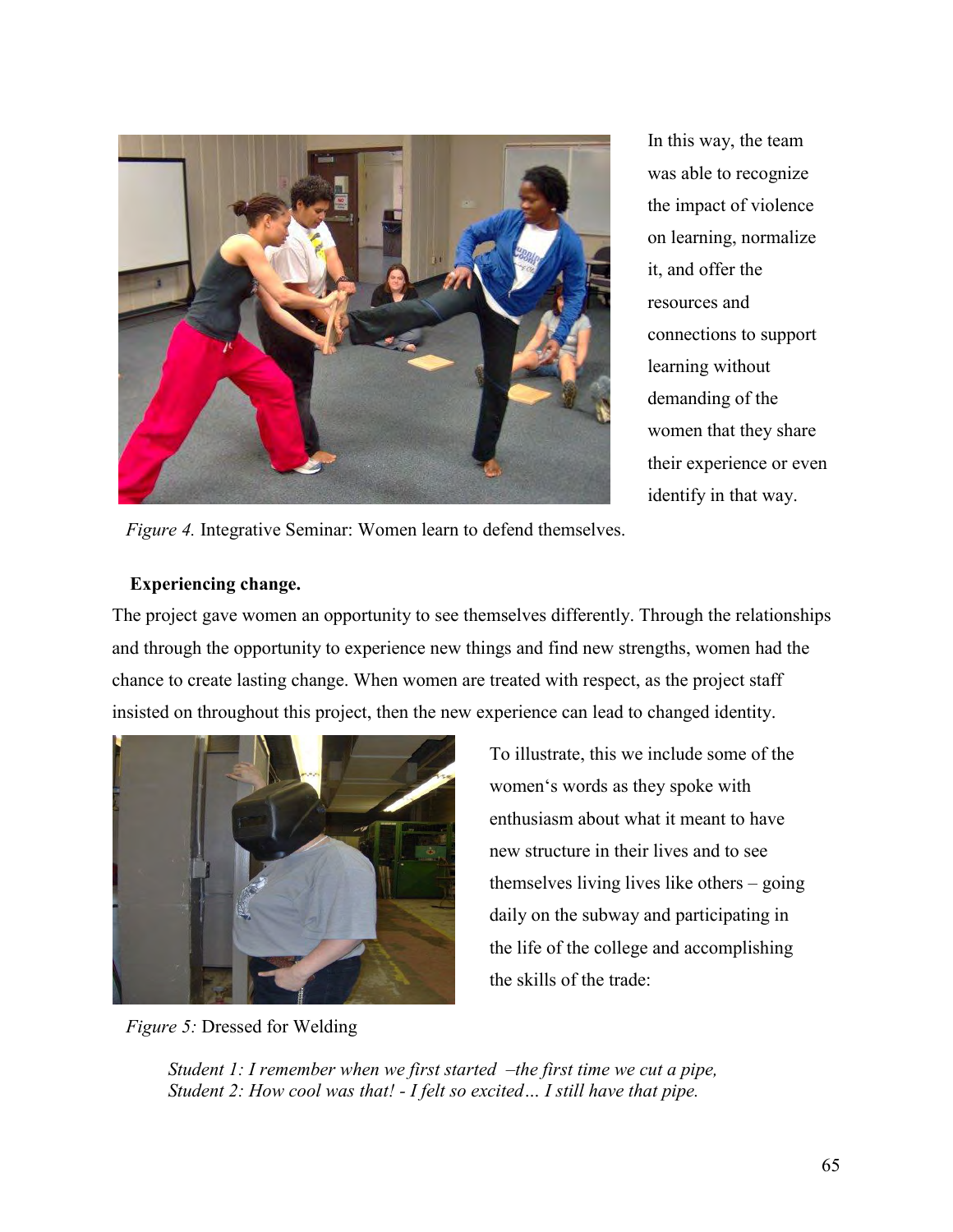*Student 3: I have every single chunk of pipe we ever put together –it's still at home. Student 2: I've go one of mine on a mantel. Interviewer: Why? Did it give you a sense of power? Student 2: Absolutely –chicks with tools. I thought it was fabulous. I could have done more with that welding. Student 3: It was very cool…I kind of forgot what it was like to actually accomplish it… to be given something and accomplish it – and not just accomplish it, but accomplish it well. That was kind of the big thing for me – putting this together so yeah okay I put it together but you know, I didn't just put it together -it actually lasted - ..and I accomplished staying in the course. (Student group Interview 12).* 

The opportunity to take a demanding academic program and also acquire some solid, visible technical skills in an area in which women are not usually expected to excel is an important aspect of this project's success and its meaning to the students. It is tempting to assume that students must be out of crisis and clearly —ready" to learn. Yet participating in this pilot program in itself helped some of the women get out of crisis. This was revealed as students spoke in interviews, as quoted earlier, about being on drugs, in despair, and even ready to take their own lives at the start of the project. Once women were participating in the project, some were still too haunted by all the problems in their lives to be able to continue, but others saw what they were capable of and went from strength to strength.

It might be tempting to conclude from the data revealing many women's struggles during the project, in their employment search, and work experience, that an easier, and perhaps more traditional women's employment training course might be a better choice for future employment training for marginalized women, and this is probably true for some. Yet to draw this conclusion would be to disregard the sheer delight and pride in women's voices and demeanour as they spoke of the challenge to master such non-traditional skills as welding and described how learning skills they had been terrified they might never be able to grasp helped them shift their identity and make life-altering changes.

#### **WHAT HINDERS?**

#### **Judgements.**

### *She's not a serious student.*

*…when you have students that are resistant you want to ―pack up and go home.‖ (Faculty Interview 3).* This interviewee doesn't go on to describe exactly what -resistance" looks like, but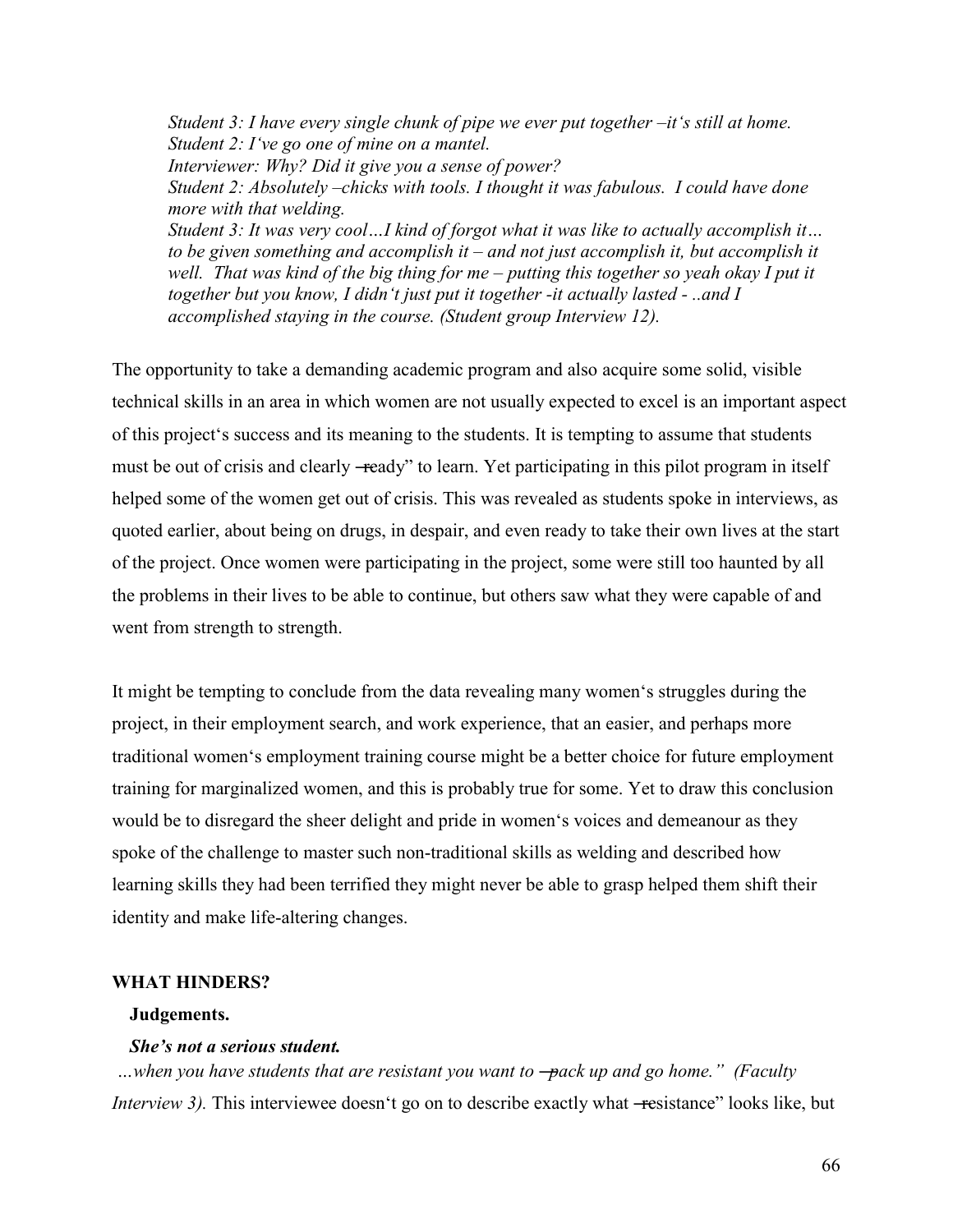the implication is that some students don't want to learn and that makes it hard for instructors to teach them. This is problematic because the student behaviour that easily leads to such judgment is a common consequence of experiences of violence (Horsman, 1999/2000). If instructors lose interest in teaching them, their chances of success are likely to be greatly reduced.

During the project faculty saw some of the students as serious:

*…those students would be in classes everyday, sitting at the front of the room and not being disruptive. (Faculty Interview 11)* 

But others were seen as not serious, not wanting to learn:

*Those who didn't want to learn weren't engaged at all. They were here just for the ride and here to see what they could get out of it.* 

Several of the project staff and faculty were doubtful as to whether all the women were really there to learn:

*…the screening process needs to be a bit better. And we can go back to those who wanted to learn and those who were here for the ride and the free bus tickets and the Mark's Work Wear clothes and stuff like that. Because I look at it like if you're taking up the space and you don't want to learn –you just want what can be given to you…there may be somebody out there who would like to get into this field but I can't because the class is full. (Faculty Interview 11)* 

The behaviours that led to this judgement, such as missing classes, coming late, spacing out, acting out, hanging back in class, and being too shy to practice the skills needed, are all typical behaviours that follow from violence (Horsman, 1999/2000). Yet instructors will frequently blame such students, see them as lacking motivation, and lose their own enthusiasm for teaching them, thus compounding their problems. One instructor described those students as:

*Women who just thought that they didn't need to be here everyday - to go to class everyday or to do the job, employment support part of the program. (Faculty Interview 7)* 

Other staff presented a different understanding of why marginalized students might miss class as they recognized the huge shift and the corresponding pressures in the women's lives when they took on full-time school:

*…sometimes they were just feeling that my whole life is taken up; I don't have a life anymore. And somebody else might see - you didn't have a life before. She did, that was her life and this life is different. So when she says I don't have a life anymore because my whole day is taken up - it's her life as she knows it is gone – suddenly. There was no*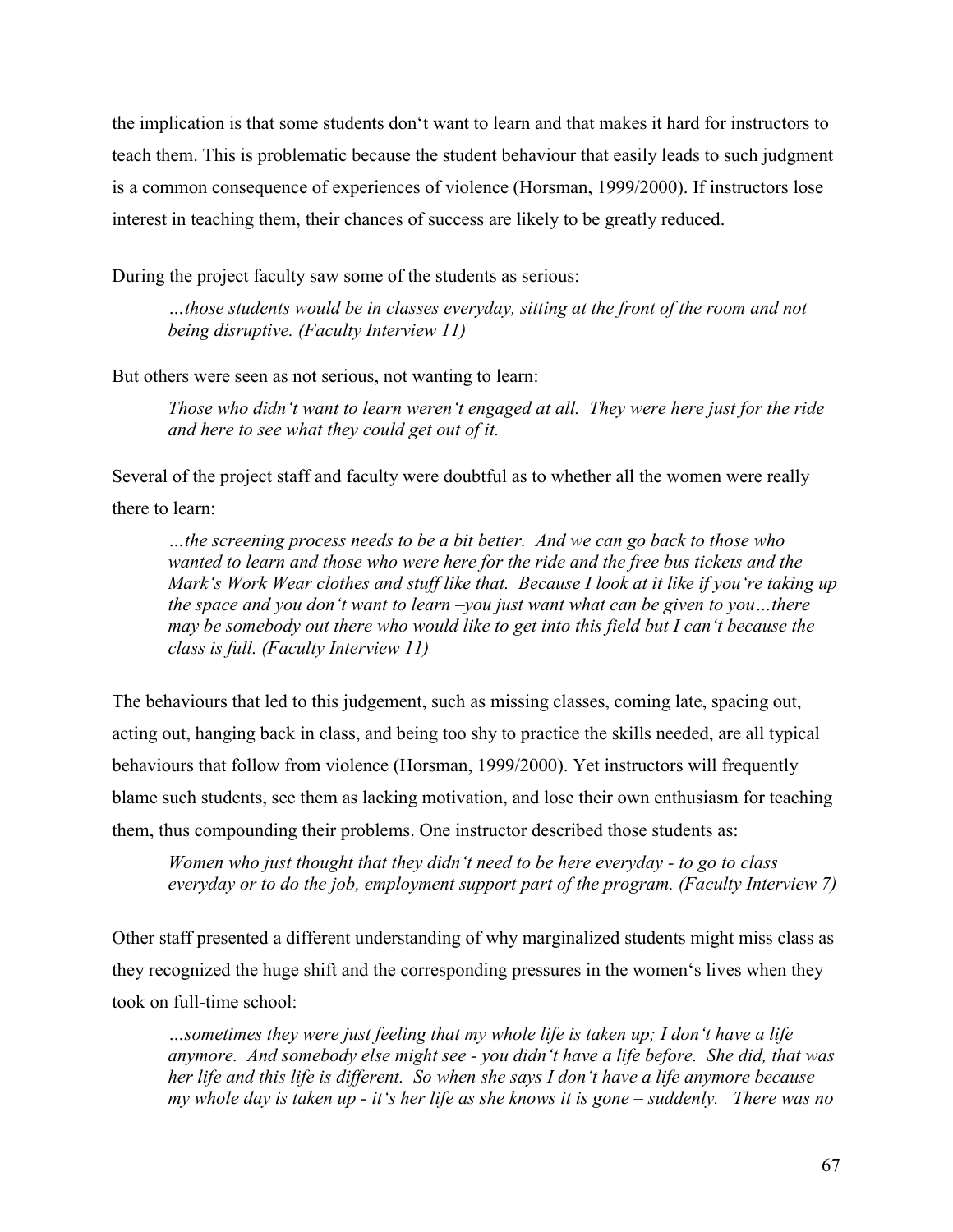*transitioning into this because as we said earlier this program started very fast. Women didn't have time to think about it. We didn't have time to think about it. That's why we were thinking as we go along - I was making it up as I go along. But I have that space in my head and in my life to be able to do that, but for them – they didn't want to lose the opportunity. It was given to them, and I'm going to take it, take it, take it…don't say no. So okay she's saying yes but… it's almost like being pulled down a hill or along a slippery road very fast. She wants to stop but she can't stop. So there are times when she just said forget it, I don't care, let go of me. So they wanted to be there [in class] but it was hard to be there sometimes. (Faculty Interview 5)* 

One student felt other students who were younger or older weren't really serious or even capable of carrying out the work and working in the industry. She thought perhaps some of the older women were doing it to show their kids and grandkids what they could do. She thought it was only those in the middle age group who were really serious about getting work in the trade.

There was divided opinion amongst staff whether it was important to clamp down on students who missed classes, in order to teach them to attend work regularly, or whether sensitivity to the challenge women faced to attend regularly would be more effective, especially in the face of difficulties women experienced with childcare, housing, addictions, and competing demands from social assistance officers that they attend appointments even during class hours.

#### *She doesn't have aptitude.*

*―…scraping the bottom of the barrel‖ (Faculty Interview 3).* There was much concern expressed by several faculty members and even some of the students that some students in the project did not have adequate mechanical aptitude or even sufficient interest in a career in the trades. Yet others argued that screening women out is a problematic way of ensuring success, suggesting that women who were in the end extremely successful would have been screened out and that common tests for aptitude are likely to weed out women who are not familiar with the techniques and tools, and simply have not considered a job in a trade. Women are less likely to be familiar with the tools, techniques, or details of the trade than men as they often have little exposure to these things or are even actively discouraged from exploring these skills or entering such careers.

*I think that women were referred to this program or decided to try it who would never have engaged in this kind of work. That going back to school is its self one of the*  barriers –a huge barrier. The fact that it was a technical based program - that that *would have normally discouraged women from applying. I think that the fact that a number of women were referred to the program that that may have given them a little*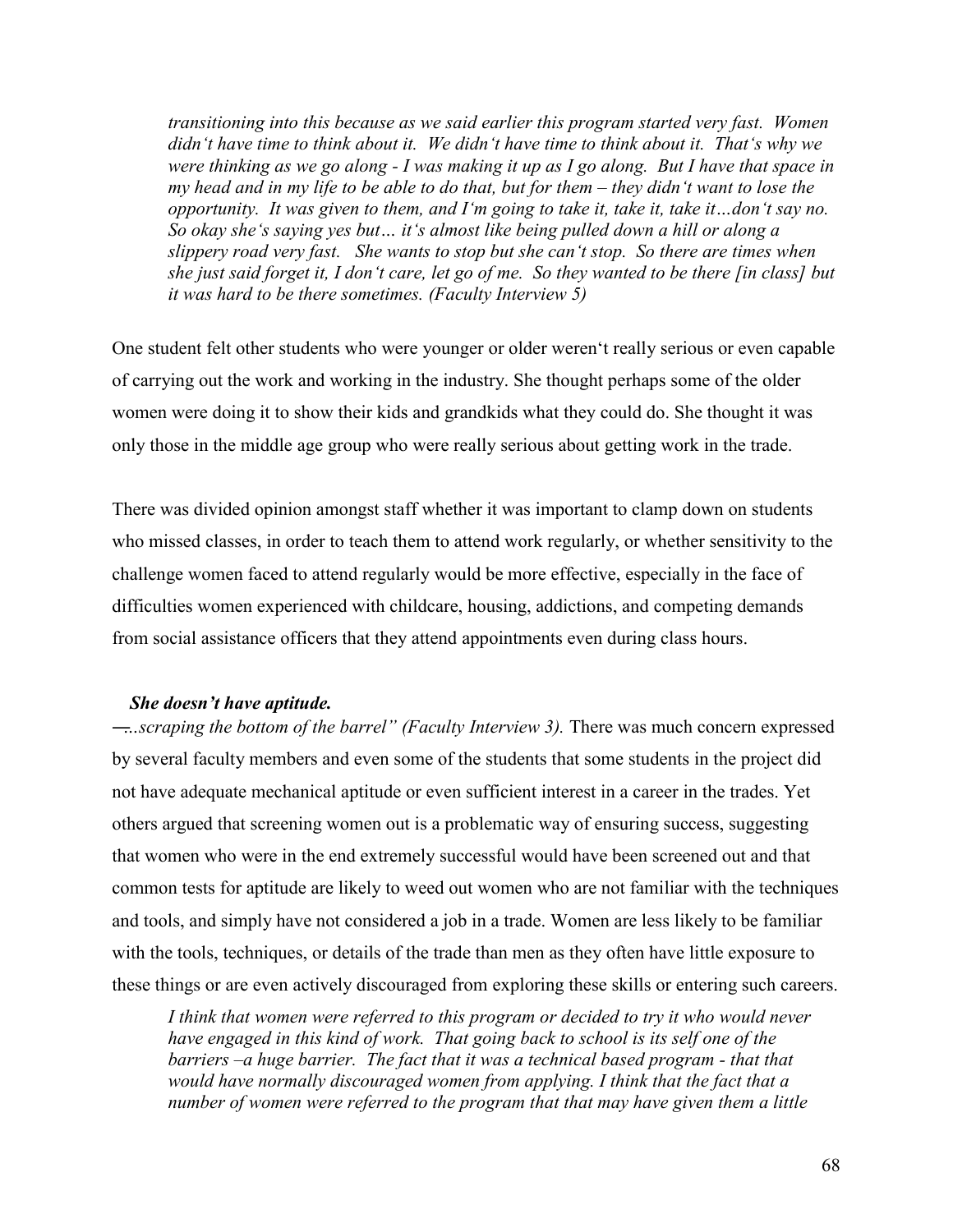*more confidence or hope that they could actually do it. I think that if we had screened for things like math – because grade 10 math was a requirement, or screened for technical ability – that we wouldn't have gotten the high numbers of women into the program and we probably would have seen a very different group of women in the program. So where I understand where that is coming from in terms of employers encouraging that, I think that there were women who did very well in the program who would have probably been screened out. (Faculty Interview 7)* 

One student who would likely have been screened out if traditional approaches to mechanical aptitude had been adopted told her tale to a reporter from the *Toronto Star:*

The goal of the George Brown program is to train women in an in-demand skilled trade. But along the way, Woodley, who before this course described herself as "technically challenged," has seen her once-fragile self-confidence soar and her future prospects brighten.

"There's nothing worse than feeling like a useless human being who has nothing to offer," Woodley said of her despair last fall before being accepted into the program. "To give someone a sense of self and feeling of worth is priceless."

"I was terrified at the beginning. I didn't know if I could do this," she said. "But I did it and I think it's quite an achievement." (Girard, 8:27:07)

She is now employed in the trade and she reported in her interview, and staff observed from her self-reports and from those of other students, that her confidence had steadily increased as she gradually acquired new self-esteem and a new sense of herself in this new situation, and she gained competence on the job.

Some students were concerned that others weren't really interested in the trade. Some were most concerned about other students who were struggling with —metal health" challenges, believing those students made it harder for the rest of them to learn. But others recognized that many students who would likely have been excluded in a tighter screening system did actually do well in the project and found they were capable of doing work they had never imagined possible.

## *She doesn't want to be there***.**

Students and faculty alike judged that some students were only in the project because social assistance had referred them. They judged these students as not serious and not really bothering to pursue the program with diligence:.

*I think maybe to some degree, there was some resistance to being referred by OW. There are women who have been in receipt of OW – from my discussions with their offices and*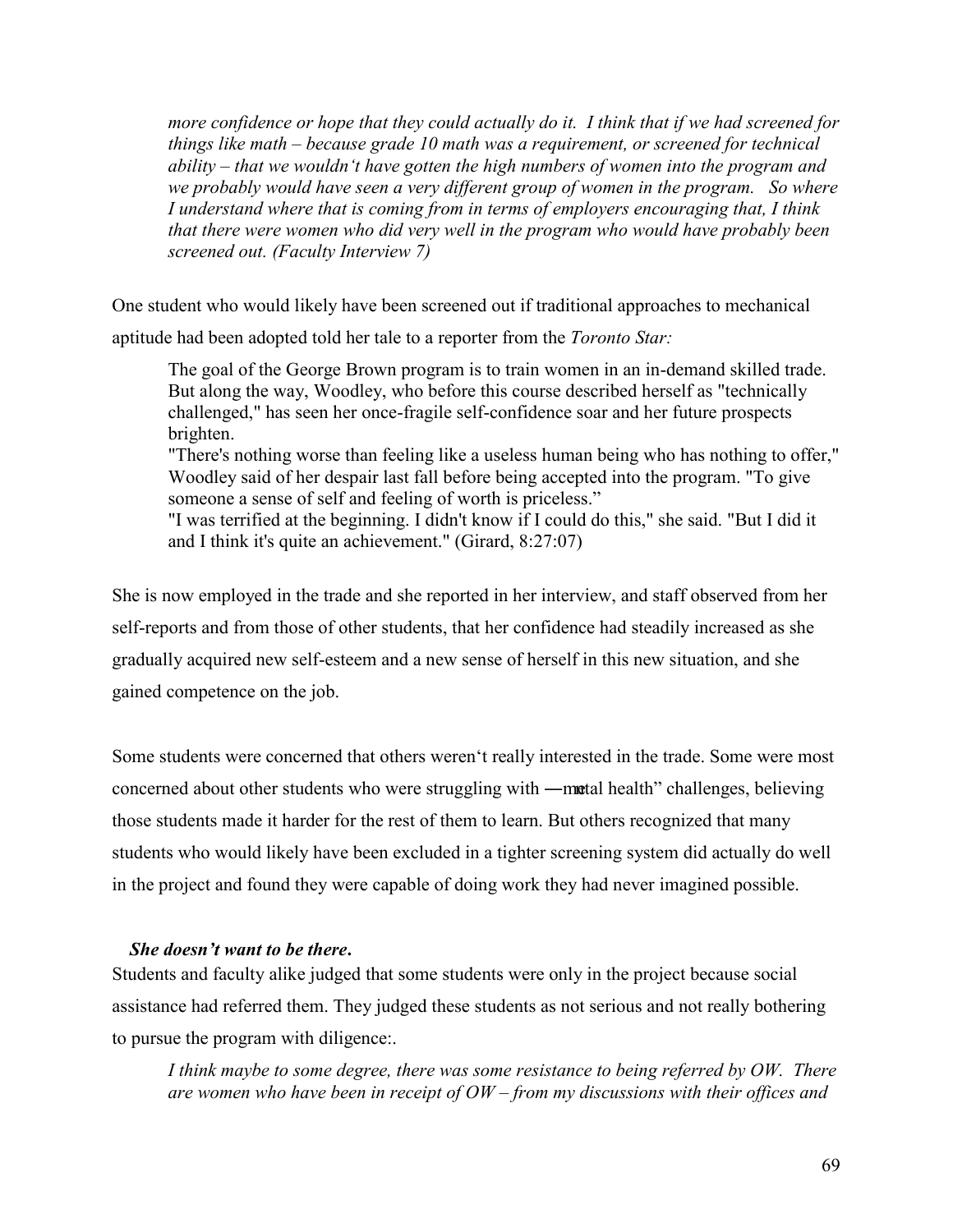*the employment liaison person who we were working with directly – women who have not been active in terms of job search and who've really gotten out of the practice of really seriously looking for work and who may be a bit too comfortable just getting by. It is mostly those women who are single and don't have a family to support and ...can't be bothered. (Faculty Interview 7)* 

Although this judgement might be correct, there was also evidence in staff records and counselling notes to suggest that these students might also have been struggling to make major changes in their lives, unable to consistently believe in themselves and their ability to learn. A picture of many of the women's lives during the project gleaned from a range of data sources suggests that these students may have —wanted to be there" but have been caught in pressure from workers to attend class **and** to attend conflicting appointments, and also to find a way to address the myriad problems in their lives: such as accessing adequate housing and child care and addressing long-term physical and mental health problems..

Some students judged each other that they were —on the take," believing others were simply there to enjoy the free resources, but staff worked hard to encourage them to trust that each woman was doing the best she could in the project and in her life. Perhaps some students weren't ready to take part in the project, especially with the lack of lead time when the project began. The limitations of a project – running as a project, once only - makes it impossible for women to drop out part way through and return again the next year, or even return repeatedly until they are ―ready‖ and able to cope with the entire project and complete it successfully.

The coordinator and other project staff worked hard to keep students in the project, calling them up when they missed class, encouraging them to believe in themselves and come back to class, even after long absences. The coordinator wondered whether she was wise to do this or whether there was a point when by trying to encourage the women to return, she was putting too much pressure on them, making it impossible for them to respect their own need to quit. However, students spoke with great enthusiasm about what it was like to be called back and how important that was for showing them that someone believed in them and cared about how they were doing, revealing that failing to attend regularly may be about many things besides —not wanting to be there."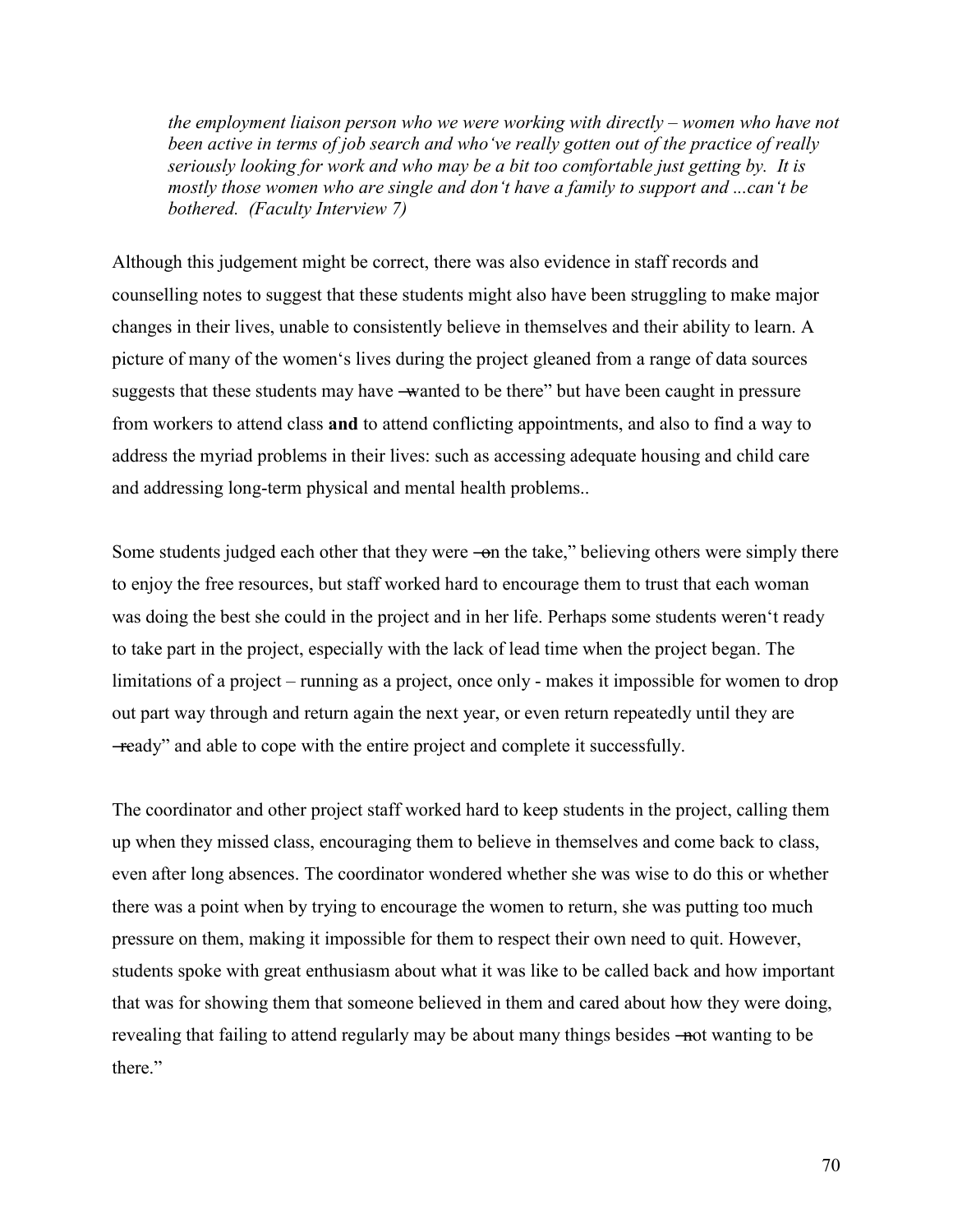### **Conflicting demands.**

As mentioned above, many women struggled with conflicting demands throughout the project and beyond. When women were expected to attend appointments during the training week, they had no option but to attend them – missing class. When women successfully completed the project but were unable to get a job immediately, their problems were compounded:

*So when women are finished our program I think their expectation also is right into work. And increasing pressure you know around– ―why are you still on OW and what are you doing? And now you have this skill on you, you even have less of an excuse to be on OW‖. I mean, I don't know that that's been said but women have reported to me increasing pressures, they're examining my living situation, OW wont allow me back on, somebody was cut off OW because she go angry at the job search place and was not allowed to return. So you feel bad because you wonder – have I set these people up for this kind of stuff? So on my bad days I feel that way and on my good days I think well – this person went through an addiction treatment program and is in a relationship and driving and… These three women are working in the field and have attained their G2 there are 4 or 5 women who are employed in other areas – these are all good things. (Faculty Interview 6)* 

### **Echoes of past violence.**

One possibility that was revealed through student interviews was that an educational program such as this can unintentionally replicate some elements of the dynamics of past violent or coercive experiences in subtle and complex ways. For example the features of a -special" project can replicate the common situation when abusers treat victims as special but the -specialness" comes either with strings or a sense of exclusion. In this instance the -special" designation did give women access to resources. However students were also aware that their cohort was an addon in terms of available classroom and shop schedules. Space availability and the tight funding cycle that is common to -special" projects condensed the delivery of the project, resulting in students having less break time during their program. Some portions of the project needed to be delivered when most students were out of the building between semesters in order to access workshop space. This dissonance between the things that feel good and those that create exclusion can echo past negative experiences. Students spoke about how difficult they found some of these elements, and staff with experience in violence issues recognized that these could be particularly problematic because they echo past experiences of violence.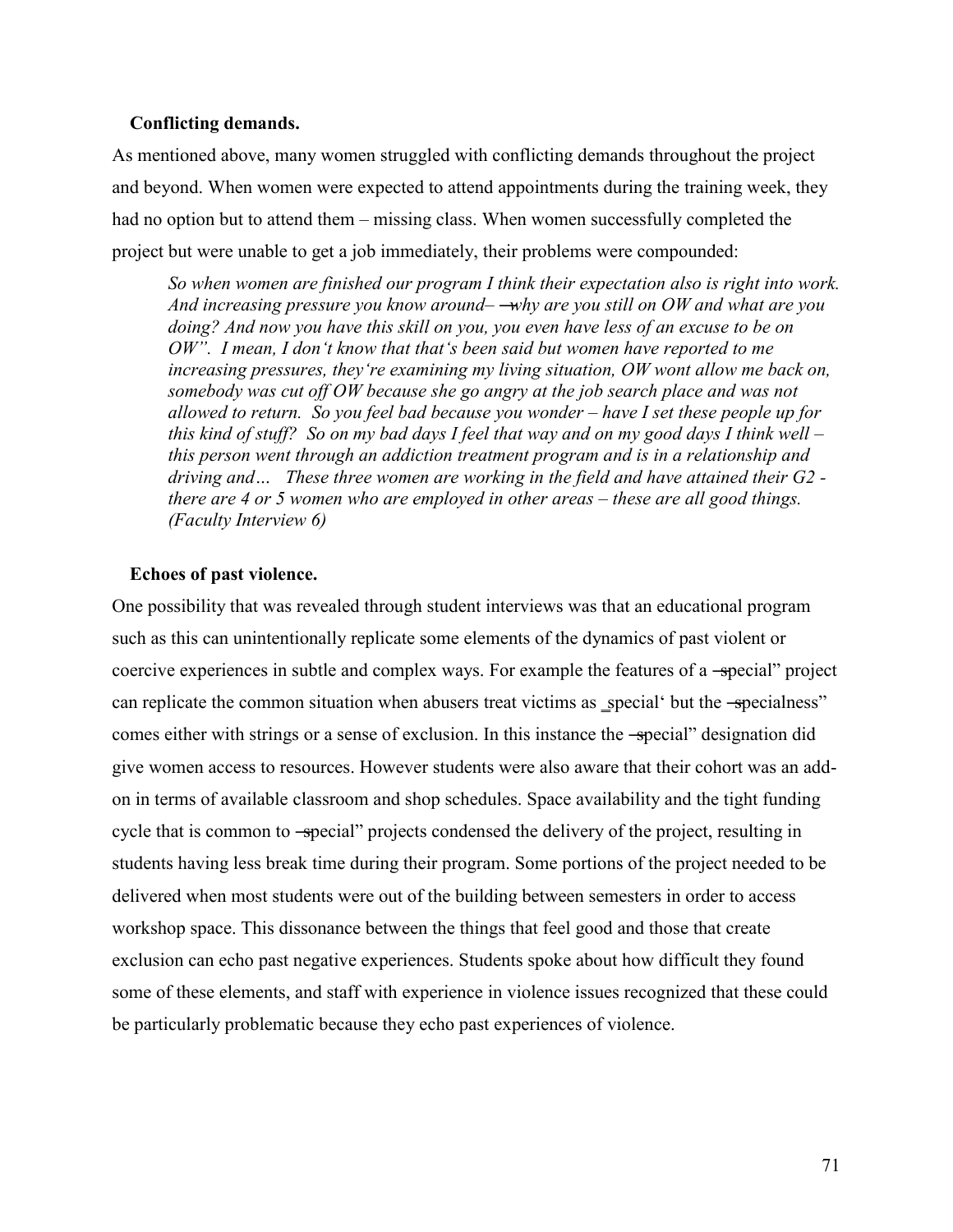Common teaching practices can also echo past coercive experiences. It is not uncommon for instructors to thump on a desk for emphasis, to shout to get attention, or to single out quieter students for answers to questions in order to draw greater effort and greater achievement. For victims of violence such practices can be intimidating and echo the subtler coercive behaviours of an abusive parent or partner. The descriptions in focus groups of some of the crises and emotional upheavals during classes suggested some students were  $-\text{triggered}^{15}$  by such behaviour. When students experience a teacher who appears to give some students preferential treatment over others, as students complained about in this project, even if this is done intending to support –good" students, this too, staff recognized, can echo the dynamics of coercion that created favourites and scapegoats in past environments.

A further possible echo of past negative dynamics was the tension and conflict revealed in staff and student interviews between the men in the technical department and the women who were responsible for teaching what was considered to be the soft skills and processes (e.g. job preparation, working in groups, understanding systemic issues, in contrast with the technical or hard skills e.g. welding, electricity, or refrigeration). Different approaches and cultures in the two work areas and college departments meant that faculty needed to address these tensions and conflicts throughout the project. Students spoke about the discomfort caused by these tensions Such differences in faculty approaches can also evoke a memory of the conflicting tensions experienced by survivors of violence.

# **PREPARATION FOR WORK, EMPLOYMENT, AND PERSONAL CHANGE**

Our third research question focused on the issue of employment.

### **Finding work.**

 $\overline{a}$ 

The trades are oriented to the traditional ways in which men enter them.

*Normal is so embedded in guys carrying tools for their fathers when they're 10. So that's what normal means and without any understanding that that's actually not really very normal for most people. That if you're a girl in the family – dad won't ask you to carry* 

<sup>&</sup>lt;sup>15</sup> This term is used in popular psychology to denote the way that current events can re-activate memories of painful or traumatic events.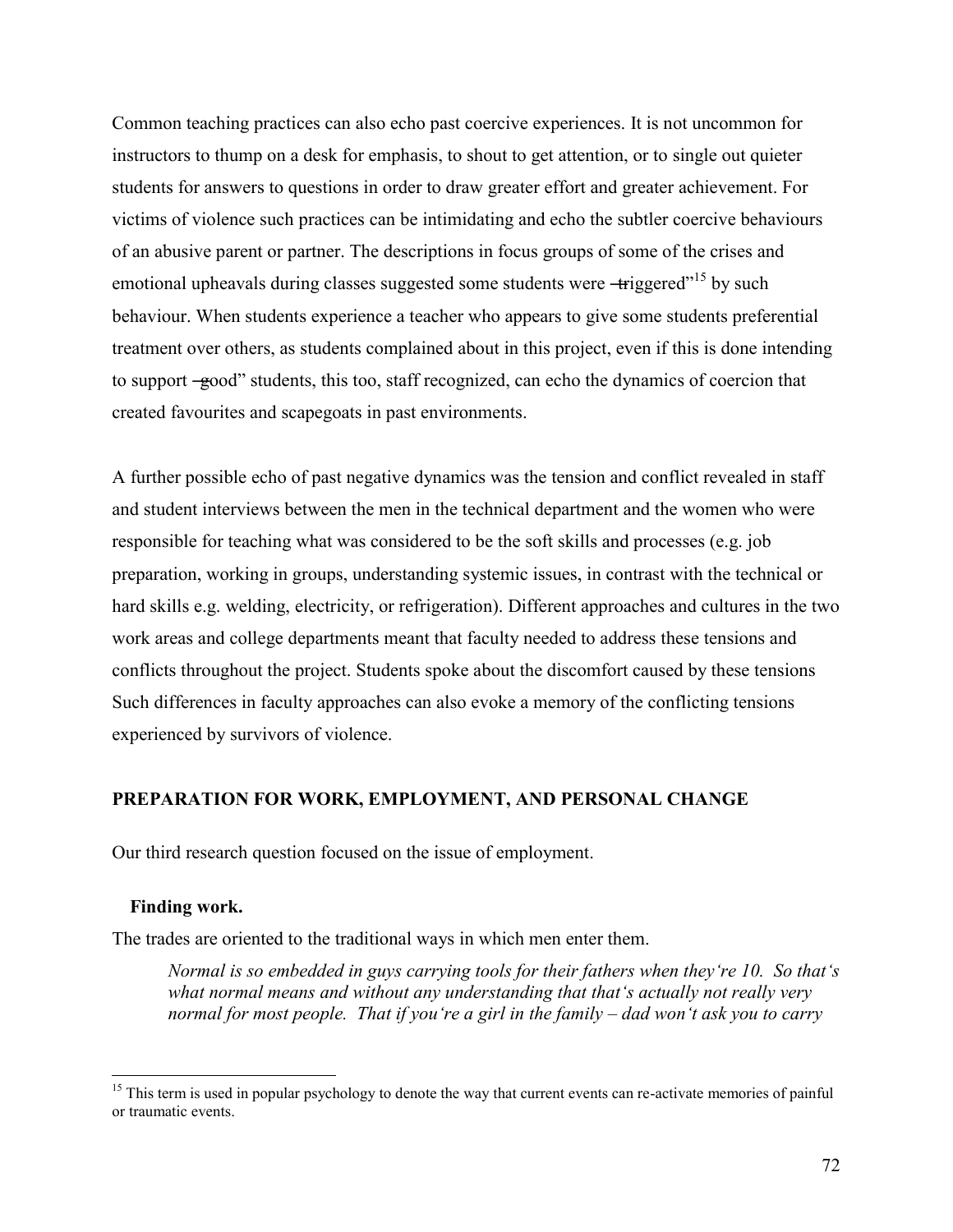# *the tools. So it's a whole reality and language that is so different and an applied skill stuff that is so different (Faculty Interview 6)*

It seemed initially that women who came to the job market with their first level of certification in dealing with gas and refrigeration would therefore be desirable employees. The project put a lot of emphasis on teaching these demanding skills. The women also put their energy into getting over their fear and learning to deal with gas, electricity and welding, and the math that underlies these technical skills. It is also where much of their satisfaction seemed to rest as they found themselves learning and accomplishing these challenging new skills. However, it gradually became clear during the project that there were other vital elements the women needed if they were to be hired – including holding a drivers' licence in order to be able to drive a truck to get from job to job, and the ability to connect well with prospective employers so that employers would be willing to take a chance on a woman.

Unfortunately for the women, this lack of clarity about exactly what they would need to know and be able to do seems not to have served them well. During the research, ministry personnel suggested, and employers were reported as stating that what women really needed was the ability to form a relationship with the prospective employers, to strongly sell themselves so that an employer would be prepared to take a chance on them. As one employer said: —they've got to act like they own the place." (Employer interview, Evaluation)

There are two problems with this approach. First, it raises the question of whether employers continue to look for the traditional employees and so see only what is lacking in marginalized women rather than consider the possibility of hiring a new group of workers.

*First impressions count. We don't look for candidates with previous experience – they must be young, eager, and want to do what needs to be done. The women students widely ranged in age but not in energy levels – all low. Younger people are more likely to be high energy, available weekends, etc., but also more likely to have wives and children… (Employer interview evaluation).*

Clearly this employer is thinking of young men. If women had the energy required something else might have been viewed as the problem, such as their lack of availability on weekends Second, expecting women who have experienced violence to complete a program with both the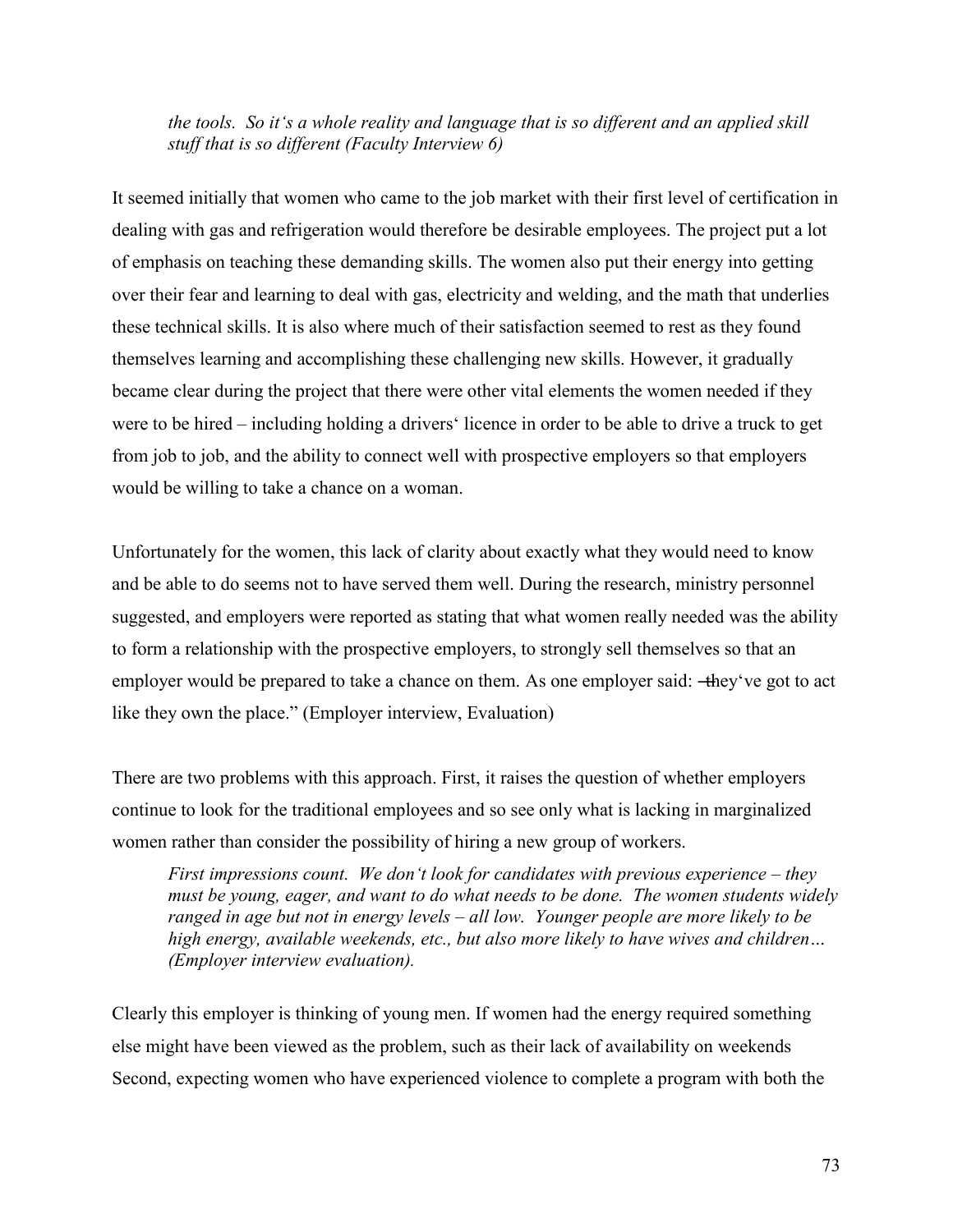skills to take on a challenging job and the confidence to sell themselves to a reluctant employer is asking an enormous amount. While supports were provided to address this, the extent of the challenge was underestimated.

A strong dimension of teaching about the systemic issues of sexism, racism, and so on was also included in the project in the hopes this would prepare women for work in male-dominated trades. Although one who has spent years in the trade insisted she had experienced little discrimination once she got into the trade, this perhaps suggests most strongly that it is easier to survive in the trade with blinkers on to avoid seeing and fighting too many battles rather than with a strong awareness of how discrimination plays out. Certainly one project graduate reported her experience on the job as extremely difficult and dangerous. She believed she, and the other women in her organization, were being pushed out by a series of subtle and not-so subtle actions by her male co-workers Such experiences suggest that women might have benefited from more preparation as part of their program to prepare them to withstand any pressure they might meet from male co-workers – both direct and indirect – particularly responses that might put them at risk.

### *The challenge to obtain work.*

The project was based on the premise that there is a shortage of skilled labour and that the heating and air conditioning trades in particular are experiencing vacancies rather than stiff competition for jobs or training. Unfortunately, for the women graduates of the project, this seems not to reflect the current job market:

*…the Feds have been doing advertising of the shortage of skilled trade - which hasn't happened yet – this is the problem. It's going to happen. Province wants to increase numbers by 25% in next 2 years. The trade has changed in ways that allows older people to stay in trade longer. The shortage hasn't happened yet. This is why apprentices aren't working because they keep adding more. (Faculty Interview 3)* 

The largest problem for the women seems to have been that the project was based on this premise which is not yet true. It was also based on the belief that women householders will be eager to have women technicians in their home. This may very likely be true for many women, but until women know that there is an option of requesting a woman, few women are likely to do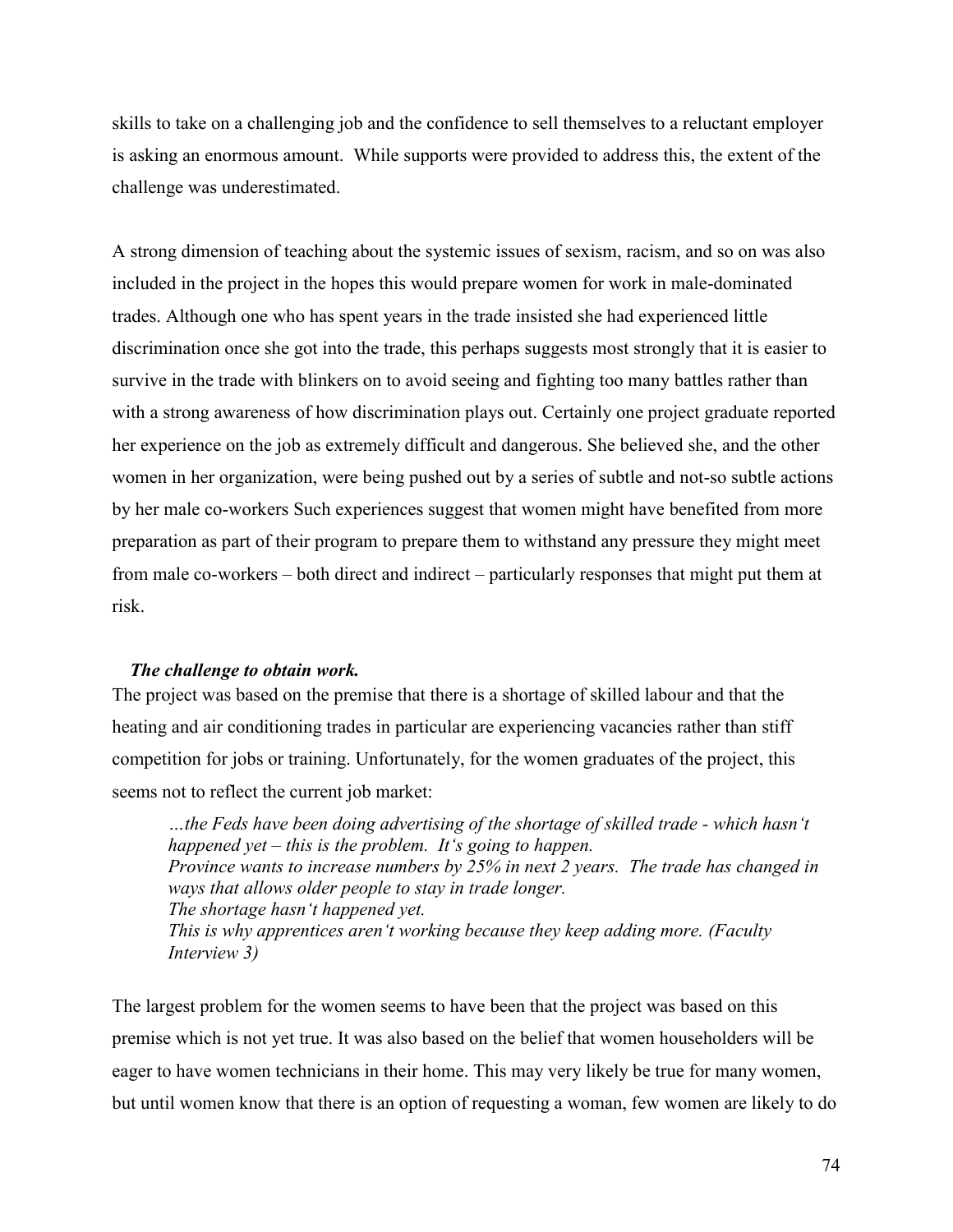so. A coordinated campaign to encourage women to put pressure on companies to hire would likely lead to increased demand, but the idea that the onus should be placed on women consumers to demand women technicians makes it appear women's responsibility to create the job market. This obscures the injustice that women may be denied access to well-paid work based on their gender.

Many women described how they sent in application after application, never receiving any response. When the women talked together, they talked about the different reasons they had been given about why they weren't hired. One had been told she was not hired because she didn't have her G2 – the second stage of gas fitting qualification – but another had that qualification and still wasn't hired. Another had been told her problem was the lack of a driver's licence, but again others with their licences were also still searching for employment. Another thought the issue was age, but others who were younger said that wasn't their problem. In the end, it seemed that there would always be a reason that could be offered for why they could not be hired - but they believed the men simply did not want to hire women and looked for an acceptable justification.. While job seekers in many fields experience being turned down for reasons that are nebulous or self-contradictory, this was particularly frustrating for these women, who had been unemployed or underemployed and had such high hopes for their new careers.

Interestingly, the experience of some graduates of this project reveals how vital relationship is successful job searches. Those who were able to get jobs in the trade did so through the connections of staff on the project or through their own connections. One Korean student explained that she got her job through Korean networks and was able to bring in others from the project as other jobs became available. Such relationships were instrumental, as they often are. The women had relatively few such relationships at the start of the project because of their gender and socioeconomic status, so they had fewer opportunities to —nework." However, as some students got jobs, they used their influence to help create opportunities for classmates.

The design of this project, like many others in a long tradition of attempts to get women in to trades and technology (WITT), reflected the belief that if women were prepared for the trade then they would be welcomed, but the women's experience was that this did not appear to be the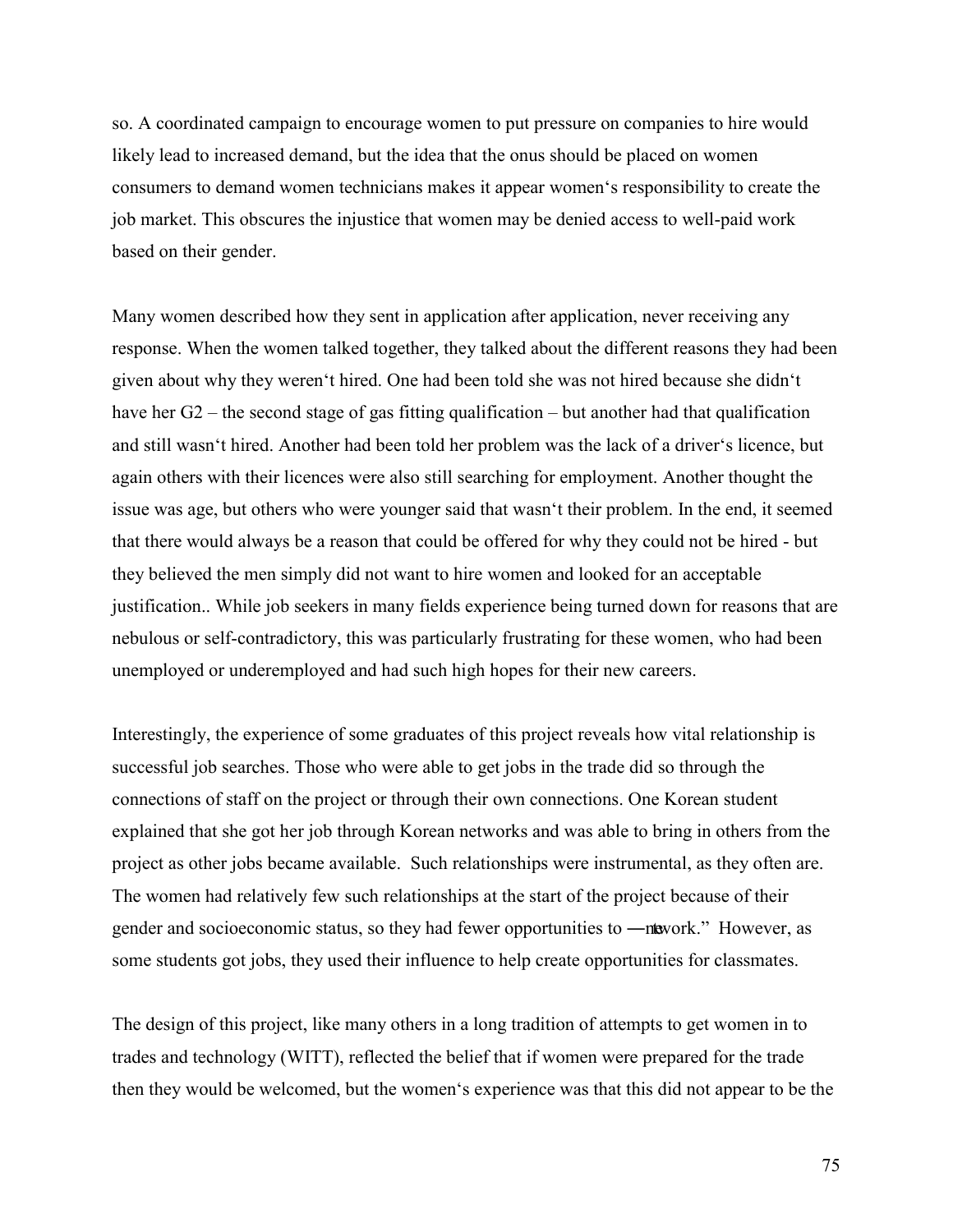case. Practical and attitudinal barriers exist for women seeking to obtain adequately paid employment, such as start times that don't fit with childcare availability, lack of onsite childcare, shift work and travel demands, and the need to have driver's licenses and access to vehicles – something less common for poor women, along with attitudes that they can not do the work adequately, or will simply be a threat to existing workplace cultures. In an article published fourteen years ago, but still extremely relevant today, Braundy (1994) explains that what is needed to create change for women is —no more ip service." She continues that while —many employers are still saying, we can't find any women; women are still saying no one will hire us'" (1994:3). It seems clear that in the heating and air conditioning field, women are eager to take on the work, and anecdotal evidence suggests there would likely be demand from clients for women technicians. Women who do manage to enter the trade appear to be highly valued and they rise quickly through the ranks, leaving technical positions behind. Yet entering the field was a challenge that many of the project graduates could not get past. Again, this challenge is not unique to these women or to trades, of course, but the fact that it is experienced by women in other occupations, at all levels of education and expertise, did not make it any less personal or discouraging when these women experienced it.

### *The workplace experience.*

For the women who did find a way into the trade, the challenges did not always stop there. One woman wrote about her experiences:

*So here I am, 3 months later- riding around with alternating gas techs, learning about how commercial boilers and water heating systems work. I now have a brand new set of tools I am putting to use. However, not everything is a smooth ride. I struggle with upper body strength, finding places to use the washroom while on site, and storing all the new knowledge and information in my brain. Fitting in with the other men can be difficult and intimidating; however, many of the men have welcomed me with open arms and given me their knowledge and time to help in the facilitation of hands on learning.(Townsend:2007)* 

Another woman spoke of both good and bad experiences on the job. Although she described one co-worker who pulled her quickly out of a dangerous situation where exhaust gases were rapidly filling a room, in another incident a co-worker was not so helpful:

*I went out on a job one time and he's above me –he's a G1 and so you kind of have this feeling like - okay he's a G1, he's the one...he's responsible for me at the time –I'm a G3*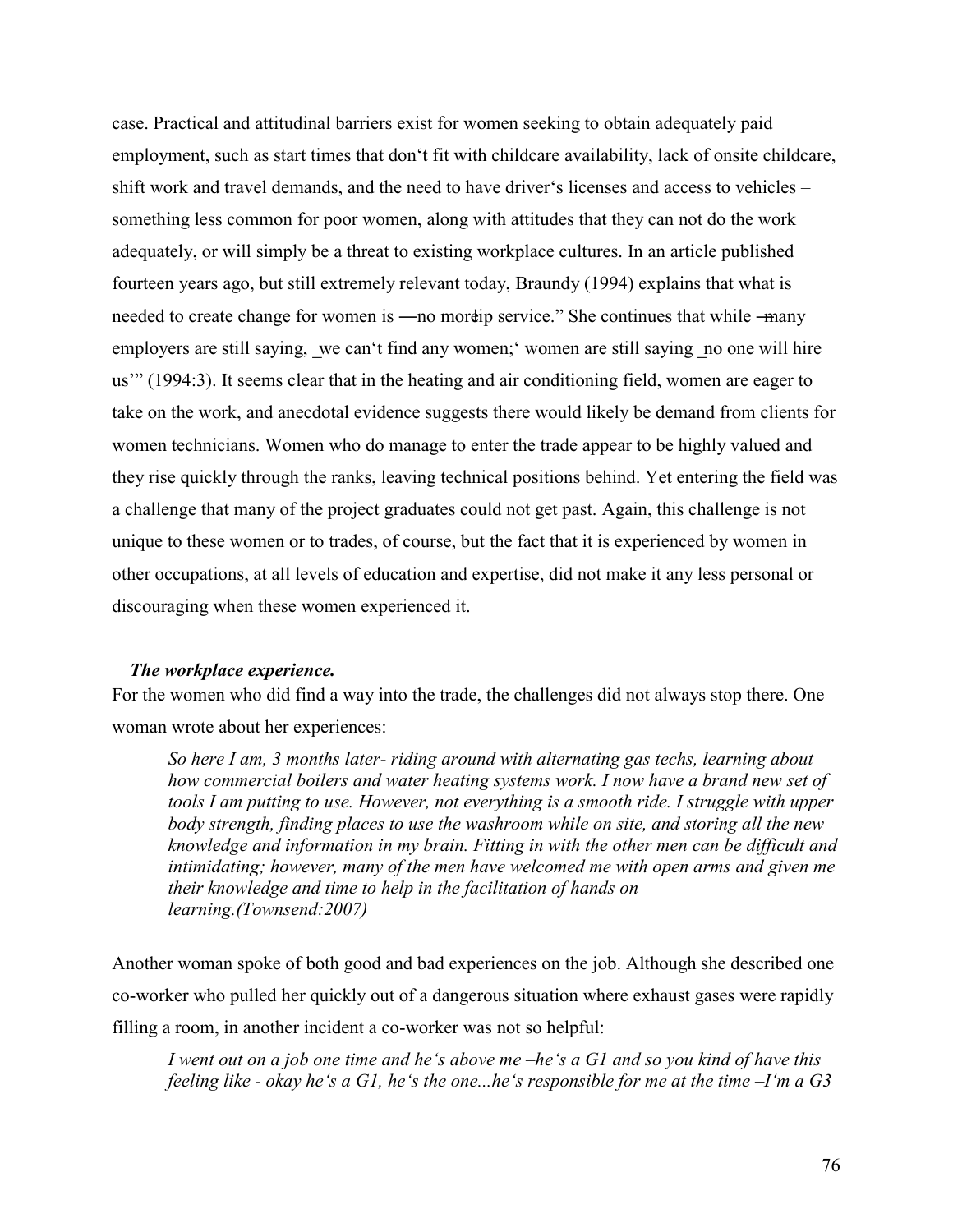*so I'm like okay - he doesn't want to see anything happen to me while I'm with him because it's on him - right?* 

*He says –oh, you have to wipe in here –there is a box that comes out and a burner in there, a control for everything to do with the boiler, there's a transformer and all the wires coming in and wires going out. It's the electrical panel on the boiler –you don't put water in there. And he says, did you wipe in there? I say no –I'm going to get electrocuted –what are you talking about. He says –oh no, I turned it off. I went to walk past him and go check the breaker because I need to make sure for myself that it is off at the breaker because I'm not putting something wet in there. And he's standing in front of me… so that I couldn't get past him. He continues to say –just go clean it, just go clean it, it's off –I turned it off at the breaker. And I said –are you sure? I asked him like 3 times now –are you sure that it's off at the breaker because if there's any power coming to this –I am going to get killed. The guy said -Oh it's off at the breaker, just clean it. (Student Interview 16).* 

When this incident was discussed in an interview later with one of the senior faculty in the trade sector he was clear:

*The woman should have taken a reading of the current through the wire - only takes seconds. The lesson is to always consider your safety and be strong in sticking to this. (Faculty interview 18).* 

The student also said that she had been taught to always check the breaker herself during the training. But she described how hard it was for her to check for herself when a senior worker told her he had turned it off - even though she was sure something was not right:

*What am I going to do - he's 64 years old –am I going to grab the guy and physically shove him out of the way so I can run over and check the box because then if I do that then I've just assaulted him –you know what I mean? I could do it and did have qualms about it but he's 64 and I was told to rotate through all these guys to learn from them. So I'm thinking alright -- maybe he really did shut it off –you know. It's like you're all – like you have to protect yourself. (Student Interview 16).* 

She had wanted to believe that this older man was someone who would teach her the trade.

When she returned to work she found he had a different account of what had occurred:

*He…told them that I'd just touched it and that I didn't check to see that the breaker was off*.

In spite of the fact that she appeared extremely strong and sure of herself, she had been unable to believe she had to defend herself in that way. Subsequently, much of her energy went into trying to protect her job – by staying on the job to the end of her shift following the incident, by trying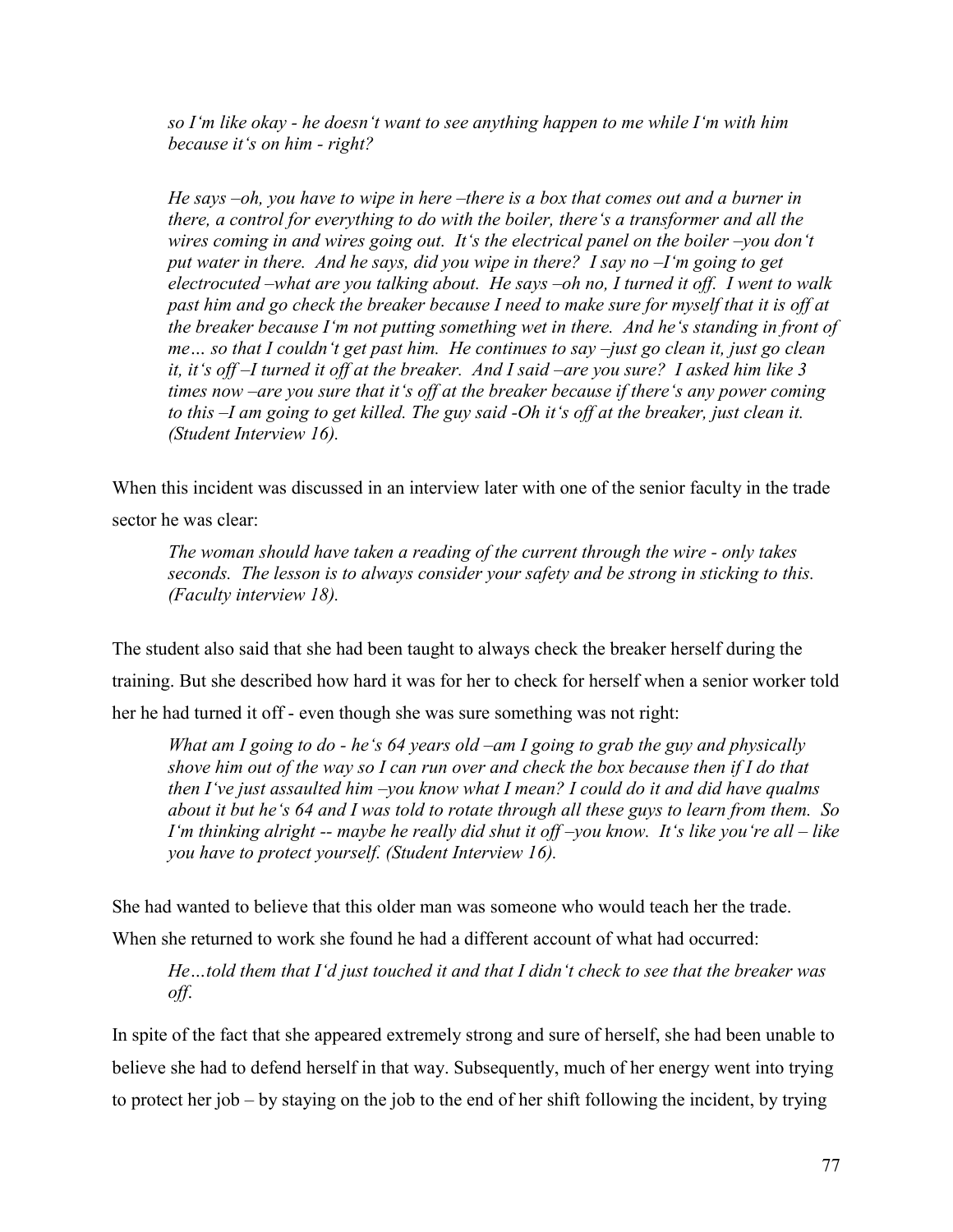to return to work much earlier than she was advised, and later beginning to keep careful records of her experiences and the way she believed her work was being undermined and tampered with.

After this incident, she had further experiences which convinced her that her work was being sabotaged. She felt isolated and unsure whether she wanted to stay on the job.

*…I'm completely alone, my family has no way to help me with anything –you know what I mean…* 

*It's just a constant battle, it's a constant battle and it's like you get that feeling where sometimes you just don't want to do it anymore and you're like, you know what –maybe I'm just better off being a tattoo artist in some little town and just rolling in the money instead of struggling.* 

She is torn between the promise of a different life that staying in the trade can offer her – and most importantly, her children -- she dreams of a house, a car, paying for an education for her children, and helping them buy their own homes – but she dreads the constant struggle, the need she feels to watch her back:

*[to] have to walk around with an eyeball on your shoulder because you've got to watch what's going on around you at every moment.* 

So for this woman well-paid work involved a dangerous and physically demanding job, as she expected, and the sense that she could not trust her co-workers to support her and to help her keep safe, which she had not.

*You know, because I'm a woman –now you think, the one girl got fired, the two girls are leaving for a year okay [on maternity leave] – and so I'm the last woman in there. Now I'm thinking that if they've got rid of this one and those two are gone, if they get rid of me they don't have anything to think about for another year until these other two come back –alright? And I'm thinking that they think the one girl is –she's not going to understand the responsibility and being pregnant and so she's going to be not coming back –alright? --is what I'm thinking –like that's the impression that they give because she's telling me that this one tech guy is telling her – oh, you know, all the girls are going to get fired –all right? So now I'm just in this position where I'm like –am I getting fired? I have no idea and I don't know if they're going to –you know--they can sabotage my work…* 

# A little later she said:

*You know –they're freaking me out to the point where I'm second guessing when I'm working on a machine and when you do that –that's when you're going to screw things up –right (Student Interview 16)*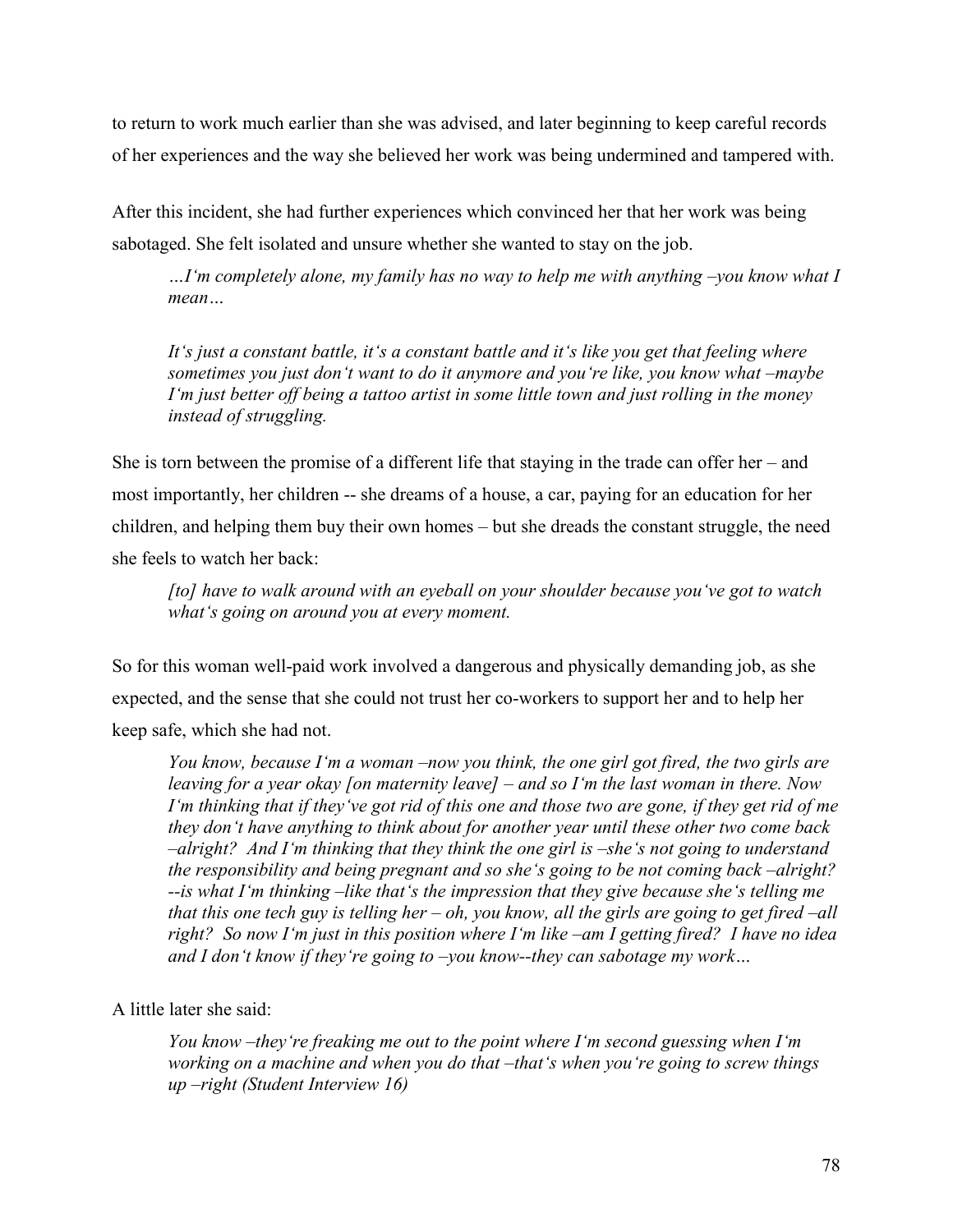This tension and fear that others are sabotaging your work, or at least simply watching, perhaps expecting you to fail, can in itself lead to mistakes and increase the dangers. It contrasts strongly with the supportive environment of training designed to support women who have experienced violence to build trust in themselves and believe they can learn successfully.

# **Personal change.**

The effects for those who became employed are clear. However, it was striking to note that even for those who had trouble obtaining jobs, the project was life-changing. The particular group of students quoted below were still unemployed, taking part in a follow-up course in appliance repair, hoping that this might help them obtain employment:

*Student 1: I know one thing, if it wasn't for this program - if my worker hadn't come up to me and said hey, are you interested in this blah, blah, blah… I tell you - I don't know where I'd be because my life totally changed since I came to this program. I don't even know if I'd have a job by now. Maybe I'd still be doing nothing —I don't know what I'd be doing. Student 2: I might not be alive. Student 3: I would have been an insane crack head with no hope, no want, no future. Student 1: I feel more motivated.* 

When we asked why participating in the project made such an impact, the students struggled to explain exactly what made the difference. But what was clearly important for all was that they were drawn into something that gave them a new way of seeing themselves, a new structure to their lives, a huge challenge, a new sense of hope, and gradually of achievement:

*Student 3: It made [life] scheduled again. It was a plan – something that – especially for myself – I never thought I'd go back to school ever - I hated it the first time. (other women agree) Forget it…And then once I got in and realized I could do this, and realized I was actually really good at math and certain things – it brought out a lot of good things. It gave some hope again.* 

*Student 1: I just liked having a schedule again – somewhere I…Something I had to do every morning - waking up leaving on the subway just like the rest of the people in the city going to work, going somewhere, doing something. It felt good to be doing something every day - that's what it was – It felt so good to be doing something again. And meeting people. Every day you go home, have dinner and think about your day – and you're actually doing something.* 

*Interviewer: You said that you really didn't feel you'd be alive if it wasn't for this program?*

*Student 2: Oh god yeah. I was rid of it. I had already tried [to commit suicide] a couple of times.*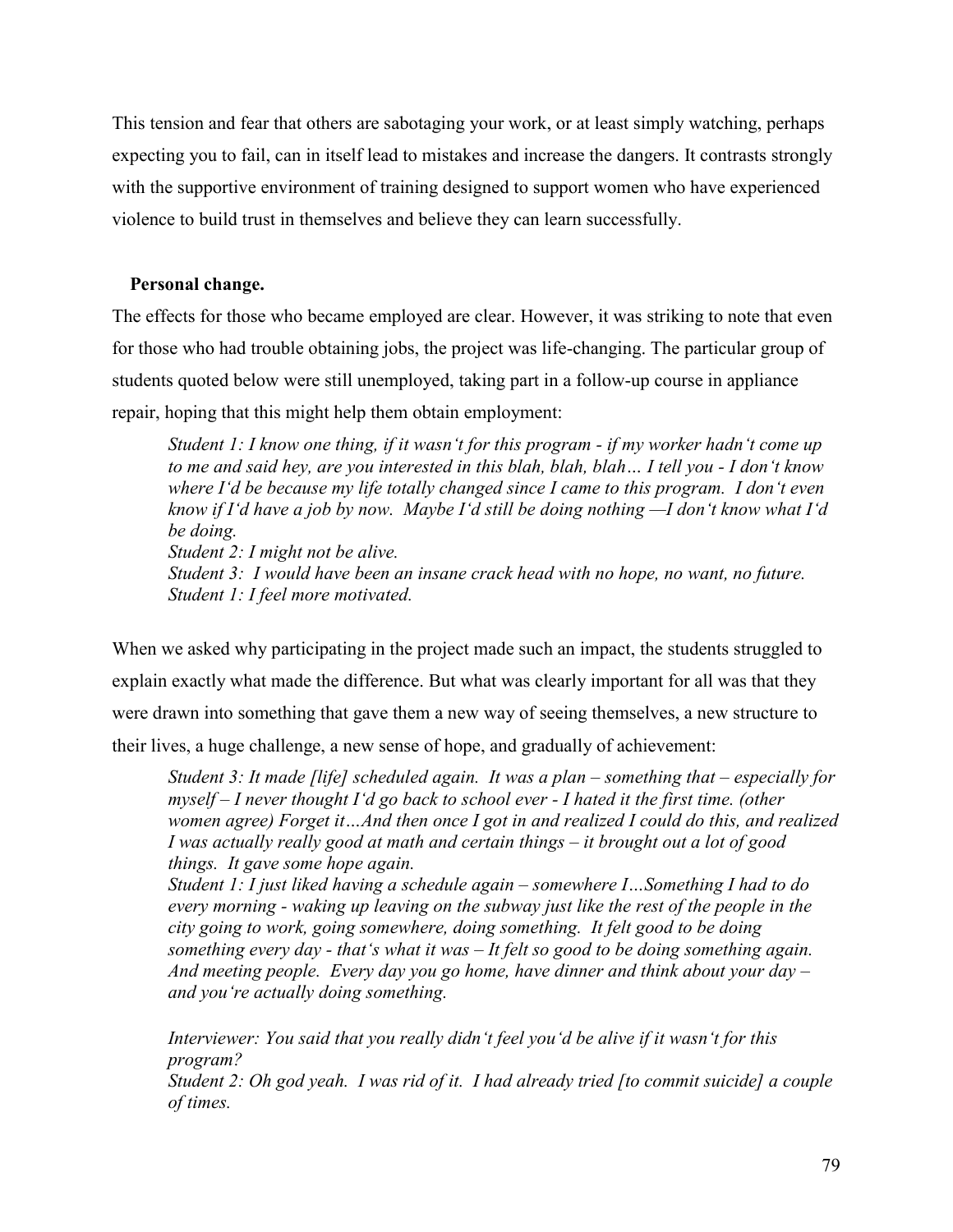*Student 3: And it wasn't only just good for me – I've got an 8 year old god son who sat there and watched me go through the whole drug thing, watching me go through everything and then he got to watch me clean up and actually accomplish something. So it was good because other people could see you go back and do something. (Student group interview 12)* 

A key element here was the change in life that was brought about simply through participating in a project that was at the same time so supportive and so challenging. This was not an easy program. Students laughed telling us many stories about how terrifying it was to learn many of the technical skills, how difficult they found the math, yet the support helped many to believe they could do it. They spoke at graduation with great pride in their achievement and the new possibilities that they now believed this would open up for them:

*I'm very proud of us all for having the will power, the determination and the drive to persevere. All we have to do now is polish the rocks for a while and we will end up with the diamonds.‖*

*I'm really excited but when I think of not coming to school everyday I get really sad. This has been one of the best experiences of my life and I know that I've made great lifelong friends. Congrats to all of us. We did it!!!!!* 

*I'm happy I was fortunate enough to be given the opportunity to have a second chance in life, you know, to do it right this time. I also feel like I've learned a lot through getting to know people I otherwise wouldn't have met. I'm so happy that we're now standing here with the door cracked opened in front of us.* 

As one faculty member summed up:

*A fundamental aspect of the program has been the provision of employable skills and knowledge in ways that also empower students. By creating a supportive learning environment that recognizes the effects of trauma on learning, we offered women support and resources so they can gain control over their lives and meet their own needs and goals.*

# **NEGOTIATING CHANGE IN THE COLLEGE**

The challenges and consequent learning from this project were not limited to the classroom and the employment sector. Not surprisingly, given that this was an ambitious pilot project that involved collaboration among people who do not usually work together, the research revealed the possibilities and limitations of running such a project in this college. Some of this learning was recognized during the project, while other parts became clear during the research and had to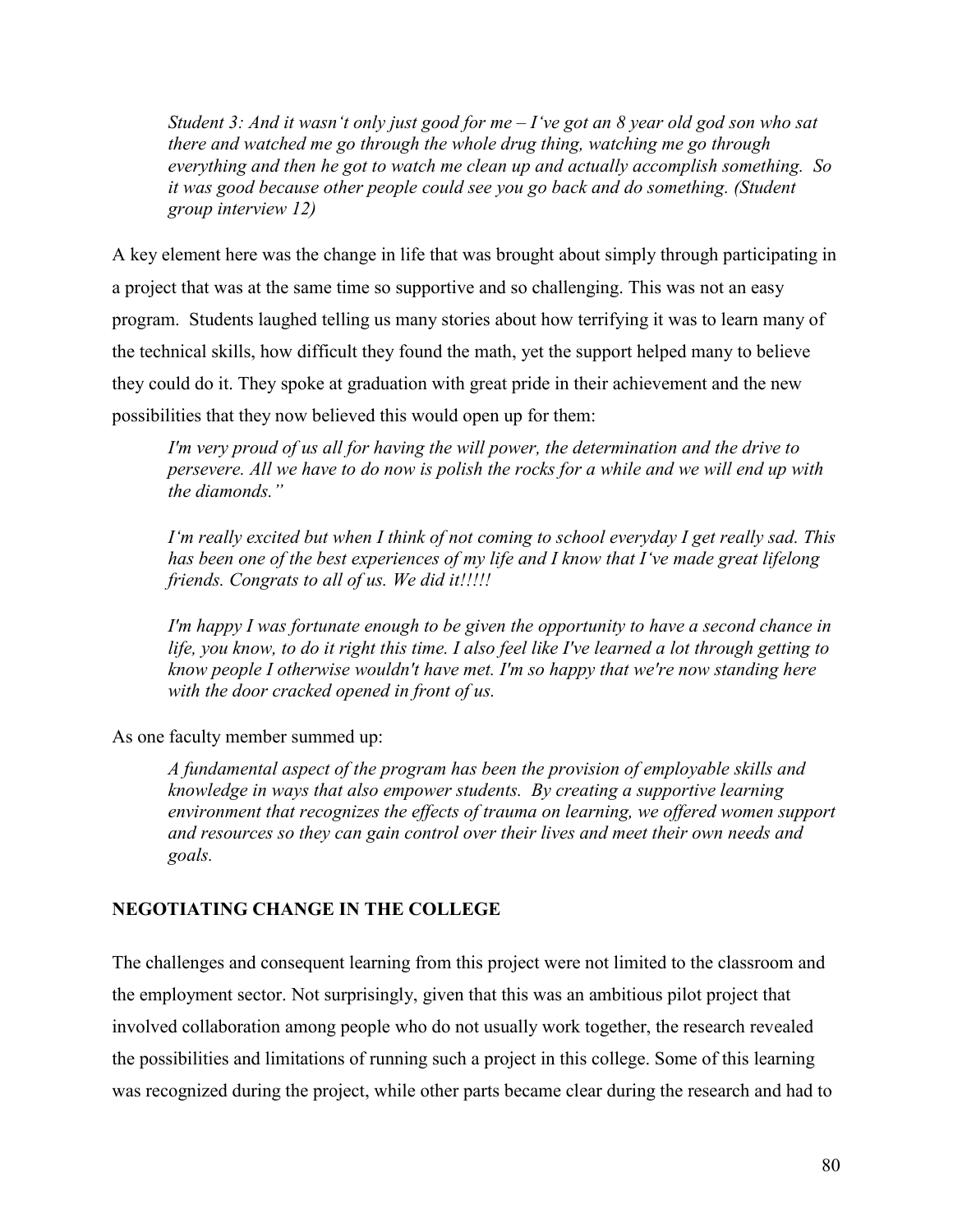be chalked up as —lessons learned" in the hope of applying them in the future. As will be described briefly in the final section of this paper, we are fortunate to have the opportunity to do so.

## **Disturbing the peace in a fundamentally male environment.**

Through interviews, it was clear that the arrival of a full cohort, not only of women, but of women who had experienced violence, in the midst of the men's world of trades training disturbed the peace of business as usual. The first intimation of this was the difficulty of finding an instructor. The original plan had been to find a woman to instruct the technical courses, but there were no women available to teach from a trade with so few women. Consequently one of the men needed to take on the task, but few of the instructors were willing. They explained that they were afraid that women would not be comfortable with a man as an instructor. One faculty member said:

*There were considerable apprehensions around here because of political correctness. Teachers having experience working with guys and have come from hard hat country – working in the field where there aren't many women and not many in the classrooms – usually only 1 or 2 so there was apprehension.* 

One or two women have to simply fit in. A whole cohort might require something unique. Faculty reported a fear of -political correctness" and seemed to be afraid that they could be accused of harassment.

*They're afraid of legal action as a result of complaints –whether those complaints are well founded or not – and didn't want to get into it. (Faculty interview 18)* 

Because this group was not part of the regular programming, the regular instructors weren't scheduled for teaching.

*…it's also an institution that is also not normally used to the word marginalized but kind of puts on the margins projects that are not embedded in the institution. So when a part of the college actually creates a new program, you've got a wrap around of institutional requirement and desire that it stay there. There's not as much option for faculty who might not kind of like the idea to say – I'm not going to do this. And because this was a special project there was more permission for a kind of voluntary opting out by the teachers in the apprenticeship program. So I assumed that they would be much more excited about doing something new (Faculty Group Interview 8).*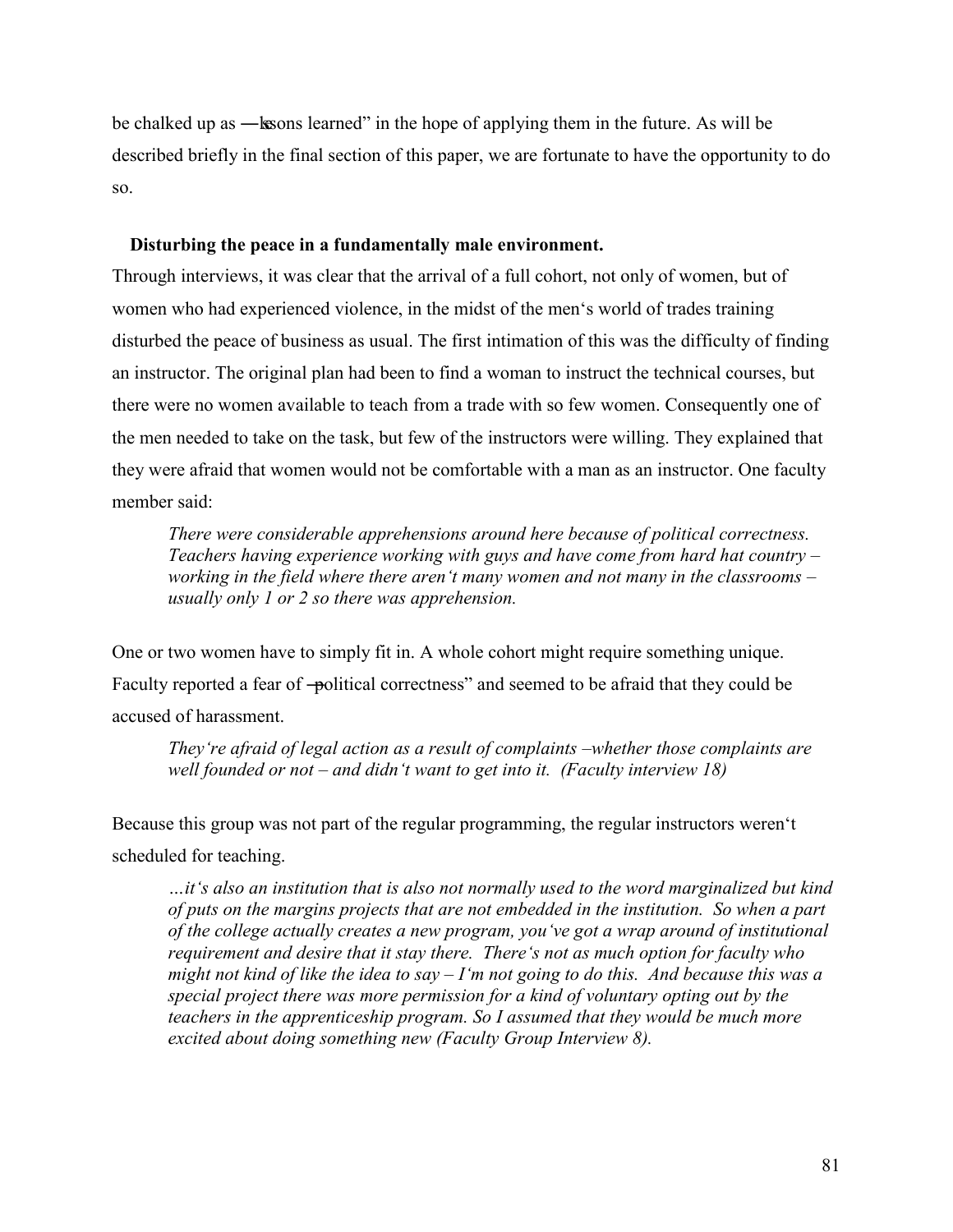The women themselves and their needs and realities along with the collaborative nature of the project also disturbed the usual approaches in the trades sector. As the coordinator explained:

*We just wanted to make sure everyone had everything that they needed to start off. We had a teacher who was brand new and very overwhelmed the [with] dealing with the social issues, the socio-economic issues the women were bringing forward. ...I had not worked with the fellows in a team so we were negotiating that kind of relationship and how they all felt about us. So I was aware of not…of wanting to be nice, wanting to be friendly and wanting to be open and reassure them that you know, I'm not going to come down on them like a ton of bricks every time they say something.* 

*How do I maintain a good relationship? If I confront this guy, the impact won't be on me it will be on the students right? I was very aware of that. And then the women were not,.. I was doing this on behalf of the group that weren't necessarily sharing my perspective at all, right - so we didn't have any bases of unity around feminism or politics or anything like that… So I just had to be it but not preach it. (Faculty Interview 6)* 

*With the fellows, again, finding language to talk to them about what they were involved in and experiencing that didn't turn them off. So trying to be careful about jargon. Watching this guy go through exactly what I went through when I first came into the field –he was overwhelmed with the women's stories, he wanted to save them all, he was very very concerned and wanted to do everything for them – and really trying to talk with him about boundaries and making sure that…just understanding that you just can't do that and it's not even appropriate for you to. And for him to understand it's okay – we're here, you can let us take that on. He had a hard time with that because he was very much*  about – I'll do something about it". So talking to him about that and then watching him do what a lot of people do which is totally turn off. So if you can't help, what a lot of *people do is kind of say okay, I'm going to revert very strongly to the limits and boundaries – you know – I'm not going to help you. It was a very odd relationship and hard to help him through that. (Faculty Interview 6)* 

The coordinator had to find a way to negotiate support for this instructor and the others who followed, while trying to avoid creating tensions that in themselves would decrease teaching quality.

We were told in faculty focus groups and interviews that a large and lively cohort of women designated as survivors of violence was a striking presence on the campus dominated by men in trades. Women were a visible and audible presence, some swore, and some easily and openly told the stories of real violence they experienced. Counselling sessions took place in the corridors for lack of a private counselling space. This presence disturbed both male students and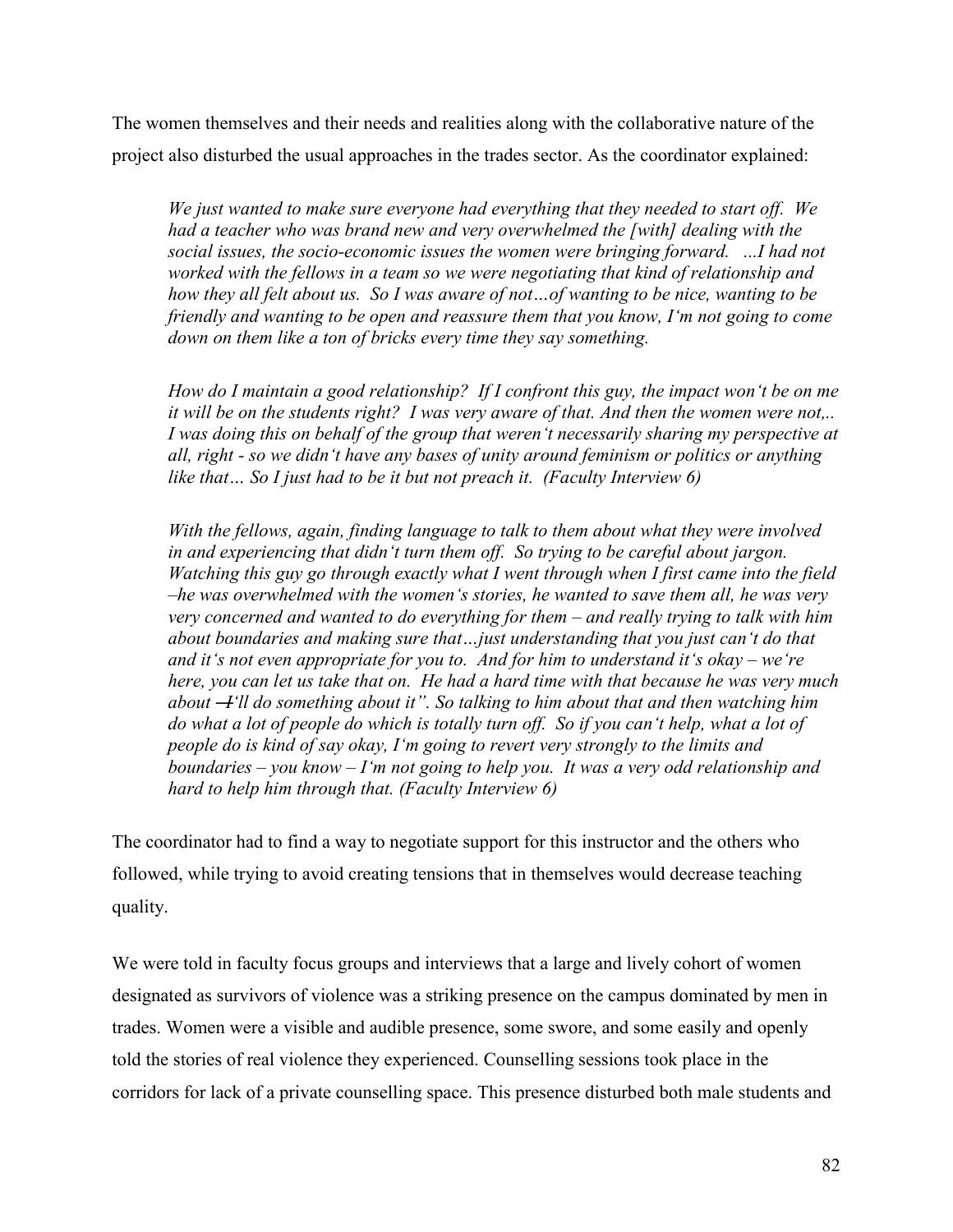male faculty. This disturbance was revealed by many comments reported by project faculty. Male students, for example would call out remarks such as —What are you doing here? It's a man's job!" Women would have a sharp, sometimes sexualized, response, and the men complained. The violent realities of the women's lives were seen as shocking, too. The men said they didn't want to hear such details. Male faculty repeatedly complained about the women swearing. It wasn't clear whether this was because swearing was generally not permitted, or because women's swearing was viewed as unacceptable.

**The women's challenge of being students in a special project for survivors of violence.**  Students appreciated the resources, support, and connections that being this —speial" cohort of survivors of violence gave them, but few wanted to be seen as part of a group labelled in that way. There was tension from many directions about delineating such a group. Several of the women said that it was neither safe nor desirable to be recognized as part of this group. The technical instructors in interviews suggested there was no benefit in such a designation and from the industry, there was the suggestion that there was no need for them to know about the women's experiences. But these responses raise questions: Would silence protect the women, make the men more comfortable, make it easier for the women to be hired? Would it limit the possibility of providing the resources and supports they need? This is a complicated tension. Perhaps the women were just like other students, or employees, because many in regular classes will have experienced violence. However, without the designation, there would also be no perceived ―need‖ to provide the special resources, or to recognize and accommodate their needs and support their learning in any particular way which this study revealed was so vital for this group of students.

As pressure to integrate women into regular groups of trades students mounts, there appears to be a corresponding pressure for the women to fit in, and not be troublesome, as the presence of this group of students on the trades campus of the college seems to have been. Although women ―fitting in‖ better may easily be seen as an efficient way of increasing their representation in the trades, this attitude puts burden of integration on the individual student or leaves the status quo, which disadvantages women, unchanged.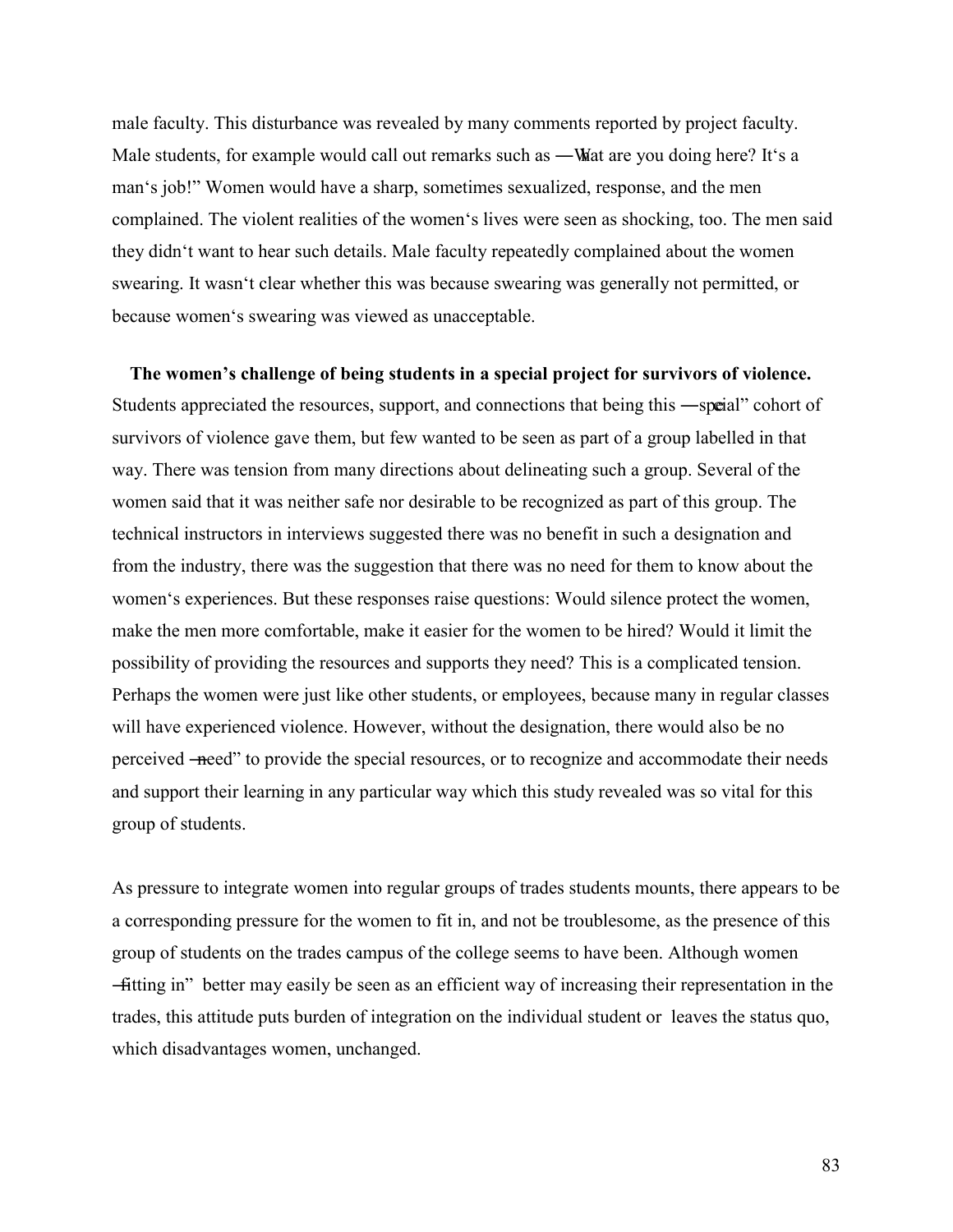# **Collaborating across institutional cultures.**

As discussed earlier, relationships with service providers, such as housing and job search organizations, and government agencies, such as Ontario Works, often posed challenges, due to competing demands and often differing ways of achieving similar goals.

Similarly, like the industries to which they correspond, programs and divisions within a college also tend to have somewhat different cultures and this project revealed the contrasts strongly. Commitment to student learning and success may be common across the institution, but it is often expressed in different ways and with different areas of emphasis. There are also differing assumptions about how students should behave and what is important.

This project involved three different divisions on two campuses of a large urban college. All



appeared invested in the success of the project and proud of its achievements. People in all three divisions, as well as senior administrators at the college, spoke of being sympathetic to the aims of the program, eager to see the women achieve their goals, and pleased that the college was participating.

*Figure 6.* Staff and Faculty from Different Divisions in the Shop.

This common commitment was essential to the success of the project and was the foundation for the collaboration without which it could not have been carried out.

The collaboration was not without its challenges, however. Faculty in the AWCCA Program, for example, are accustomed to working with students who have complex life situations including challenges around child care, housing, and social assistance. Students in this project often have had painful personal experiences, including experiences of violence, and faculty are practiced at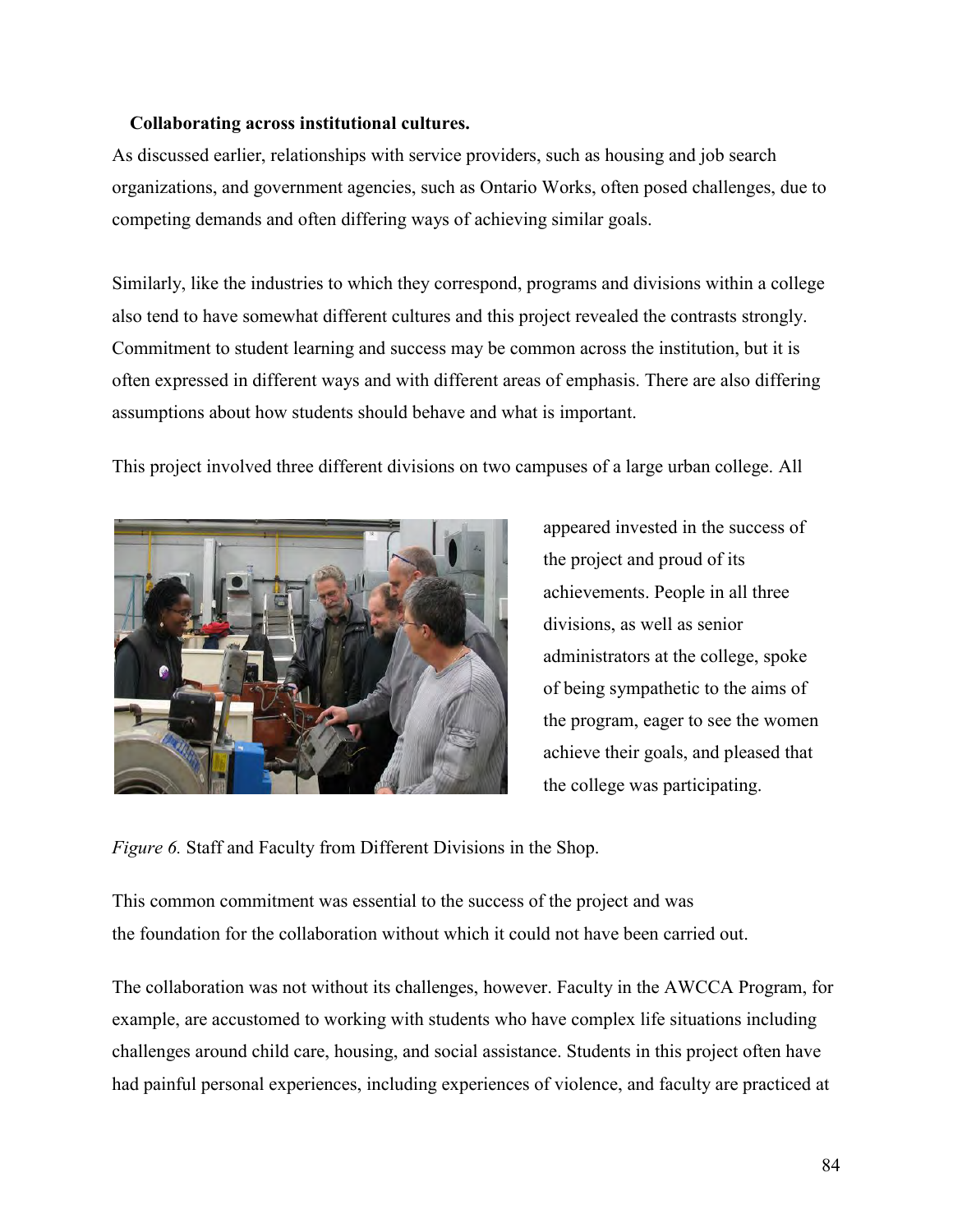helping students to feel secure in the classroom and to believe that they can learn. These students are preparing to be helpers and it is important that they understand their own challenges and inner dynamics. Students in Access programs designed for students who need academic upgrading or who require additional supports because they have histories of mental illness or addictions often have similar life issues. These students are preparing for further education, and the programs emphasize academic skills and managing current life issues, like transportation or child care, so that the student can continue in school. Their faculty and counsellors are responsive, but they focus on the logistical and academic manifestations of these challenges rather than on the emotional and interpersonal effects. Many students in Technology programs probably have similar backgrounds and life situations, too. In this area, the emphasis is on acquiring technical skills and preparing for a relatively impersonal workplace. The kind of selfawareness and personal exploration that the AWCCA Program encourages in its students is likely to be seen as self-indulgent and irrelevant in a trades program.

It is crucial to recognize that each of these three faculty groups is genuinely attempting to prepare and support students. The misunderstandings and almost inevitable clashes in expectations we heard about in and around faculty interviews did not appear to arise from indifference or hostility. Instead they appear to reflect conflicting assumptions, usually not articulated, about how students should behave, what their priorities should be (e.g., attending a class vs. going to a social service appointment), how much personal issues and stresses are viewed as inherent in the student's learning experience or peripheral to it, how faculty should express friendliness and encouragement, and so on.

It is challenging to address these cultural differences within a complex institution and change comes slowly. The nature of assumptions is precisely that they are not expressed and often are not even conscious. However, assumptions can be articulated and compared when conflicts between them are anticipated. The project would probably have benefited from this dialogue before students began. This was hampered by the realities of project funding and the lack of lead time for meetings between faculty in the different divisions. The collaboration among the areas involved, although good, could have been better had these implicit beliefs been made more explicit and negotiated to provide a more consistent experience for the students.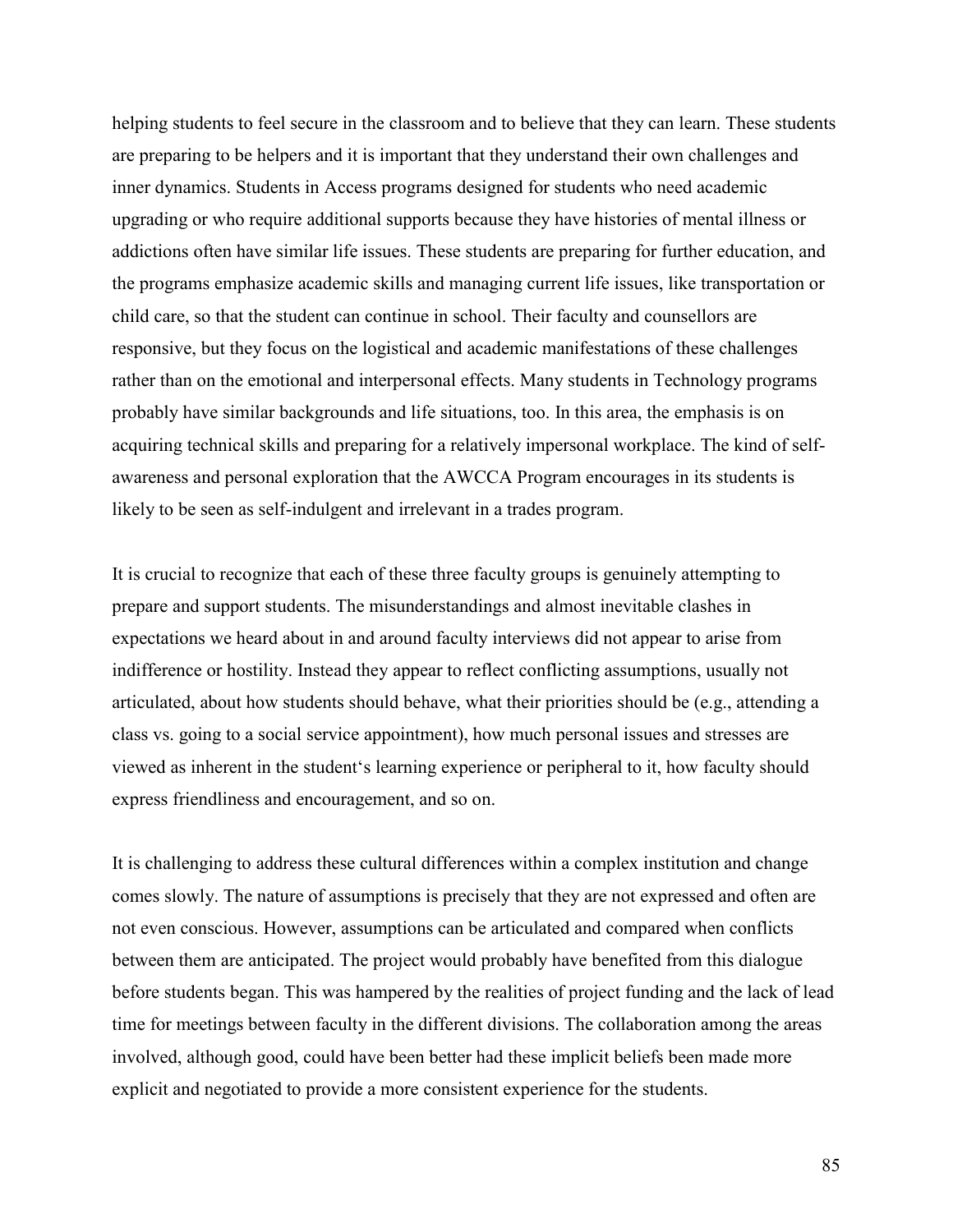### **Institutional constraints.**

Locating the program in a college was essential to ensure that academic credit could be given for the learning the women did. Constraints and limitations go along with that advantage, however. The college, and the Ministry which funds it, have some inflexible procedures and expectations about what students can do and how programs must be run.

In some respects, the RHVACT project was like a community-based program lodged within a college. Community-based programs are often more flexible and more attentive to personal needs than large institutions. The supports that were added, from the counsellor in the classroom to the food vouchers and fresh fruit, were atypical in the college. At the same time, the college provides access to credentials, to equipment, to instructional expertise, to assessment for regulated activities and licensing, and collateral educational opportunities that are not possible in the community. It also has services like the food bank, the gym, the library and open computer labs, clubs, and so on.

The challenge for colleges seeking to serve more marginalized students might be to learn from the community, and from projects like this one, so that atypical students can find their place in the college and have access to education. This requires thinking about student services in quite different ways, from meeting more basic needs to recognizing that a student's need for safety may make it impossible for her to submit an assignment on time.

## *The opportunities and traps of a special project.*

*I think what's happened so far with CABT [-Centre for Applied Building Technologies] – is that they've got their traditional students who are the fellows whose dad took them out since they were little or the fellows who've decided I – my son has decided he'd like to take a skilled trade and he has no background in that - so it is guys coming out of high school and they go into either full time post-secondary or it would be the fellows who are working usually casually and then they'll start to get the training. So that's the normal route. The way the college is approaching – trying to create new pools of students is through special projects. So this gets set up as a special project as does the Aboriginal students in carpentry as does I think, the newcomers, new immigrants into plumbing – different programs. (Faculty Interview 6)*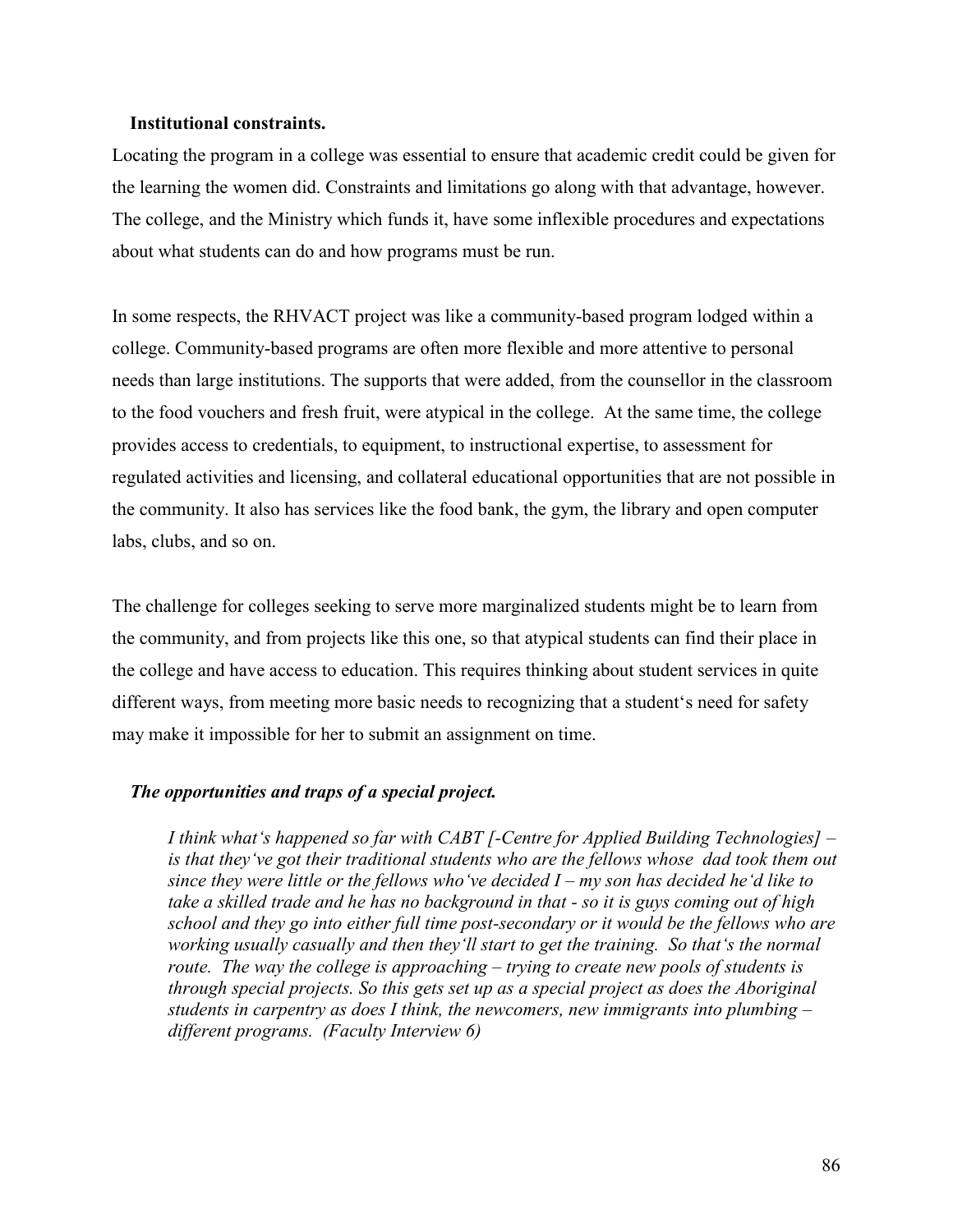Like many other activities which receive project funding, the RHVACT project benefited from and was limited by the special project structure. Most college programs are funded in ways that permit few if any supports for students above those that are provided for all by the institution. All students have access to limited counselling, academic assistance, and student-led services such as the food bank. Students use these services to varying degrees, depending on their individual needs and resources. However, they are not provided to the extent and with the intensity that was anticipated within for this project.

The project was planned with awareness that the students would benefit from more extensive, intensive and flexible supports than usual and that they might not succeed in the absence of such supports. Programs for disadvantaged students are often possible only with project funding that permits the hiring of a counsellor, subsidized transportation, child care, and so on. Such projects provide an opportunity for students to participate in college programs and for the host college to identify some of the access issues that make further education difficult. This project, like other similar ones, clearly provided an opportunity to work with atypical students and to test innovative educational approaches.

# *Despite the benefits, project funding has limitations.*

*It quickly became apparent that we were marginalized within the college. We were given a room that was horrific. It had a fan going constantly… it was the hardest [place] to find you ever saw, it had a lock on the door that you had to have the code for to get in, had no AV equipment in it… (Faculty Interview 6)* 

*I felt like we had a kind of parallel experience to the women actually, that some of what they were experiencing, we were experiencing as well. Very similar I found. So we would get the last available shop times – not ideal shop times…[The counsellor's] counselling office ended up having a photocopier in it the entire time so it never was her counselling office. (Faculty Group Interview 8).* 

Projects and programs that are funded in this way tend to sit outside the usual institutional structures and systems. Therefore, there were often problems with registration, timetabling, assignment and preparation of faculty, that are more extensive than the usual institutional frustrations and irregularities that most experience. Even though this is not the result of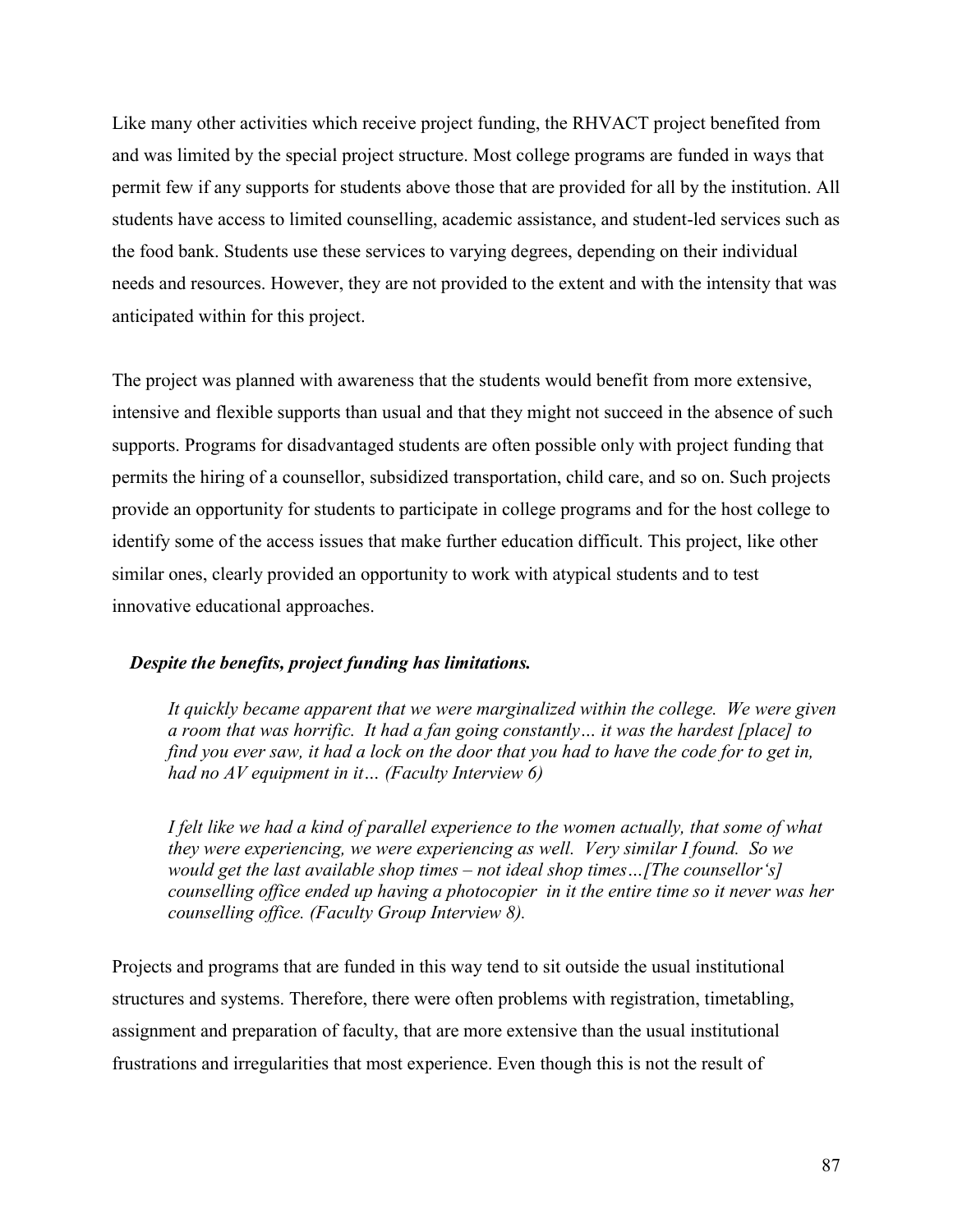any conscious discrimination, the student may feel marginalized once again in the very environment that was intended to reduce the student's sense of separateness and feelings of not belonging. Although this may seem a minor point for many, for students who have experienced violence this experience of seeming —less than" can be experienced as major.

The transition from special funding and demonstration projects to regular delivery can be difficult even when a project has been very successful. The specialized components of a highsupport program are difficult to sustain. It becomes easy to dismiss the experience as unique and to lose the aspects of it that may be transferable or mounted in another form.

*I think that it's probably a transition time where the college is saying that it wants this, it's doing these projects to test the waters but it hasn't made that commitment yet. … the money is in the regular apprenticeship programs …they have an intake every 8 weeks so it's very, very busy there… So in order to do this well, you would need a dedicated office that is just about … non traditional students. I think it would be great to have a women's office But you really need an office… Maybe a pre-apprenticeship type of office that… is considered as legitimate and as important as the other programs and has to be accommodated along with the others. (Faculty Interview 6).* 

### **PART FIVE: CONCLUSIONS AND IMPLICATIONS**

As discussed throughout this report, this research has revealed some important directions and understandings about how to support women who have experienced violence to learn effectively and prepare to enter the trades. The conclusions are summarized here. While they are particular to this project and this group of students and are certainly not generalizable as research findings, it is reasonable to suppose that the availability of supports that benefited the women in the project would benefit any group of students and, similarly, that the elements that hindered or discouraged them might affect other students in much the same way. Any classroom of students, men and women, is likely to include one or several who have experienced or are at risk of personal or systemic violence. Students who have not experienced these or other challenges may still welcome and benefit from added supports like those provided in this pilot project. This can only be speculative on the basis of the slender evidence in this study, but it contributes to the larger question of how colleges can be welcoming to all students and support them in their efforts to achieve success.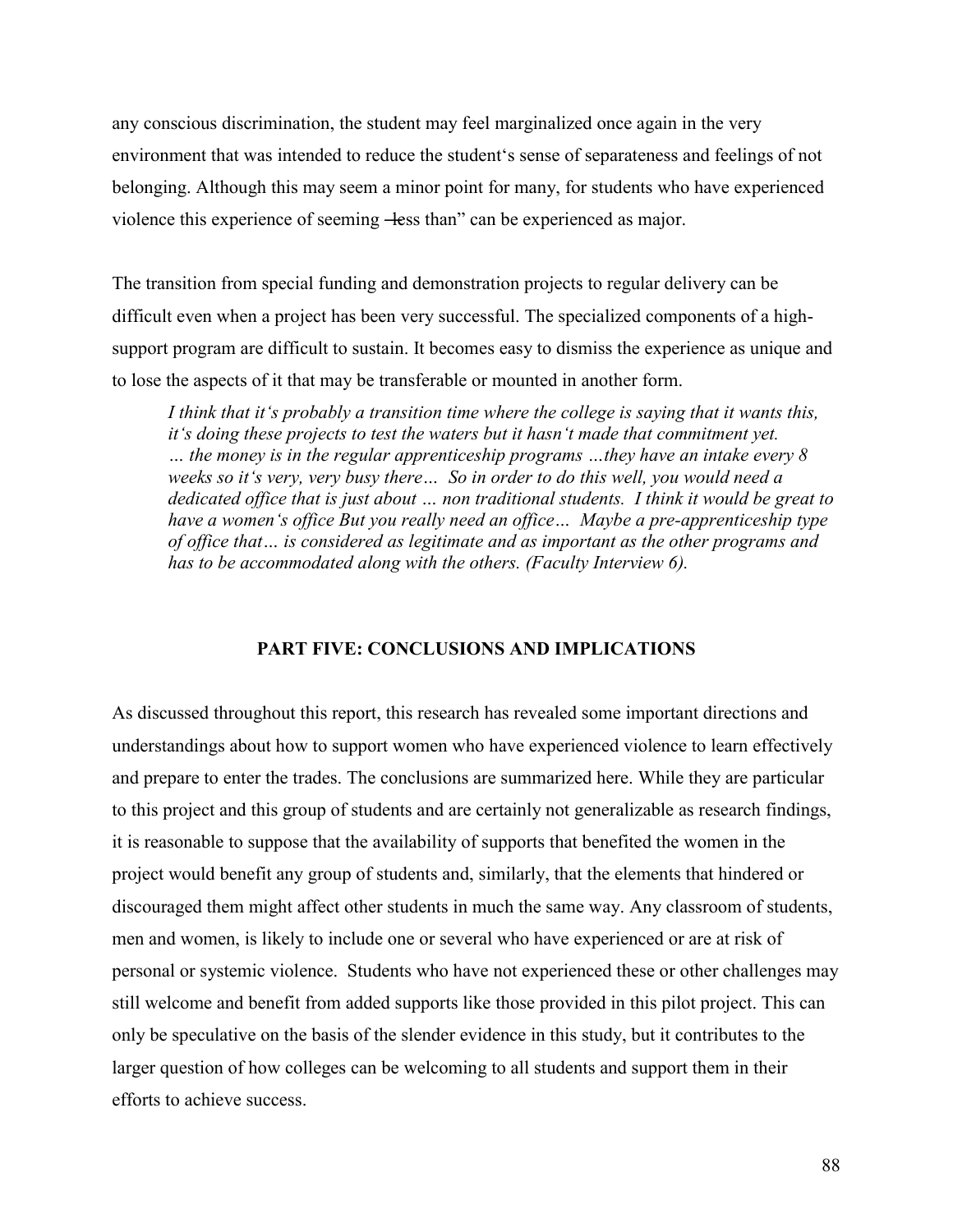### **Building a community of learners.**

The relationships that developed among the students and between the students and staff, both instructors and other support people, were crucial in this project. While this is well-recognized as a key element in student engagement, it had a special value and importance for these learners. Taking on the challenge together strengthens the group. When students feel that they have comrades in the struggle and can support each other, they are less isolated and can be encouraged by the shared experience even when it is challenging.

Long-term and ongoing relationships among the women appear to increase their chances of eventual success. This was true for the women who completed the pilot program and graduated, but also seemed to be important for some who did not complete the pilot program but remained connected to the other students and some staff. A student's belief that the staff and other students believed her potential, showed empathy and concern, and were willing to be supportive, helped her to succeed. Having a cohort of women who were all learning the same thing, despite their many differences, made it possible for them to know one another and to lend logistical assistance as well as encouragement.

An integrative seminar can be a useful vehicle for developing a learning community, as it allows students to reflect on the learning process and the effect the project is having on them. However, some students who are eager to take on a hands-on practical job are less than keen on a class where feelings are shared. Alternative approaches which build trust, community, and a shared analysis might include role play, team practical tasks, and work in other media besides words to explore feelings in the moment and prepare for the realities of the future.

#### **Individualized supports.**

Careful, respectful, and flexible response to needs as they arise is vital to support women with multiple barriers to learn successfully. Material needs, such as childcare, transportation, food, work clothes, tools, as well as emotional needs, must be met. Supports can be modified to fit the individual, adapt to students' particular needs, the training environment, and the particularities of the workplace or trade to facilitate learning. Attendance policies may need to be modified in ways that recognize women's responsibilities for children and other family members as well as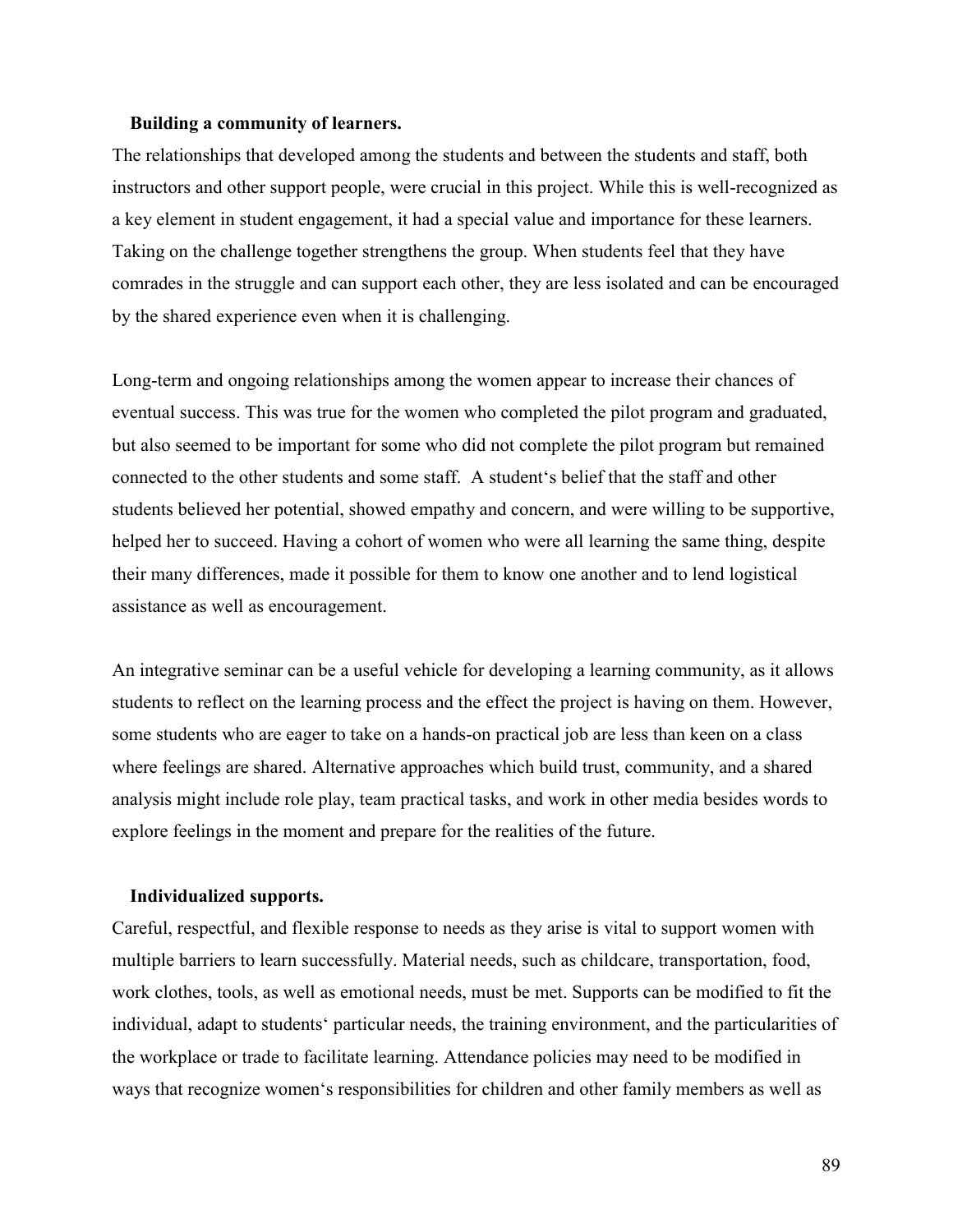the impact of violence and poverty on mental and physical health and consequently on attendance. The glib answer that such flexibility is not available in the workplace disregards the difference between being a student and being an income-earner who has more resources and more choices.

Counselling, advocacy, job coaching, and job searching are most effective when they can be modified to meet individual needs. Support without judgment is vital. Students who have experienced violence are often quick to blame themselves, and doubt their ability to carry out the work. When others judge and doubt this may be impossible to withstand.

This project benefited from flexible and adequate funding, making it possible for the educators to respond to a broad range of needs. Too often, funding allocations and parameters are set in advance and cannot be modified, even when it becomes apparent that the money can be spent more effectively. Accountability practices are often focused on matching what is done to what is proposed rather than making necessary changes to plans in order to supply what actually was needed. This project was fortunate in being funded by the Ontario Women's Directorate, which was open to changes as the need for unanticipated supports emerged.

### **Academic challenges and supports.**

Students benefit from the availability of individual tutoring when needed. As noted, women in the project did very well academically. The opportunity to learn or refresh math skills and other knowledge helped to create a distinction between what the women already knew (or remembered) and what they could learn if given an opportunity. Only the latter was relevant to their success in the project. The differences in prior academic achievement between the students who completed the project and those who discontinued suggests that providing academic support even earlier in the project might have been helpful, particularly for those who never took upperlevel high school math courses. While completion of high school math courses could be used as a selection criterion, providing more effective and better-timed remediation is more in keeping with the rationale for projects like this one than restricting access would be.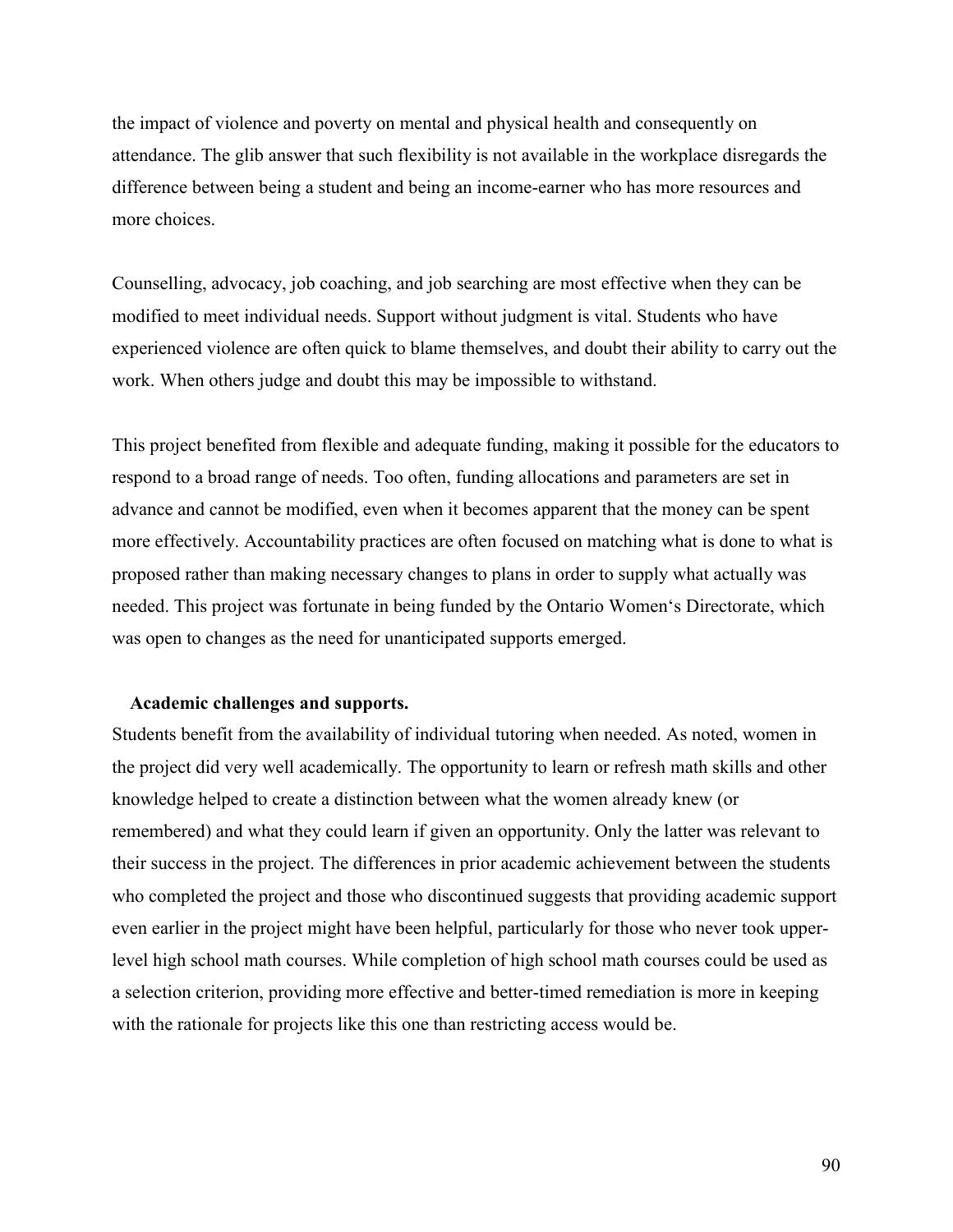Designing learning for regular small successes is valuable. Success leads to more success. Just as students can easily spiral downward as failures and violence multiply and compound each other, they can also spiral upward, building on small successes and increasing their belief that they are competent and capable of creating change. Even in the face of great success, survivors of violence and systemic oppression can quickly doubt they are succeeding. One student in this project stopped attending when her certificate didn't arrive, immediately assuming that she had really failed, even though she had been told she had passed with an excellent mark.

Challenge is as vital as support. When a difficult, even seemingly impossible, task is completed, the sense of achievement is huge. A non-traditional task, such as welding, can be particularly exciting for women who never imagined themselves doing something that seems initially to be so intimidating.

### **Role models, allies, and mentors.**

A woman mentor from the trade can be extremely important to help women to learn appropriate ways of doing a task, to provide stories of life at work, and to make it easier for women to imagine what life might look if they enter the trade. Practical advice about how to accomplish the same tasks as a man even if one is smaller and not as strong is helpful and credible when it comes from a woman who is doing that work.

A person who is a supportive —witness" and ally in the class is valuable. Students were aware of the counsellor's supportive presence in the class and were taught skills that helped them cope and remain engaged in stressful moments. The camaraderie of being able to share the struggle and see someone noticing is valuable to increasing persistence. This supportive presence in the classroom can also be of value for the instructor who can relax, knowing there is someone else there to support an individual in crisis. Other high support programs use job coaches in this role with similar effectiveness.

The counsellor and integrative seminar teacher also tried some of the tasks the women were being taught. Watching a teacher or counsellor, someone the students identified as —smat," find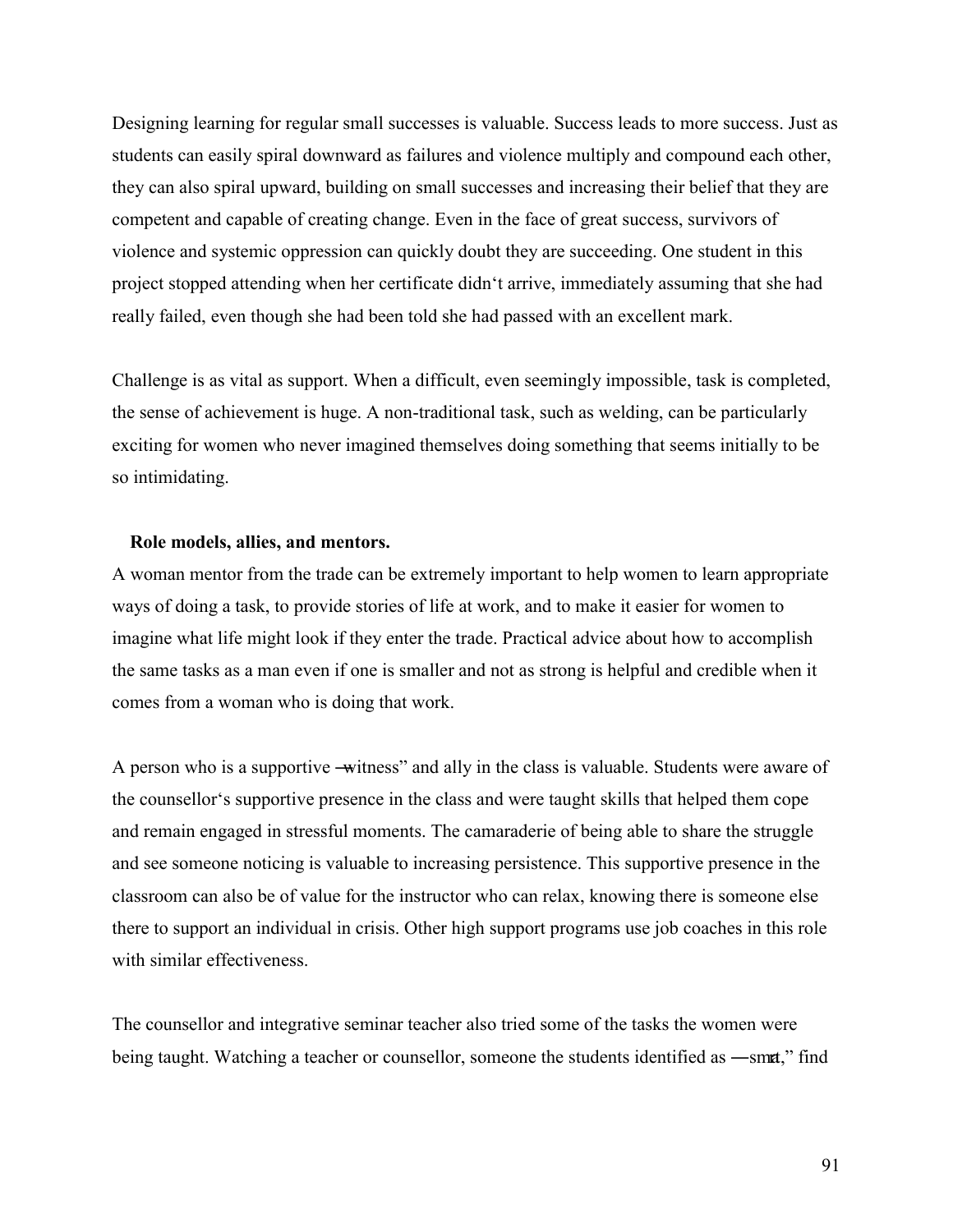new learning difficult can also help to build confidence in a struggling student. These project staff modelled persistence, tolerance for frustration, and a willingness to laugh at themselves.

### **Employer engagement and employment potential.**

Although there were assurances of good employment prospects when the project was planned, some difficulties emerged. Relationships between the college and several prospective employers might have cushioned the effect of this. Ongoing job coaching can build these relationships, helping to create a receptive climate among employers and to support both the employee and employer through the first few months of a job, when misunderstandings and frustrations are most likely to occur.

If women, and especially women who have experienced violence, are to truly find a welcome in the male-dominated trades, culture and practices need to change. Representatives of these trades say that they want to hire women, but the intention has to be coupled with creating a more welcoming and equitable workplace culture. A job developer often works as much with a workplace as with a prospective employee to create an inviting environment for non-traditional workers.

Some of the skills that the women needed to secure employment in this field were not evident at first. It was more difficult for women who did not have a driver's license to find employment. A higher level of Gas Technician certification increased a woman's ability to work independently and therefore increased employability.

A group of twenty or so non-traditional employees attempting to find work in a single field, other factors such as reluctance to hire women, seasonal variations that affect hiring and workplace restructuring, all impeded women's employment and made things more difficult. More diverse vocational outcomes might have avoided this.

### **Staff communication and collaboration.**

Staff working together as a team with consistency and communication among staff is crucial. A range of people make it easier for each student to find someone to connect with. Good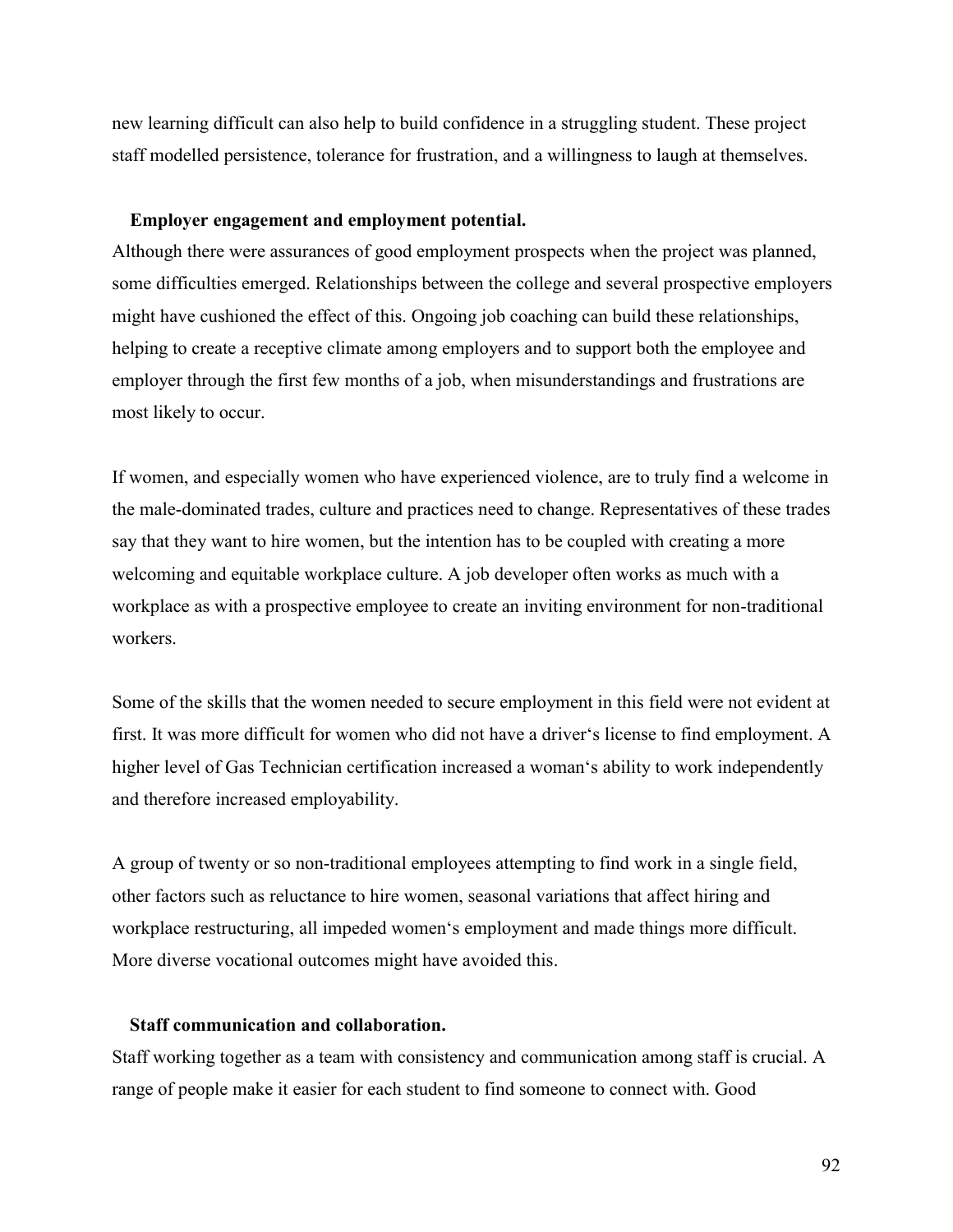communication among staff is important to ensure that students do not get different information and decisions. As noted, faculty approached teaching and students with different assumptions based on their discipline and experience. Some of these were identified and discussed during the project but most were not. The collaboration among the areas involved, could have been enhanced had these implicit beliefs been made more explicit and negotiated to provide a more consistent experience for the students.

Instructors need access to supports to help them to maintain good boundaries, feel empathy for students without trying to rescue them, and recognize that students who are less satisfying to teach because they look as if they are not motivated are likely struggling with the impacts of violence on their learning. Such students need support and encouragement rather than judgement and -eonsequences." The faculty teaching them also need support to manage the inevitable frustrations of working with challenging students whose behaviour and choices are sometimes hard to understand.

 It is important that teaching practices and classroom dynamics create as safe a learning environment as possible. Poor teaching practices, such as false promises, favouritism, or setting students up for failure or ridicule, are never defensible, but they can be especially damaging for students who have experienced violence. Even behaviour like thumping on a desk for emphasis can have unintended negative effects on students' comfort in the classroom and ability to learn. If such situations occur, it is helpful to recognize this, acknowledge it explicitly, and make changes.

## **Understanding the long-term effects of violence.**

Many of the behaviours which lead to a critical judgement and certainty that a student is not ―serious‖ or motivated – such as missing class, arriving late, hanging back from opportunities to try things out, sitting in the back of the class, acting out, joking or silence – need to be recognized as common responses to the impact of violence on learning. Although these behaviours are inappropriate in a classroom, the communication that is embedded in them must be recognized. Simply reacting to the behaviours in ways that shame students limits the teacher's ability to use this as a teaching moment that helps the student to develop focus and self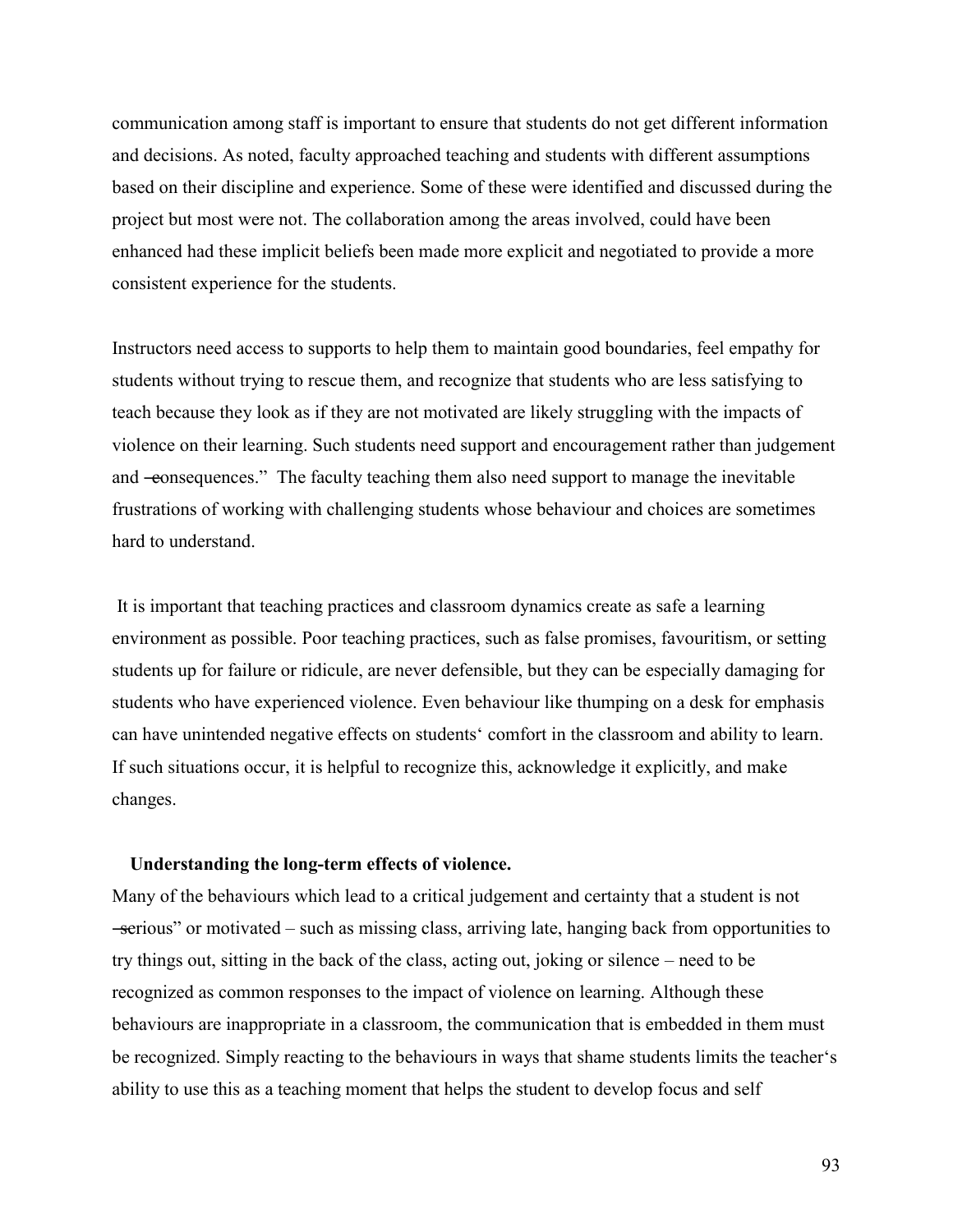discipline. The experience of a challenging and supportive learning environment is extremely valuable. Participating in a structured learning community can support students to begin to see themselves differently.

This raises a larger issue, of course. If there are students throughout the college who have experienced violence, whether personal or systemic or both, then the practices that make learning more accessible and successful are applicable everywhere, irrespective of program content. The statistics about violence suggest that it is unlikely that any large program – and few small ones would be devoid of students who have had such experiences. Good supportive teaching practices for students who have experienced violence should therefore be viewed as good teaching practices, regardless of what one knows about the students' backgrounds. Sensitivity to the potential that any student may have experienced violence and the use of practices arising from that awareness have a place in every classroom. The level and nature of the supports extended as part of this project, such as a counsellor in the classroom and food, could not be made available to all students and may not be needed. Fortunately, however, most of the practices rely much more on attitude and approach than on expensive tangible supports and could be incorporated across the college without interfering with the preparation faculty believe is necessary to ensure that students are ready to face the employment demands of their sector.

# **LIMITATIONS OF THE PRESENT STUDY AND DIRECTIONS FOR FUTURE RESEARCH**

The general purposes of any research include knowledge generation/production, creating better understanding, and prediction. This study contributes to the first two purposes: production of applied knowledge that is usually context specific and process knowledge for enhancing understanding and explanatory power. However, it fails to offer generalizability or prediction. This was a study of a project that was not initially intended as a subject for research. It involved a relatively small number of participants who were referred by social service agencies. Therefore it has the same limitations of any research with participants who were not selected randomly, no matched controls, and no formal pre-post measures. In assessing the appeal and effect of the training for the participants, it is impossible to fully separate the tangible benefits, such as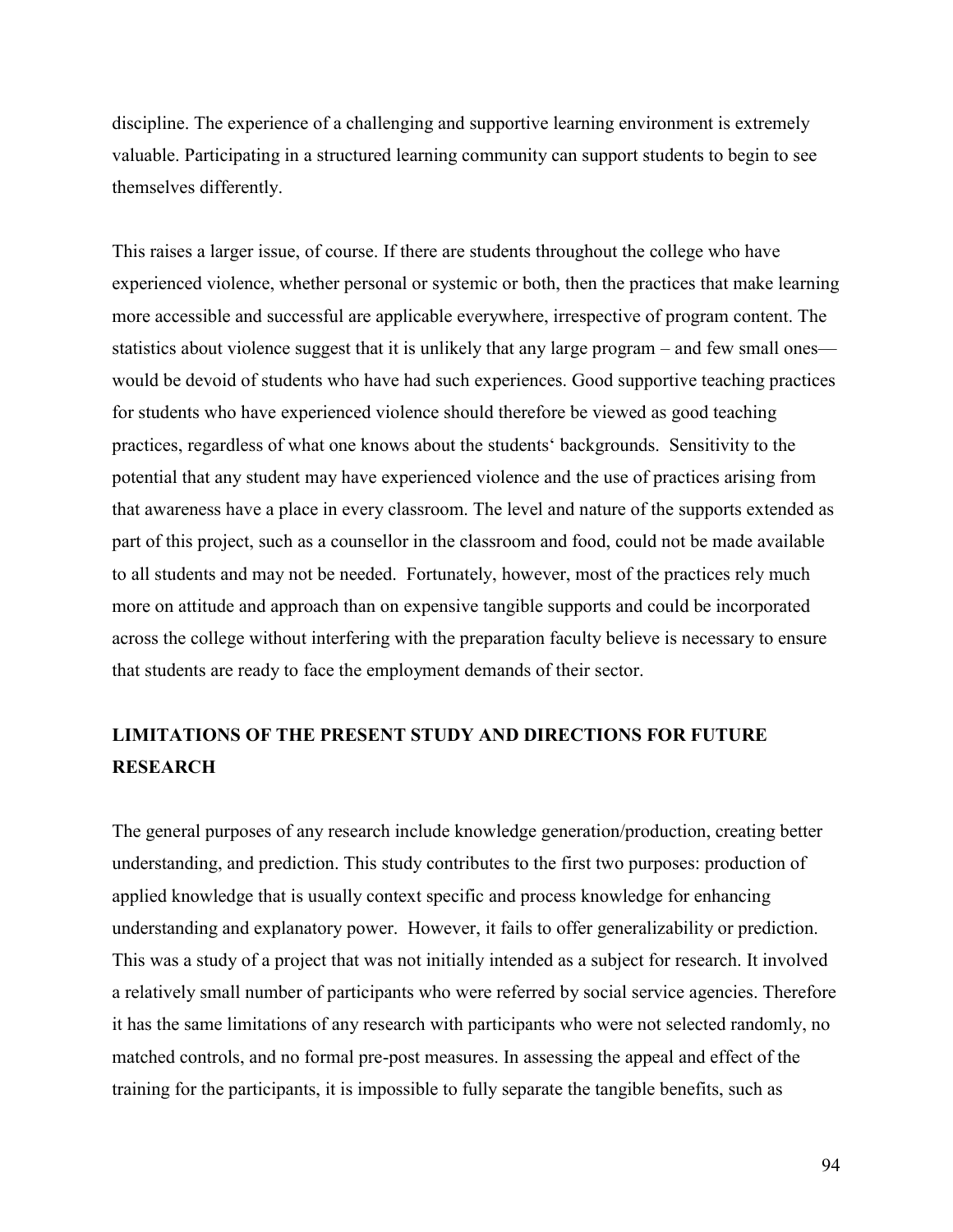increased skills and future employment, from the indirect benefits, such as having an identity and structured time as a college student, maintaining one's relationship with the referring worker, child care, and camaraderie with follow students.

As this was designed as a training project and became a research study only in retrospect, the data sources included observations, logs, interviews, and documents that were collected before the conceptual framework and process of the research study were formulated. As a result, some of the data were probably not as complete or tightly defined as they would have been if research had been a primary or initial purpose. Some staff who had been involved with the delivery of the project were co-investigators and, despite rigorous testing of interpretations with co-investigators who had not been part of the project, bias and selective interpretation of data may have affected the analysis.

The results are interesting and can be used as input to improve future projects of a similar nature. However, from a research perspective, they are not generalizable even to the population of women who have experienced violence or are judged to be at high risk and who are interested in future work in the skilled trades. The employment outcomes for participants were influenced by their personal skills and motivation but were also subject to the job market at the time. The study's conclusions are recommendations based on what emerged from this study and they should be understood as such. The recommendations point to improvements that can be made to learning environments to support students and help them be more successful. Further research would need to be done to more fully identify the relative merits of these improvements and their value for other groups of students, including those who come to education with fewer barriers than the students in this project.

This study reveals a need for further research to understand with more nuance and depth the perspective of employers and their hiring processes, and the subtle and not so subtle dynamics in the workplace when women enter the trades. Such research would be strengthened by an overarching analysis that identifies the intersection of multiple barriers that women experience in the context of non-traditional workplaces and the impact of a history of violence on informal learning in workplace settings as well as in formal training.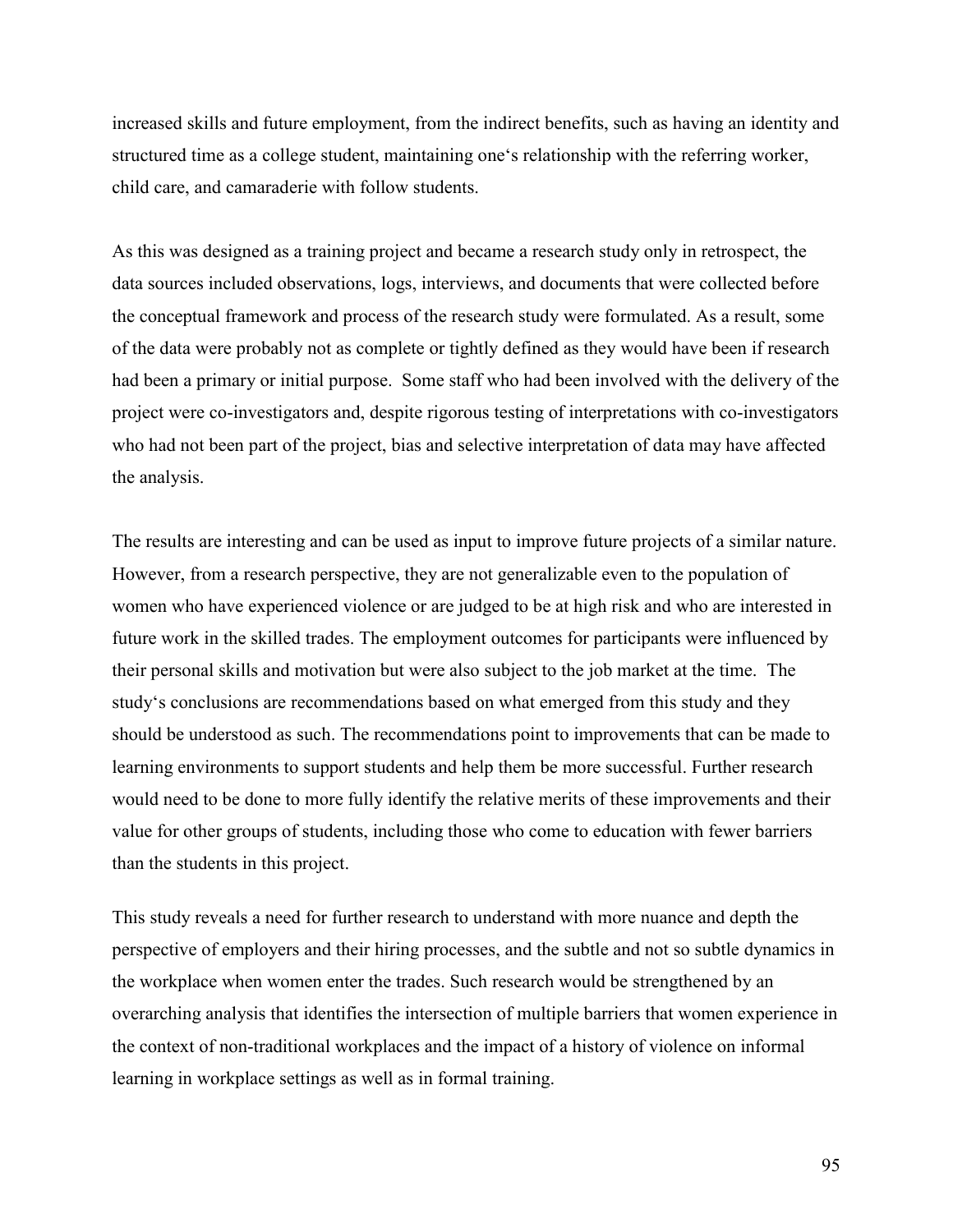A longitudinal study would be especially valuable to track multi-barriered students over a longer period of time to assess the impact of various interventions. This should include overall supports as well as effective teaching practices such as those identified as helpful through this study. This would allow further exploration of the value of these supports to other groups of students who have high needs and would permit further differentiation to identify the most effective supports and delivery mechanisms.

Finally, a study is needed on the potential for self-employment and entrepreneurship. When industries have difficulty changing predetermined practices, another option for women's employment may be self-employment. The pitfalls and possibilities of this direction should be assessed with particular reference to learning from other countries where some innovative microenterprise projects have been successful.

## **SUMMARY**

Survivors of violence and other forms of systemic oppression participate in all classes and programs. Colleges need to find ways to provide acknowledgement and support for their needs wherever they are studying within the college. Like the increased recognition and accommodation of learning disabilities, the recognition that survivors of violence are in all classes and may need extra resources is vital. Survivors should not need to be labelled as a ―special‖ group. Educational institutions need to break silences about the commonplace presence of issues of violence and learning and work towards meeting students' diverse needs and modifying teaching practices to support the learning of all.

Instructors would benefit from training to recognize and address the impacts of violence on learning. Learner-centred approaches focus on the needs of students, some of whom may be trauma survivors. All instructors need to understand why victims of violence, both systemic and personal, react the way they do to teachers, students, and material. Instructors need training in appropriate roles, boundaries, and ways to avoid acting on judgements and assumptions or echoing past abuse. It is important that instructors and administrators learn that the person who might be judged as —the bottom of the barrel" may be a survivor of multiple violences seeking to heal and create change in her life through participating in an educational program.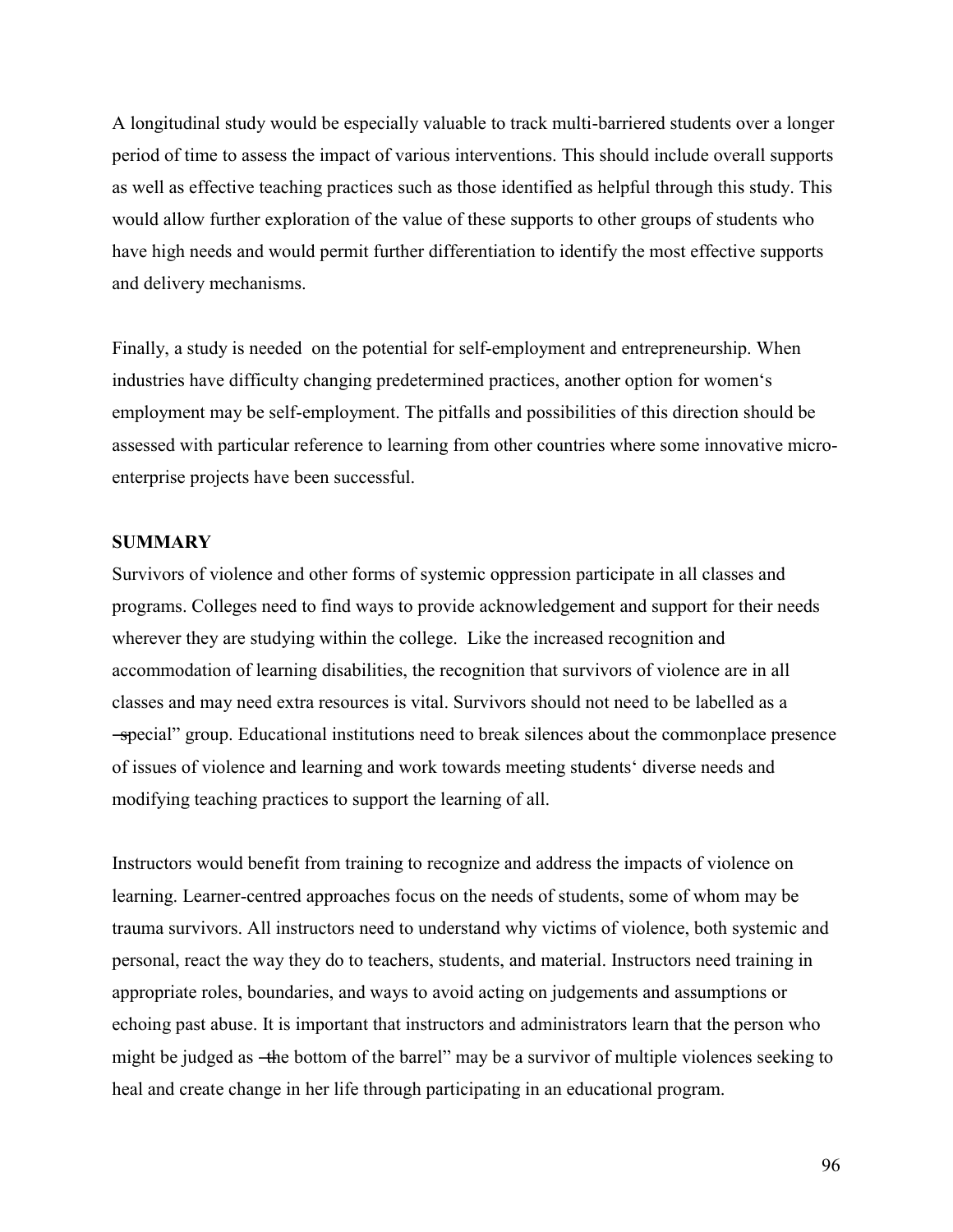This research has shown the value of offering women who have experienced violence something different. Material and emotional supports and flexibility are clearly vital elements. In addition, the training the women received was specific skill-building that led to certification and defined job opportunities rather than generalized readiness for employment. It is also important to address the workplace itself. Even if women are prepared to enter non-traditional employment, the workplace is not necessarily ready to receive them. This study suggests that working with employers to create a supportive and equitable environment for on-going learning on the job is a vital complement to the work with the students.

### **EPILOGUE: FURTHER WORK**

A second follow-up project with a similar group of women is underway. The findings from RHVACT project described here have been incorporated into the design of the successor project. Briefly, the current project has an extended period of preliminary academic preparation, which is delivered to the women in a cohort so that they can form a community of learners with mutual support. After this, they will enter a range of technology or apprenticeship programs, choosing the programs they wish and meeting the same entrance requirements as other students. This gives greater choice, removes the stigma of the women studying the technical subjects in an identified group, and increases the likelihood of employment, as they will be entering a variety of occupations. The women will continue to have a weekly integrative seminar for camaraderie, support and problem-solving. Stronger links have been forged with the Technology Division to create better communication and collaboration so that faculty can learn from one another and provide better support to these students and to others. It is gratifying to see the results of this study applied so quickly. The authors are optimistic about the second group of students benefiting from what has been learned in this study.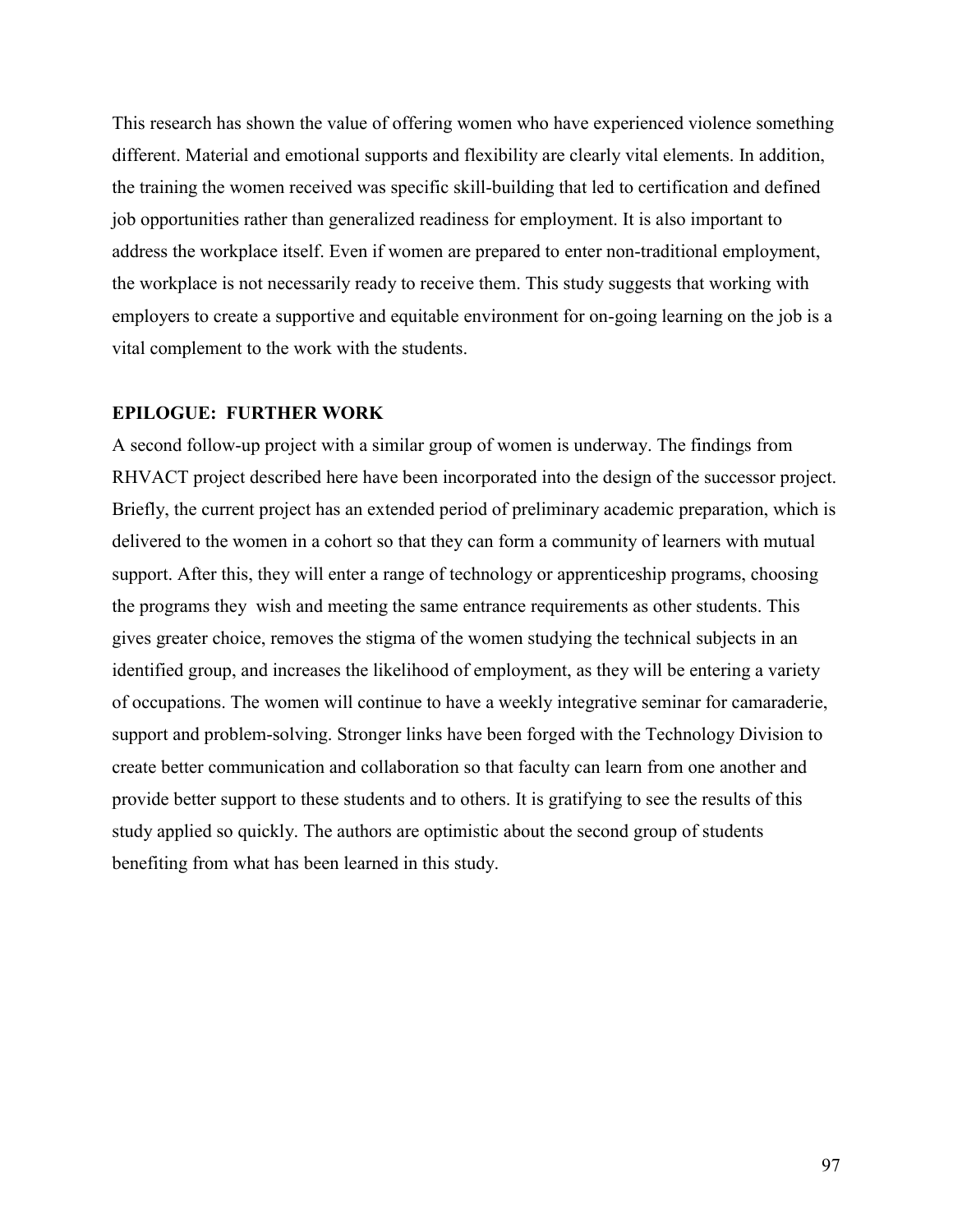### **PART SIX: REFERENCES**

- Almey, M. (2007). *Women in Canada: Work chapter updates.* Statistics Canada. Retrieved from http://www.statcan.gc.ca/pub/89f0133x/89f0133x2006000-eng.htm
- Biddulph, F., Biddulph, J., & Biddulph, C. (2003). *The complexity of community and family influences on children's achievement in New Zealand: Best evidence synthesis*. Wellington: Ministry of Education.
- Bower, M. (2007). *Apprentices speak out: The experiences of five women in a skilled trade.*  Germany: VDM Verlag.
- Bowlus, A., Day. T., McKenna, K. & Wright, D. (2003). The economic costs and consequences of child abuse in Canada. *Report to the Law Commission of Canada.*
- Braundy, M. (1994). Building foundations for technical training: WITT standards and guidelines. *Women's Education 10* (3/4). Toronto: Canadian Congress for Learning Opportunities for Women, 50-53.
- Briskin, L. (2006). Victimisation and agency: The social construction of union women's leadership*. Industrial Relations Journal, 37*(4), 359-378.
- Bruner, J. (1986). *Actual minds, possible worlds.* Cambridge, MA: Harvard University Press.
- Canadian Apprenticeship Forum (2004). *[Accessing and completing apprenticeship](https://owa.georgebrown.ca/exchweb/bin/redir.asp?URL=http://www.caf-fca.org/files/access/1-Report_jan04_e.pdf)  [training in Canada: Perceptions of barriers.](https://owa.georgebrown.ca/exchweb/bin/redir.asp?URL=http://www.caf-fca.org/files/access/1-Report_jan04_e.pdf)* Consultation Report.
- Canadian Labour Congress. (2008). *Women in the workforce: Still a long way from equality*. Retrieved from http://www.canadianlabour.ca/news-room/editorial/women-workforce still-long-way-equality
- Canadian Labour Market Productivity Centre (CLMPC). (1990). *Report of the CLMPC task force on the labour force development strategy.* Ottawa: CLMPC.
- Carney, T.F. (1983). *Qualitative methods in communication studies: A new paradigm research manual*. Windsor: Department of Communication Studies, The University of Windsor.
- Centre for the Study of Living Standards (CSLS). (2001). *Report and proceedings from the CSLS on creating a more efficient labour market.* Ottawa: CSLS.
- Conference Board of Canada. (2004). *Performance and potential 2003-04: Defining the Canadian advantage*. Ottawa: The Conference Board of Canada, 81-90.
- Conference Board of Canada. (2007). *Ontario's looming labour shortage challenges: Projections of labour shortages in Ontario, and possible strategies to engage unused and underutilized human resources.* Ottawa: Conference Board of Canada.
- Correll, S. (2001). Gender and the career choice process: The role of biased self assessments. *American Journal of Sociology*, 106(6), 1691–1730
- Cranford, C., Vosko, L. F. , & Zukewich, N. (2003). The gender of precarious employment in Canada *Relations Industrielles/Industrial Relations*, *58*(3). Retrieved from <http://www.erudit.org/revue/ri/2003/v58/n3/007495ar.pdf>
- The Daily. Labour Force Survey. Nov 2, 2007. <http://www.statcan.gc.ca/daily-quotidien/071102/dq071102a-eng.htm> \*
- Dancey, A. (2002). *Breaking down the barriers program.* St. John's: Women in Resource Development Committee.
- Epstein, J. L. (1995). School/family/community partnerships: Caring for the children we share. *Phi Delta Kappan, 76* (9), 701–712.
- Equal Opportunities Commission, (2006). (England) Retrieved from [http://www.equalityhumanrights.com/pages/eocdrccre.aspx](https://owa.georgebrown.ca/exchweb/bin/redir.asp?URL=http://www.equalityhumanrights.com/pages/eocdrccre.aspx) \*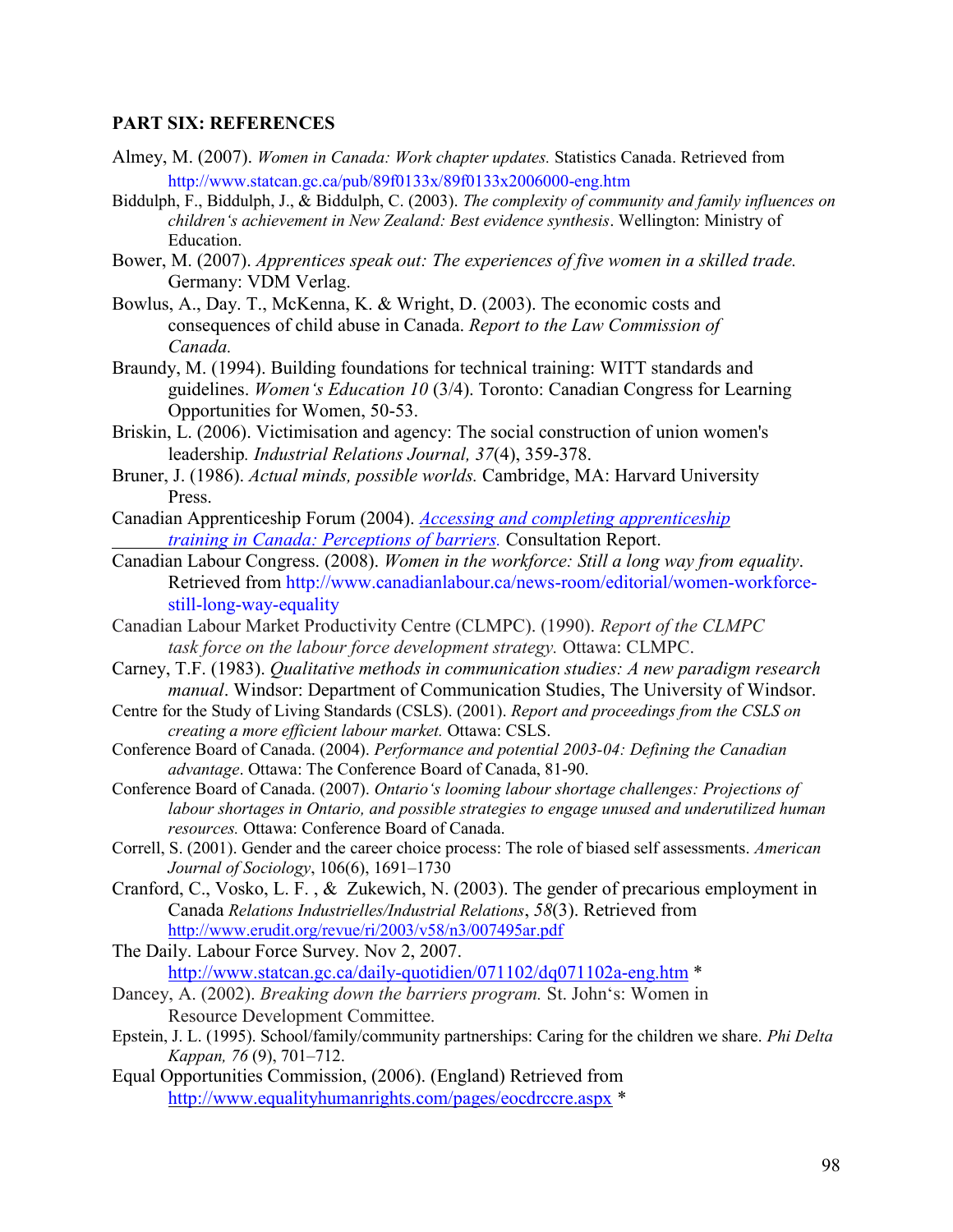- For The Record. (2010). *Women in the workforce*. Ministry of Small Business, Technology and Economic Development, Government of British Columbia, February 8. Retrieved from: <http://www.gov.bc.ca/fortherecord/women> \*
- Glaser, B. G. & Strauss, A. (1967). *The discovery of grounded theory: Strategies for qualitative research.* Chicago: Aldine Press.
- Government of Yukon Women's Directorate (2005). *Yukon women in the trades: Follow up report 2005*. Retrieved from [http://www.womensdirectorate.gov.yk.ca/pdf/witt\\_report\\_2005.pdf](http://www.womensdirectorate.gov.yk.ca/pdf/witt_report_2005.pdf)
- Glick, P. & Fiske, S. (2007). Sex discrimination: The psychological approach. In F.J. Crosby, M.S. Stockdale, S.A. Ropp (Eds.), *Sex Discrimination in the workplace: Multidisciplinary perspectives* (pp. 155-183). New York: John Wiley & Sons.
- Greaves, L. Hankivsky, O. Kingston-Riechers, J. Kingston-Riechers, J. (1995). *Selected estimates of the costs of violence against women.* London, Ontario: Centre for Research on Violence against Women and Children.
- Grzetic, B. (1998). Women in technical work in Atlantic Canada. St. John's: WITT Newfoundland and Labrador. In J. Hussey. (2003). *The changing role of women in Newfoundland and Labrador.* Canada, Royal Commission on Renewing and Strengthening Our Place in Canada.
- Harding, S. (1996). *The science question in Feminism*, Cornell University Press: New York.
- Hartmann, H., Hegewisch, A. & Lovell, V. (2007). *An economy that puts families first: Expanding the social contract to include family care*. Washington, DC: Economic Policy Institute.
- Hausmann, R., Tyson, L. D. & Zahidi, S. (2007) *Global gender gap: Report 2007.* World Economic Forum. Retrieved from <http://www.weforum.org/pdf/gendergap/report2007.pdf>
- Henry, C., Werschkul, M., & Rao, M. C. (2003). *Child care subsidies promote mothers' employment and children's development*. Washington, DC: Institute for Women's Policy Research. Retrieved from <http://www.iwpr.org/pdf/G714.pdf>
- Horsman, J. (1995). Violence and illiteracy in women's lives: Proposal for research and practice. *International Journal of Canadian Studies. 11*, Spring.
- Horsman, J. (1999/2000). *Too scared to learn: Women, violence and education.* Toronto: McGilligan Books, New Jersey: Lawrence Erlbaum Associates.
- Horsman, J. (2001). *Creating change in literacy programs: Talking about taking account of violence* ERIC ED 461 077 Retrieved from [www.jennyhorsman.com](https://owa.georgebrown.ca/exchweb/bin/redir.asp?URL=http://www.jennyhorsman.com/)
- Horsman, J. (2004). *The challenge to create safe learning environments for youth.* Toronto: Parkdale Project Read. Retrieved from [www.jennyhorsman.com](https://owa.georgebrown.ca/exchweb/bin/redir.asp?URL=http://www.jennyhorsman.com/)
- Human Resources Development Canada (2002).*Gender equality in the labour market. Lessons learned.* Evaluation and Data Development Strategic Policy*.* Retrieved from [http://www.hrsdc.gc.ca/en/cs/sp/hrsdc/edd/reports/2002-](http://www.hrsdc.gc.ca/en/cs/sp/hrsdc/edd/reports/2002-002440/spah14910_e.pdf)  [002440/spah14910\\_e.pdf](http://www.hrsdc.gc.ca/en/cs/sp/hrsdc/edd/reports/2002-002440/spah14910_e.pdf)
- Isserlis, J. (2000). *Trauma and the adult English language learner*, Digest, National Center for ESL Literacy Education, July EDO-LE-00-02
- Kerka, S. (1999). *Has non-traditional training worked for women? Myths and realities No. 1.* Washington, D.C.: U.S. Dept of Education, Education Resources Information Center.
- Kerr, A. (2010). -What About the Boys?": An Overview of Gender Trends in Education and the Labour Market in Ontario. Higher Education Quality Council of Ontario, Research Note 3 February 1. Retrieved from

<http://www.heqco.ca/SiteCollectionDocuments/FINAL%20Gender%20ENG.pdf>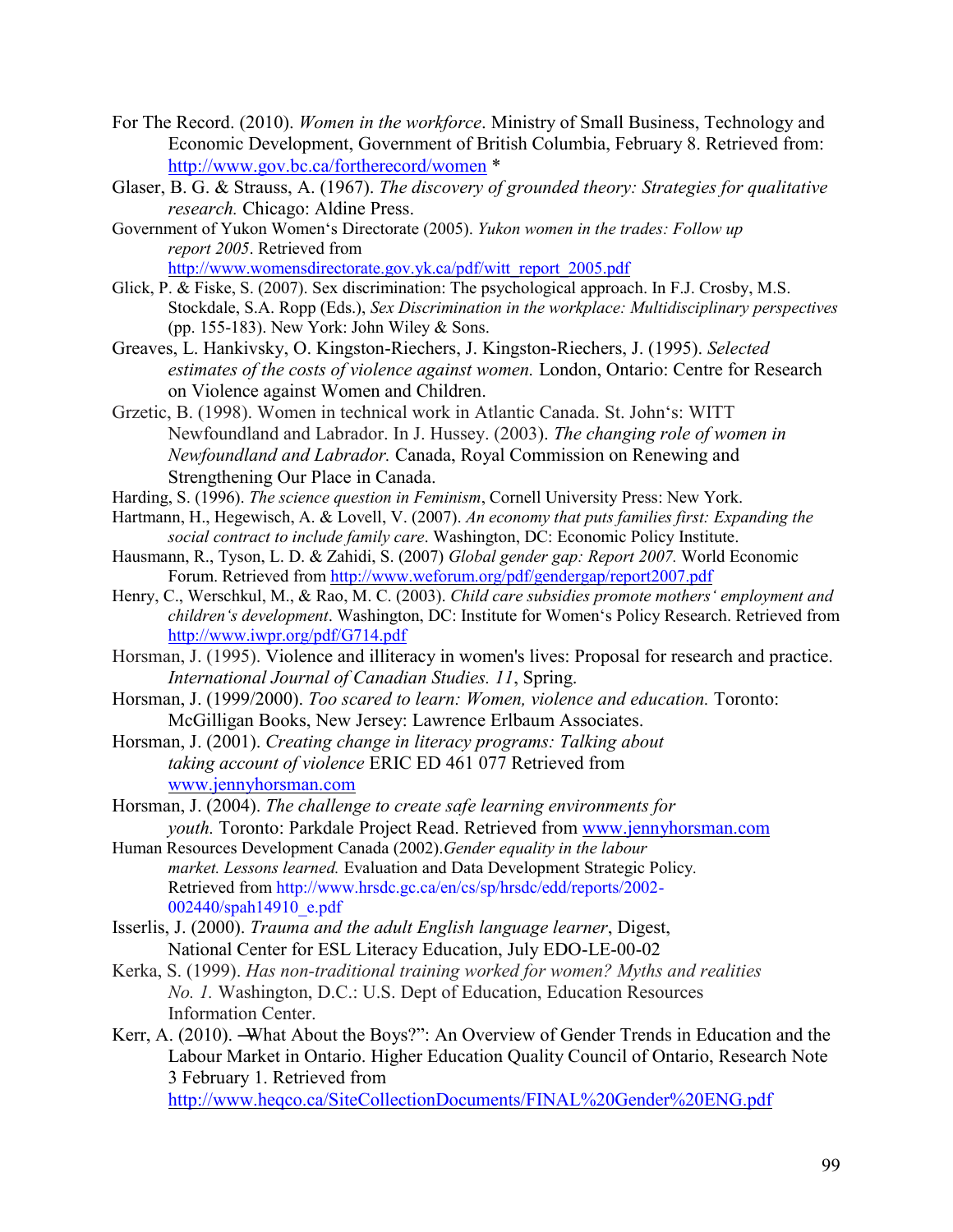- Kirby, S. & McKenna, K. (1989). *Experience research social change: Methods from the margins.* Toronto: Garamond.
- Kirton. G. & Healy. G. (2004). Shaping union and gender identities: A case study of women-only trade union courses*. British Journal of Industrial Relations*, *42*(2), 303-323.
- Kruger, H. (1999).Gender and skills: Distributive ramifications of the German skill system. In P. D. Culpepper & D. Finegold (Eds.), *The German skills machine: sustaining comparative advantage in a global economy (*pp. 189-227). New York: Berghahn. Retrieved from <http://www.voced.edu.au/cgi-bin/get-iso8.pl?off=28615864>

*Labour Market Information*, January 2007. \*

- Lasonen, J. (1999).*Workforce preparation in a global context: Occasional papers 8* Jyvaskyla: Institute for Educational Research, Jyvaskyla University. ERIC Document Reproduction Service <http://www.celcee.edu/abstracts/c20011860.html>
- Leach, D. (2008). *Evaluation of the employment training pilot program*. Toronto: Ontario Women's Directorate.
- Ledwith, S. (2006). Feminist praxis in a trade union gender project. *Industrial Relations Journal. 37*(4), 379-400.
- Lee, S. (2007). *Keeping moms on the job: The impacts of health insurance and child care on job retention and mobility among low-income mothers*. Washington, DC: Institute for Women's Policy Research.
- Lovell, V. (2007). *Women and paid sick days: Crucial for family well-being*. Washington, DC: Institute for Women's Policy Research.
- Maani, S. A., & Kalb, G. (2006). Academic performance, childhood economic resources, and the choice to leave school at age 16. *Economics of Education Review, 26* (3), 361–374.
- Madsen, K. (1999). *Yukon women in apprenticeship and trades.* Whitehorse: Yukon College, Northern Research Institute
- Martinez, A. (1997). *Teaching survivors of torture and trauma.* Sydney:TAFE Multicultural Education Unit/ Northern Sydney Institute of TAFE Multicultural Education Coordinator.
- Ménard, M., Chan, C., & Walker, M. (2008). *National apprenticeship survey: Ontario overview report 2007.* Ottawa, ON: Statistics Canada, Catalogue No. 81-598-X No. 004. Retrieved August 27, 2009, from: <http://www.statcan.gc.ca/pub/81-598-x/81- 598-x2008004-eng.pdf>.
- Mojab, S. (2000). Vengeance and violence: Kurdish women recount the war*. Canadian Woman Studies Journal. 19* (4), Winter: 89-94.
- Mojab, S. & McDonald, S. (in press).Women, violence and informal learning, in K. Church, N. Bascia, & E. Shragge (Eds.), *Making sense of lived experience in turbulent times: Informal learning*. Waterloo: Wilfrid Laurier Press.
- Morrish, E, Horsman, J. & Hofer, J. (2002). *Take on the challenge: A source book from the women, violence, and adult education project.* Boston: World Education.
- O'Hara, S. & Evers, F T. (1996). *Opportunity in apprenticeship: An analysis of The 1994/95 National Apprenticed Trades Survey.* Guelph: University of Guelph Centre for Educational Research and Assessment.
- O'Keefe, E. & Hyde, J. (1983). The development of occupational sex-role stereotypes: The effects of gender stability and age. *Sex Roles* 9, 481-492.

Ontario Human Rights Commission (2001). *An intersectional approach to discrimination: Addressing multiple grounds in human rights claims*. Retrieved from [http://www.ohrc.on.ca/en/resources/discussion\\_consultation/DissIntersectionalityFtnts/vi](http://www.ohrc.on.ca/en/resources/discussion_consultation/DissIntersectionalityFtnts/vi%09ew) [ew](http://www.ohrc.on.ca/en/resources/discussion_consultation/DissIntersectionalityFtnts/vi%09ew)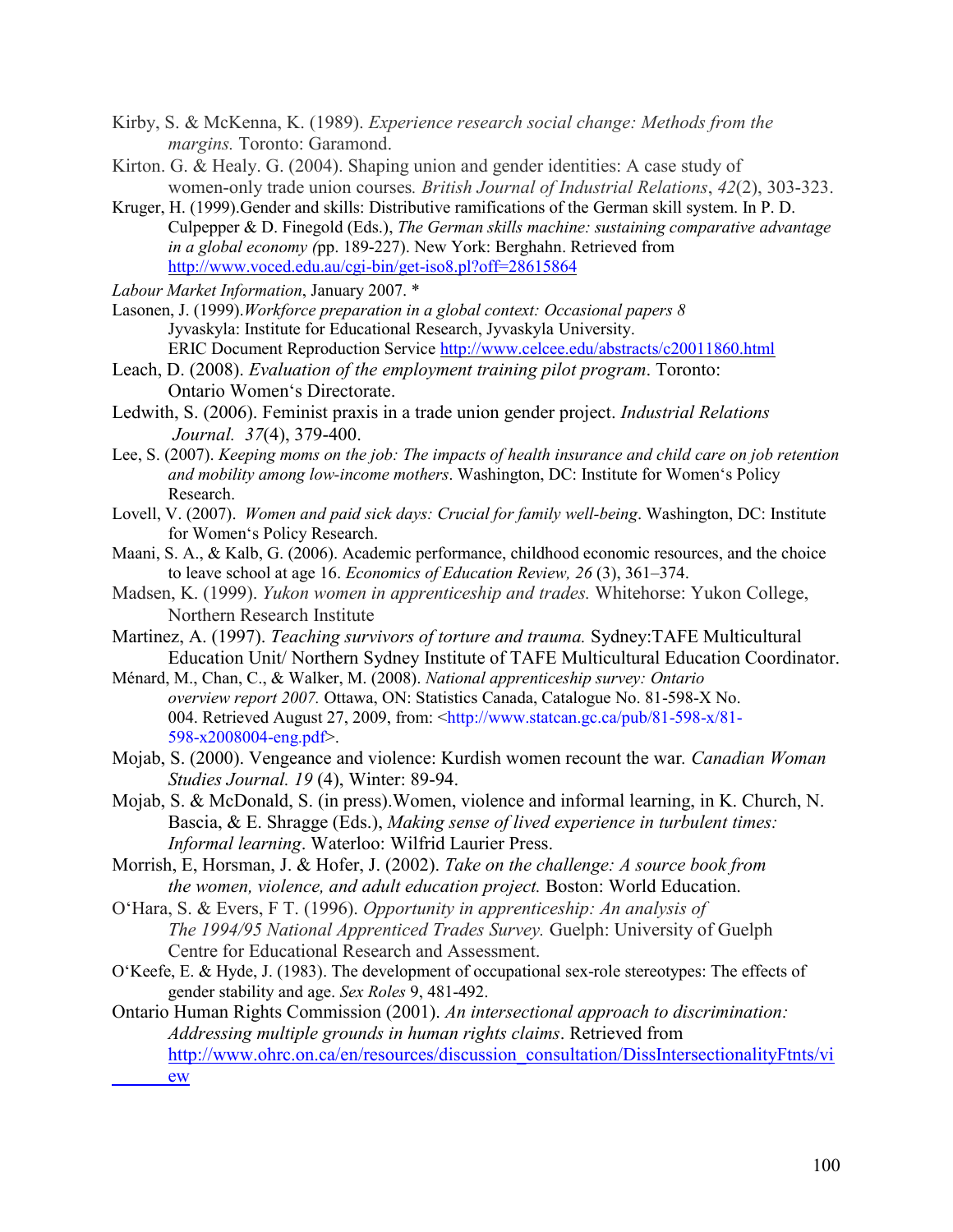- Ontario Youth Apprenticeship Program. *Women in apprenticeship education*. Retrieved from: <http://www.ugdsb.on.ca/schooltocareer/oyap/index.aspx?id=486> \*
- Parkdale Project Read (2003). *Outside the box: Exploring the impacts of violence on learning.* Toronto: Parkdale Project Read. Retrieved from http://www.learningandviolence.net/lrnteach/reflprac.htm
- Parker, J. (2006). Trade union women's groups and their effects on union goals and strategies. *Human Resource Management Journal, 16*(4), 411-31.
- Pocock, B & Alexander, M. (1999). The price of feminised jobs: New evidence on the gender pay gap in Australia, *Labour and Industry,* 10(2), 75-100.
- Preston A, & Whitehouse, G. (2004). Gender differences in occupation of employment in Australia, *Australian Journal of Labour Economics 7*(3): 309-328.
- Registered Apprenticeship Information System Canada. (2003). Retrieved from Statistics Canada, [http://www.statcan.ca/english/freepub/81-004-XIE/2006002/regappr.htm](https://owa.georgebrown.ca/exchweb/bin/redir.asp?URL=http://www.statcan.ca/english/freepub/81-004-XIE/2006002/regappr.htm)
- Report on Plan of Priorities on the Status of Women Canada 2006-2007. Treasury Board of Canada Secretariat. Retrieved from http://www.tbs-sct.gc.ca/rpp/0607/swc-cfc/swc-cfc01\_e.asp
- Reskin, B. F., & Hartman, H. (1986). *Women's work, men's work.* Washington, D.C.: National Academy Press.
- Rockhill, K. (1987) Literacy as threat/desire: Longing to be SOMEBODY*.* In J. Gaskell & A. McLaren (Eds.), *Women and Education: A Canadian Perspective.* Calgary: Detselig.
- Rossiter, M. (1982). *Women scientists in America.* Baltimore: Johns Hopkins Press.
- SaskWITT (Women in Trades and Technology Saskatchewan). (2001). *Foundation for success: The story of the women's work training program in Saskatchewan.*  Regina: SaskWITT.
- Smol, R. (2005). *No one thinks about trades,'* Toronto Star (Thursday, March 31, 2005. P. K1).\*
- SPR Associates (2002a). *A study to assess and identify ways of increasing women's participation in trades, technology and operations occupations.* Toronto: SPR Associates Inc.
- SPR Associates Inc. (2002b). *Literature review regarding women in male-dominated occupations with particular reference to trades, technology and operations.*  Toronto: SPR Associates Inc.
- Statistics Canada. (2004). *Education matters: The gap in achievement between boys and girls.* Ottawa: Author (81-004-XIE).
- Statistics Canada. (2008). High school dropouts returning to school. Retrieved from <http://www.statcan.gc.ca/daily-quotidien/080409/dq080409c-eng.htm>
- Sweet, R. & Gallagher, P. (1997). *Women and apprenticeships: An analysis of the 1994 national apprentice trades survey.* Ottawa: Human Resources Development Canada.
- Townson, M. & Hayes, K. (2007). *Women and the EI Program.* Canadian Centre for Policy Alternatives. Retrieved from [http://www.policyalternatives.ca/documents/National\\_Office\\_Pubs/2007/Women\\_and\\_th](http://www.policyalternatives.ca/documents/National_Office_Pubs/2007/Women_and_the_EI_Program.pdf)

e\_EI\_Program.pdf

- U.S. Department of Labor, Bureau of Labor Statistics, Annual Averages 2008.\*
- Ursule, C. (2003). Who wins, who loses. In M. G. Cohen, (Ed.), *Training the excluded for work: Access and equity for women, immigrants, First Nations, youth, and people with low income*. Vancouver: University of British Columbia Press.
- Weedon, C. (1987). *Feminist practice and poststructuralist theory.* Oxford: Blackwell.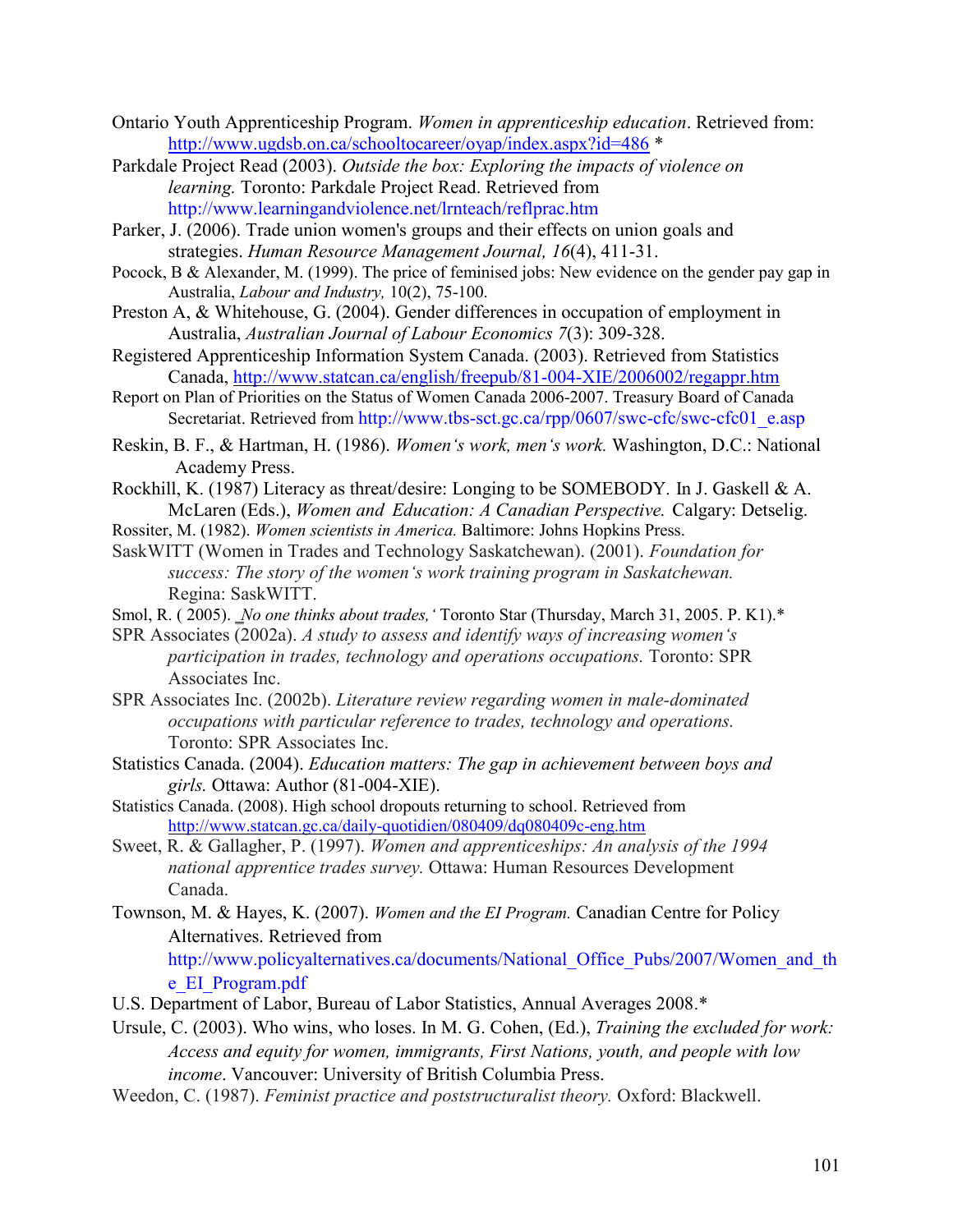Zimmerman, E. (2001**).** *Helping high school graduates find their place in the trades. Accessing and completing apprenticeship in Canada: Perceptions of barriers.* Canada Apprenticeship Forum. Retrieved from [http://www.caf-fca.org/files/access/1-Report\\_jan04\\_e.pdf](http://www.caf-fca.org/files/access/1-Report_jan04_e.pdf)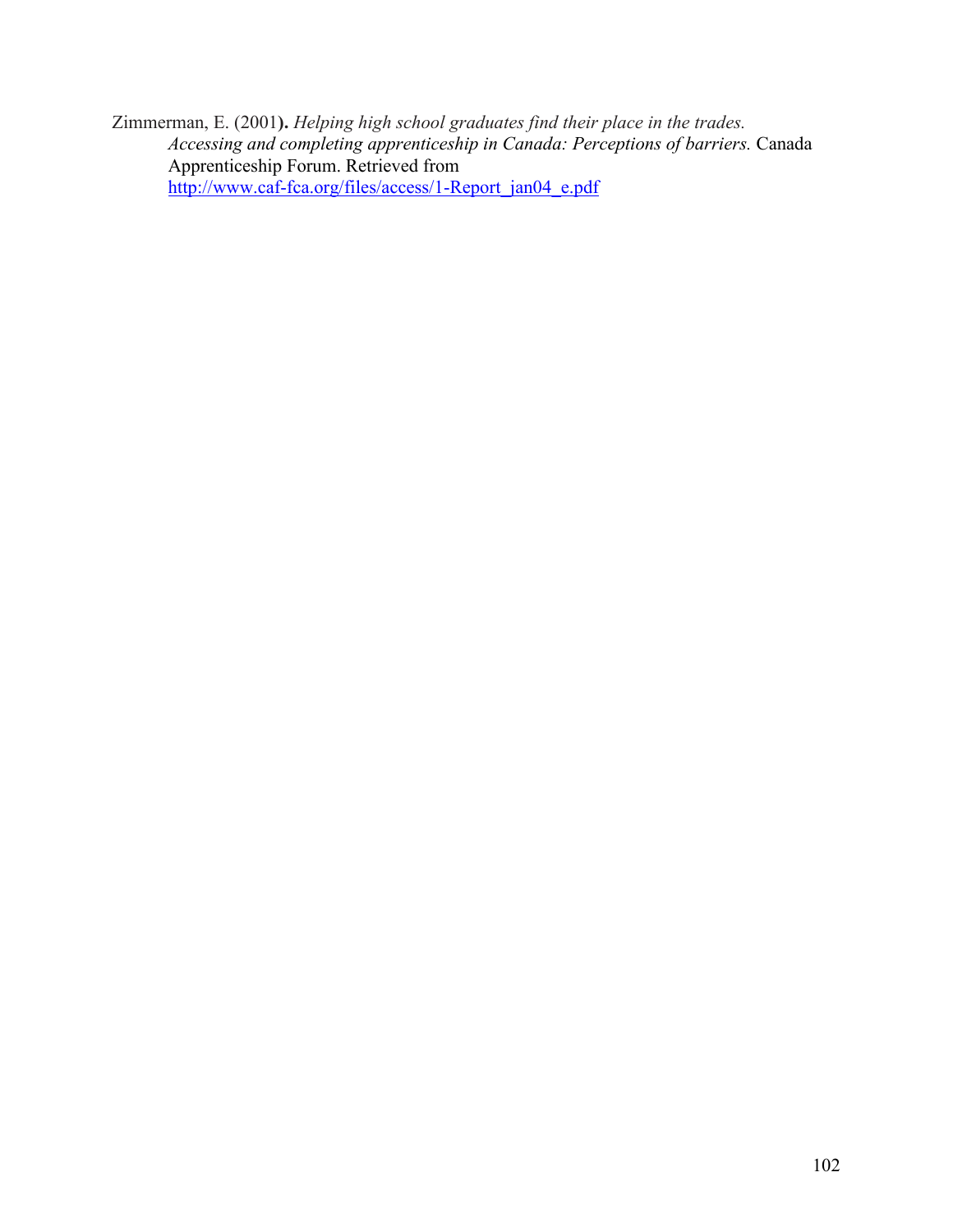## **PART SEVEN: APPENDICES**

## **INTERVIEW TOOLS**

The three sets of questions which follow were used as loose guides for open-ended exploratory focus groups and group interviews. Each individual faculty follow-up interview was unique, based on earlier information faculty members had provided in the focus group and was used to understand the nature of their work in detail and depth. Although follow-up student interviews were also somewhat individual we have included an example to provide an illustration of their general focus.

## **Student focus group questions.**

Frame the discussion by noting that while students had the experiences they're about to talk about as a group, their reactions to the experiences are individual – all are correct.

We will go through the questions in the student focus groups in this order:

- 1. We have some specific questions in mind but first we'd like to hear what you think is important to ask about?
- 2. Talk about yourself when you came into the program? Compare who you are now with who you were then.
- 3. Brainstorm a list of women identify as supports. Then ask: Were there times when you needed to use particular supports? Think about times when things were tough and it was difficult to make it into the classroom. What was it that made it possible for you to get to class?
- 4. Was there support from other people in your life that helped you to attend? Was there pressure from others in your life that made it difficult?
- 5. Think about times when things were tough and you didn't make it to class. What would you have needed to be able to come? Which supports were helpful and how were they helpful? Were there some supports that were not useful and if so, which ones were they?
- 6. Which supports would you like to see included if this program were to run again?
- 7. What was important about your experience in the program?
- 8. Think about your experiences in the classroom. Could you think back to a time when you were interacting with a teacher that felt good? Tell me about that experience. What did you like about the interaction?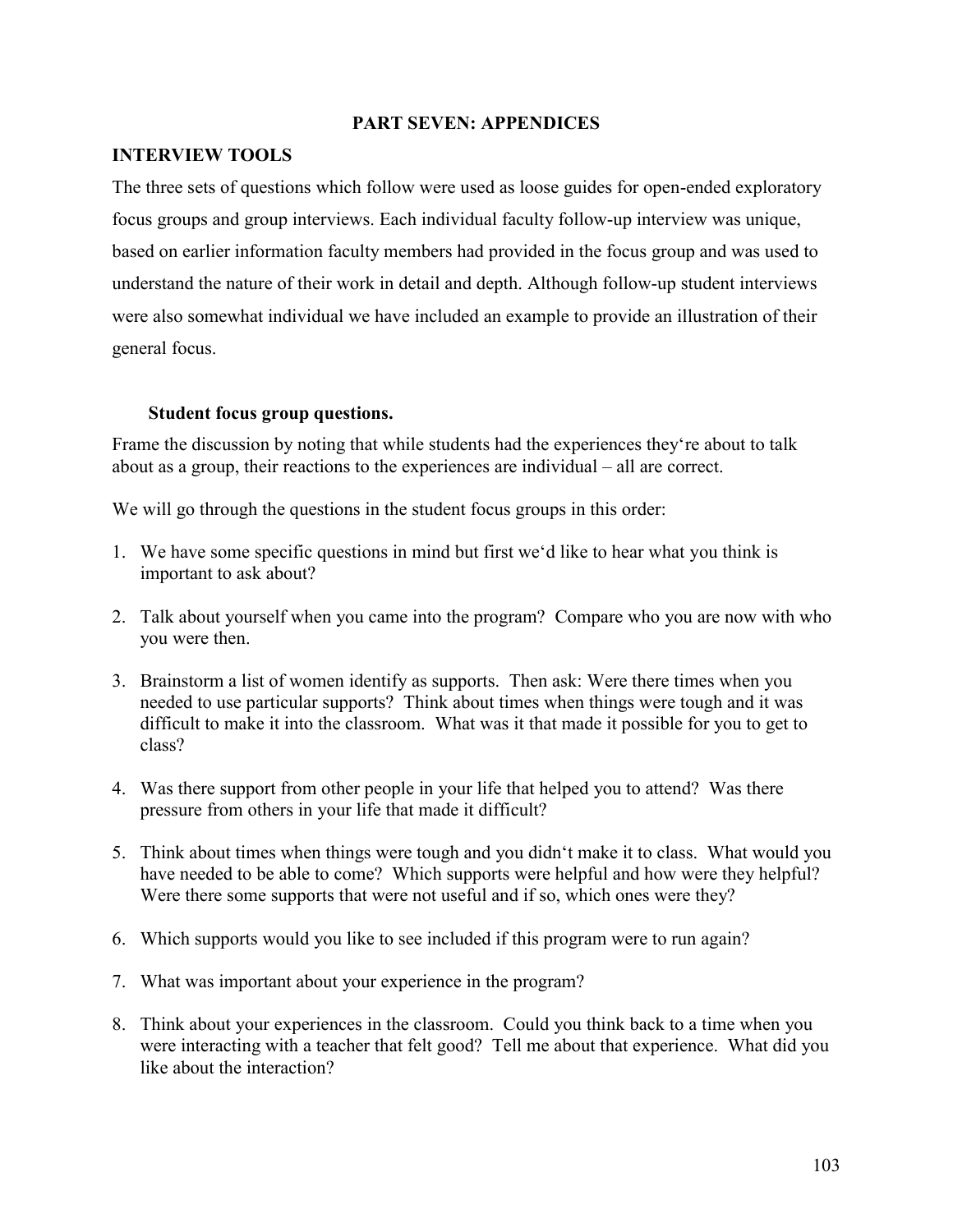- 9. Could you think back to a time when you were interacting with a teacher that didn't feel good? Tell me about that experience. What did you not like about the interaction?
- 10. Do you have any comments about your experiences in the program that occurred outside of the classroom?
- 11. Who do you think is responsible for your success in the course? Some say the teacher is responsible for students' success, some say they themselves are – what do you think?

## **Faculty focus group/workshop questions.**

Encourage teachers to describe and expand on their answers and keep track on a flip chart – try to encourage building a discussion. Make sure to honour their experiences by noting them and not commenting/editorializing.

- 1. What can you remember about what you thought before you started working with this group of students? Any assumptions you had? Did any of these assumptions change over time? How?
- 2. Let's talk about program delivery. What exactly did you do? Describe ways that you assisted women to participate in class. Did you do anything differently with this group compared to what you have done with other groups of students? If so, what? How did that work out?
- 3. Were there things you thought would be effective but weren't? Why? What did you do when that happened? What teaching techniques did you use that were effective?
- 4. Preparing students to participate in the skilled trades: We've had discussions about techniques used to do this. Across the college, teachers are involved in helping students transition to the workplace. Could you comment generally on how you do that with students, and with this group specifically, since they came into the program a little differently than most students do (not as apprentices or already working in the field)? How would you say you as individuals or as a program facilitated this transition for this group?
- 5. Outside of the classroom: Do you have any comments about students' experiences outside of the classroom, with faculty, non-faculty employees, other students, and/or services?
- 6. If you haven't already mentioned it, what would you differently the next time?
- 7. What do you think is critical to keep doing in this type of project?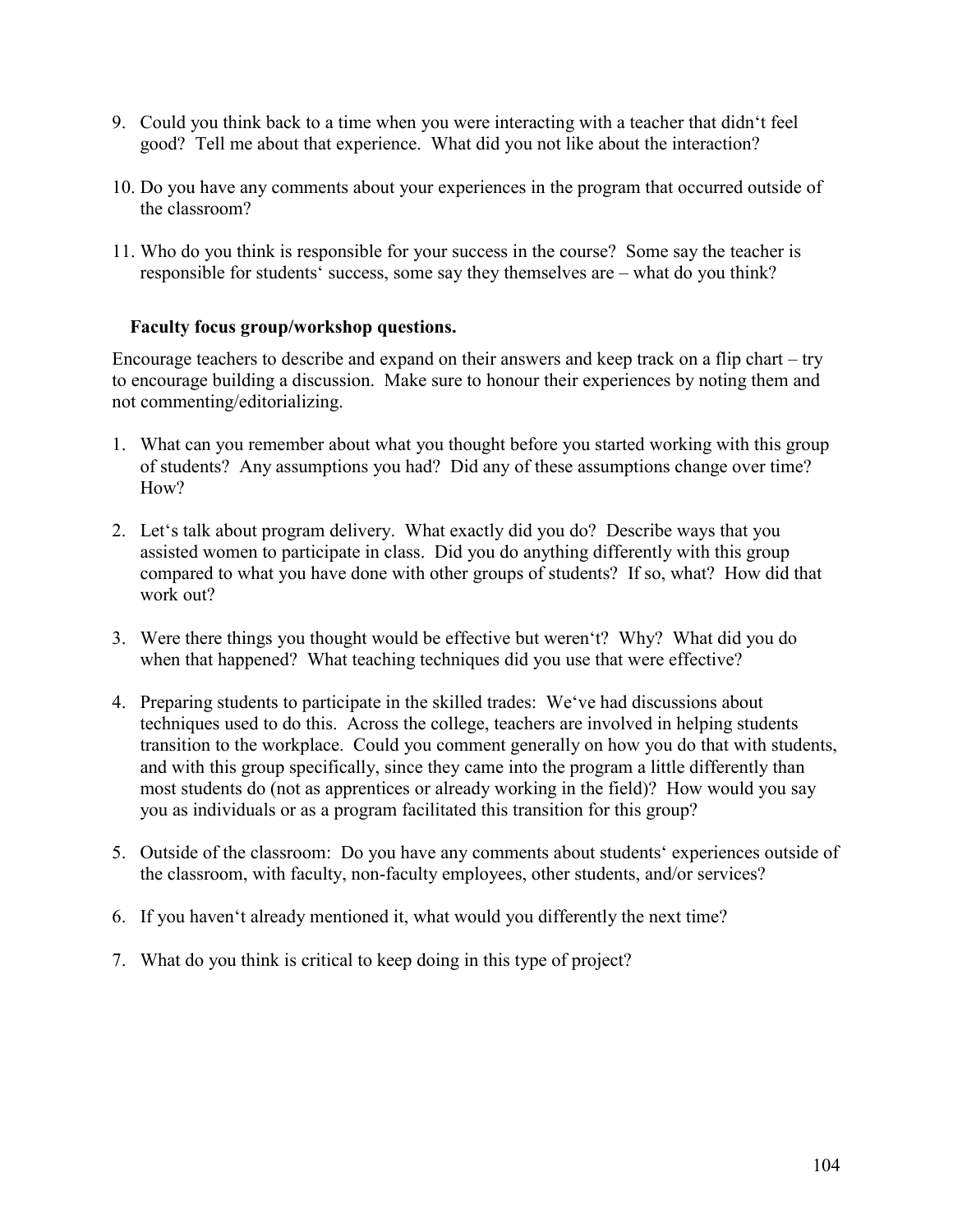# **RHVACT Questions for in-depth/follow-up interviews with students.**

- 1. Tell us about yourself before and after the course are they things you will do now that you wouldn't before? If so – what supported that change?
- 2. Tell us about your education before this course and since in what ways was the RHVACT course similar and different from the education you've taken part in before and since?
- 3. Tell us more about RHVACT what worked for you? What didn't?
- 4. How did the screening process feel?
- 5. What did each person do that made a difference for you? What helped? What hindered? Probe for as much specific as possible.
- 6. Could you have succeeded without the range of supports? Tell us more about what it felt like to do the training since without the supports.
- 7. Tell us what you are willing to about the tough experiences in your life and whether/how you've seen them affecting your earlier learning – what you've taken on and not taken on, your learning difficulties and successes..…
- 8. You said in the last interview… that it made you feel normal to be able to get up and go to school every day – can you tell us more about that? What difference did that make to how you were able to learn? Has that feeling continued since? Tell us more..
- 9. Can you tell us any more about the details of the course particularly the day to day of classes – who did what that made a difference to your success?
- 10. Tell us anything else about the program that seems important to you.

# **EVALUATION**

A summative evaluation of the project was carried out on its completion. Some of the data drawn from focus groups, interviews and an online questionnaire were relevant to the current study. The faculty focus group and student questionnaire are included here. Student interviews asked students to elaborate on the issues raised in the questionnaire.

# **Staff focus group evaluation questions.**

1 How effectively do you think the program addressed the barriers you identified which prevent women from entering the trade?

Were some barriers addressed better than others? What remain difficult to address?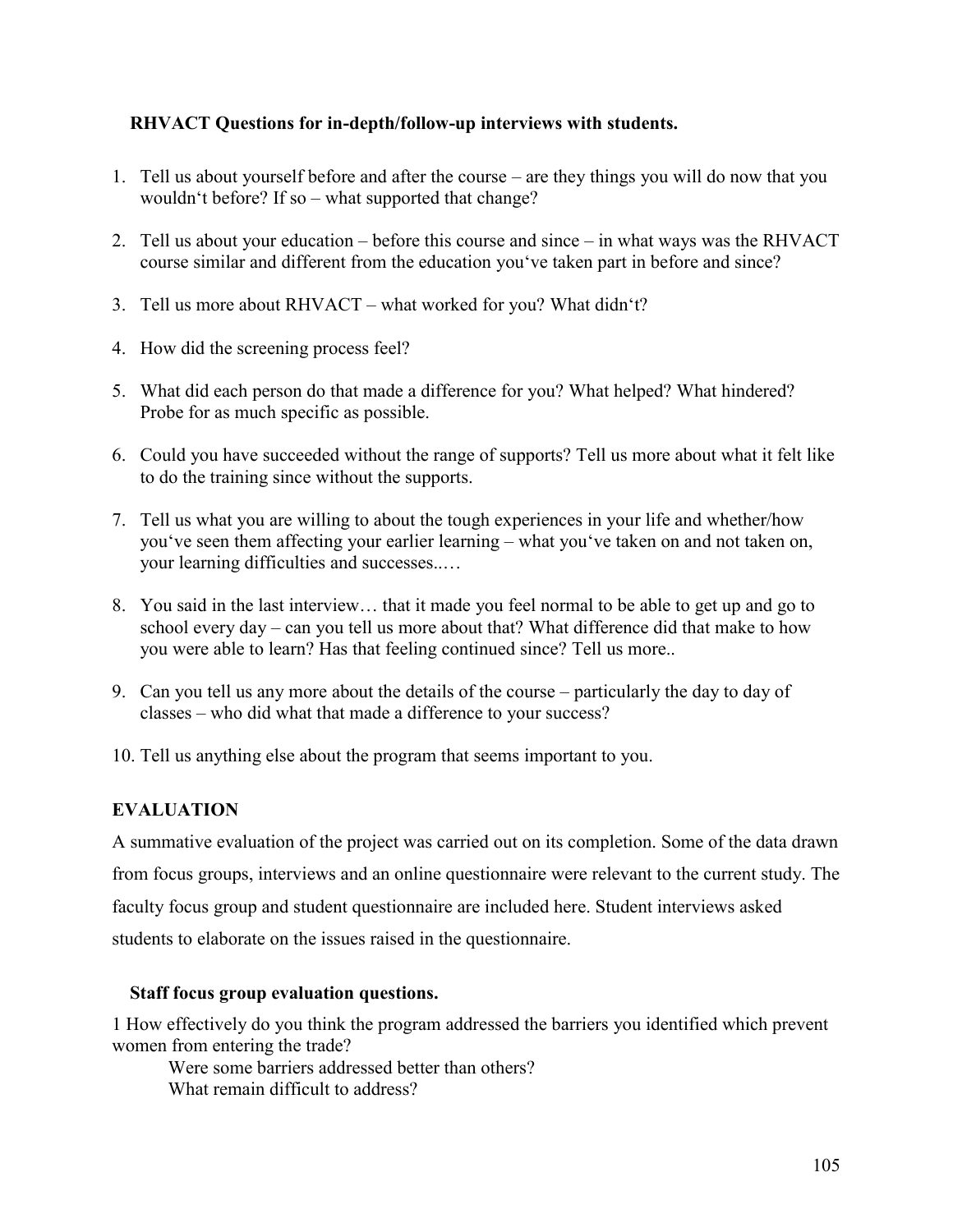2. What did you learn about:

 What constitutes a safe and supportive learning environment? The use of role models The use of job developers/coaches

- 3. Did these approaches work to assist women to overcome -significant challenges?" What else is needed? Are there some challenges this program was unable to help women overcome? If so what are they?
- 4. Do the graduates have the skills they need?
- 5. Do the graduates have the knowledge they need?
- 6. Did you identify promising practices that can be used elsewhere? What will you/have you done to make it possible for them to be used elsewhere within and outside the college? Has there been interest in incorporating these ideas? If so, from where/who?
- 7. What kind of partnerships have been developed Eg. between the VAW /apprenticeship/ and trade sectors through this project? Did other partnerships evolve during the project?

8. Are you seeing any changing attitudes in the trade - or how long down the road do you think it would be reasonable to look for them?

9. Do you feel the project was a success?

Do you feel it met each of the priorities?

- 1: Develop knowledge, skills and abilities to increase women's employment and income-earning potential.
- 2: Find and/or maintain employment.
- 3: Increase women's assets and resources to reduce their vulnerability to poverty and abuse.)

Tell us about why you do or don't consider it a success and what got in the way of fully meeting any of the priorities…

10. What funding models and sources do you know of that might help this program to become sustainable? (Focus group - Rolf, Brenda… )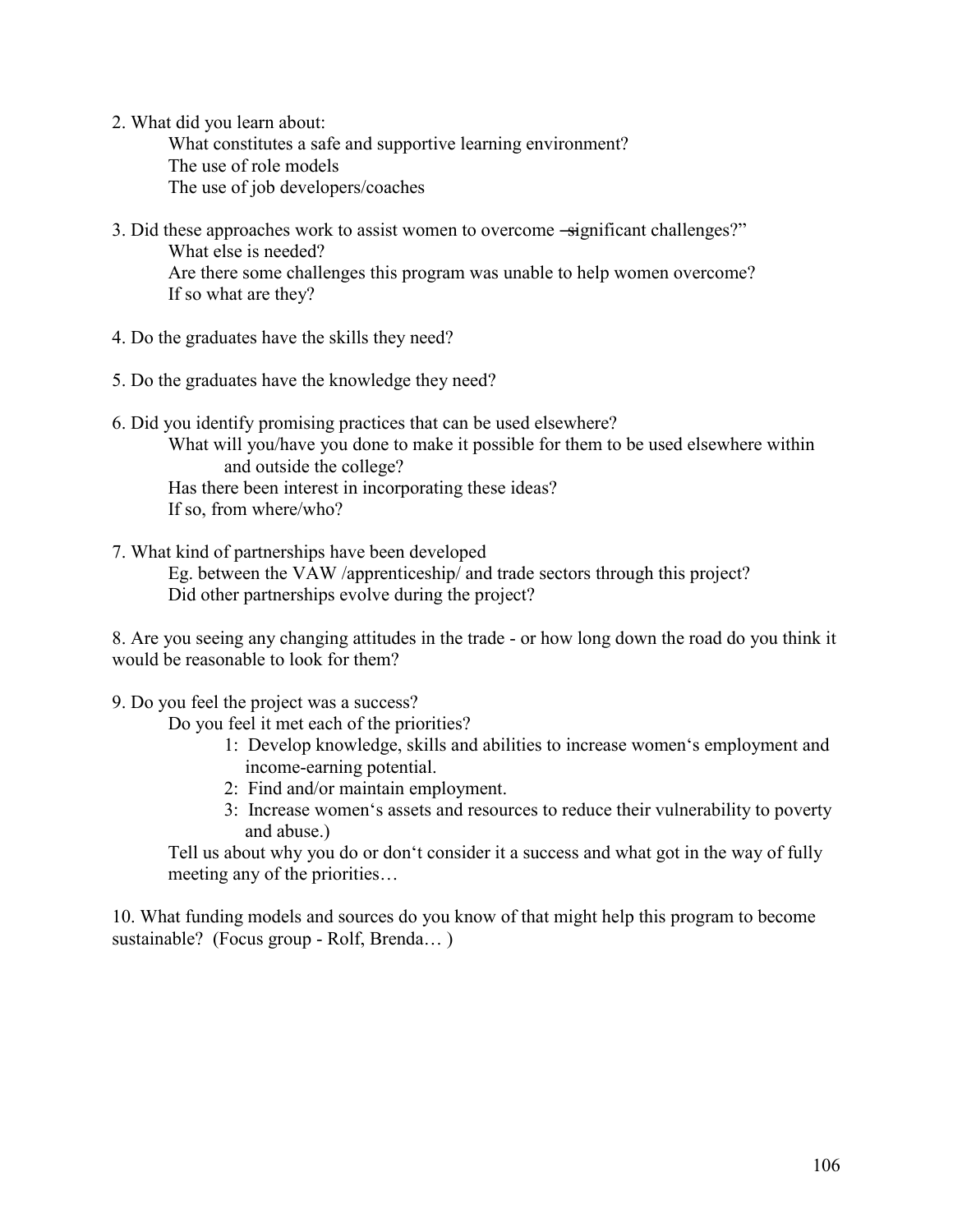## **Student evaluation questionnaire.**

This questionnaire was accessed and structured online through Survey Monkey.

## **Before you started the program**

1. What was going on in your life before you started the course? Check what you were doing

Working Staying at home Looking after children or family  $\boxed{\qquad}$  Other (what?

2. Give one reason for signing up?

## **While you were in the program**

- 3. Check off the areas that worked really well
	- \_\_\_\_\_\_the application process
	- \_\_\_\_\_\_location of program
	- how you were welcomed at the beginning
	- \_\_\_\_\_\_the classrooms
	- the teachers
	- the hours
	- \_\_\_\_\_\_\_other students
	- \_\_\_\_\_\_study time
	- \_\_\_\_\_\_financial support
	- \_\_\_\_\_\_\_\_\_\_\_\_Work clothing
	- \_\_\_\_\_\_\_\_\_\_\_\_Tools
	- \_\_\_\_\_\_\_\_\_\_\_\_Food in classroom
	- Food bank
	- Food vouchers
	- \_\_\_\_\_\_what you learned (the curriculum)
	- the hands-on parts
	- \_\_\_\_\_\_the book-learning parts
	- \_\_\_\_\_\_the availability of the equipment
	- how you were taught (the teaching)
	- how you were evaluated (the tests)
	- the placement
		- \_\_\_\_\_\_\_the work itself
		- the people
	- help with learning
	- the supports, such as.
		- \_\_\_\_\_Job coach/developer
		- \_\_\_\_\_Counselling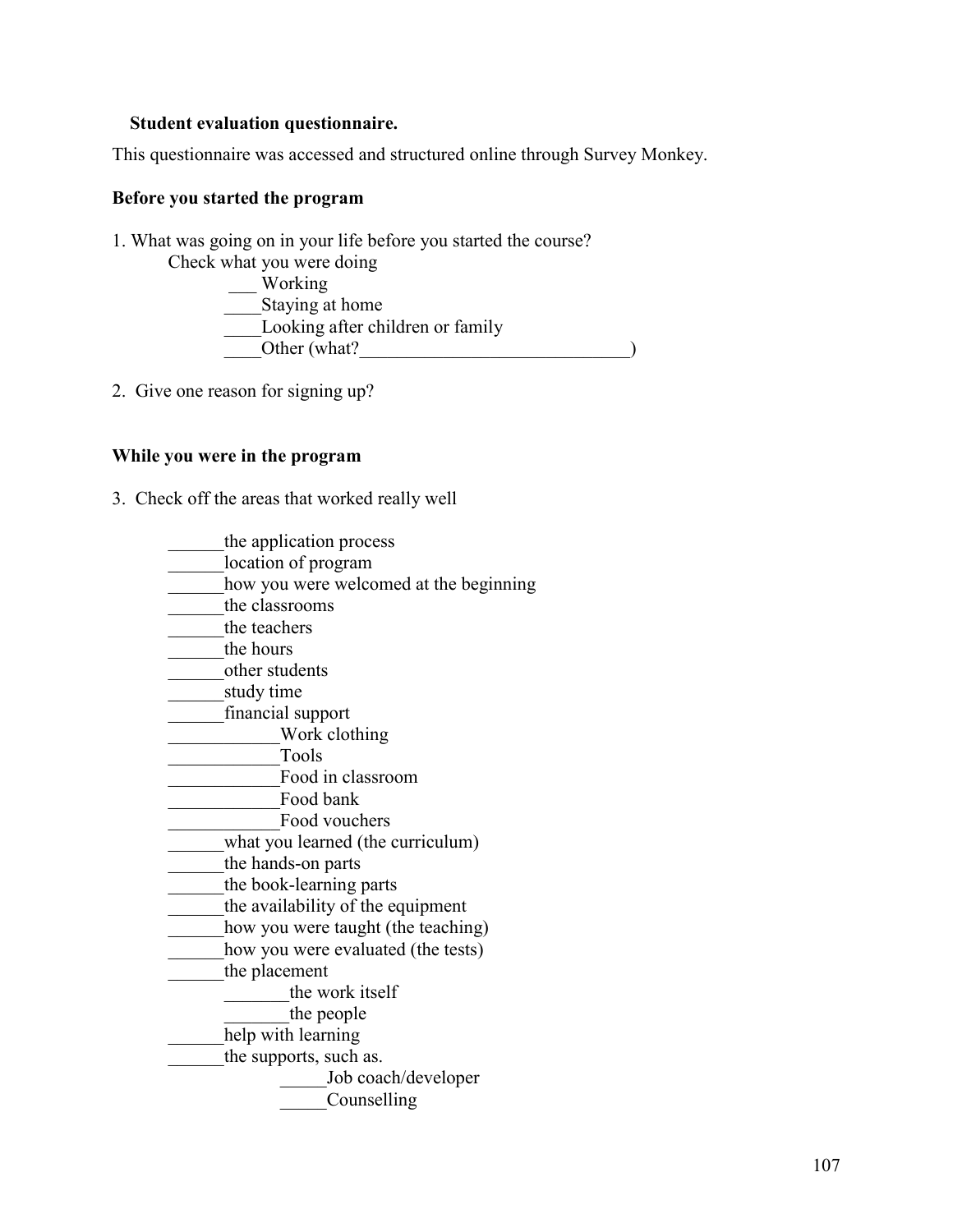Mentor/role model from the trade

Math tutoring

the coordinator - to talk to when needed

driver education

# **Can you tell us more about what worked really well?**

- 4. Check off the areas that really did not work for you
	- the application process
	- location of program
	- how you were welcomed at the beginning
	- the classrooms
	- the teachers
	- the hours
	- \_\_\_\_\_\_other students
	- study time
	- \_\_\_\_\_\_financial support
	- Work clothing
	- \_\_\_\_\_\_\_\_\_\_\_\_Tools
	- Food in classroom
	- Food bank
	- Food vouchers
	- what you learned (the curriculum)
	- the job preparation courses
	- the apprenticeship courses
	- the availability of the equipment
	- how you were taught (the teaching)
	- how you were evaluated (the tests)
		- the placement
			- the work itself
		- the people
		- help with learning
			- the supports, such as.
				- \_\_\_\_\_Job coach/developer
				- \_\_\_\_\_Counselling
				- Mentor/role model from the trade
				- Math tutoring
				- the coordinator to talk to when needed
					- driver education

## **Can you tell us more about what really did not work?**

5. Name one thing you learned from Anna's class that still matters to you.